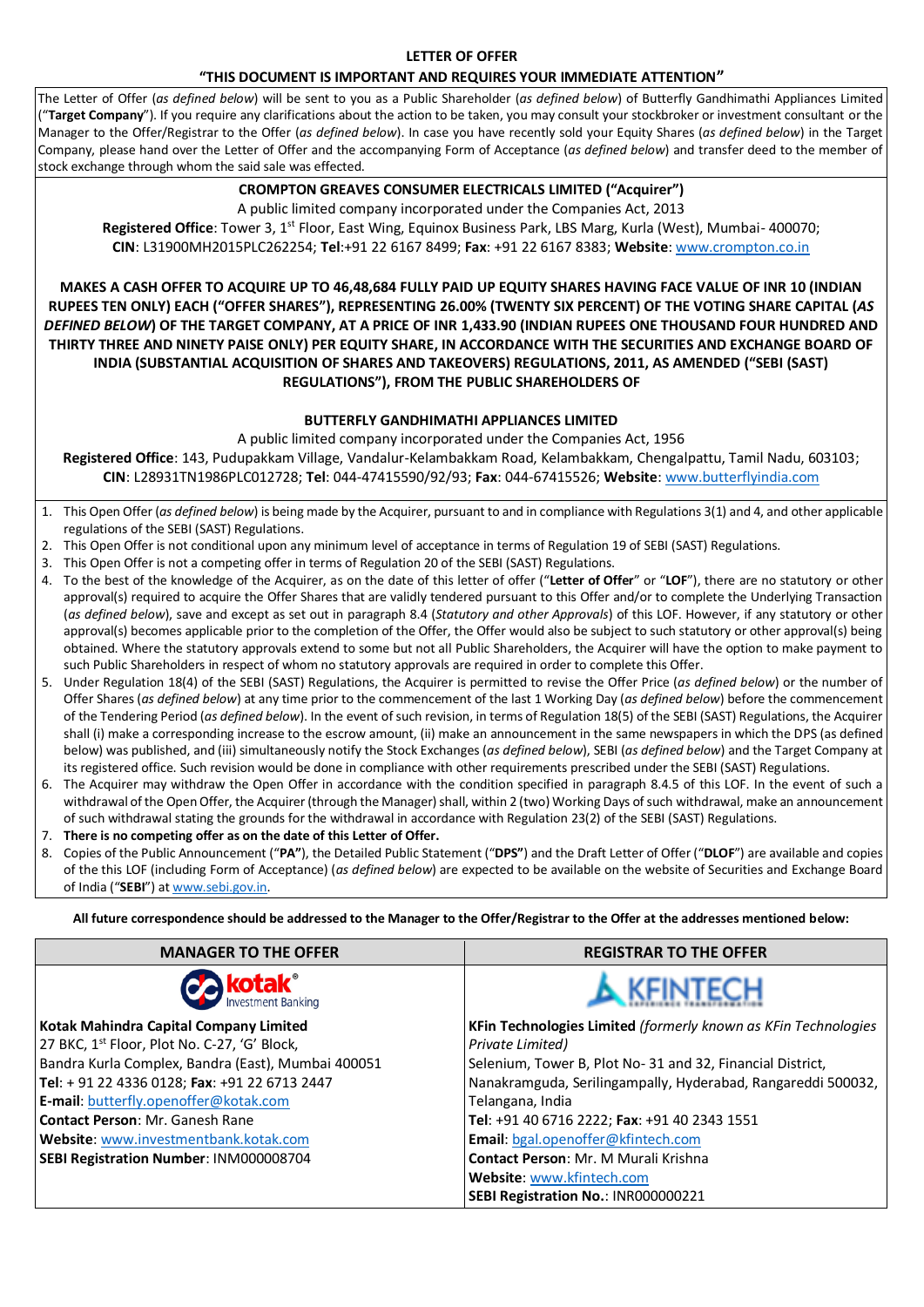## **SCHEDULE OF MAJOR ACTIVITIES OF THE OFFER**

| Sr. | <b>Activity</b>                                                                                                                                                                                   | Schedule of activities disclosed in<br>the DLOF |            | Revised schedule of activities <sup>(1)</sup> |            |
|-----|---------------------------------------------------------------------------------------------------------------------------------------------------------------------------------------------------|-------------------------------------------------|------------|-----------------------------------------------|------------|
| No. |                                                                                                                                                                                                   | <b>Date</b>                                     | <b>Day</b> | <b>Date</b>                                   | <b>Day</b> |
| 1.  | Date of the PA                                                                                                                                                                                    | February 22,<br>2022                            | Tuesday    | February 22,<br>2022                          | Tuesday    |
| 2.  | Date of publication of the DPS                                                                                                                                                                    | February 24,<br>2022                            | Thursday   | February 24,<br>2022                          | Thursday   |
| 3.  | Date of filing of the DLOF with SEBI                                                                                                                                                              | March 4, 2022                                   | Friday     | March 4, 2022                                 | Friday     |
| 4.  | Last date for public announcement for<br>competing offer(s) <sup>(2)</sup>                                                                                                                        | March 21, 2022                                  | Monday     | March 21, 2022                                | Monday     |
| 5.  | Last date for receipt of SEBI observations<br>on the DLOF (in the event SEBI has not<br>clarifications<br>sought<br>additional<br>or<br>information from the Manager)                             | March 28, 2022                                  | Monday     | May 10, 2022 <sup>(3)</sup>                   | Tuesday    |
| 6.  | Identified Date <sup>(4)</sup>                                                                                                                                                                    | March 30, 2022                                  | Wednesday  | May 06, 2022                                  | Friday     |
| 7.  | Last date by which the LOF is to be<br>dispatched to the Public Shareholders<br>whose name appears on the register of<br>members on the Identified Date                                           | April 6, 2022                                   | Wednesday  | May 20, 2022                                  | Friday     |
| 8.  | Last date for upward revision of the<br>Offer Price and/or Offer Size                                                                                                                             | April 11, 2022                                  | Monday     | May 19, 2022                                  | Thursday   |
| 9.  | Last date by which the committee of the<br>independent directors of the Target<br>Company is required<br>to give its<br>the<br>recommendation<br>Public<br>to<br>Shareholders for this Open Offer | April 11, 2022                                  | Monday     | May 19, 2022                                  | Thursday   |
| 10. | Date of publication of Offer opening<br>public announcement in the newspapers<br>in which the DPS has been published                                                                              | April 12, 2022                                  | Tuesday    | May 20, 2022                                  | Friday     |
| 11. | Date of commencement of the tendering<br>period ("Offer Opening Date")                                                                                                                            | April 13, 2022                                  | Wednesday  | May 23, 2022                                  | Monday     |
| 12. | Date of closure of the tendering period<br>("Offer Closing Date")                                                                                                                                 | April 28, 2022                                  | Thursday   | June 03, 2022                                 | Friday     |
| 13. | of communicating<br>date<br>the<br>Last<br>rejection/acceptance and completion of<br>payment of consideration or refund of<br><b>Equity Shares to the Public Shareholders</b>                     | May 13, 2022                                    | Friday     | June 17, 2022                                 | Friday     |
| 14. | Last date for publication of post-Offer<br>public announcement in the newspapers<br>in which the DPS has been published                                                                           | May 23, 2022                                    | Monday     | June 24, 2022                                 | Friday     |

**Notes***:*

(1) *Where last dates are mentioned for certain activities, such activities may take place on or before the respective last dates.*

(2) *There is no competing offer as on the date of this LOF.*

(3) *Actual date of receipt of SEBI's final observations on the DLOF.*

(4) *The Identified Date is only for the purpose of determining the Public Shareholders as on such date to whom the LOF will be sent. It is clarified that all holders (registered or unregistered) of Equity Shares(except those who are excluded from the ambit of Public Shareholders) are eligible to participate in the Open Offer at any time during the Tendering Period.*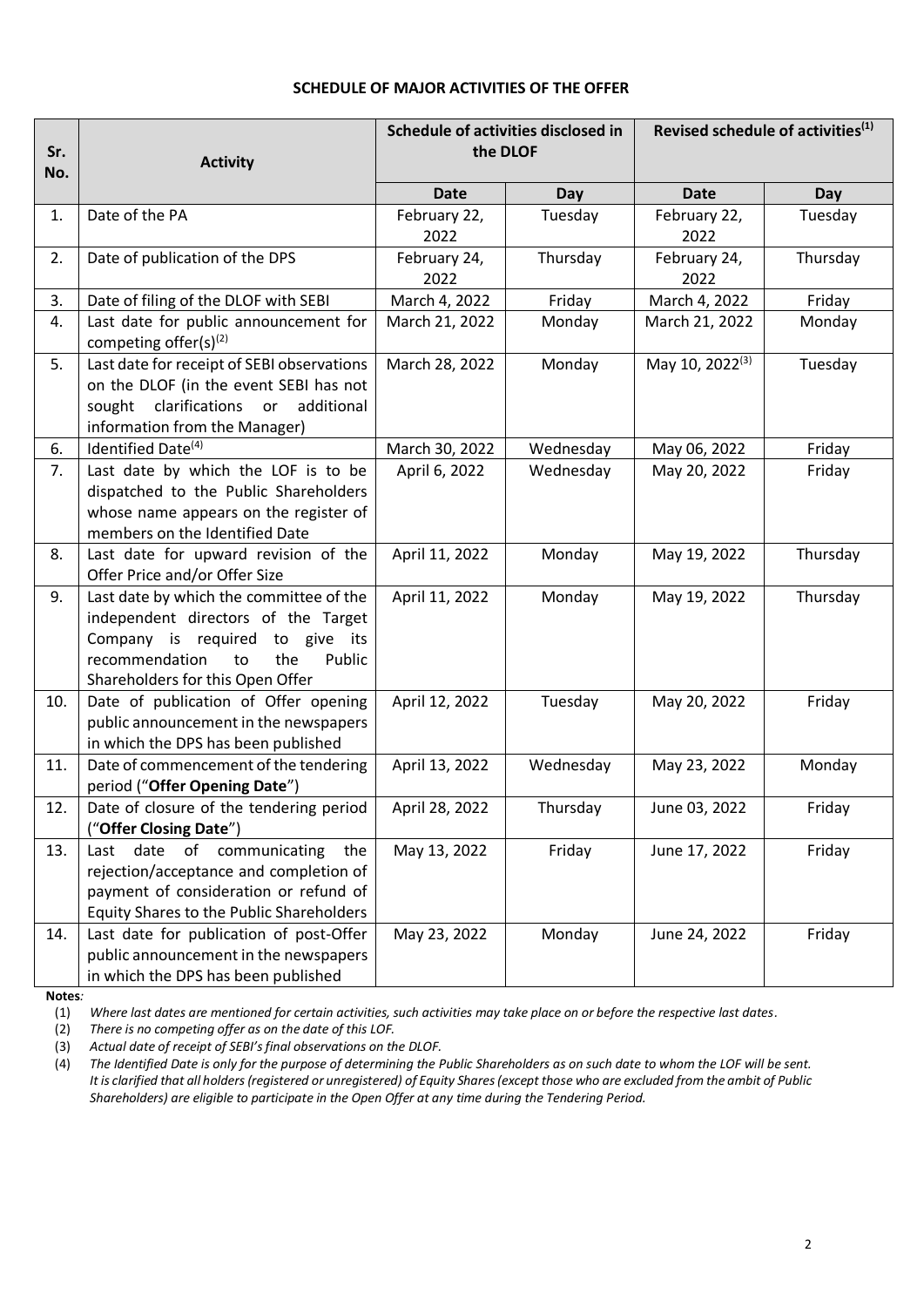## **RISK FACTORS RELATING TO THE UNDERLYING TRANSACTION, THE PROPOSED OFFER AND THE PROBABLE RISK INVOLVED IN ASSOCIATING WITH THE ACQUIRER**

For capitalized terms used herein, please refer to the section on Definitions set out below.

## **A. Relating to the Underlying Transaction**

a. The acquisition of 98,33,754 Sale Shares under the SPA has been completed March 25, 2022. For further details, please refer to paragraphs 3.1.2, 3.1.3, 3.1.4 of this LOF. Accordingly, no risks relating to the underlying transaction are applicable.

## **B. Relating to the Offer**

- a. This Offer is an offer to acquire only up to 46,48,684 Equity Shares ("**Offer Shares**") representing 26.00% of the Voting Share Capital ("**Offer Size**") of the Target Company. In the event that the number of Equity Shares validly tendered by the Public Shareholders under this Offer is more than the number of Offer Shares, the Acquirer shall accept the Equity Shares validly tendered by the Public Shareholders on a proportionate basis in consultation with the Manager. Accordingly, there is no assurance that all the Equity Shares tendered by the Public Shareholders in the Open Offer will be accepted. The unaccepted Equity Shares will be returned to the Public Shareholders in accordance with the schedule of activities for the Open Offer.
- b. In terms of Regulation 23(1) of the SEBI (SAST) Regulations, the Acquirer shall have the right to withdraw the Open Offer, in the event any statutory or other approvals specified in paragraph 8.4 of this LOF or those which become applicable prior to completion of the Open Offer are finally refused. In the event of such a withdrawal of the Open Offer, the Acquirer (through the Manager) shall, within 2 (two) Working Days of such withdrawal, make an announcement of such withdrawal stating the grounds for the withdrawal in accordance with Regulation 23(2) of the SEBI (SAST) Regulations.
- c. If, (a) there is delay in receipt of any applicable statutory or other approvals; (b) there is any litigation leading to a stay on the Open Offer; or (c) SEBI instructs the Acquirer to suspend the Open Offer, then the Open Offer process may be delayed beyond the schedule of activities indicated in this Letter of Offer. Consequently, the payment of consideration to the Public Shareholders whose Equity Shares have been accepted in this Open Offer as well as return of the Equity Shares not accepted by the Acquirer may be delayed. In case of delay, due to non-receipt of statutory approval(s) in accordance with Regulations 18(11) and 18(11A) of the SEBI (SAST) Regulations, SEBI may, if satisfied that the non-receipt of approvals was not on account of any wilful default or negligence on the part of the Acquirer, grant extension for the purpose of completion of this Open Offer subject to the Acquirer agreeing to pay interest to the Public Shareholders, as may be specified by SEBI. Where the required statutory approvals apply to some but not all of the Public Shareholders, the Acquirer will have the option to make payment to such Public Shareholders in respect of whom no statutory approvals are required in order to complete this Open Offer.
- d. Equity Shares once tendered in the Open Offer cannot be withdrawn by the Public Shareholders, even in the event of a delay in the acceptance of Equity Shares under the Open Offer and/or the payment of consideration. Once tendered, the Public Shareholders will not be able to trade in such Equity Shares. During such period, there may be fluctuations in the market price of the Equity Shares of the Target Company that may adversely impact the Public Shareholders who have tendered their Equity Shares in this Open Offer. The Public Shareholders will be solely responsible for their decisions regarding participation in this Open Offer.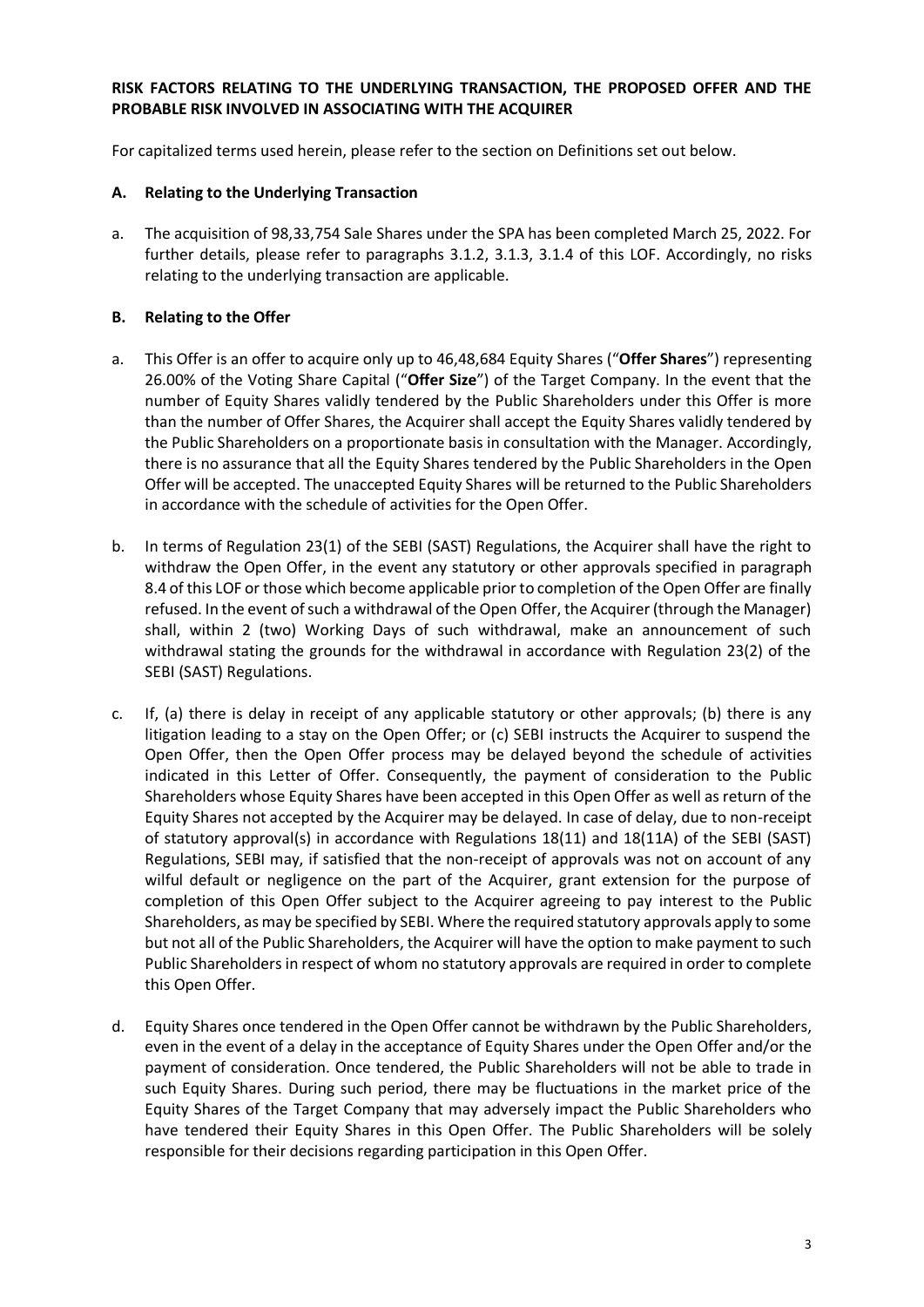- e. All Public Shareholders, including non-residents holders of Equity Shares, must obtain all requisite approvals required, if any, to tender the Offer Shares (including without limitation, the approval from the RBI) and submit such approvals, along with the other documents required to accept this Offer. In the event such approvals are not submitted, the Acquirer reserves the right to reject such Equity Shares tendered in this Offer. Further, if the holders of the Equity Shares who are not persons resident in India had required any approvals (including from the RBI, or any other regulatory body) in respect of the Equity Shares held by them, they will be required to submit such previous approvals, that they would have obtained for holding the Equity Shares, to tender the Offer Shares, along with the other documents required to be tendered to accept this Offer. In the event such approvals are not submitted, the Acquirer reserves the right to reject such Offer Shares. Public Shareholders classified as overseas corporate bodies ("**OCB**"), if any, may tender the Equity Shares held by them in the Open Offer pursuant to receipt of approval from the RBI under the Foreign Exchange Management Act, 1999 and the rules and regulations made thereunder. Such OCBs shall approach the RBI independently to seek approval to tender the Equity Shares held by them in the Open Offer.
- f. The LOF, together with the DPS and the PA in connection with the Offer has been prepared for the purposes of compliance with the applicable laws and regulations of India, including the SEBI Act and the SEBI (SAST) Regulations, and has not been filed, registered or approved in any jurisdiction outside India. Recipients of this LOF who are resident in jurisdictions outside India should inform themselves of and comply with any applicable legal requirements. This Open Offer is not directed towards any person or entity in any jurisdiction where the same would be contrary to the applicable laws or regulations or would subject the Acquirer or the Manager to the Offer to any new or additional registration requirements.
- g. No action has been or will be taken to permit this Offer in any jurisdiction where action would be required for that purpose. The LOF shall be sent to all Public Shareholders whose names appear on the register of members of the Target Company, at their stated address, as of the Identified Date, subject to Regulation 18(2) of the SEBI (SAST) Regulations, provided that where local laws or regulations of any jurisdiction outside India may expose the Acquirer, the Manager to the Offer or the Target Company to material risk of civil, regulatory or criminal liabilities in the event the LOF in its final form were to be sent without material amendments or modifications into such jurisdiction, and the Public Shareholders resident in such jurisdiction hold Equity Shares entitling them to less than 5.00% of the voting rights of the Target Company, the Acquirer may refrain from sending the LOF into such jurisdiction: provided further that, subject to applicable law, every person holding Equity Shares, regardless of whether he, she or it held Equity Shares on the Identified Date or has not received the LOF, shall be entitled to tender such Equity Shares in acceptance of the Offer.
- h. Public Shareholders are advised to consult their respective stockbroker, legal, financial, investment or other advisors and consultants of their choosing, if any, for assessing further risks with respect to their participation in this Open Offer, and related transfer of Equity Shares of the Target Company to the Acquirer. The Public Shareholders are advised to consult their respective tax advisors for assessing the tax liability pursuant to this Open Offer, or in respect of any other aspects such as the treatment that may be given by their respective assessing officers in their case, and the appropriate course of action that they should take. The Acquirer and the Manager do not accept any responsibility for the accuracy or otherwise of the tax provisions set forth in the LOF.
- i. None of the Acquirer, the Manager or the Registrar to the Offer accept any responsibility for any loss of documents during transit (including but not limited to Open Offer acceptance forms, etc.), and Public Shareholders are advised to adequately safeguard their interest in this regard.
- j. The Acquirer and the Manager to the Offer accept no responsibility for statements made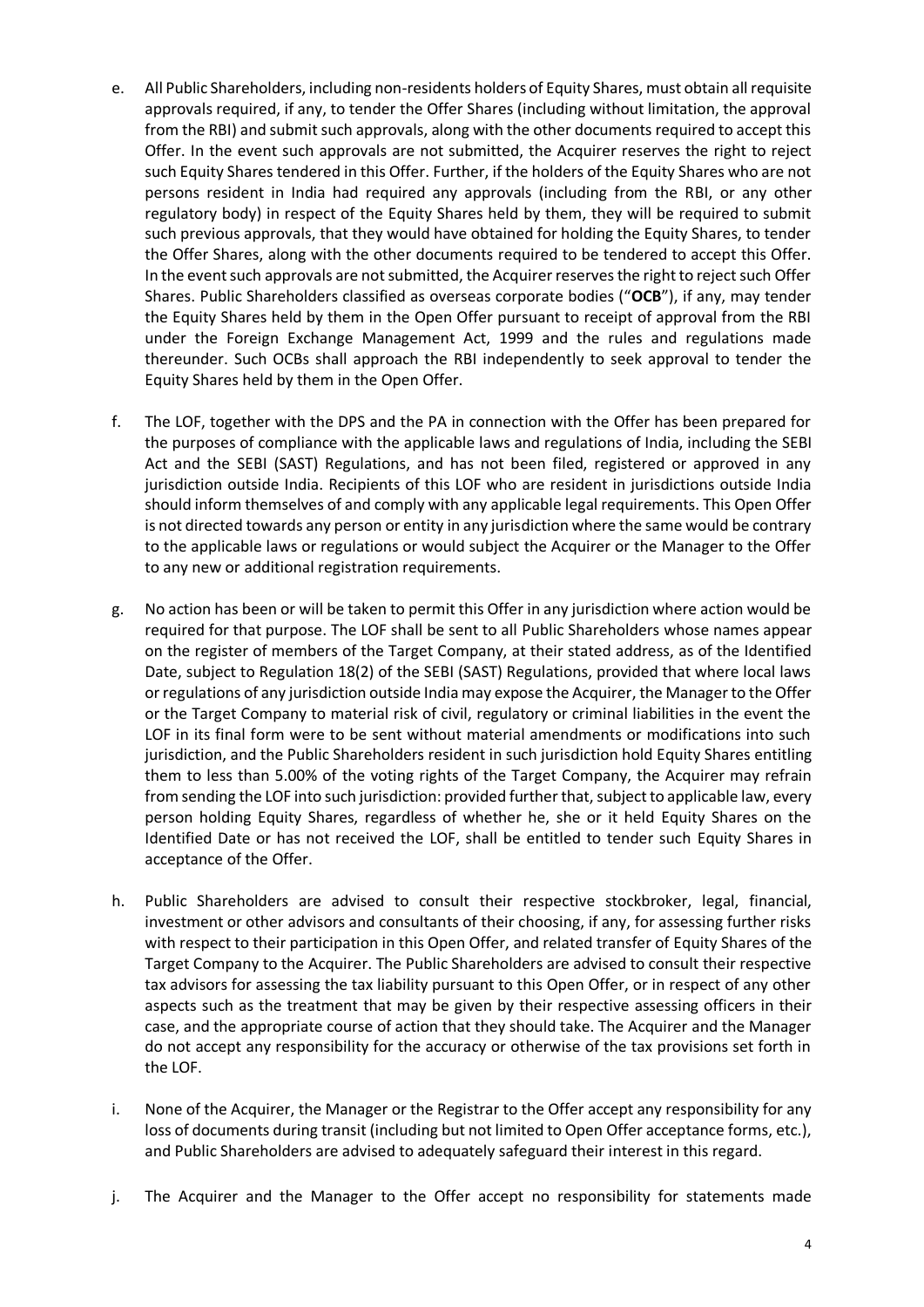otherwise than in the PA, DPS, DLOF, LOF or in the advertisements or any corrigenda or any materials issued by or at the instance of the Acquirer or the Manager to the Offer in relation to the Open Offer. Notwithstanding the above, the Acquirer and the Manager to the Offer do not accept responsibility for the statements made and information with respect to the Target Company (which has been compiled from information published or publicly available sources or provided by the Target Company) and the Sellers (which has been sourced from the Sellers), as set out in the PA, DPS, DLOF, LOF, or in the advertisements or any corrigenda or any materials issued by or at the instance of the Acquirer or the Manager to the Offer. The accuracy of such details of the Target Company and/or the Sellers have not been independently verified by the Acquirer or the Manager to the Offer. Anyone placing reliance on any other sources of information (not released by the Acquirer) would be doing so at his/her/its own risk.

k. The information contained in this LOF is as of the date of this LOF unless expressly stated otherwise. The Acquirer and the Manager to the Offer are under no obligation to update the information contained herein at any time after the date of this LOF.

### **C. Relating to the Acquirer**

- a. The Acquirer and Manager to the Offer make no assurance with respect to the continuation of the past trends in the financial performance or the future performance of the Target Company and disclaim any responsibility with respect to any decision by any of the Public Shareholders on whether or not to participate in the Open Offer.
- b. The Acquirer and Manager to the Offer make no assurance with respect to their investment/divestment decisions relating to their proposed shareholding in the Target Company.
- c. The Acquirer and Manager to the Offer do not provide any assurance with respect to the market price of the Equity Shares of the Target Company before, during or upon the completion of this Open Offer and expressly disclaim any responsibility or obligation of any kind (except as required by applicable law) with respect to any decision by any shareholder on whether to participate or not to participate in the Open Offer. It is understood that the Public Shareholders will be solely responsible for their decisions regarding their participation in this Offer.
- d. Pursuant to completion of this Open Offer, if the shareholding of the public shareholders in the Target Company falls below the minimum public shareholding requirement as per Rule 19A of the SCRR read with the SEBI (LODR) Regulations, the Acquirer will ensure that the Target Company satisfies the minimum public shareholding set out in Rule 19A of the SCRR in compliance with applicable laws, within the prescribed time, and in a manner acceptable to the Acquirer.

**The risk factors set forth above are not intended to cover a complete analysis of all risks as perceived in relation to the Open Offer or in association with the Acquirer but are only indicative in nature. The risk factors set forth above pertain to the Open Offer and do not pertain to the present or future business or operations of the Target Company or any other related matters and are neither exhaustive nor intended to constitute a complete analysis of the risks involved in participation or otherwise by Public Shareholders in the Offer. Public Shareholders of the Target Company are advised to consult their stockbroker, tax advisors or investment consultant, for further risks with respect to their participation in the Open Offer.**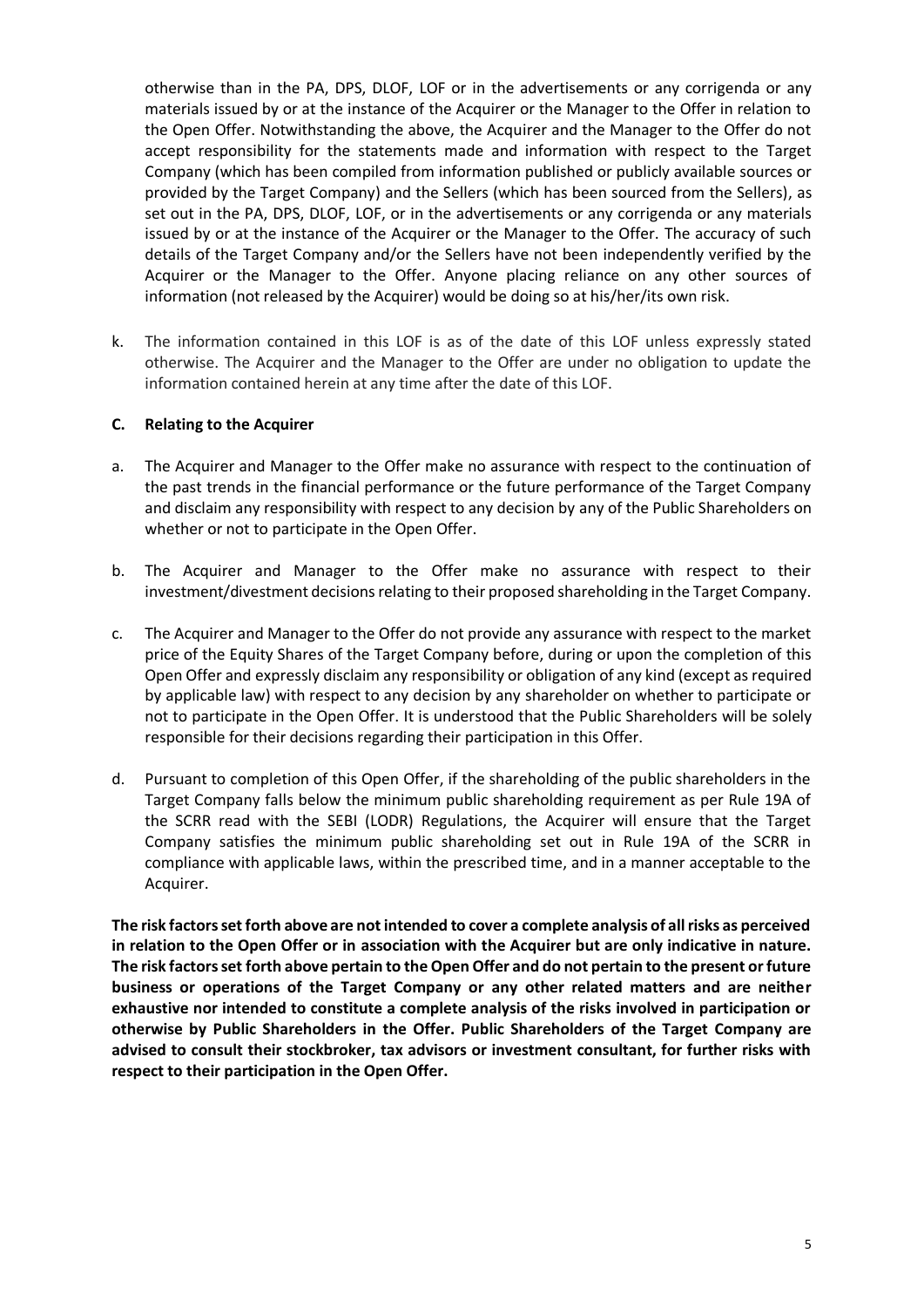## **DISCLAIMER FOR PERSONS IN OTHER FOREIGN COUNTRIES**

This LOF does not in any way constitute an offer to sell or an invitation to sell, any securities in any jurisdiction in which such offer or invitation is not authorized or to any person to whom it is unlawful to make such offer or solicitation. Potential users of the information contained in this LOF are requested to inform themselves about and to observe any such restrictions.

The Open Offer described in this LOF is not being made to, nor will tender of shares be accepted from or on behalf of Public Shareholders in any jurisdiction in which such offer or invitation is not in compliance with applicable law or to any person to whom it is unlawful to make such offer or solicitation. Potential users of the information contained in this LOF are requested to inform themselves about and to observe any such restrictions.

## **DISCLAIMER FOR U.S. PERSONS**

In addition to the above, please note that the Open Offer is being made for acquisition of securities of an Indian company and Public Shareholders in the U.S. should be aware that this LOF and any other documents relating to the Open Offer have been or will be prepared in accordance with Indian procedural and disclosure requirements, including requirements regarding the Offer timetable and timing of payments, all of which differ from those in the U.S. Any financial information included in this LOF or in any other documents relating to the Open Offer, has been or will be prepared in accordance with non-U.S. accounting standards that may not be comparable to financial statements of companies in the U.S. or other companies whose financial statements are prepared in accordance with U.S. generally accepted accounting principles.

## **CURRENCY OF PRESENTATION**

In this LOF, all references to "Indian Rupees" or "INR" are references to the Indian Rupee(s).

In this LOF, any discrepancy in any table between the total and sums of the amount listed are due to rounding off and/or regrouping.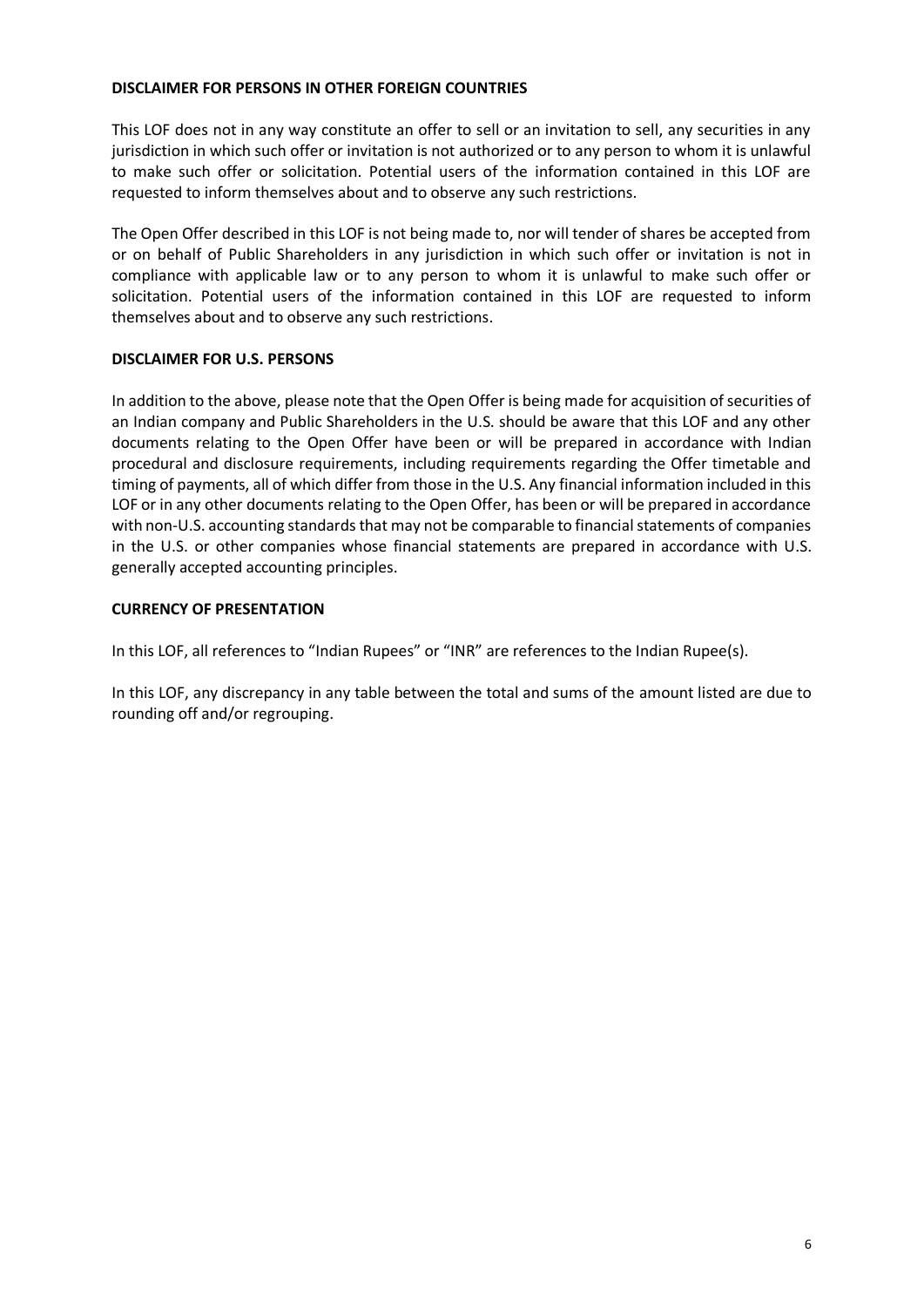### **TABLE OF CONTENTS**

| 2. |                                                   |  |
|----|---------------------------------------------------|--|
| 3. |                                                   |  |
| 4. |                                                   |  |
| 5. |                                                   |  |
|    |                                                   |  |
|    |                                                   |  |
|    |                                                   |  |
|    |                                                   |  |
|    |                                                   |  |
|    |                                                   |  |
|    |                                                   |  |
|    | <b>FORM OF ACCEPTANCE AND SHARE TRANSFER FORM</b> |  |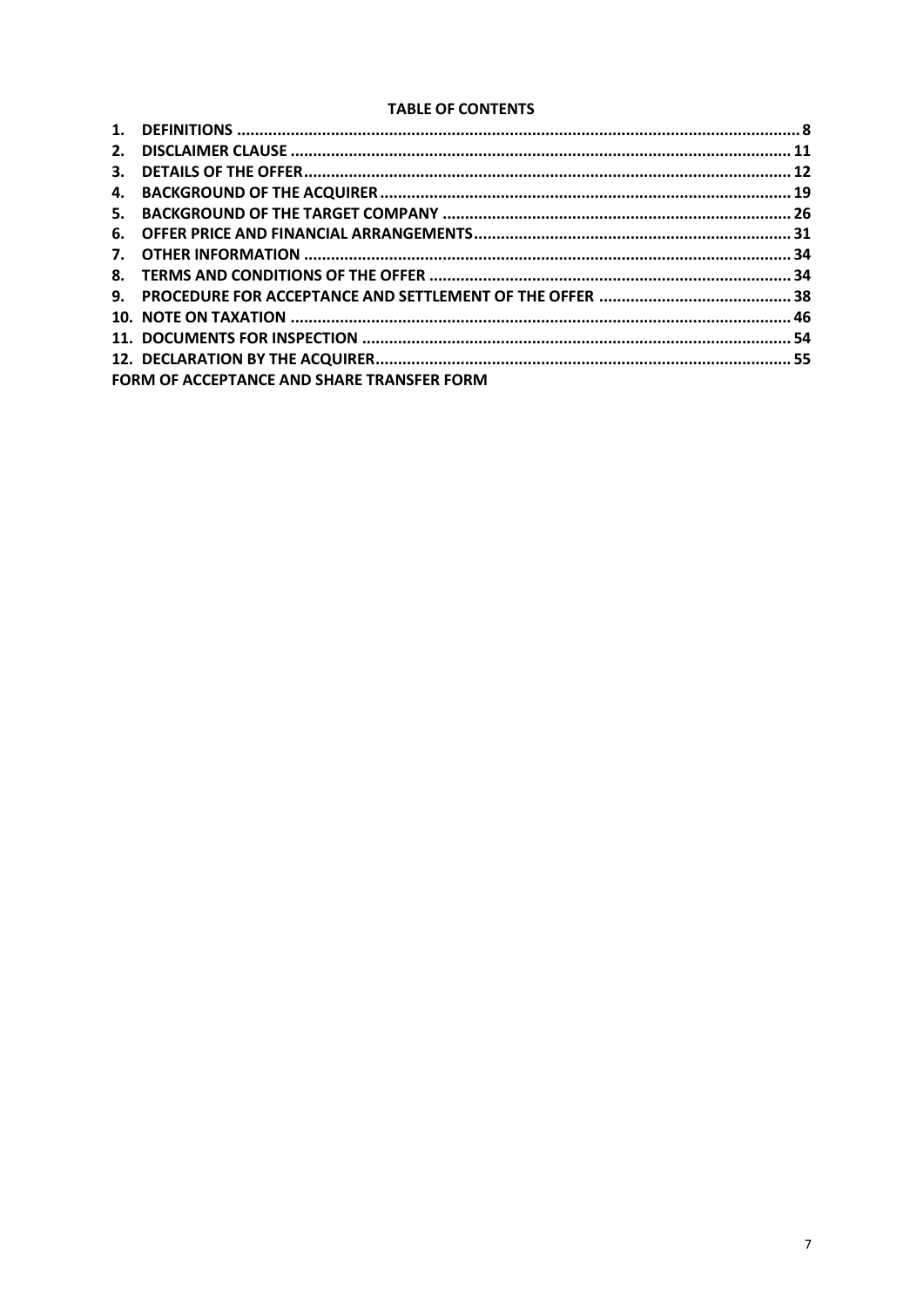# <span id="page-7-0"></span>**1. DEFINITIONS**

| Acquirer                               | <b>Crompton Greaves Consumer Electricals Limited</b>                                                                                                                                   |
|----------------------------------------|----------------------------------------------------------------------------------------------------------------------------------------------------------------------------------------|
| <b>AOP</b>                             | Association of persons                                                                                                                                                                 |
| <b>Board</b>                           | Board of Directors of the Target Company                                                                                                                                               |
| <b>BOI</b>                             | Body of Individuals                                                                                                                                                                    |
| <b>BSE</b>                             | <b>BSE Limited</b>                                                                                                                                                                     |
| <b>Buying Broker</b>                   | <b>Kotak Securities Limited</b>                                                                                                                                                        |
| <b>Cash Escrow Amount</b>              | A cash deposit of INR 666,58,00,000 (Indian Rupees Six Hundred and<br>Sixty Six Crore Fifty Eight Lakh only) in the Open Offer Escrow Account<br>made by the Acquirer                  |
| <b>CDSL</b>                            | Central Depository Services (India) Limited                                                                                                                                            |
| <b>CKYC</b>                            | <b>Central Know Your Client</b>                                                                                                                                                        |
| <b>CIN</b>                             | <b>Company Identification Number</b>                                                                                                                                                   |
| <b>Clearing Corporation</b>            | Indian Clearing Corporation Limited and/or the NSE Clearing Limited                                                                                                                    |
| <b>Closing Date</b>                    | The date on which the Underlying Transaction was consummated in<br>terms of the SPA, i.e., March 30, 2022                                                                              |
| Depositories                           | <b>CDSL and NSDL</b>                                                                                                                                                                   |
| Designated<br><b>Stock</b><br>Exchange | <b>BSE Limited</b>                                                                                                                                                                     |
| <b>DIN</b>                             | <b>Director Identification Number</b>                                                                                                                                                  |
| DLOF/Draft Letter of Offer             | The Draft Letter of Offer dated March 4, 2022 filed with SEBI pursuant<br>to Regulation 16(1) of the SEBI (SAST) Regulations                                                           |
| <b>DP</b>                              | Depository participant                                                                                                                                                                 |
| DPS/Detailed<br>Public<br>Statement    | Detailed public statement in connection with the Open Offer, published<br>on behalf of the Acquirer on February 24, 2022 in the newspapers<br>mentioned in paragraph 3.2.3 of this LOF |
| <b>DTAA</b>                            | Double Taxation Avoidance Agreement                                                                                                                                                    |
| <b>EPS</b>                             | <b>Earnings Per Share</b>                                                                                                                                                              |
| <b>Equity Share Capital</b>            | The total paid-up equity share capital of the Target Company as on the<br>date of the PA, i.e. 1,78,79,551 Equity Shares                                                               |
| Equity Share(s)                        | Fully paid up Equity Shares of the Target Company of face value of INR<br>10/- (Indian Rupees ten only) each                                                                           |
| <b>Escrow Agent</b>                    | Kotak Mahindra Bank Limited                                                                                                                                                            |
| <b>Escrow Agreement</b>                | Escrow Agreement executed by and between the Acquirer, the<br>Manager and the Escrow Agent                                                                                             |
| <b>ESOPs</b>                           | <b>Employee Stock Options</b>                                                                                                                                                          |
| <b>FATCA</b>                           | Foreign Account Tax Compliance Act                                                                                                                                                     |
| FEMA                                   | The Foreign Exchange Management Act, 1999 and the rules and<br>regulations framed thereunder, as amended or modified from time to<br>time                                              |
| FII/FPI                                | Foreign Institutional Investor or Foreign Portfolio Investor as defined<br>under FEMA                                                                                                  |
| Form of Acceptance                     | Form of Acceptance-cum-Acknowledgement                                                                                                                                                 |
| GAAR                                   | <b>General Anti Avoidance Rules</b>                                                                                                                                                    |
| <b>HUF</b>                             | Hindu Undivided Family                                                                                                                                                                 |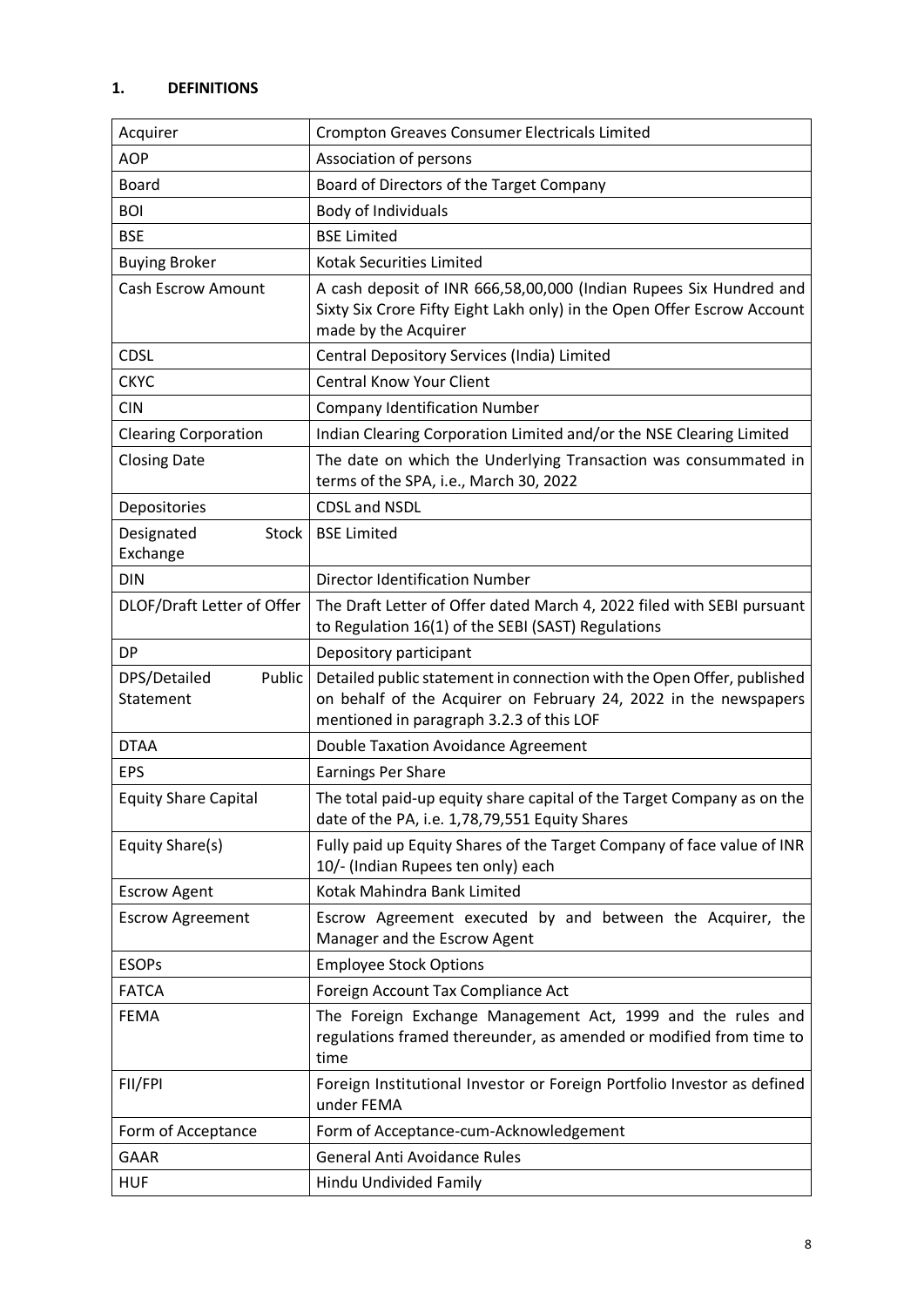| <b>Identified Date</b>                                              | The date falling on the 10th (tenth) Working Day prior to the<br>commencement of the Tendering Period, for the purpose of<br>determining the Public Shareholders to whom the LOF shall be sent i.e.<br>May 06, 2022                                  |
|---------------------------------------------------------------------|------------------------------------------------------------------------------------------------------------------------------------------------------------------------------------------------------------------------------------------------------|
| <b>Income Tax Act</b>                                               | Income Tax Act, 1961 and subsequent amendments thereto                                                                                                                                                                                               |
| Indian Rupees or INR                                                | <b>Indian Rupees</b>                                                                                                                                                                                                                                 |
| <b>IPV</b>                                                          | In person verification                                                                                                                                                                                                                               |
| <b>KRA</b>                                                          | <b>KYC registration agency</b>                                                                                                                                                                                                                       |
| <b>KYC</b>                                                          | Know your client                                                                                                                                                                                                                                     |
| LOF/Letter of Offer                                                 | This Letter of offer dated May 12, 2022, duly incorporating SEBI's<br>comments on the DLOF, and including the Form of Acceptance, which<br>shall be dispatched to the Public Shareholders                                                            |
| <b>LTCG</b>                                                         | Long Term Capital Gains                                                                                                                                                                                                                              |
| Manager/Manger to the<br>Offer                                      | Kotak Mahindra Capital Company Limited                                                                                                                                                                                                               |
| Maximum Consideration/<br>Maximum<br>Offer<br>Open<br>Consideration | The total funding requirement for this Offer (assuming full acceptance),<br>i.e. INR 666,57,47,987.60 (Indian Rupees Six Hundred and Sixty Six<br>Crore Fifty Seven Lakh Forty Seven Thousand Nine Hundred and Eighty<br>Seven and Sixty Paise only) |
| N.A.                                                                | Not applicable                                                                                                                                                                                                                                       |
| <b>NOC</b>                                                          | No Objection Certificate                                                                                                                                                                                                                             |
| <b>NRI</b>                                                          | Non-resident Indian as defined under FEMA                                                                                                                                                                                                            |
| <b>NSDL</b>                                                         | National Securities Depository Limited                                                                                                                                                                                                               |
| <b>NSE</b>                                                          | The National Stock Exchange of India Limited                                                                                                                                                                                                         |
| OCB(s)                                                              | <b>Overseas Corporate Bodies</b>                                                                                                                                                                                                                     |
| Offer/Open Offer                                                    | Open Offer for acquisition of up to 46,48,684 Equity Shares<br>representing 26.00% of the Voting Share Capital of the Target Company<br>at the Offer Price, payable in cash                                                                          |
| <b>Offer Closing Date</b>                                           | Friday, June 03, 2022                                                                                                                                                                                                                                |
| Offer<br>Escrow<br>Open<br>Account                                  | Escrow account named "CGCEL- Open Offer Escrow A/c" opened with<br>the Escrow Agent in terms of the Escrow Agreement                                                                                                                                 |
| <b>Offer Opening Date</b>                                           | Monday, May 23, 2022                                                                                                                                                                                                                                 |
| <b>Offer Period</b>                                                 | Period as defined in the SEBI (SAST) Regulations                                                                                                                                                                                                     |
| <b>Offer Price</b>                                                  | INR 1,433.90/- (Indian Rupees One Thousand Four Hundred and Thirty<br>Three and Ninety Paise only) per Equity Share, payable in cash                                                                                                                 |
| <b>Offer Shares</b>                                                 | Up to 46,48,684 Equity Shares representing 26.00% of the Voting Share<br>Capital of the Target Company                                                                                                                                               |
| Offer Size                                                          | Up to 46,48,684 (Forty Six Lakh Forty Eight Thousand Six Hundred and<br>Eighty Four only) Offer Shares representing 26.00 % of the Voting Share<br>Capital of the Target Company                                                                     |
| OSV                                                                 | Original seen and verified                                                                                                                                                                                                                           |
| <b>Other Promoters</b>                                              | The Sellers (as defined below) along with other existing members of the<br>promoter and promoter group of the Target Company                                                                                                                         |
| PA/Public Announcement                                              | Public announcement dated February 22, 2022 issued by the Manager<br>on behalf of the Acquirer, in connection with the Offer                                                                                                                         |
| <b>Public Shareholders</b>                                          | All the public shareholders of the Target Company who are eligible to<br>tender their Equity Shares in the Open Offer, excluding the Acquirer,                                                                                                       |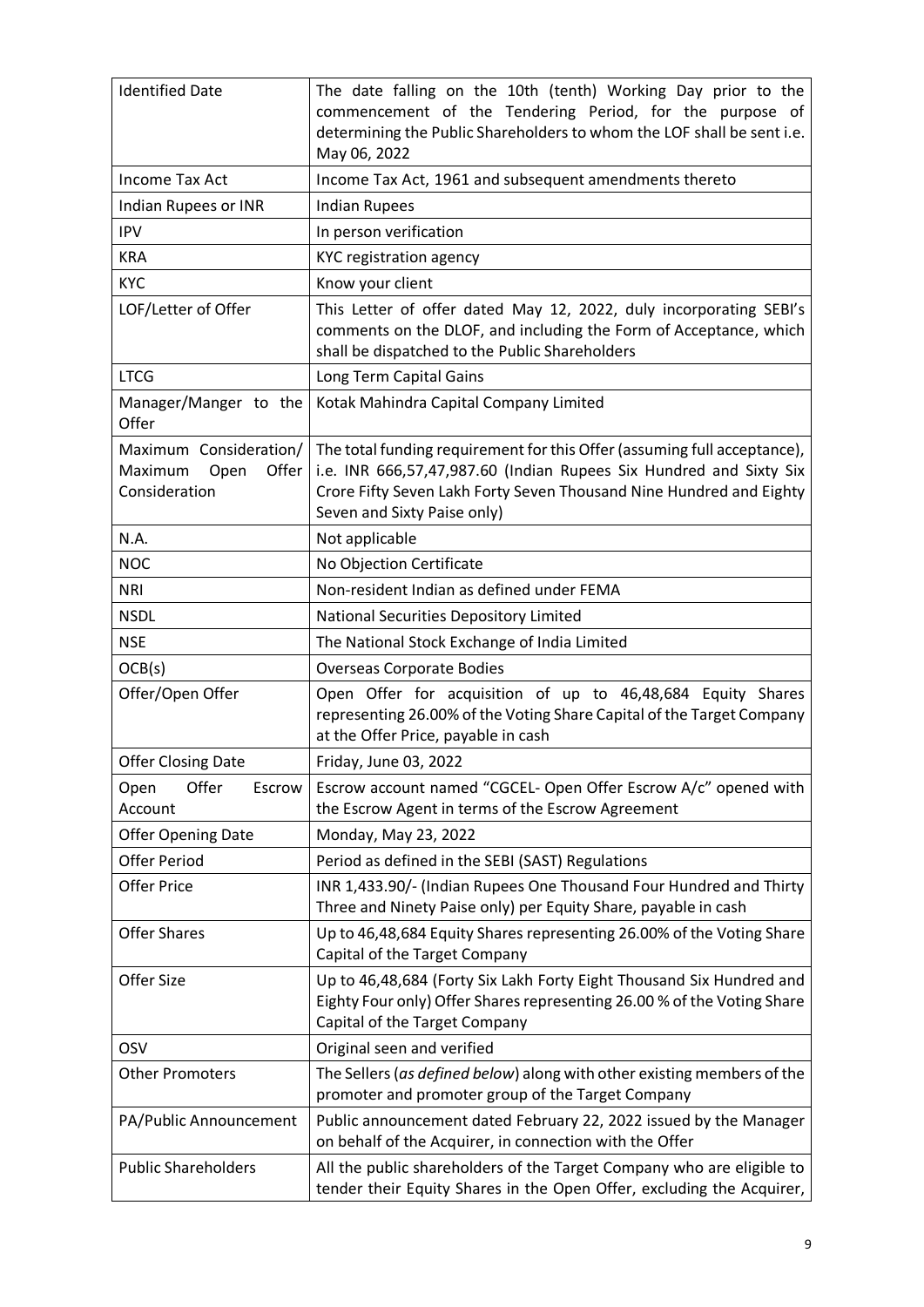|                                | the existing members of the promoter and promoter group of the<br>Target Company, and the parties to the SPA (as defined below)<br>including persons deemed to be acting in concert with such parties to<br>the SPA.                                                                                 |
|--------------------------------|------------------------------------------------------------------------------------------------------------------------------------------------------------------------------------------------------------------------------------------------------------------------------------------------------|
| Registrar to the Offer         | KFin Technologies Limited (formerly known as KFin Technologies<br>Private Limited)                                                                                                                                                                                                                   |
| <b>RBI</b>                     | Reserve Bank of India                                                                                                                                                                                                                                                                                |
| Sale Shares                    | 98,33,754 (Ninety Eight Lakh Thirty Three Thousand Seven Hundred<br>Fifty Four only) Equity Shares which the Acquirer has acquired under<br>the SPA (as defined below) from the Sellers at a price of INR 1,403.00<br>(Indian Rupees One Thousand Four Hundred and Three only).                      |
| <b>SCRR</b>                    | Securities Contracts (Regulation) Rules, 1957 and subsequent<br>amendments thereto                                                                                                                                                                                                                   |
| <b>SEBI</b>                    | Securities and Exchange Board of India                                                                                                                                                                                                                                                               |
| <b>SEBI Act</b>                | Securities and Exchange Board of India Act, 1992 and subsequent<br>amendments thereto                                                                                                                                                                                                                |
| <b>SEBI (ICDR) Regulations</b> | Securities and Exchange Board of India (Issue of Capital and Disclosure<br>Requirements) Regulations, 2018 and subsequent amendment thereto                                                                                                                                                          |
| SEBI (LODR) Regulations        | Securities and Exchange Board of India (Listing Obligations and<br>Requirements) Regulations, 2015 and<br>Disclosure<br>subsequent<br>amendments thereto                                                                                                                                             |
| <b>SEBI (SAST) Regulations</b> | Securities and Exchange Board of India (Substantial Acquisition of<br>Shares and Takeovers) Regulations, 2011 and subsequent amendments<br>thereto                                                                                                                                                   |
| <b>Sellers</b>                 | Mr V.M. Lakshminarayanan ("Seller 1"), Mr V.M. Balasubramaniam<br>("Seller 2"), Mr V.M. Seshadri ("Seller 3"), Mr V.M. Gangadharam<br>("Seller 4"), Mr V.M. Kumaresan ("Seller 5"), V.M. Chettiar & Sons India<br>LLP ("Seller 6"), and LLM Appliances Private Limited ("Seller 7"),<br>collectively |
| SPA                            | Share purchase agreement executed by the Acquirer with the Sellers<br>and the Target Company on February 22, 2022                                                                                                                                                                                    |
| <b>STCG</b>                    | <b>Short Term Capital Gains</b>                                                                                                                                                                                                                                                                      |
| <b>Stock Exchanges</b>         | Stock exchanges where the Equity Shares of the Target Company are<br>listed, i.e., BSE and NSE                                                                                                                                                                                                       |
| STT                            | <b>Securities Transaction Tax</b>                                                                                                                                                                                                                                                                    |
| <b>Target Company</b>          | <b>Butterfly Gandhimathi Appliances Limited</b>                                                                                                                                                                                                                                                      |
| <b>Tendering Period</b>        | Period commencing from Monday, May 23, 2022 and closing on Friday.<br>June 03, 2022, both days inclusive                                                                                                                                                                                             |
| <b>TRC</b>                     | <b>Tax Residence Certificate</b>                                                                                                                                                                                                                                                                     |
| <b>TRS</b>                     | <b>Transaction Registration Slip</b>                                                                                                                                                                                                                                                                 |
| <b>Underlying Transaction</b>  | The acquisition of Sale Shares in terms of the SPA                                                                                                                                                                                                                                                   |
| <b>Voting Share Capital</b>    | The total voting equity share capital of the Target Company on a fully<br>diluted basis as of the tenth (10th) Working Day from the closure of the<br>tendering period of the Open Offer                                                                                                             |
| <b>Working Day</b>             | Working days of SEBI as defined in the SEBI (SAST) Regulations, in<br>Mumbai                                                                                                                                                                                                                         |

**Note:** *All capitalized terms used in this LOF and not specifically defined herein shall have the meaning ascribed to them in the SEBI (SAST) Regulations.*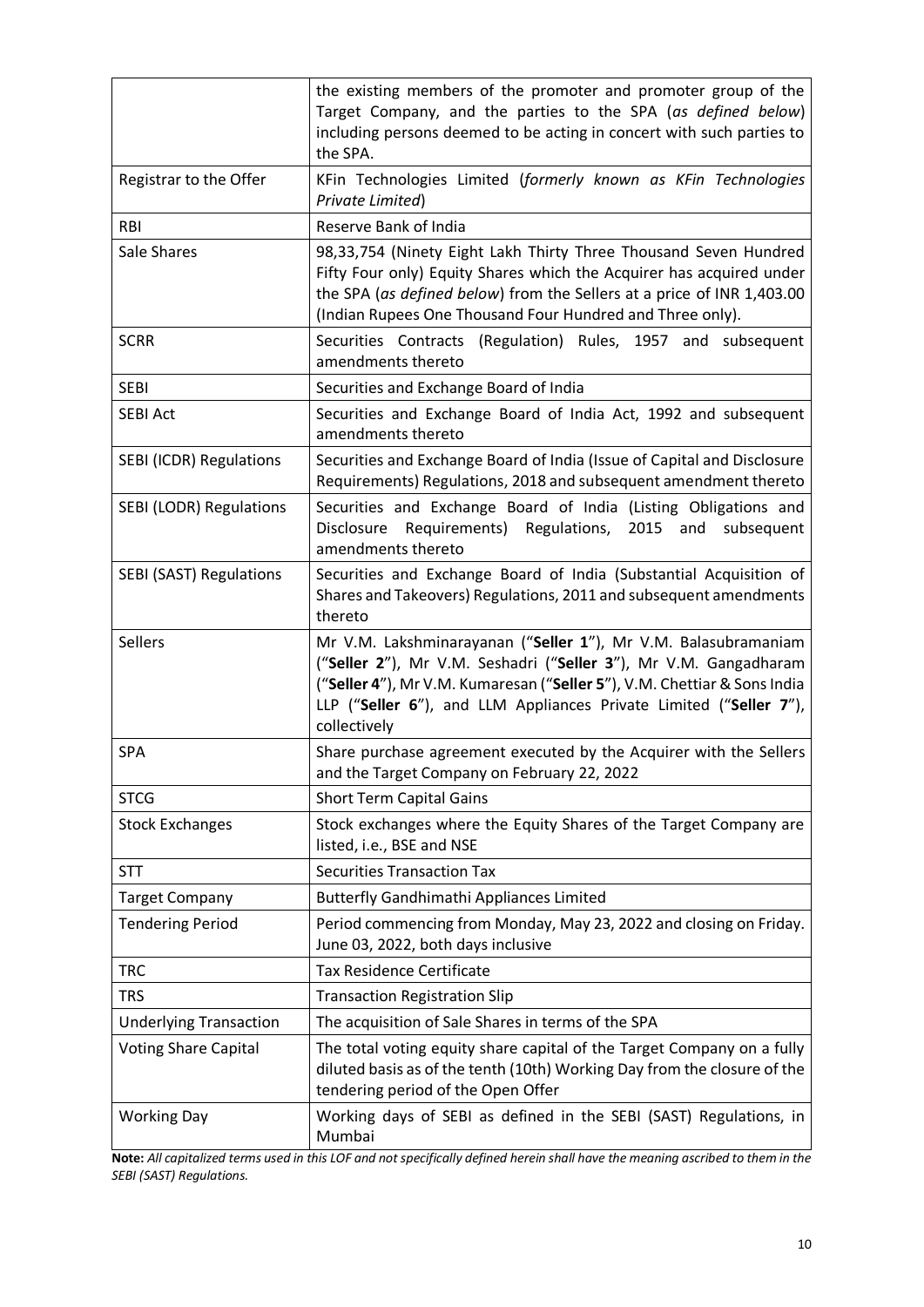### <span id="page-10-0"></span>**2. DISCLAIMER CLAUSE**

**"IT IS TO BE DISTINCTLY UNDERSTOOD THAT FILING OF DRAFT LETTER OF OFFER WITH SEBI SHOULD NOT IN ANY WAY BE DEEMED OR CONSTRUED THAT THE SAME HAS BEEN CLEARED, VETTED OR APPROVED BY SEBI. THE DRAFT LETTER OF OFFER HAS BEEN SUBMITTED TO SEBI FOR A LIMITED PURPOSE OF OVERSEEING WHETHER THE DISCLOSURES CONTAINED THEREIN ARE GENERALLY ADEQUATE AND ARE IN CONFORMITY WITH THE REGULATIONS. THIS REQUIREMENT IS TO FACILITATE THE PUBLIC SHAREHOLDERS OF BUTTERFLY GANDHIMATHI APPLIANCES LIMITED TO TAKE AN INFORMED DECISION WITH REGARD TO THE OFFER. SEBI DOES NOT TAKE ANY RESPONSIBILITY EITHER FOR FINANCIAL SOUNDNESS OF THE ACQUIRER OR THE TARGET COMPANY WHOSE EQUITY SHARES/CONTROL IS PROPOSED TO BE ACQUIRED OR FOR THE CORRECTNESS OF THE STATEMENTS MADE OR OPINIONS EXPRESSED IN THE LETTER OF OFFER. IT SHOULD ALSO BE CLEARLY UNDERSTOOD THAT WHILE THE ACQUIRER IS PRIMARILY RESPONSIBLE FOR THE CORRECTNESS, ADEQUACY AND DISCLOSURE OF ALL RELEVANT INFORMATION IN THE LETTER OF OFFER, THE MANAGER TO THE OFFER IS EXPECTED TO EXERCISE DUE DILIGENCE TO ENSURE THAT THE ACQUIRER DULY DISCHARGES ITS RESPONSIBILITY ADEQUATELY. IN THIS BEHALF, AND TOWARDS THIS PURPOSE, THE MANAGER TO THE OFFER - KOTAK MAHINDRA CAPITAL COMPNAY LIMITED HAS SUBMITTED A DUE DILIGENCE CERTIFICATE DATED MARCH 4, 2022 TO SEBI IN ACCORDANCE WITH THE SEBI (SAST) REGULATIONS. THE FILING OF THE LETTER OF OFFER DOES NOT, HOWEVER, ABSOLVE THE ACQUIRER FROM THE REQUIREMENT OF OBTAINING SUCH STATUTORY CLEARANCES AS MAY BE REQUIRED FOR THE PURPOSE OF THE OPEN OFFER."** 

## **General Disclaimer**

This LOF together with the PA dated February 22, 2022**,** the DPS that was published on February 24, 2022 and the DLOF dated March 4, 2022 in connection with the Offer, has been prepared for the purposes of compliance with applicable laws and regulations of the SEBI (SAST) Regulations. Accordingly, the information disclosed may not be the same as that which would have been disclosed if this document had been prepared in accordance with the laws and regulations of any jurisdiction outside of India. Neither the delivery of this LOF, under any circumstances, create any implication that there has been no change in the affairs of the Target Company and/or the Acquirer, since the date hereof or that the information contained herein is correct as at any time subsequent to this date, nor is it to be implied that the Acquirer or any persons deemed to act in concert with them are under any obligations to update the information contained herein at any time after this date.

No action has been or will be taken to permit this Offer in any jurisdiction where action would be required for that purpose. The LOF shall be sent to all Public Shareholders whose names appear in the register of members of the Target Company, at their stated address, as of the Identified Date. However, receipt of the LOF by any Public Shareholder in a jurisdiction in which it would be illegal to make this Offer, or where making this Offer would require any action to be taken (including, but not restricted to, registration of the LOF under any local securities laws), shall not be treated by such Public Shareholder as an offer being made to them, and shall be construed by them as being sent for information purposes only. Accordingly, no such Public Shareholder may tender his, her or its Equity Shares in this Offer in such jurisdiction.

Persons in possession of the PA, the DPS, this LOF, and/or any other advertisement/publication made or delivered in connection with the Offer are required to inform themselves of any relevant restrictions. Any Public Shareholder who tenders his, her or its Equity Shares in this Offer shall be deemed to have declared, represented, warranted and agreed that he, she, or it is authorized under the provisions of any applicable local laws, rules, regulations and statutes to participate in this Offer.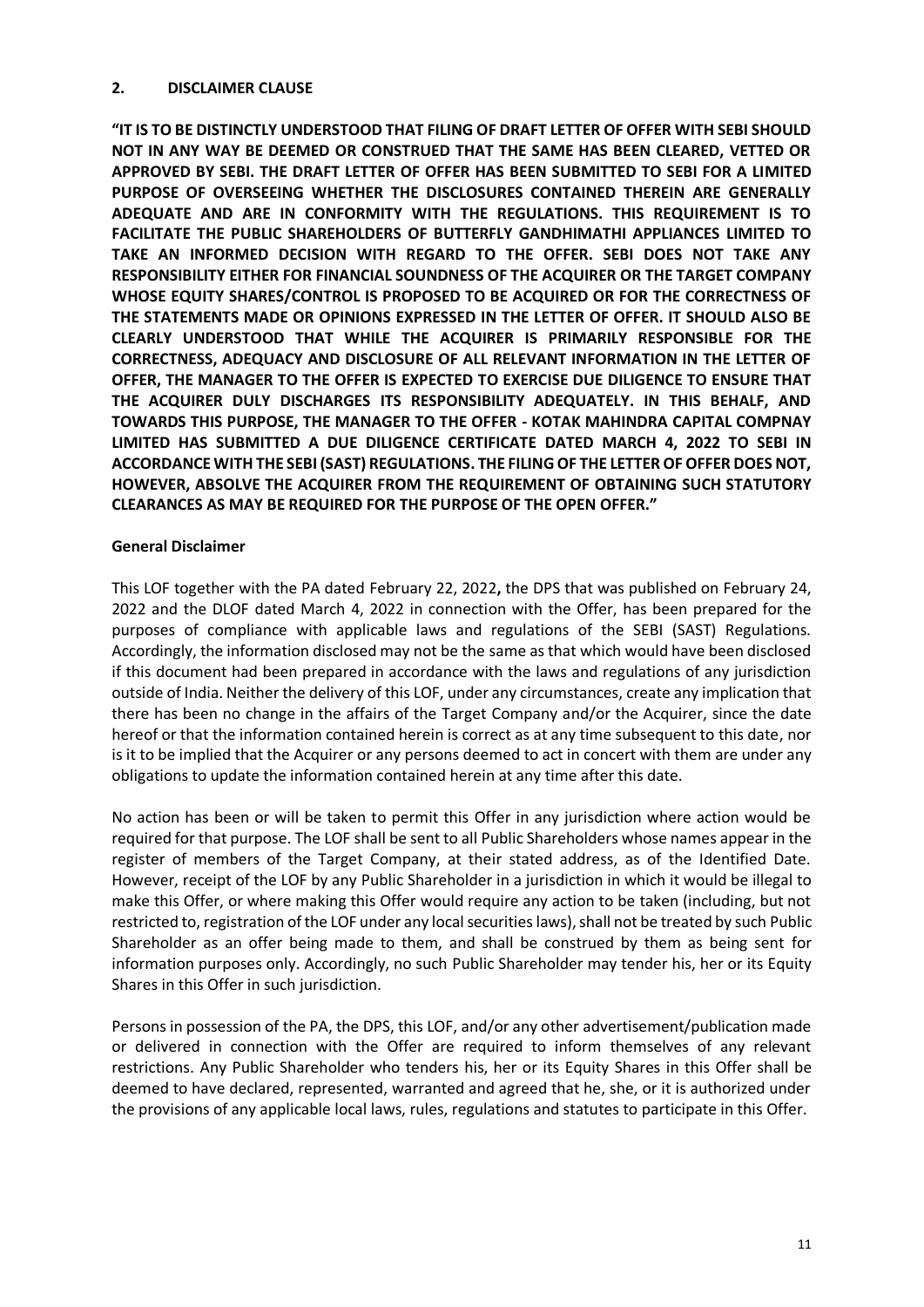## <span id="page-11-0"></span>**3. DETAILS OF THE OFFER**

## 3.1. **Background of the Offer**

- 3.1.1. The Offer is mandatory open offer being made by the Acquirer to the Public Shareholders of the Target Company in accordance with Regulations 3(1) and 4 of the SEBI (SAST) Regulations.
- 3.1.2. The Acquirer had entered into a share purchase agreement dated February 22, 2022 with the Sellers and the Target Company ("**SPA**") to acquire up to 98,33,754 Equity Shares, representing up to 55.00% of the Voting Share Capital from the Sellers ("**Sale Shares**"), at a price of Rs 1,403.00 (Indian Rupees One Thousand Four Hundred and Three only) per Equity Share from the Sellers, aggregating up to INR 1379,67,56,862 (Indian Rupees One Thousand Three Hundred Seventy Nine Crore Sixty Seven Lakh Fifty Six Thousand Eight Hundred and Sixty Two only) ("**Purchase Consideration**") subject to the terms and conditions set out in the SPA, including certain price adjustments, and fulfilment of customary closing conditions ("**Underlying Transaction**"). The details of the Sale Shares sold under the SPA are set out below:

| Sr. No | <b>Seller</b>                  | <b>Number of Sale</b><br><b>Shares</b> | Percentage of<br><b>Voting Share</b><br><b>Capital</b> |
|--------|--------------------------------|----------------------------------------|--------------------------------------------------------|
| 1      | V.M. Lakshminarayanan          | 6,91,776                               | 3.87%                                                  |
| 2      | V.M. Balasubramaniam           | 6,91,776                               | 3.87%                                                  |
| 3      | V.M. Seshadri                  | 6,91,776                               | 3.87%                                                  |
| 4      | V.M. Gangadharam               | 6,91,776                               | 3.87%                                                  |
| 5      | V.M. Kumaresan                 | 6,91,776                               | 3.87%                                                  |
| 6      | V.M. Chettiar & Sons India LLP | 35,07,100                              | 19.62%                                                 |
| 7      | LLM Appliances Private Limited | 28,67,774                              | 16.04%                                                 |
|        | Total                          | 98,33,754                              | 55.00%                                                 |

- 3.1.3. The Board of Directors of the Acquirer at their meeting held on February 22, 2022, approved the Underlying Transaction and the Offer. Further, such acquisition was within the investment limits of the Acquirer under Section 186 of the Companies Act, 2013 approved by shareholders of the Acquirer.
- 3.1.4. It is clarified that out of the Sale Shares, LLM Appliances Private Limited (i.e., Seller 7) had the flexibility to sell up to 1,78,796 Equity Shares, representing up to 1.00% of the Voting Share Capital ("**Liquidity Shares 1**"), on-market, between the execution date of the SPA and the date immediately preceding the Trade Execution Date (*as defined in the SPA*). In case, Seller 7 does not sell or partly sells the Liquidity Shares 1, within the prescribed time, then Seller 7 shall be required to sell the balance Liquidity Shares 1 to the Acquirer at the same price as the Sale Shares. In case Seller 7 sells all the Liquidity Shares 1, within the prescribed time, then the Acquirer would have acquired an aggregate of 96,54,958 Equity Shares representing 54.00% of the Voting Share Capital from the Sellers. The Liquidity Shares 1 were not sold by Seller 7 prior to the Trade Execution Date (*as defined in the SPA*) and were accordingly acquired by the Acquirer in terms of the SPA. Please see paragraph 3.1.8 for further details.
- 3.1.5. Further, in terms of the SPA, the Acquirer has acquired: (a) certain prior trademarks, and (b) certain trademarks in allied and cognate classes, *vis-*à*-vis* the trademarks held by the Target Company from: (a) LLM Appliances Private Limited (i.e., Seller 7), for a consideration for INR 17,00,00,000 (Indian Rupees Seventeen Crore only); (b) Sivagurunathan Industries (through its partners Mr V.M.L. Karthikeyan, Mr V.M.G. Viswanathan, Mr V.M.L. Senthilnathan) for a consideration of INR 4,64,00,000 (Indian Rupees Four Crore and Sixty Four Lakh only), and (c)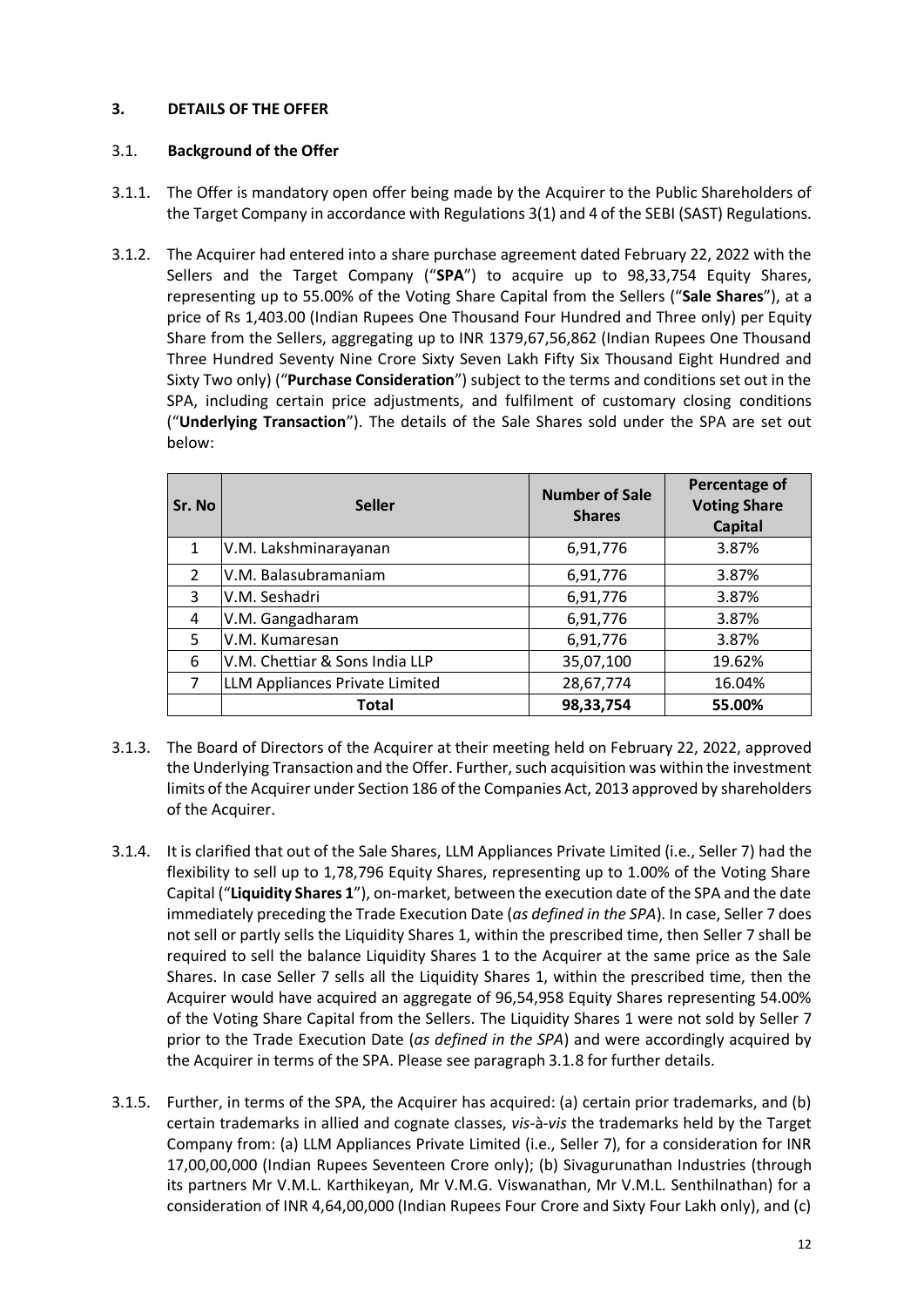Swaminathan Enterprises Private Limited, for a consideration of INR 8,74,00,000 (Indian Rupees Eight Crore and Seventy Four Lakh only); aggregating to a total consideration of INR 30,38,00,000 (Indian Rupees Thirty Crore and Thirty Eight Lakh only) ("**Trademark Acquisition**"). The consideration for the Trademark Acquisition has been agreed on the basis of valuation reports dated February 22, 2022 issued by Price Waterhouse & Co LLP. Seller 7, Partners of Sivagurunathan Industries, and Swaminathan Enterprises Private Limited are part of the promoter/promoter group of the Target Company or are related to them. Since the Trademark Acquisition is a part of the SPA and is relevant to protect the trademarks of the Target Company, in terms of Regulation 8(7) of the SEBI (SAST) Regulations, the Acquirer has added INR 30.90 (Indian Rupees Thirty and Ninety Paise only) per Equity Share to the price determined under Regulation 8(2) of the SEBI (SAST) Regulations for the purpose of arriving at the Offer Price of INR 1,433.90 (Indian Rupees One Thousand Four Hundred and Thirty Three and Ninety Paise only) per Offer Share.

- 3.1.6. Additionally, in terms of the SPA, the Underlying Transaction could have been consummated either on-market or by way of off-market transfers. In case, the Underlying Transaction is consummated on the floor of the stock-exchange, and any or all of the Sellers continue to hold any Sale Shares after undertaking the transactions envisaged under the SPA ("**Slippage Shares**"), then such Sellers were required to sell the Slippage Shares within a specified time. However, if the Sellers were unable to sell the Slippage Shares, then in terms of the SPA, subject to applicable law, the Acquirer was required to purchase such number of Slippage Shares from the Sellers which are equivalent to the difference between the Offer Shares minus the Equity Shares actually tendered and accepted in the Open Offer ("**Open Offer Shortfall")**, by way of an off-market sale, at the same price as the Sale Shares. It is clarified that the Slippage Shares were to be acquired post completion of the Open Offer.
- 3.1.7. Simultaneously with the execution of the SPA, Sellers 1 to 5 along with certain Other Promoters, namely Mrs V.M.B. Unnamalai, Mrs V.M.K. Mangalam, Mrs V.M.G. Sivakami, Mrs V.M.L. Shenbaga Lakshmi, and Mr V.M.L. Karthikeyan (collectively "**NDU Parties**") have executed a non-disposal undertaking in relation to 13,91,035 Equity Shares (other than the Sale Shares), representing 7.78% of the Voting Share Capital ("**Restricted Shares**"), held by them in favour of the Acquirer ("**NDU**"). Pursuant to the NDU, the NDU Parties have agreed not to dispose of such Equity Shares in the Target Company from its execution until a period of 18 (eighteen) months from the Closing Date.
- 3.1.8. On March 24, 2022, the Acquirer deposited the entire consideration payable under the Open Offer (assuming full acceptance) in cash in the Escrow Account in accordance with the SEBI (SAST) Regulations. For further details, please refer to paragraph 6.2.3 of this LOF. On March 25, 2022, the Acquirer acquired the Sale Shares (which includes Liquidity Shares 1) through the stock exchange settlement process by way of block deals on NSE and such Sale Shares were placed in a share escrow account ("**Share Escrow**") in accordance with Regulation 22(2A) of the SEBI (SAST) Regulations. The Acquirer had also made a disclosure dated March 25, 2022 under Regulations 18(6) and 29(1) of the SEBI (SAST) Regulations, respectively. On March 30, 2022 (i.e., after the expiry of 21 Working Days from the date of the DPS), such Sale Shares were transferred to the Acquirer's demat account from the Share Escrow, in terms of Regulation 22(2) of the SEBI (SAST) Regulations. The Acquirer can exercise voting rights on the Sale Shares.
- 3.1.9. The total consideration for SPA has been paid in cash by the Acquirer. The Offer Price shall be payable in cash in accordance with Regulation 9(1)(a) of the SEBI (SAST) Regulations, and subject to the terms and conditions set out in the PA, DPS and Letter of Offer.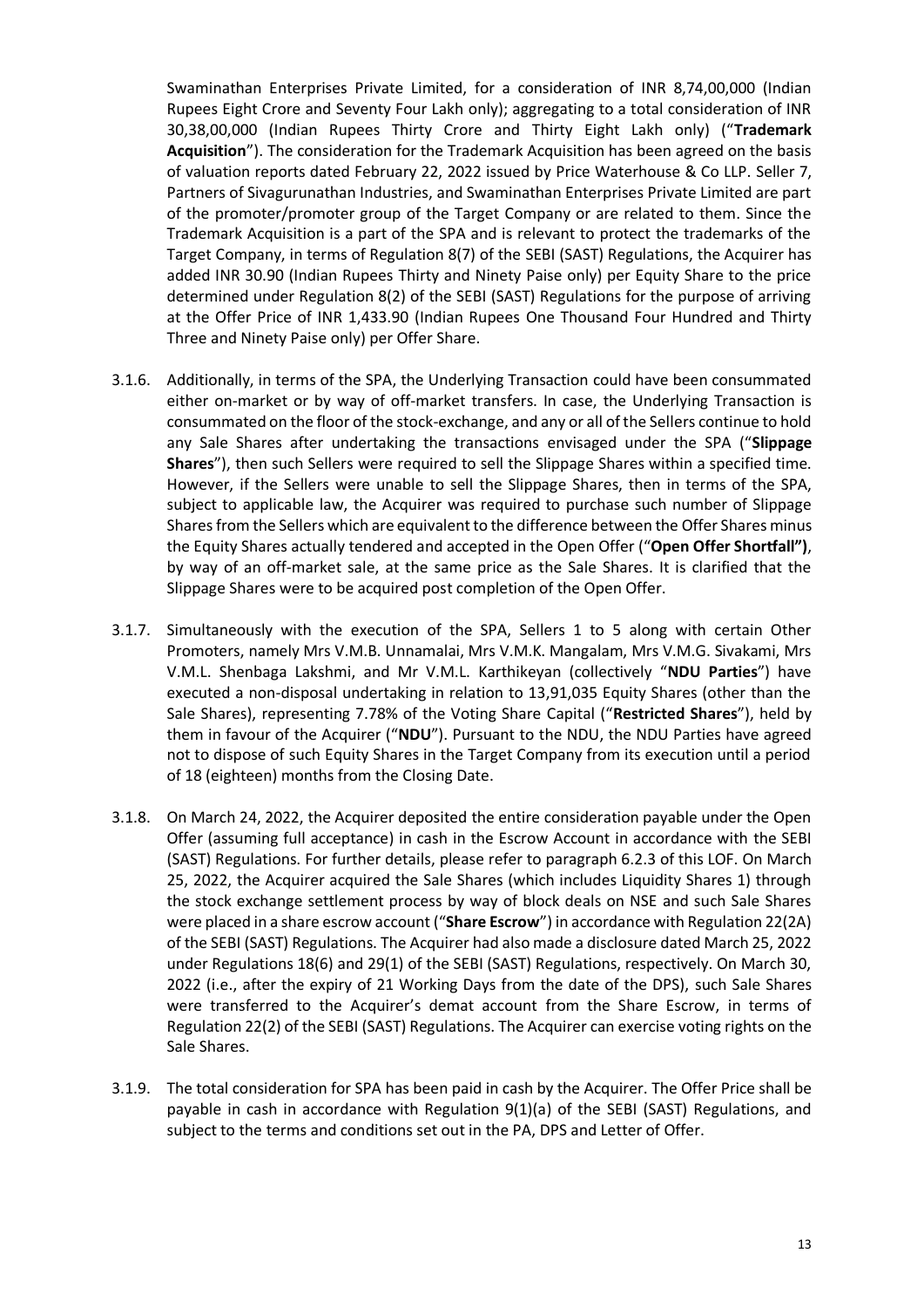- 3.1.10. Salient features of the SPA are set out below:
	- (a) The obligations of the Acquirer to purchase the Sale Shares wassubject to the fulfilment of, *inter alia*, the following conditions (unless waived by the Acquirer):
		- (i) The Target Company shall have delivered a Closing Cash and TD Statement (*as defined in the SPA*) within the time prescribed under the SPA.
		- (ii) The Target Company shall have delivered: (a) the Delivered Financial Statements (*as defined in the SPA*); and (b) the certain specified letters, required to be delivered before the Trade Execution Date (*as defined in the SPA*).
		- (iii) The Sellers shall have caused each of Butterfly Toys and Games Limited, Butterfly Electricals and Electronics Private Limited, Mr. V.M.L Karthikeyan and others trading as Sivagurunathan Industries, to file cancellation applications with respect to identified intellectual property set out in the SPA, within 10 Business Days (*as defined in the SPA*) from the execution date of the SPA.
		- (iv) The Sellers shall have arranged for physical inspection by the Acquirer and its advisors of title documents relating to Owned Properties (*as defined in the SPA*) available with SBI Capital Trustee Limited.
		- (v) Identified Sellers shall have transferred a prescribed amount into the transaction escrow account, within the timelines agreed in writing between the Acquirer and the Sellers.
		- (vi) The Target Company shall procure, and the Sellers shall ensure that the Target Company procures prior written consent from the certain identified counterparties for the transaction.
	- (b) The obligations of the Sellers to sell the Sale Shares was subject to the fulfilment of, *inter alia*, the following conditions (unless waived by the Seller):
		- (i) The Acquirer having deposited in cash an amount equal to the Maximum Consideration in the Escrow Account.
		- (ii) The Acquirer having sufficient funds on the Trade Execution Date (*as defined in the SPA*) to pay the Purchase Consideration to the Sellers on the Trade Execution Date (*as defined in the SPA*).
	- (c) The Purchase Consideration is subject to certain adjustments as specified under the SPA, pursuant to which an agreed portion of funds was deposited in a transaction escrow account as a condition precedent to closing of the Underlying Transaction. Such amount has been released upon joint instructions of the Acquirer and identified Sellers.
	- (d) Out of the Sale Shares, Seller 7 had the flexibility to sell the Liquidity Shares 1. It is clarified that out of the Sale Shares, LLM Appliances Private Limited (i.e., Seller 7) had the flexibility to sell up to 1,78,796 Equity Shares, representing up to 1.00% of the Voting Share Capital ("**Liquidity Shares 1**"), on-market, between the execution date of the SPA and the date immediately preceding the Trade Execution Date (*as defined in the SPA*). In case, Seller 7 did not sell or partly sold the Liquidity Shares 1, within the prescribed time, then Seller 7 was required to sell the balance Liquidity Shares 1 to the Acquirer at the same price as the Sale Shares. In case Seller 7 had sold all the Liquidity Shares 1, within the prescribed time, then the Acquirer would have acquired an aggregate of 96,54,958 Equity Shares representing 54.00% of the Voting Share Capital from the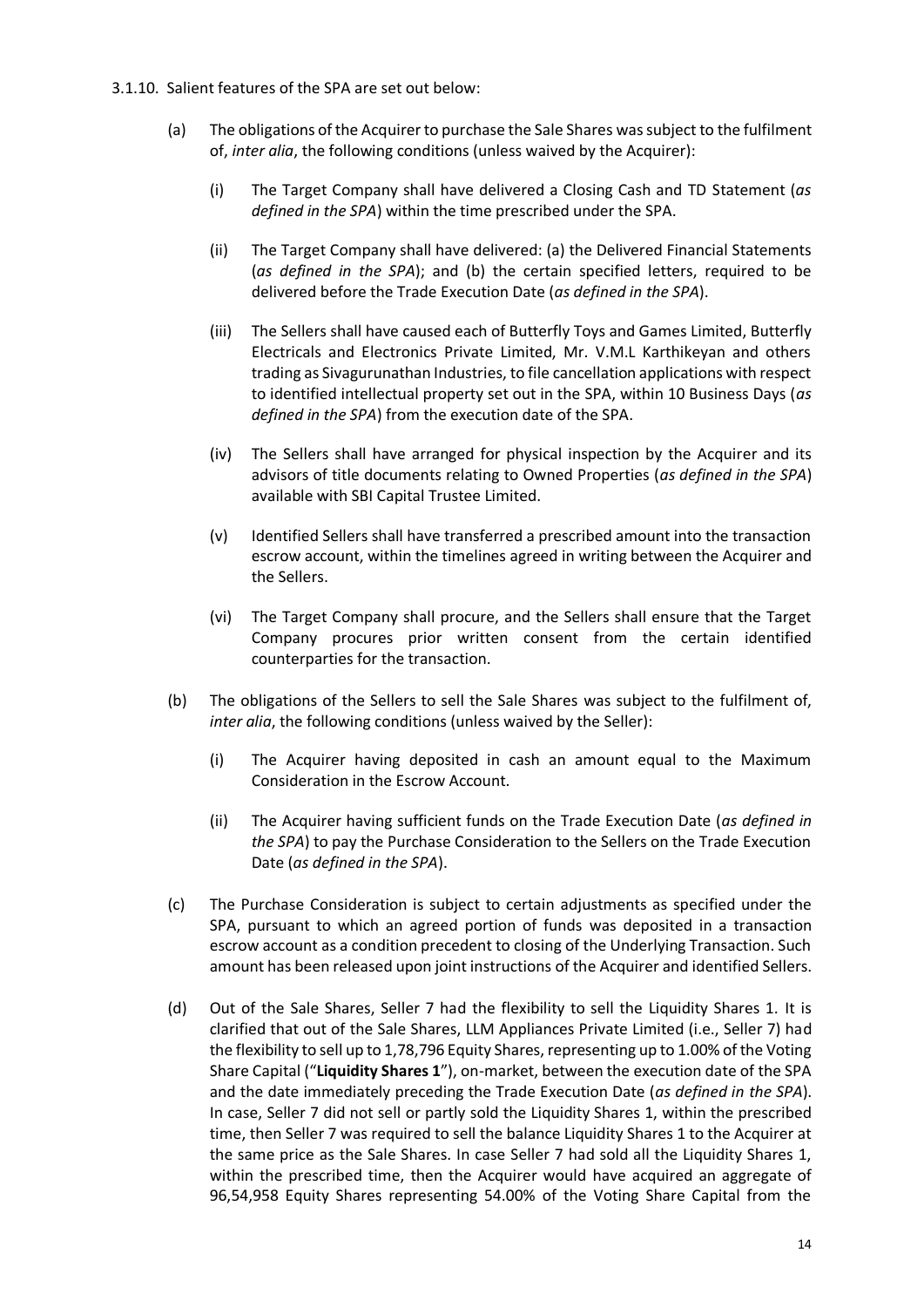Sellers. As mentioned in paragraph 3.1.4, the Liquidity Shares 1 were not sold by Seller 7 prior to the Trade Execution Date (*as defined in the SPA*), and were accordingly acquired by the Acquirer in terms of the SPA. Please refer to paragraph 3.1.8 for further details.

- (e) The Lead Promoter Group (*defined below*), are entitled to transfer, encumber or dispose of an additional 3,57,483 Equity Shares ("**Liquidity Shares 2**") (other than the Sale Shares and Restricted Shares) representing up to 2.00% of the Voting Share Capital before or after the Trade Execution Date (*as defined in the SPA*) whether by way of an on-market transaction or otherwise.
- (f) The Target Company and Sellers were subject to customary standstill covenants. The SPA contained *inter alia* provisions in relation to certain representations, warranties and indemnities provided by the Sellers to the Acquirer.
- (g) The Sellers have agreed to certain non-compete and non-solicit obligations set out in the SPA. It is clarified that no separate consideration is payable for undertaking such obligations by the Sellers.
- (h) The Sellers have agreed to a non-disposal obligation in relation to (A) any or all Equity Shares held by the Sellers or certain identified persons including Sellers 1 to 5 and their relatives as specified in the SPA ("**Lead Promoter Group**") until the Closing Date (as defined in the SPA), and (B) the Equity Shares held by the Sellers or their Lead Promoter Group immediately following the Closing Date (*as defined in the SPA*) until completion of 18 months from the Closing Date (*as defined in the SPA*). This obligation did not apply to (A) Liquidity Shares 2; (B) Liquidity Shares 1 until the Closing Date (*as defined in the SPA*), and (C) Slippage Shares. Further, the Lead Promoter Group are restricted from acquiring any Equity Shares until completion of 18 months from the Closing Date (*as defined in the SPA*).
- (i) The transactions contemplated under the SPA may be consummated either on-market or by way of off-market transfers. If it is consummated on the floor of the stockexchange, the number of Sale Shares actually sold by the Sellers may be less than the total number of Sale Shares ("**Sell Bid Slippage**") and/or actually purchased by the Acquirer may be less than the total number of Sale Shares ("**Buy Bid Slippage**"). In such a scenario, the number of Sale Shares shall be adjusted accordingly. It is clarified that the Sellers and Acquirer were not liable to each other for any Sell Bid Slippage or Buy Bid Slippage.
- (j) In case, any or all of the Sellers continued to hold any Sale Shares due to the Sell Bid Slippage ("**Slippage Shares**"), then such Sellers were required to sell the Slippage Shares within a specified time. However, if the Sellers were unable to sell the Slippage Shares, then in terms of the SPA, subject to applicable law, the Acquirer was required to purchase such number of Slippage Shares from the Sellers which were equivalent to the difference between the Offer Shares minus the Equity Shares actually tendered and accepted in the Open Offer ("**Open Offer Shortfall**"), by way of an off-market sale, at the same price as the Sale Shares. It is clarified that the Slippage Shares would have been acquired post completion of the Open Offer.
- (k) The Sellers along with the Other Promoters having submitted an application to the Target Company to be reclassified as public shareholders on the later of, (a) the Closing Date, and (b) within 2 days of completion of sale of Slippage Shares, resulting in the promoter shareholding falling below 10% of the Voting Share Capital.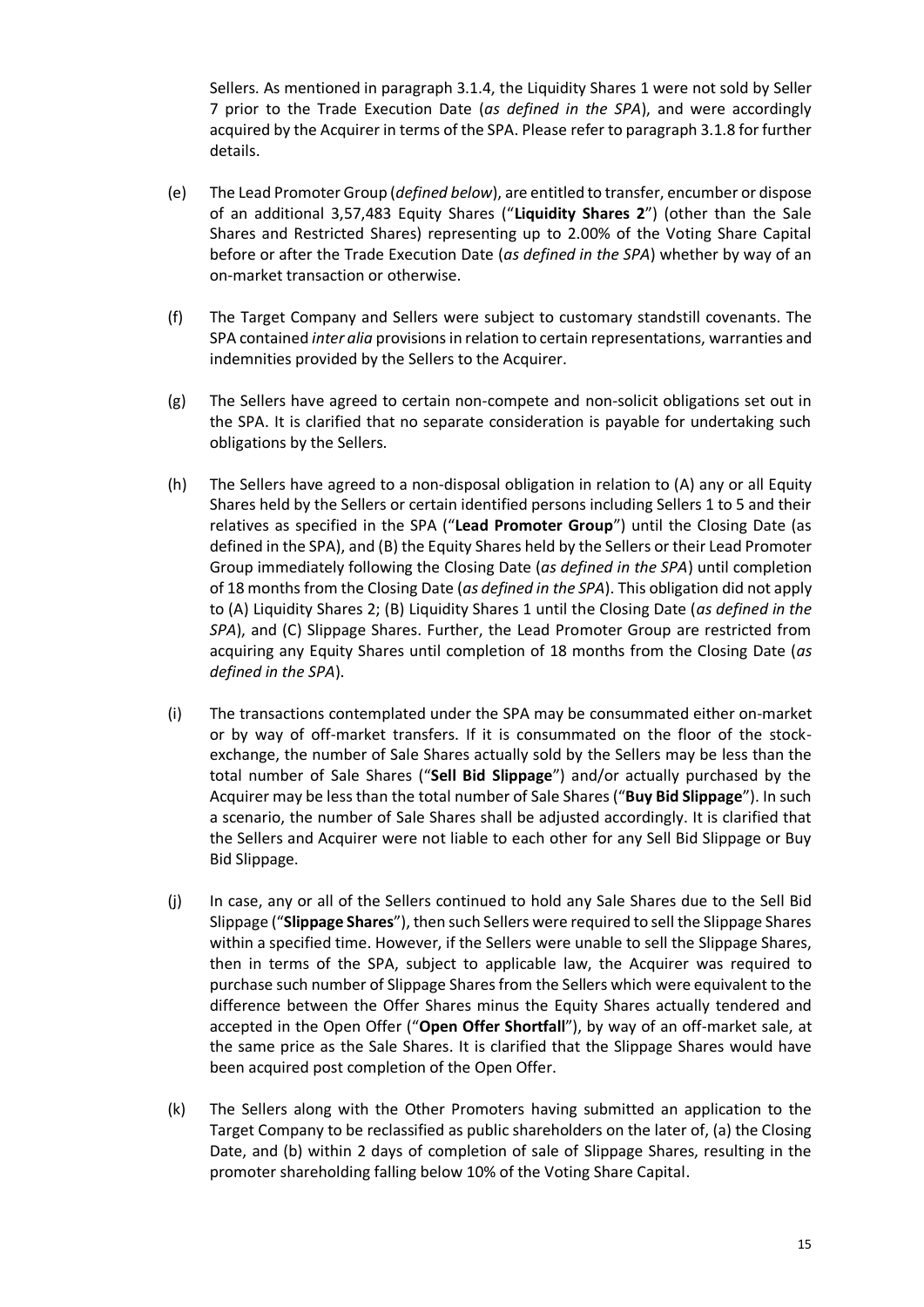- (l) On the Closing Date, following actions, *inter alia,* were undertaken:
	- (i) The Sellers ensured that the Sellers and employees/directors of the Target Company forming part of the Lead Promoter Group delivered resignation letters with effect from the Closing Date.
	- (ii) The Sellers caused (a) LLM Appliances Private Limited (Seller 7), (b) Sivagurunathan Industries, and (c) Swaminathan Enterprises Private Limited to duly execute the intellectual property assignment agreements.
	- (iii) The Purchaser executed and delivered duly signed and stamped intellectual property assignment agreements.
	- (iv) The Target Company convened a meeting of its board of directors to: (A) take on record the transfer of Equity Shares from the Sellers to the Acquirer, and the Acquirer's status as the promoter of the Target Company; (B) approve appointment of directors nominated by the Acquirer; (C) take on record the resignation of the Sellers' nominee directors; (D) take on record the revocation of existing banking authorisations for operation of Target Company's bank accounts and issuance of new banking authorisations; and (E) approve issuance of a notice to hold an extra-ordinary general meeting of the shareholders of the Target Company, or propose a resolution to be passed by postal ballot (or other e-voting facilities which may be available under applicable laws) to approve the appointment of directors nominated by the Acquirer, in accordance with the timelines required under applicable laws.
- (m) The SPA could have been terminated:
	- (i) prior to the Trade Execution Date (*as defined in the SPA*) pursuant to mutual written consent of the parties;
	- (ii) at the sole option of the Acquirer:
		- A. upon non-fulfilment of Sellers' conditions precedent in terms of the SPA;
		- B. a competent court having issued an injunction restricting consummation of the Underlying Transaction during the period between the execution date of the SPA and Closing Date, which has not been vacated prior to the Long Stop Date (*as defined in the SPA*); or
		- C. upon a material breach of the Target Company's standstill obligations, which is not cured by the Sellers within 7 Business Days (*as defined in the SPA*) of receipt of a notice in this regard from the Acquirer;
		- D. a breach of Fundamental Warranties (*as defined in the SPA*) made by the Sellers on the execution date of the SPA or Trade Execution Date (*as defined in the SPA*);
	- (iii) at the sole option of the Sellers, upon non-fulfilment of the Acquirer's conditions precedent in terms of the SPA.
- 3.1.11. As a consequence of undertaking the Underlying Transaction for purpose of substantial acquisition of shares, voting rights and control over the Target Company by the Acquirer, this Open Offer is a mandatory offer being made by the Acquirer in compliance with Regulations 3(1) and 4 of SEBI (SAST) Regulations. Further, pursuant to the consummation of the Underlying Transaction (*contemplated under the SPA*) and subject to compliance with the SEBI (SAST) Regulations, on March 30, 2022 the Acquirer has acquired sole control over the Target Company and has become a promoter of the Target Company in accordance with the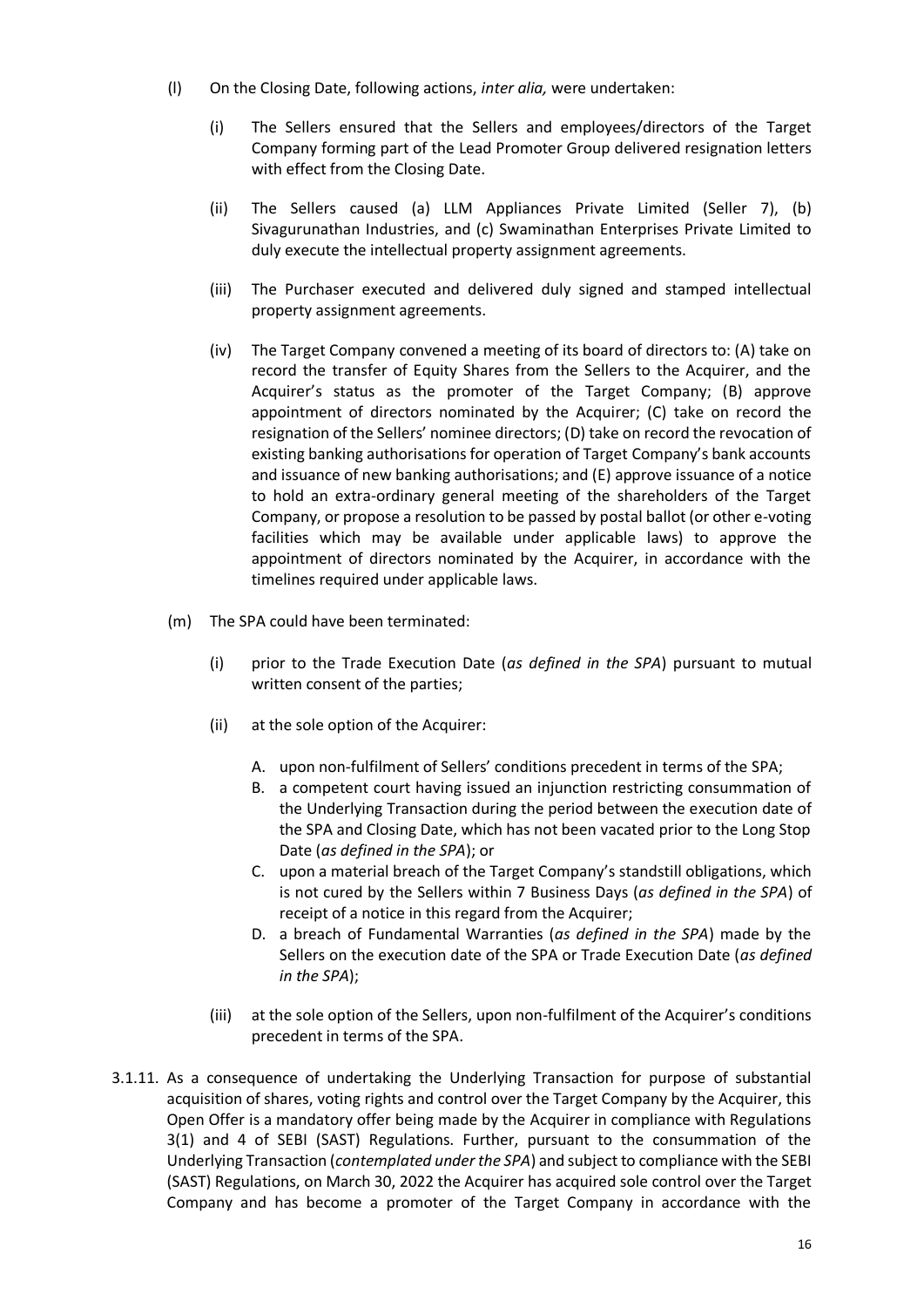provisions of the SEBI (LODR) Regulations. The Sellers and Other Promoters shall be reclassified as public shareholders, pursuant to receipt of necessary approvals required in terms of the SEBI (LODR) Regulations and the conditions prescribed therein.

- 3.1.12. The prime objective of the Acquirer for undertaking the Underlying Transaction and the Open Offer is to have substantial holding of Equity Shares and voting rights, accompanied by acquisition of control of the Target Company. With the complementary product portfolio and strong capabilities in manufacturing and R&D of the Target Company, and consequent scale synergies, the Acquirer plans to strengthen its current presence in kitchen appliances segment, expand its foothold across geographies with a diversified product portfolio and achieve a leadership position in the kitchen and small domestic appliances segment.
- 3.1.13. As on the date of this LOF, the Acquirer has not been prohibited by SEBI from dealing in securities pursuant to any directions issued under Section 11B of the SEBI Act or under any other regulations made under the SEBI Act.
- 3.1.14. As on the date of this LOF, Mr Shantanu Khosla, Mr Mathew Job, and Mr Rangarajan Sriram represent the Acquirer on the Board of the Target Company. On the Closing Date, the Acquirer was entitled to nominate its directors to the Board of the Target Company.
- 3.1.15. As per Regulations 26(6) and 26(7) of SEBI (SAST) Regulations, the Board of the Target Company is required to constitute a committee of independent directors, to provide its written reasoned recommendation on the Open Offer, to the Public Shareholders of the Target Company and such recommendation shall be published at least 2 (two) Working Days before the commencement of the Tendering Period, in the same newspapers where the DPS was published.
- 3.1.16. Pursuant to completion of this Open Offer, if the shareholding of the public shareholders in the Target Company falls below the minimum public shareholding requirement as per Rule 19A of the SCRR read with the SEBI (LODR) Regulations, the Acquirer will ensure that the Target Company satisfies the minimum public shareholding set out in Rule 19A of the SCRR in compliance with applicable laws, within the prescribed time, and in a manner acceptable to the Acquirer.

## 3.2. **Details of the proposed Offer**

- 3.2.1. This Open Offer is being made by the Acquirer to all the Public Shareholders of the Target Company to acquire up to 46,48,684 Equity Shares ("**Offer Shares**"), constituting 26.00% (twenty six percent) of the Voting Share Capital ("**Offer Size**"), at a price of INR 1,433.90 (Indian Rupees One Thousand Four Hundred and Thirty Three and Ninety Paise only) per Offer Share ("**Offer Price**"), which has been calculated in accordance with Regulations 8(1) and 8(2) of the SEBI (SAST) Regulations read with Regulation 8(7) of the SEBI (SAST) Regulations, payable in cash, aggregating to a total consideration of INR 666,57,47,987.60 (Indian Rupees Six Hundred and Sixty Six Crore Fifty Seven Lakh Forty Seven Thousand Nine Hundred and Eighty Seven and Sixty Paise only) ("**Maximum Open Offer Consideration**"), subject to the terms and conditions mentioned herein.
- 3.2.2. The PA announcing the Open Offer, under Regulations 3(1) and 4 read with Regulation 15(1) of the SEBI (SAST) Regulations, was filed with the Stock Exchanges and SEBI on February 22, 2022 and a copy thereof was also sent to the Target Company at its registered office on February 22, 2022. The PA is available on the website of SEBI a[t www.sebi.gov.in.](http://www.sebi.gov.in/)
- 3.2.3. In accordance with Regulation 14(3) of SEBI (SAST) Regulations, the DPS was published in the following newspapers on February 24, 2022: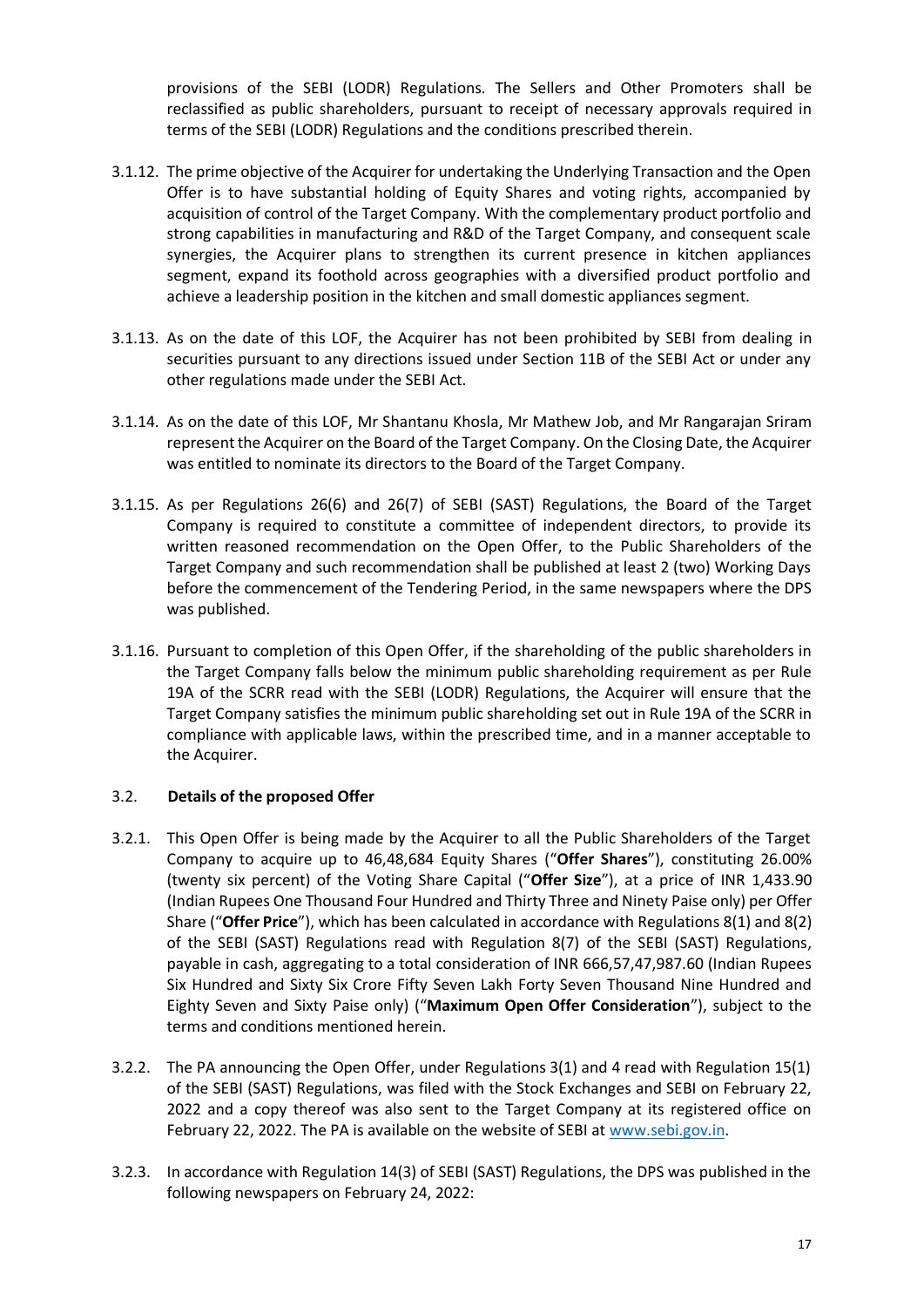| <b>Newspapers</b>        | Language | <b>Editions</b> |
|--------------------------|----------|-----------------|
| <b>Financial Express</b> | English  | All editions    |
| Jansatta                 | Hindi    | All editions    |
| Navshakti                | Marathi  | Mumbai edition  |
| Makkal Kural             | Tamil    | Chennai edition |

The DPS was also submitted to SEBI and the Stock Exchanges and sent to the Target Company on February 24, 2022. The DPS is also available on the website of SEBI a[t www.sebi.gov.in.](http://www.sebi.gov.in/)

- 3.2.4. As on the date of this LOF, there are no: (a) partly paid-up Equity Shares; and/or (b) outstanding convertible securities which are convertible into Equity Shares (such as depository receipts, fully convertible debentures or warrants), issued by the Target Company. There is no differential pricing for this Offer.
- 3.2.5. This Open Offer is not a competing offer and there is no competing offer as on the date of this LOF in terms of Regulation 20 of the SEBI (SAST) Regulations. This Offer is not conditional upon any minimum level of acceptance from the Public Shareholders of the Target Company in terms of Regulation 19(1) of the SEBI (SAST) Regulations.
- 3.2.6. The Acquirer has not acquired any Equity Shares after the date of the PA, i.e., February 22, 2022 and up to the date of this LOF.
- 3.2.7. The Manager does not hold any Equity Shares in the Target Company as on the date of this LOF. The Manager shall not deal, on their own account, in the Equity Shares of the Target Company during the Offer Period.

## 3.3. **Object of the acquisition/Offer**

- 3.3.1. The prime objective of the Acquirer for undertaking the Underlying Transaction and the Open Offer is to have substantial holding of Equity Shares and voting rights, accompanied by acquisition of control of the Target Company. With the complementary product portfolio and strong capabilities in manufacturing and R&D of the Target Company, and consequent scale synergies, the Acquirer plans to strengthen its current presence in kitchen appliances segment, expand its foothold across geographies with a diversified product portfolio and achieve a leadership position in the kitchen and small domestic appliances segment.
- 3.3.2. In terms of Regulation 25(2) of the SEBI (SAST) Regulations, subsequent to the completion of the Offer, the Acquirer reserves the right to streamline/restructure the operations, assets, liabilities and/or businesses of the Target Company through arrangement/reconstruction, restructuring, merger (including merger with itself), demerger and/or sale of assets or business or undertakings, at a later date. The Acquirer may also consider disposal of or otherwise encumbering any assets of the Target Company through sale, lease, reconstruction, restructuring and/or re-negotiation or termination of existing contractual/operating arrangements, for restructuring and/or rationalising the assets, liabilities of the Target Company whether within or outside the ordinary course of business, to improve operational efficiencies and for other commercial reasons. The Board of Directors of the Target Company will take decisions on these matters in due course, in accordance with the requirements of the business of the Target Company and in accordance with and as permitted by applicable law and subject to any approvals or consent as may be required.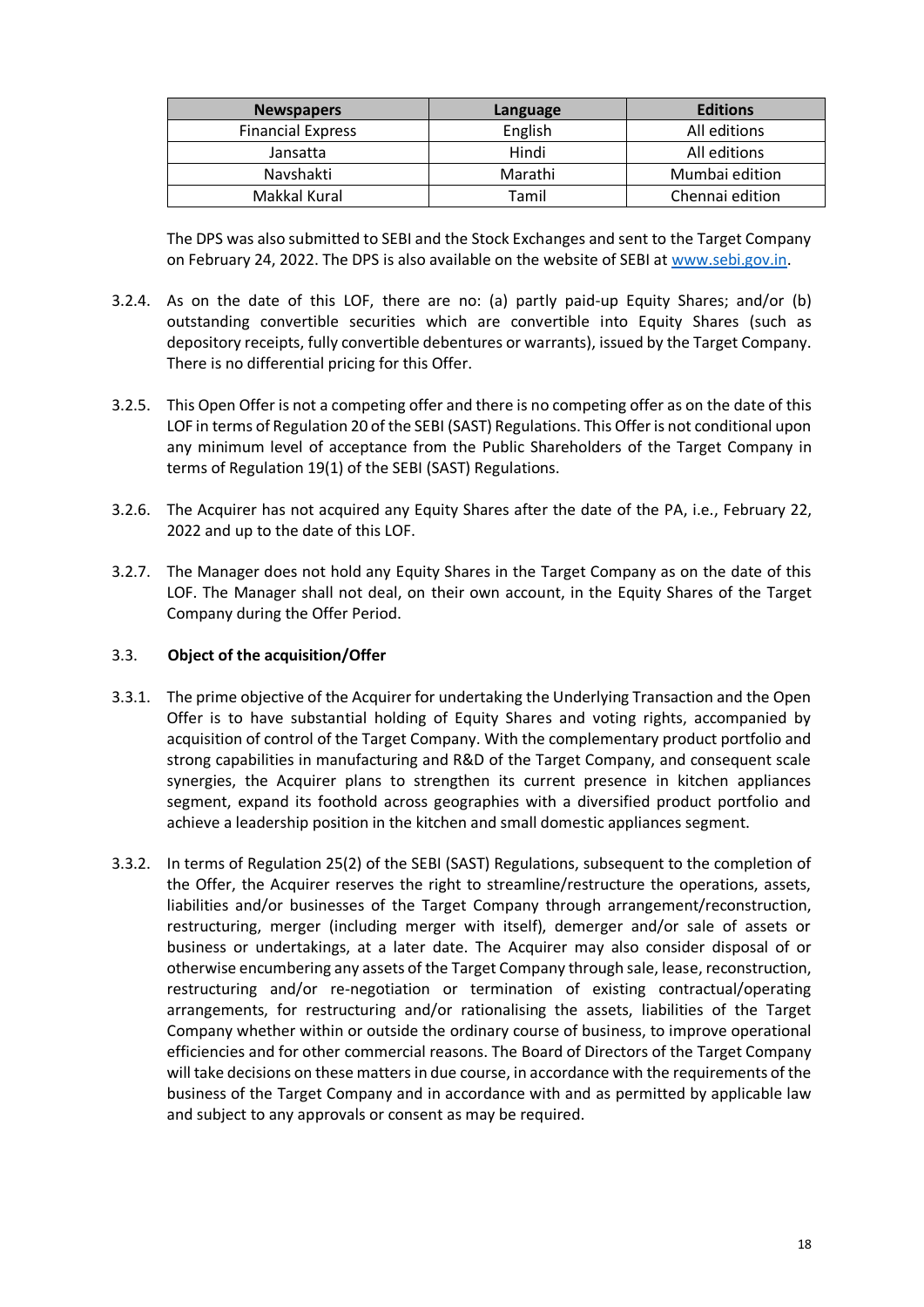## <span id="page-18-0"></span>**4. BACKGROUND OF THE ACQUIRER**

## 4.1. **Crompton Greaves Consumer Electricals Limited ("Acquirer")**

- 4.1.1. The Acquirer is a public company limited by shares. It was incorporated on February 25, 2015 under the provisions of the Companies Act, 2013 (Company Identification Number ("**CIN**"): L31900MH2015PLC262254). There has been no change in the name of Acquirer since its incorporation.
- 4.1.2. The registered office of the Acquirer is situated at Tower 3,  $1<sup>st</sup>$  Floor, East Wing, Equinox Business Park, LBS Marg, Kurla (West), Mumbai- 400070.
- 4.1.3. The Acquirer is primarily engaged in the business of electrical consumer durables and lighting products. The Acquirer manufactures and markets a wide spectrum of consumer products, ranging from fans, lamps and luminaries to pumps and household appliances such as water heaters, coolers, mixer grinders and irons.
- 4.1.4. As on the date of the LOF, the issued and paid up share capital of the Acquirer is INR 1,26,72,06,588 (Indian Rupees One Hundred Twenty Six Crore Seventy Two Lakh Six Thousand Five Hundred and Eighty Eight only) comprising of 63,36,03,294 equity shares of INR 2 (Indian Rupees Two only) each. The equity shares of the Acquirer (ISIN: INE299U01018) are listed on BSE and NSE. The non-convertible debentures of the Acquirer (ISIN: INE299U07056) are listed on the NSE. The commercial paper recently issued by the Acquirer (ISIN: INE299U14011, INE299U14029) are listed on the NSE.

| <b>SRNO</b> | <b>SHAREHOLDERS' CATEGORY</b>      | <b>NUMBER OF SHARES</b> | % OF SHARES              |
|-------------|------------------------------------|-------------------------|--------------------------|
| 1.          | Promoters and Promoter Group       | 3,76,12,367             | 5.94                     |
| 2.          | FII/Mutual Funds/FIs/Banks/VCF/AIF | 52,18,83,940            | 82.39                    |
| 3.          | <b>Other Public Shareholders</b>   | 7,39,09,652             | 11.67                    |
| 4.          | Non-Promoter Non-Public            |                         | $\overline{\phantom{0}}$ |
|             | Total                              | 63, 34, 51, 838         | 100.00                   |

4.1.5. The shareholding pattern of the Acquirer as on March 31, 2022 is set out below:

- 4.1.6. The Acquirer does not belong to any group. The names of the members of the promoter group of the Acquirer as disclosed to the Stock Exchanges under Regulation 31 of the SEBI (LODR) Regulations, as of March 31, 2022, are MacRitchie Investments Pte. Ltd and Seletar Investments Pte Limited. It is clarified that as of December 31, 2021, the members of the promoter and promoter group of the Acquirer were Amalfiaco Limited (Promoter), Nirsinia Limited (Promoter Group), MacRitchie Investments Pte. Ltd (Promoter Group), AI Cool Midco 1 Limited (Promoter Group), AI Cool Midco 2 Limited (Promoter Group) and Seletar Investments Pte Limited (Promoter Group). The inter-se agreement dated April 23, 2015 between MacRitchie Investments Pte. Ltd., Amalfiaco Limited and Nirsinia Limited has since been terminated in accordance with its terms. MacRitchie Investments Pte. Ltd does not have control rights and will not be exercising control over the Acquirer. The Acquirer had filed an application for re-classification of promoters under Regulation 31A of the SEBI (LODR) Regulations on October 29, 2021 for the removal of 1. Amalfiaco Limited, 2. Nirsinia Limited, 3. AI Cool Midco 1 Limited and 4. AI Cool Midco 2 Limited, from the "promoter/promoter group" category, and received approval for their reclassification on January 28, 2022.
- 4.1.7. No other person is acting in concert with the Acquirer for the purposes of this Open Offer. While persons may be deemed to be acting in concert with the Acquirer in terms of Regulation 2(1)(q)(2) of the SEBI (SAST) Regulations ("**Deemed PACs**"), such Deemed PACs are not acting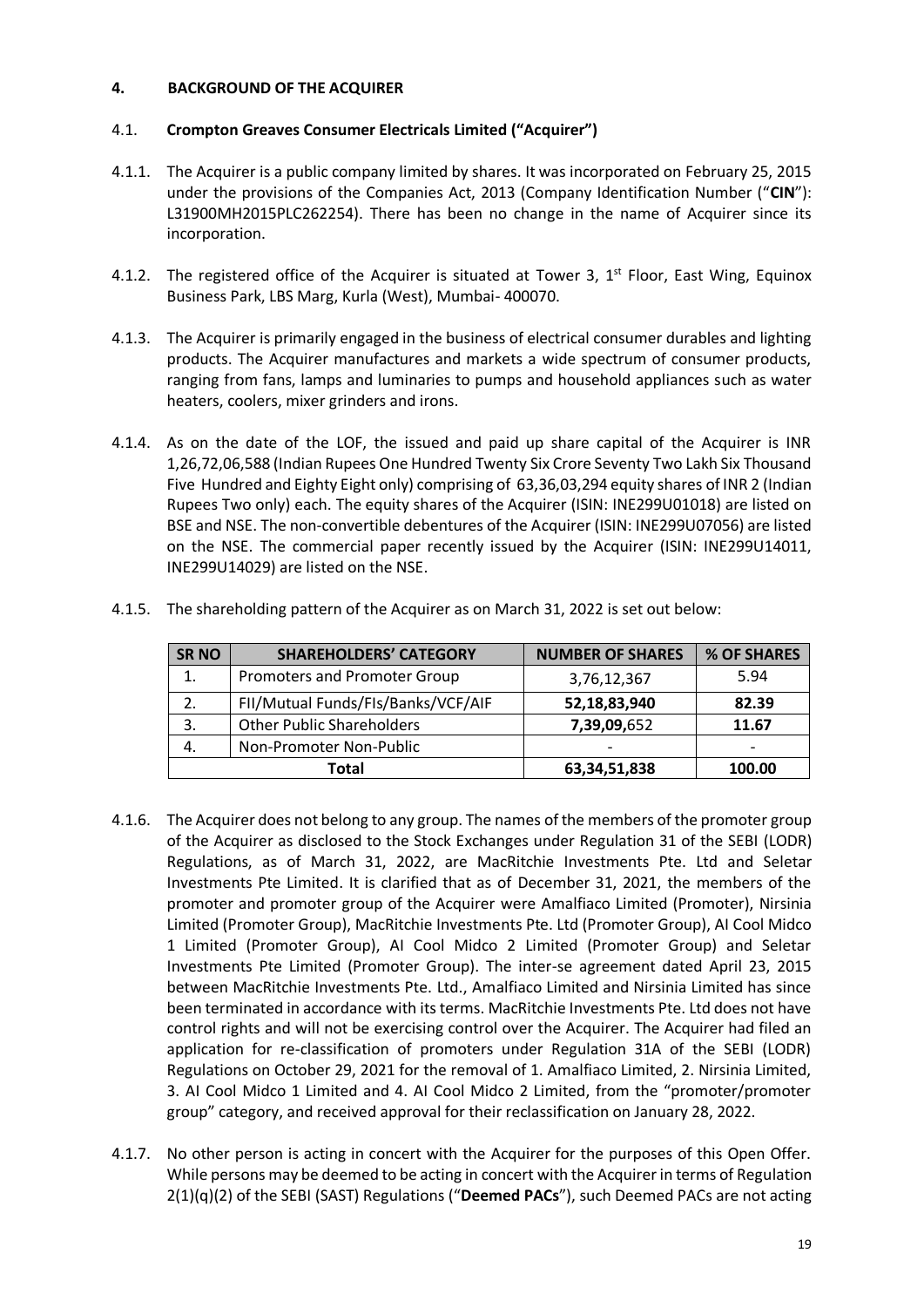in concert with the Acquirer for the purposes of this Open Offer, within the meaning of Regulation 2(1)(q)(1) of the SEBI (SAST) Regulations.

- 4.1.8. As on the date of this LOF, the Acquirer, its directors, and its key employees do not hold any ownership/interest/relationship/Equity Shares/voting rights in the Target Company, except as detailed in paragraph 3.1 *(Background to the Open Offer)* of this LOF.
- 4.1.9. As on the date of this LOF, the Acquirer has not been prohibited by SEBI from dealing in securities pursuant to the terms of any directions issued under Section 11B of the Securities and Exchange Board of India Act, 1992, as amended ("**SEBI Act**") or under any other regulations made under the SEBI Act.
- 4.1.10. Names, details of experience, qualifications, and date of appointment of the directors on the board of directors of the Acquirer, as on the date of this LOF, are as follows:

| <b>Name</b>                                                                                                | <b>Qualifications &amp; Experience</b>                                                                                                                                                                                                                                                                                                                                                                                                                                                                                                                                                                                                                                                                                                                                                            | Date of<br>Appointment/<br>Reappointment                                                               |
|------------------------------------------------------------------------------------------------------------|---------------------------------------------------------------------------------------------------------------------------------------------------------------------------------------------------------------------------------------------------------------------------------------------------------------------------------------------------------------------------------------------------------------------------------------------------------------------------------------------------------------------------------------------------------------------------------------------------------------------------------------------------------------------------------------------------------------------------------------------------------------------------------------------------|--------------------------------------------------------------------------------------------------------|
| Mr Hemant<br><b>Madhusudan</b><br>Nerurkar<br>Designation:<br><b>Independent Director</b><br>DIN: 00265887 | <b>Qualifications:</b><br>Bachelor's degree in Metallurgical Engineering<br>from College of Engineering, Pune (CoEP)<br>University<br><b>Experience:</b><br>Mr Nerurkar has vast experience in Tata Steel<br>Limited across various positions including<br>managing director and in-charge of India and<br>Southeast Asia operations. Presently,<br>Mr<br>Nerurkar is a member of the board of directors<br>of various listed companies including DFM<br>Foods Limited, Igarashi Motors Limited, NCC<br>Limited and Adani Enterprises Limited.                                                                                                                                                                                                                                                    | Date of<br>appointment:<br>January 25, 2016<br>Date of<br>reappointment:<br>January 25, 2021           |
| Mr D Sundaram<br>Designation:<br><b>Independent Director</b><br>DIN: 00016304                              | <b>Qualifications:</b><br>Post Graduate in Management Studies (MMS)<br>from Chennai University, Fellow Member of<br>Institute of Cost and Management Accountants<br>of India, and attended Harvard Business<br>School's Advanced Management Programme<br><b>Experience:</b><br>Mr Sundaram was associated with Hindustan<br>Unilever Limited wherein he held various<br>positions before becoming the vice-chairman in<br>2008. He has been on the Board of Governors<br>of the Institute of Financial Management and<br>Research, Chennai. Presently, Mr Sundaram is a<br>member of the board of directors of various<br>listed companies including, ACC Limited,<br>Glaxosmithkline Pharmaceuticals Limited and<br>Infosys Limited. He is also on the boards of<br>various TVS group companies. | Date of<br>appointment:<br>September 18,<br>2015<br>Date of<br>reappointment:<br>September 18,<br>2020 |
| Mr P.M. Murty                                                                                              | <b>Qualifications:</b>                                                                                                                                                                                                                                                                                                                                                                                                                                                                                                                                                                                                                                                                                                                                                                            | Date of<br>appointment:                                                                                |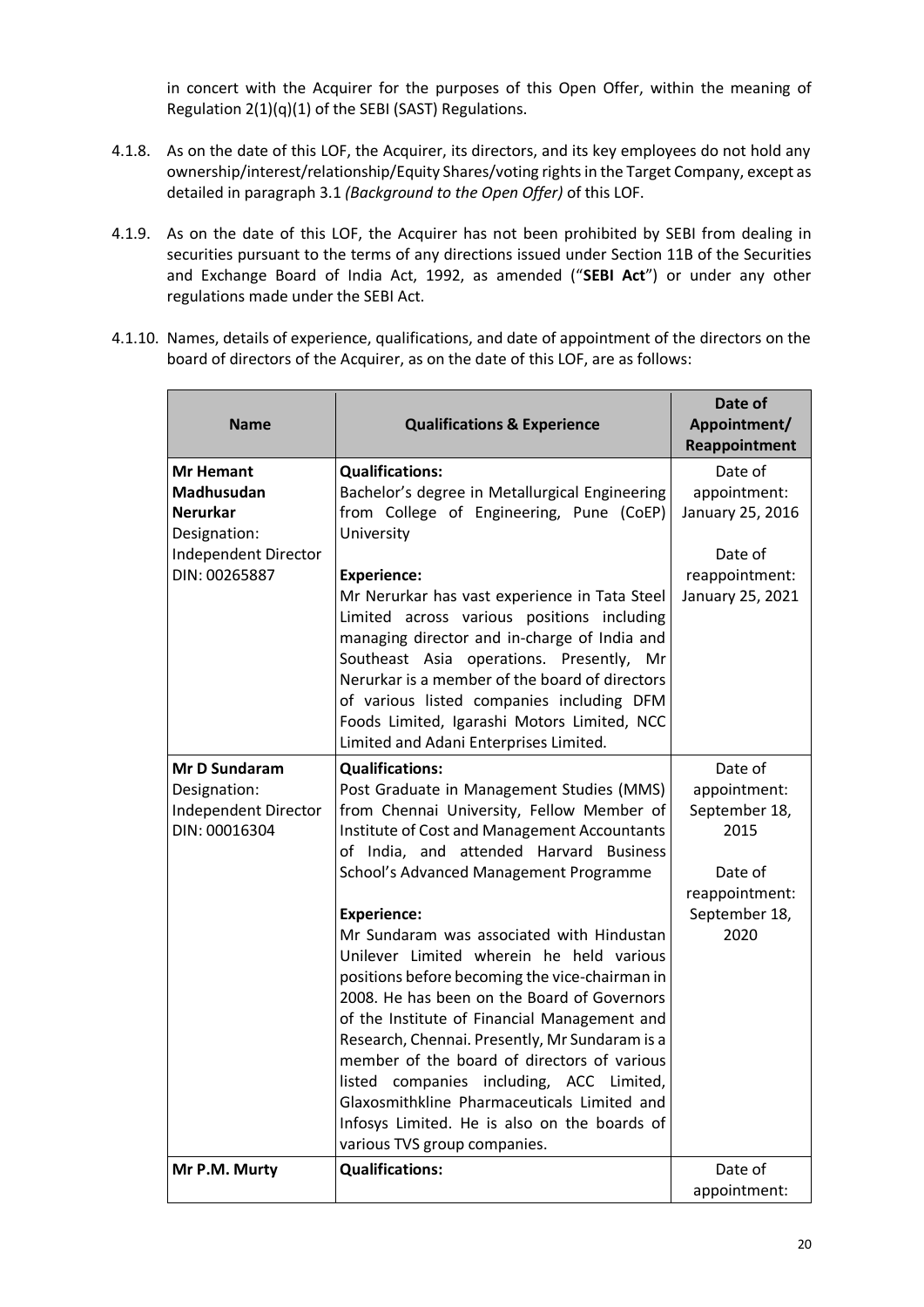| <b>Name</b>                                                                        | <b>Qualifications &amp; Experience</b>                                                                                                                                                                                                                                                                                                                                                                                                                                                                                                                                                                                                               | Date of<br>Appointment/<br>Reappointment              |
|------------------------------------------------------------------------------------|------------------------------------------------------------------------------------------------------------------------------------------------------------------------------------------------------------------------------------------------------------------------------------------------------------------------------------------------------------------------------------------------------------------------------------------------------------------------------------------------------------------------------------------------------------------------------------------------------------------------------------------------------|-------------------------------------------------------|
| Designation:<br>Independent Director<br>DIN: 00011179                              | MBA from Indian Institute of Management,<br>Calcutta                                                                                                                                                                                                                                                                                                                                                                                                                                                                                                                                                                                                 | September 18,<br>2015                                 |
|                                                                                    | <b>Experience:</b><br>Mr Murty has worked at Asian Paints Limited,<br>wherein he held various senior positions<br>including that of the managing director. He was<br>also appointed as an independent director of<br>the Target Company with effect from April 1,<br>2022.                                                                                                                                                                                                                                                                                                                                                                           | Date of<br>reappointment:<br>September 18,<br>2020    |
| <b>Mr Shantanu</b><br>Khosla<br>Designation: Managing<br>Director<br>DIN: 00059877 | <b>Qualifications:</b><br>BE (Metallurgical Engineering) from Indian<br>Institute of Technology, Bombay and MBA from<br>Indian Institute of Management, Calcutta                                                                                                                                                                                                                                                                                                                                                                                                                                                                                     | Date of<br>appointment:<br>January 1, 2016<br>Date of |
|                                                                                    | <b>Experience:</b><br>Mr Khosla has served as the managing director<br>of Procter & Gamble Hygiene and Healthcare<br>Limited and Gillette India Limited. He was<br>appointed as the managing director of the<br>Acquirer with effect from January 1, 2016. Mr<br>Khosla was also the chairman of the board of<br>the Advertising Standards Council of India. He<br>was also appointed as a non-executive director<br>of the Target Company with effect from March<br>30, 2022.                                                                                                                                                                       | reappointment:<br>January 1, 2021                     |
| <b>Ms Smita Anand</b><br>Designation:<br>Independent Director<br>DIN: 00059228     | <b>Qualifications:</b><br>MBA from Allahabad University<br><b>Experience:</b><br>Ms Anand has worked with Korn Ferry as the<br>managing director at Leadership Consulting<br>India and Asia head of Korn Ferry's Board/CEO<br>Succession Solutions. She was also member of<br>the board of directors of Aon Services India<br>Private Limited. Earlier in her career, she held<br>various consulting and senior leadership roles<br>at Ernst & Young and PricewaterhouseCoopers,<br>as head of the Human Capital Services practice.<br>She was also appointed as an independent<br>director of the Target Company with effect<br>from April 1, 2022. | Date of<br>appointment:<br>December 10,<br>2018       |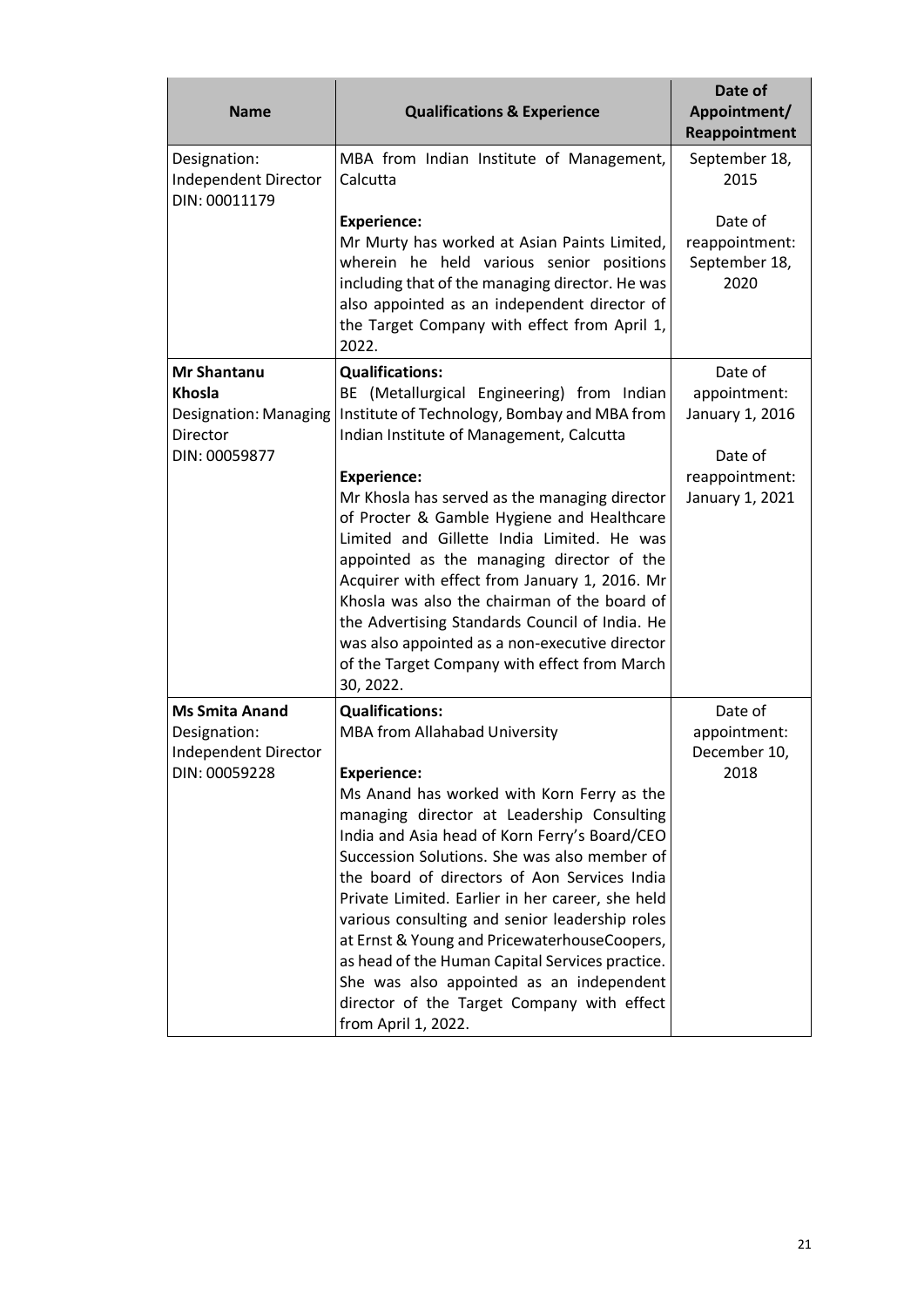| <b>Name</b>                                                                                   | <b>Qualifications &amp; Experience</b>                                                                                                                                                                                                                                                                                                                                                                                                                                                                                                                                     | Date of<br>Appointment/<br>Reappointment   |
|-----------------------------------------------------------------------------------------------|----------------------------------------------------------------------------------------------------------------------------------------------------------------------------------------------------------------------------------------------------------------------------------------------------------------------------------------------------------------------------------------------------------------------------------------------------------------------------------------------------------------------------------------------------------------------------|--------------------------------------------|
| <b>Mr Promeet Ghosh</b><br>Designation:<br>Non-<br><b>Executive Director</b><br>DIN: 05307658 | <b>Qualifications:</b><br>BE from Regional Engineering College, Trichy<br>and MBA from Indian Institute of Management,<br>Calcutta                                                                                                                                                                                                                                                                                                                                                                                                                                         | Date of<br>appointment:<br>August 16, 2016 |
|                                                                                               | <b>Experience:</b><br>Mr Ghosh has spent approximately 20 years in<br>investment banking and was also the managing<br>director at DSP Merrill Lynch Limited, the<br>investment banking arm of Bank of America in<br>India. He joined Temasek Holdings Advisors<br>India Private Limited ("Temasek") in the year<br>2012 and served there as the Deputy Head -<br>India till March 2022 and presently associated<br>with Temasek as Advisory Director and is a<br>member of the board of directors of Schneider<br>Electric India Private Limited.                          |                                            |
| Mr P.R. Ramesh                                                                                | <b>Qualifications:</b>                                                                                                                                                                                                                                                                                                                                                                                                                                                                                                                                                     | Date of                                    |
| Designation:<br>Independent Director                                                          | <b>Chartered Accountant</b>                                                                                                                                                                                                                                                                                                                                                                                                                                                                                                                                                | appointment:<br>May 21, 2021               |
| DIN: 01915274                                                                                 | <b>Experience:</b>                                                                                                                                                                                                                                                                                                                                                                                                                                                                                                                                                         |                                            |
|                                                                                               | Mr Ramesh was a partner in Deloitte Haskins &<br>Sells LLP, Touche Ross & Co. LLP and a director<br>of Deloitte & Touche Assurance & Enterprise<br>Risk Services India Private Limited, Bombay<br>Chamber of Commerce and Industry and the<br>Council of EU Chambers of Commerce in India.<br>Presently, Mr. Ramesh is also a member of the<br>board of directors of various companies<br>including, Nestle India Limited, Cipla Limited<br>and HDFC Limited. He was also appointed as an<br>independent director of the Target Company<br>with effect from April 1, 2022. |                                            |
| <b>Mr Mathew Job</b>                                                                          | <b>Qualifications:</b>                                                                                                                                                                                                                                                                                                                                                                                                                                                                                                                                                     | Date of                                    |
| Director<br>&<br><b>Executive Officer</b><br>DIN: 02922413                                    | Designation: Executive   B.Tech in Technology (Electrical & Electronics),<br>Chief   from University of Kerala and MBA from Indian<br>Institute of Management, Calcutta                                                                                                                                                                                                                                                                                                                                                                                                    | appointment:<br>January 22, 2021           |
|                                                                                               | <b>Experience:</b>                                                                                                                                                                                                                                                                                                                                                                                                                                                                                                                                                         |                                            |
|                                                                                               | Mr. Job served as the managing director of<br>Racold (Ariston) Thermo Limited till September<br>2015. Prior to that, he was the vice president<br>and managing director of Grohe India Private<br>Limited. Mr Job has also held various key roles<br>with Philips Electronics India Limited. He was<br>also appointed as a non-executive director of<br>the Target Company with effect from March 30,<br>2022.                                                                                                                                                             |                                            |
| Ms Hiroo Mirchandani Qualifications:                                                          |                                                                                                                                                                                                                                                                                                                                                                                                                                                                                                                                                                            | Date of<br>appointment:                    |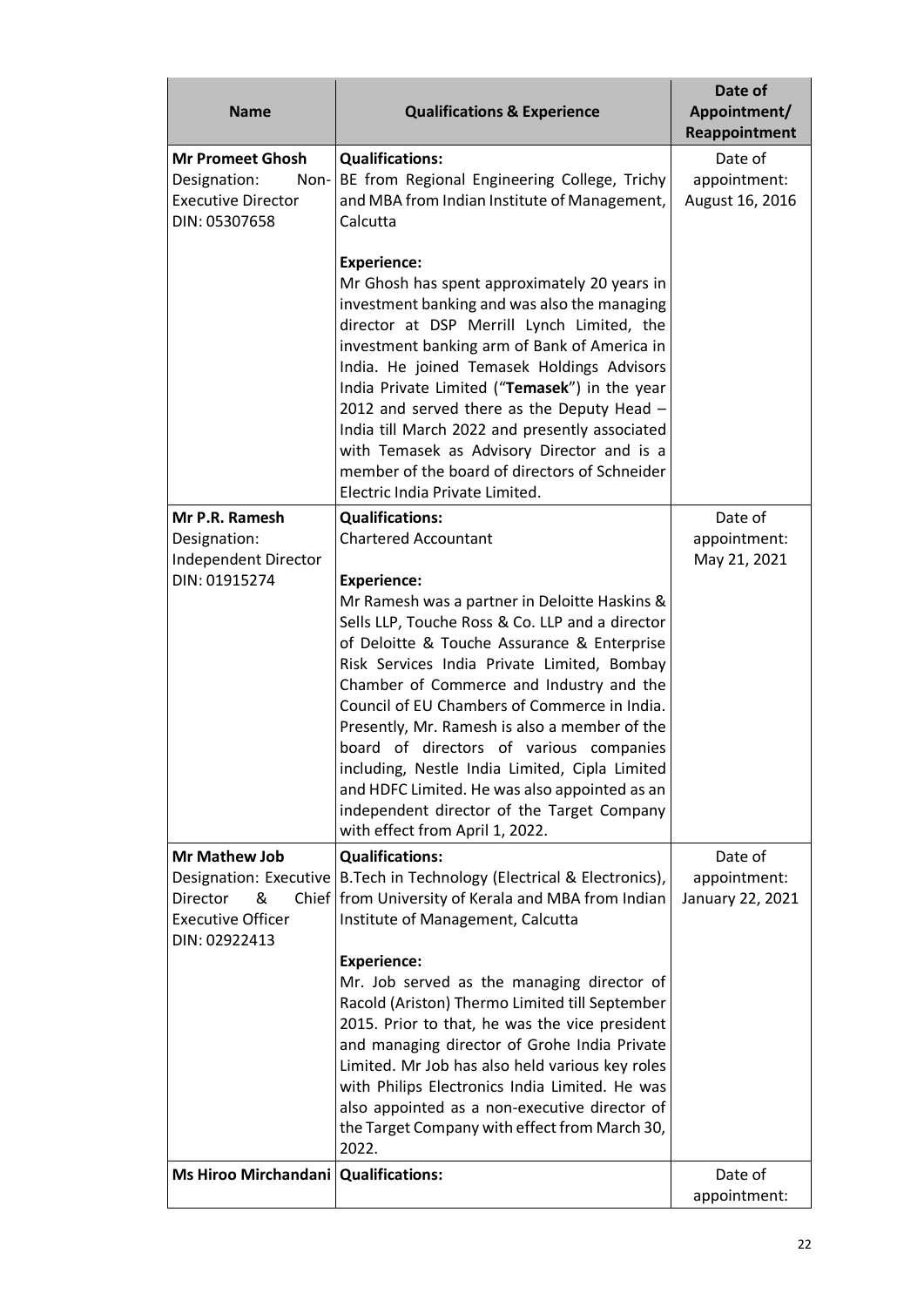| <b>Name</b>                                         | <b>Qualifications &amp; Experience</b>                                                                                                                                                                                                                                                                                                                                                                                                                                                                                                 | Date of<br>Appointment/<br>Reappointment |
|-----------------------------------------------------|----------------------------------------------------------------------------------------------------------------------------------------------------------------------------------------------------------------------------------------------------------------------------------------------------------------------------------------------------------------------------------------------------------------------------------------------------------------------------------------------------------------------------------------|------------------------------------------|
| Designation:<br>Independent Director<br>DN:06992518 | Chevening Gurukul scholar from the London<br>School of Economics, MBA from Faculty of<br>Management Studies, Delhi University, and<br>Bachelor's degree in Commerce from Shri Ram<br><b>College of Commerce</b><br><b>Experience:</b><br>Ms Mirchandani has held customer facing roles<br>in P&L, marketing and sales in various<br>organizations such as Asian Paints, Dabur and<br>Pfizer. She is currently an independent director<br>on the board of directors of Tata Teleservices<br>(Maharashtra) Limited, Nilkamal Limited and | January 28, 2022                         |
|                                                     | MedPlus Health Services Limited. In the past,<br>Ms Mirchandani was member of the board of<br>directors of DFM Foods Limited and Polycab<br>India Limited.                                                                                                                                                                                                                                                                                                                                                                             |                                          |

- 4.1.11. As on date of this LOF, Mr Shantanu Khosla, Mr Mathew Job, and Mr Rangarajan Sriram represent the Acquirer on the board of directors of the Target Company.
- 4.1.12. As on the date of the LOF, the Acquirer does not have parent and associate company/ (ies); and it has 3 (three) wholly owned subsidiaries namely Nexustar Lighting Project Private Limited, Pinnacles Lighting Project Private Limited and Crompton CSR Foundation. The Acquirer is not related / associated with Crompton Greaves Limited and / or CG Power and Industrial Solutions Limited.
- 4.1.13. As on the date of the LOF, there are no regulatory actions or administrative warnings, directions subsisting or proceedings pending against the Acquirer, its promoter group, and any other entities related to Acquirer which have been issued/ initiated by (a) SEBI under SEBI Act, 1992 and the regulations made thereunder; and/ or (b) any other regulator.
- 4.1.14. As on the date of the LOF, no penalties have been levied by SEBI/ RBI against the Acquirer and/ or its promoter group.
- 4.1.15. As on the date of the LOF, the Acquirer does not have any relationship with the Sellers, promoters of the Target Company and the Target Company other than as disclosed in the DPS and this LOF.
- 4.1.16. Neither the Acquirer nor any of its directors or key employees have been categorized or declared: (i) a 'wilful defaulter' by any bank or financial institution or consortium thereof, in accordance with the guidelines on wilful defaulters issued by the RBI; or (ii) a 'fugitive economic offender' under Section 12 of the Fugitive Economic Offenders Act, 2018 (17 of 2018).
- 4.1.17. Consolidated unaudited limited review financial information as at and for the six-month period ended September 30, 2021 and consolidated audited financial information for each of the three financial years ended March 31, 2021, March 31, 2020 and March 31, 2019 of the Acquirer extracted from the relevant financial statements, are as follows: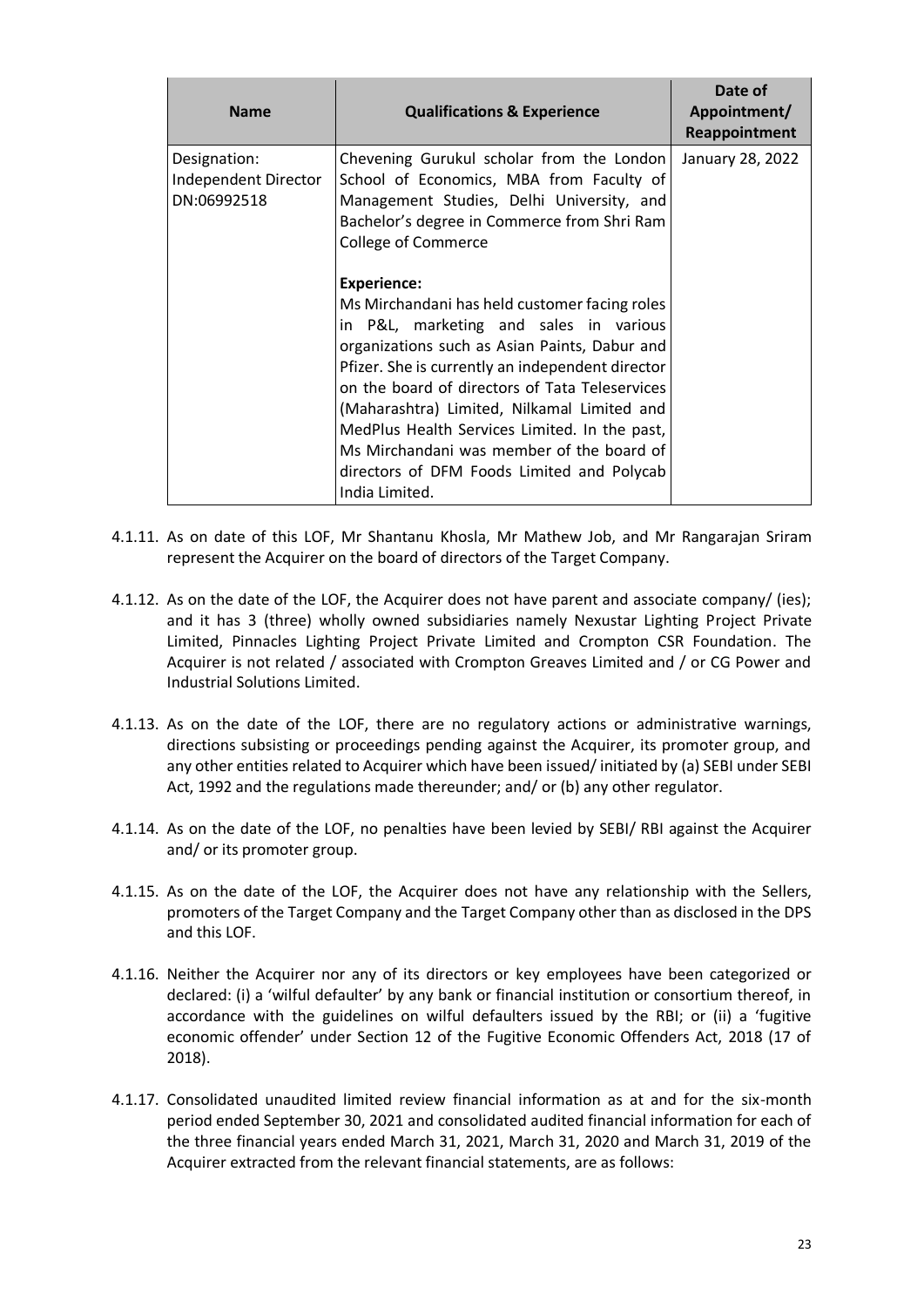| In INR crore, except per share data                                                         |                                                                                       |                                                                                        |                                                                                        |                                                                                        |  |  |  |
|---------------------------------------------------------------------------------------------|---------------------------------------------------------------------------------------|----------------------------------------------------------------------------------------|----------------------------------------------------------------------------------------|----------------------------------------------------------------------------------------|--|--|--|
| <b>Profit &amp; Loss Statement</b>                                                          | For the six-<br>month period<br>ended<br>September 30,<br>$2021^{(1)}$<br>(Unaudited) | As at and for<br>the financial<br>year ended<br>March 31,<br>$2021^{(2)}$<br>(Audited) | As at and for<br>the financial<br>year ended<br>March 31,<br>$2020^{(2)}$<br>(Audited) | As at and for<br>the financial<br>year ended<br>March 31,<br>$2019^{(2)}$<br>(Audited) |  |  |  |
| Income from operations                                                                      | 2,435.60                                                                              | 4,803.51                                                                               | 4,520.26                                                                               | 4,478.91                                                                               |  |  |  |
| Other Income                                                                                | 36.46                                                                                 | 75.75                                                                                  | 59.05                                                                                  | 48.01                                                                                  |  |  |  |
| <b>Total Income</b>                                                                         | 2,472.06                                                                              | 4,879.26                                                                               | 4,579.31                                                                               | 4,526.92                                                                               |  |  |  |
| <b>Total Expenditure</b><br>(Excluding Depreciation &<br>Amortization, Interest and<br>Tax) | (2,096.45)                                                                            | (4,083.03)                                                                             | (3,921.16)                                                                             | (3,894.59)                                                                             |  |  |  |
| <b>Profit Before Depreciation</b><br>& Amortization, Interest<br>and Tax                    | 375.61                                                                                | 796.23                                                                                 | 658.15                                                                                 | 632.33                                                                                 |  |  |  |
| Depreciation and<br>Amortization                                                            | (17.63)                                                                               | (29.69)                                                                                | (26.79)                                                                                | (12.89)                                                                                |  |  |  |
| Interest                                                                                    | (18.09)                                                                               | (42.91)                                                                                | (40.67)                                                                                | (59.60)                                                                                |  |  |  |
| Profit Before Tax                                                                           | 339.89                                                                                | 723.63                                                                                 | 590.69                                                                                 | 559.84                                                                                 |  |  |  |
| Provision for Tax                                                                           | (86.32)                                                                               | (106.98)                                                                               | (94.30)                                                                                | (158.45)                                                                               |  |  |  |
| <b>Profit After Tax</b>                                                                     | 253.57                                                                                | 616.65                                                                                 | 496.39                                                                                 | 401.39                                                                                 |  |  |  |

#### **Notes**:

(1) *The financial information for the six-month period ended September 30, 2021 has been extracted from review report of the unaudited consolidated financial results for the six-months ended September 30, 2021 submitted to stock exchanges under Regulation 33 of SEBI (LODR) Regulations.*

(2) *The financial information set forth above has been extracted from Acquirer's consolidated audited financial statements as on and for the financial years ended March 31, 2021, March 31, 2020 and March 31, 2019 audited by the statutory auditors of the Acquirer.*

| In INR crore, except per share data                                |                                                                                       |                                                                                        |                                                                                        |                                                                                        |  |  |
|--------------------------------------------------------------------|---------------------------------------------------------------------------------------|----------------------------------------------------------------------------------------|----------------------------------------------------------------------------------------|----------------------------------------------------------------------------------------|--|--|
| <b>Balance Sheet Statement</b>                                     | For the six-<br>month period<br>ended<br>September 30,<br>$2021^{(1)}$<br>(Unaudited) | As at and for<br>the financial<br>year ended<br>March 31,<br>$2021^{(2)}$<br>(Audited) | As at and for<br>the financial<br>year ended<br>March 31,<br>$2020^{(2)}$<br>(Audited) | As at and for<br>the financial<br>year ended<br>March 31,<br>$2019^{(2)}$<br>(Audited) |  |  |
| <b>Sources of funds</b>                                            |                                                                                       |                                                                                        |                                                                                        |                                                                                        |  |  |
| Paid up share capital                                              | 125.60                                                                                | 125.54                                                                                 | 125.46                                                                                 | 125.40                                                                                 |  |  |
| <b>Reserves and Surplus</b><br>(Excluding Revaluation<br>Reserves) | 1,932.07                                                                              | 1,805.89                                                                               | 1,342.88                                                                               | 971.94                                                                                 |  |  |
| Net worth                                                          | 2,057.67                                                                              | 1,931.43                                                                               | 1,468.34                                                                               | 1,097.34                                                                               |  |  |
| Non-current liabilities                                            | 202.92                                                                                | 320.23                                                                                 | 198.83                                                                                 | 366.55                                                                                 |  |  |
| <b>Current liabilities</b>                                         | 1,178.58                                                                              | 1,365.64                                                                               | 1,084.65                                                                               | 1,205.76                                                                               |  |  |
| Total                                                              | 3,439.17                                                                              | 3,617.30                                                                               | 2,751.82                                                                               | 2,669.65                                                                               |  |  |
| <b>Uses of funds</b>                                               |                                                                                       |                                                                                        |                                                                                        |                                                                                        |  |  |
| Net fixed assets <sup>(3)</sup>                                    | 940.34                                                                                | 925.85                                                                                 | 928.87                                                                                 | 864.13                                                                                 |  |  |
| Investments                                                        | 998.99                                                                                | 769.73                                                                                 | 540.82                                                                                 | 541.21                                                                                 |  |  |
| Other Non-current assets <sup>(4)</sup>                            | 105.14                                                                                | 84.79                                                                                  | 81.28                                                                                  | 85.65                                                                                  |  |  |
| Other Current assets <sup>(5)</sup>                                | 1,394.70                                                                              | 1,836.93                                                                               | 1,200.85                                                                               | 1,178.66                                                                               |  |  |
| <b>Total</b>                                                       | 3,439.17                                                                              | 3,617.30                                                                               | 2,751.82                                                                               | 2,669.65                                                                               |  |  |

24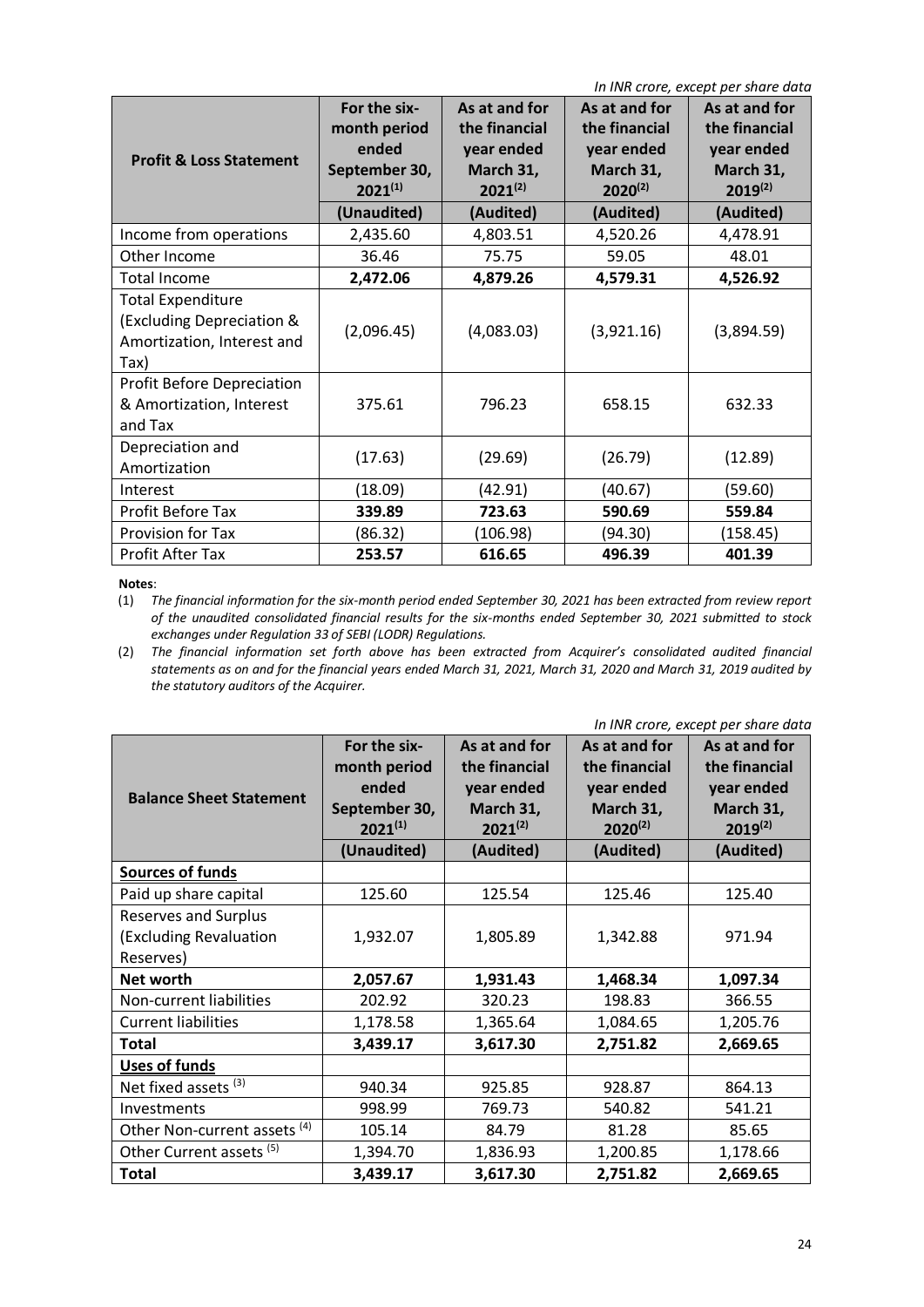#### **Notes:**

- (1) *The financial information for the six-month period ended September 30, 2021 has been extracted from review report of the unaudited consolidated financial results for the six-months ended September 30, 2021 submitted to stock exchanges under Regulation 33 of SEBI (LODR) Regulations.*
- (2) *The financial information set forth above has been extracted from Acquirer's consolidated audited financial statements as on and for the financial years ended March 31, 2021, March 31, 2020 and March 31, 2019 audited by the statutory auditors of the Acquirer.*

| In INR crore, except per share data |                                                                        |                                                                           |                                                                           |                                                                           |  |  |  |
|-------------------------------------|------------------------------------------------------------------------|---------------------------------------------------------------------------|---------------------------------------------------------------------------|---------------------------------------------------------------------------|--|--|--|
| <b>Other Financial Data</b>         | For the six-<br>month period<br>ended<br>September 30,<br>$2021^{(1)}$ | As at and for<br>the financial<br>year ended<br>March 31,<br>$2021^{(2)}$ | As at and for<br>the financial<br>year ended<br>March 31,<br>$2020^{(2)}$ | As at and for<br>the financial<br>year ended<br>March 31,<br>$2019^{(2)}$ |  |  |  |
|                                     | (Unaudited)                                                            | (Audited)                                                                 | (Audited)                                                                 | (Audited)                                                                 |  |  |  |
| Earnings per share (Basic)          | 4.04 $(6)$                                                             | 9.83                                                                      | 7.92                                                                      | 6.40                                                                      |  |  |  |
| Earnings per share (Diluted)        | 4.00 $(6)$                                                             | 9.75                                                                      | 7.85                                                                      | 6.36                                                                      |  |  |  |
| Dividends $(\%)^{(7)}$              | N.A.                                                                   | 55.96%                                                                    | N.A.                                                                      | 31.23%                                                                    |  |  |  |
| Return on net worth <sup>(8)</sup>  | N.A.                                                                   | 36.28%                                                                    | 38.69%                                                                    | 42.55%                                                                    |  |  |  |
| Book value per share <sup>(9)</sup> | 32.76                                                                  | 30.77                                                                     | 23.41                                                                     | 17.5                                                                      |  |  |  |

#### **Notes:**

(1) *The financial information for the six-month period ended September 30, 2021 has been extracted from review report of the unaudited consolidated financial results for the six-months ended September 30, 2021 submitted to stock exchanges under Regulation 33 of SEBI (LODR) Regulations.*

(2) *The financial information set forth above has been extracted from Acquirer's consolidated audited financial statements as on and for the financial years ended March 31, 2021, March 31, 2020 and March 31, 2019 audited by the statutory auditors of the Acquirer.*

(3) *Net fixed assets include property, plant and equipment, capital work-in-progress, goodwill, intangible assets and other intangible assets under development.*

(4) *Other non-current assets shall mean total non-current assets (less) net fixed assets.*

(5) *Other current assets shall mean total current assets (less) current investments*

(6) *Not annualized*

(7) *Dividend payout (%) is calculated as dividend per share/basic earnings per share.*

(8) *Return on net worth for any year is calculated as profit after tax for the year/average of closing net worth for the year and the prior year.*

(9) *Book value per share is calculated as closing net worth/no. of Equity Shares at the end of the year.*

## 4.1.18. The contingent liabilities and commitments of the Acquirer as on March 31, 2021, as extracted from the Acquirer's consolidated audited financial statements as on and for the financial year ended March 31, 2021 are set out below:

|                                                                                | In INR crore         |
|--------------------------------------------------------------------------------|----------------------|
|                                                                                | As at and for the    |
| <b>Particulars</b>                                                             | financial year ended |
|                                                                                | March 31, 2021       |
| (i) Contingent Liabilities                                                     |                      |
| a) Claims against the Company not acknowledged as debts                        | 23.72                |
| b) Income tax liability that may arise in respect of matters in appeal         | 29.01                |
| c) Excise duty/customs duty/service tax liability that may arise in respect of | 5.96                 |
| matters in appeal                                                              |                      |
| d) GST/Entry Tax/Sales tax/VAT liability that may arise in respect of matters  | 112.97               |
| in appeal                                                                      |                      |
| (ii) Commitments                                                               |                      |
| Estimated amount of contracts remaining to be executed on capital account      | 6.48                 |
| and not provided for (net of advances)                                         |                      |

#### **Notes:**

(1) *The Acquirer does not expect any reimbursements in respect of the above contingent liabilities.*

(2) *It is not practicable to estimate the timing of cash outflows, if any, in respect of matters at (a) to (d) above, pending resolution of the arbitration/appellate proceedings*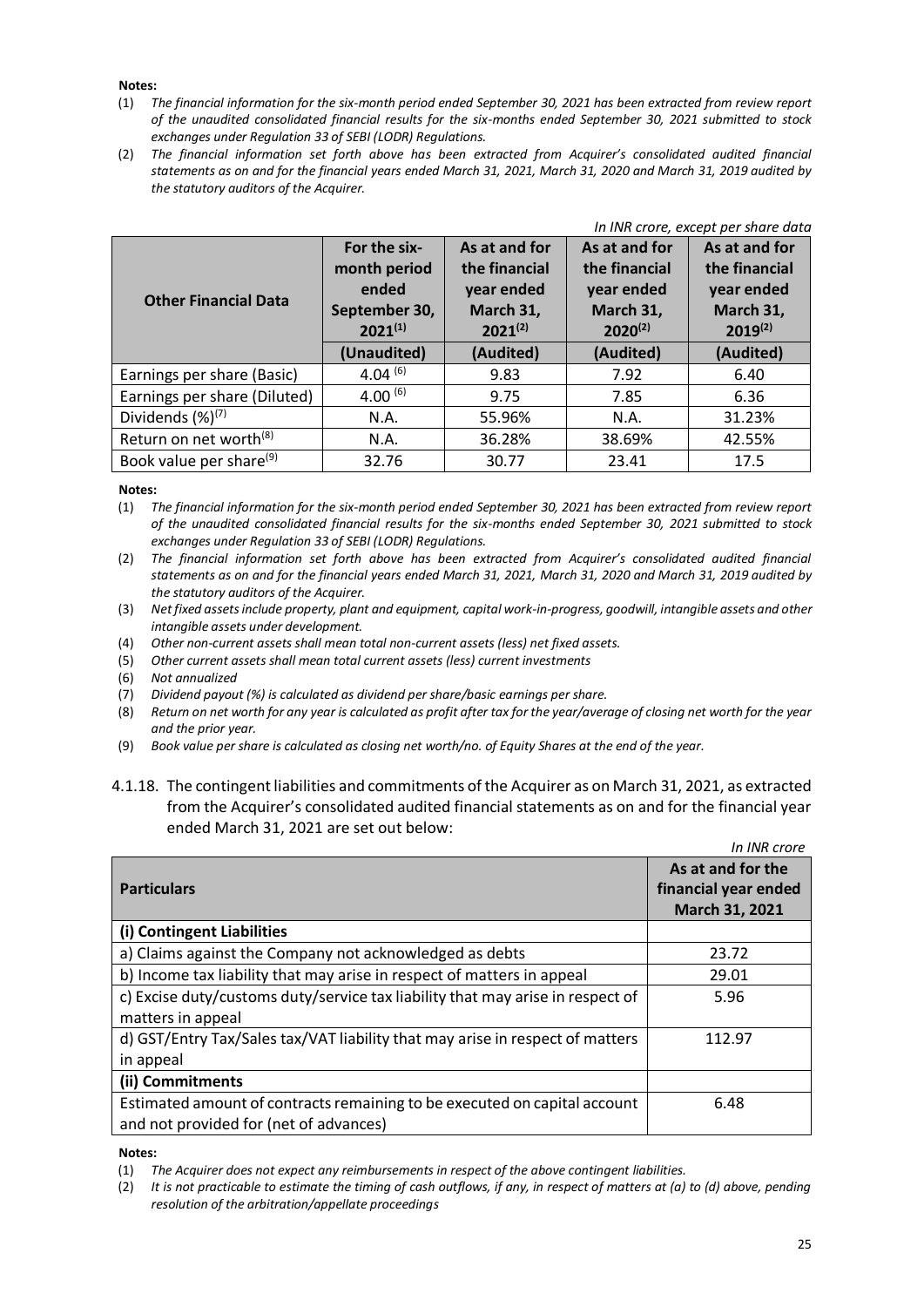- 4.1.19. The Acquirer is in compliance with the corporate governance requirements under the SEBI (LODR) Regulations. Further, the Acquirer is in compliance with the listing requirements/ SEBI (LODR) Regulations and no penal actions have been taken against it by the Stock Exchanges.
- 4.1.20. The Company Secretary & Compliance Officer of the Acquirer is Ms. Pragya Kaul, contact: +91- 22-6167 8499, e-mail[: pragya.kaul@crompton.co.in.](mailto:pragya.kaul@crompton.co.in)
- 4.1.21. As on the date of PA, the closing market price of the equity shares of the Acquirer was INR 378.60 (Indian Rupees Three Hundred and Seventy Eight and Sixty Paise only) on BSE and INR 380.00 (Indian Rupees Three Hundred and Eighty only) on NSE.

## <span id="page-25-0"></span>**5. BACKGROUND OF THE TARGET COMPANY**

- 5.1. The Target Company is a public limited company incorporated on February 24, 1986 under the provisions of the Companies Act, 1956. The Target Company was incorporated under the name of Gandhimathi Appliances Limited on February 24, 1986, which was subsequently changed to its current name Butterfly Gandhimathi Appliances Limited on October 25, 2011.
- 5.2. The registered office of the Target Company is situated at 143, Pudupakkam Village, Vandalur-Kelambakkam Road, Kelambakkam, Chengalpattu, Tamil Nadu 603103. The CIN of the Target Company is L28931TN1986PLC012728.
- 5.3. The Target Company is engaged in manufacturing, marketing and distribution of kitchen and small domestic appliances.
- 5.4. The Equity Shares are listed on BSE (Scrip code: 517421) and NSE (Symbol: BUTTERFLY). The ISIN of the Equity Shares is INE295F01017. The entire issued, subscribed and paid up share capital of the Target Company is listed on the Stock Exchanges.
- 5.5. The Equity Shares of the Target Company are frequently traded on both NSE and BSE within the meaning of the explanation provided in Regulation 2(1)(j) of the SEBI (SAST) Regulations.
	- **Particulars Issued and paid Particulars up Equity Shares % of Voting Share Capital** Fully paid up Equity Shares 1,78,79,551 100.00 Partly paid up Equity Shares Nil Nil Outstanding convertible instruments (such as depository receipts, fully convertible debentures, warrants, or employee stock options) Nil Nil
- 5.6. As on the date of this LOF, the Voting Share Capital is as follows:

5.7. As on the date of the LOF, there are no: (a) partly paid-up Equity Shares; and/or (b) outstanding convertible securities which are convertible into Equity Shares (such as depository receipts, fully convertible debentures, warrants, or employee stock options), issued by the Target Company. The Target Company has not issued any depository receipts of the shares in foreign countries.

**Voting Share Capital (Total) 1,78,79,551 100.00**

5.8. The Articles of Association of the Target Company do not restrict the takeover and change in control pursuant to the SPA.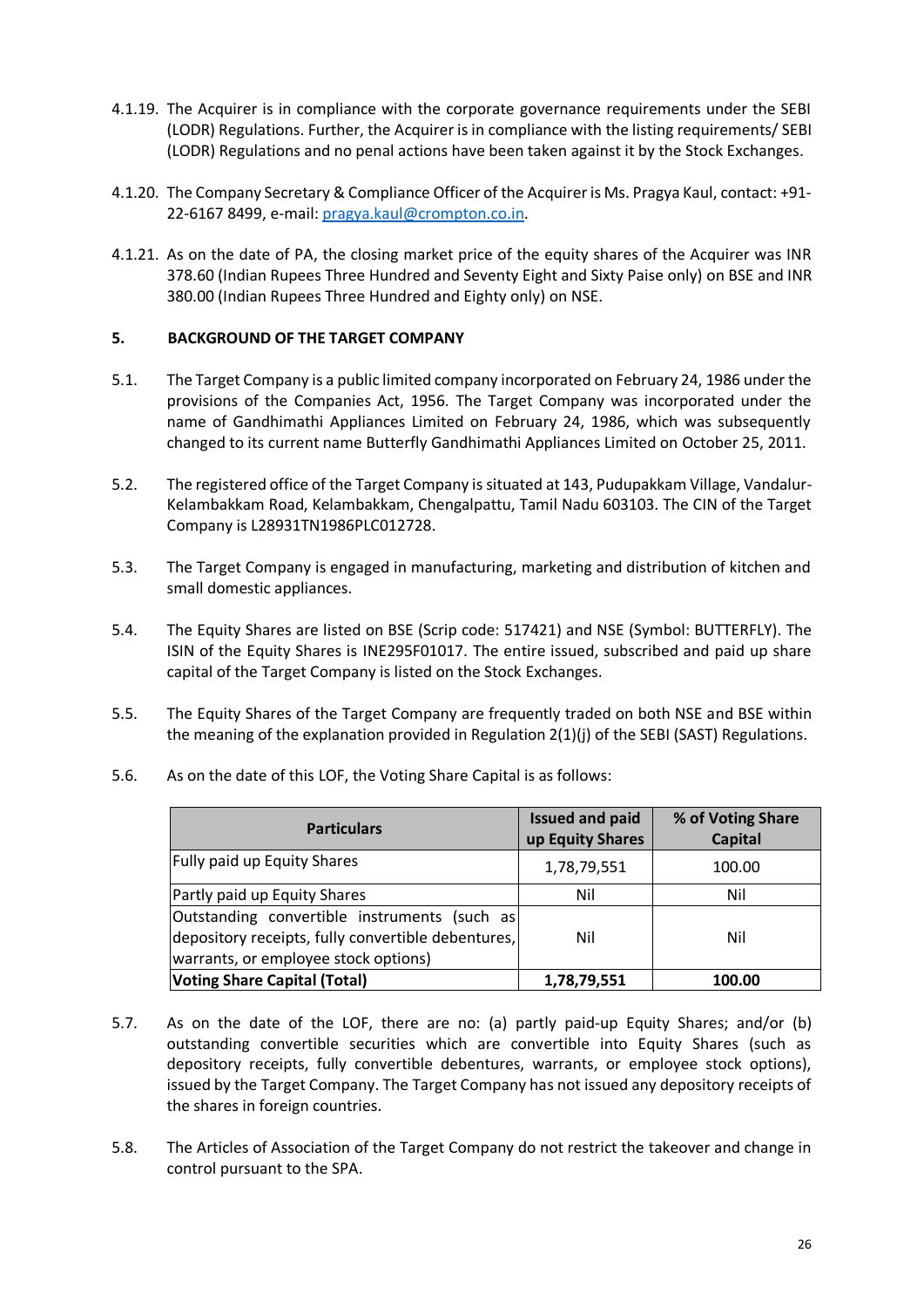- 5.9. There are no outstanding shares of the Target Company that have been issued but not listed on the Stock Exchanges.
- 5.10. The trading of the Equity Shares is currently not suspended on the Stock Exchanges.
- 5.11. The Target Company has complied with the listing requirements and no penal/punitive actions have been taken by the Stock Exchanges.
- 5.12. There have been no mergers/demergers/spin-offs involving the Target Company during the last 3 (three) years.
- 5.13. Names, DIN, designation and date of appointment of the directors on the board of directors of the Target Company, are as follows:

| Name <sup>(1)</sup>             | <b>Director</b><br><b>Identification</b><br><b>Number (DIN)</b> | Date of<br>Appointment $(2)$ | <b>Designation</b>                               |
|---------------------------------|-----------------------------------------------------------------|------------------------------|--------------------------------------------------|
| Mr M. Padmanabhan               | 00101997                                                        | January 30, 1999             | Independent Director                             |
| Mr A.<br><b>Balasubramanian</b> | 00490921                                                        | November 14,<br>2011         | Independent Director                             |
| Mr G.S. Samuel                  | 05284689                                                        | May 11, 2012                 | Independent Director                             |
| Mr T.R. Srinivasan              | 00367302                                                        | May 30, 2013                 | Independent Director                             |
| Ms Maheshwari<br>Mohan          | 07156606                                                        | March 31, 2015               | Independent Director                             |
| Mr Shantanu Khosla              | 00059877                                                        | March 30, 2022               | <b>Additional and Non-</b><br>executive director |
| Mr Rangarajan Sriram            | 09550640                                                        | March 30, 2022               | <b>Additional and Managing</b><br>Director       |
| Mr Mathew Job                   | 02922413                                                        | March 30, 2022               | <b>Additional and Non-</b><br>executive director |
| Mr P.M. Murty                   | 00011179                                                        | April 1, 2022                | Additional and<br>Independent Director           |
| Ms Smita Anand                  | 00059228                                                        | April 1, 2022                | Additional and<br>Independent Director           |
| Mr P R Ramesh                   | 01915274                                                        | April 1, 2022                | Additional and<br>Independent Director           |

#### **Notes:**

- (1) *Mr V.M. Lakshminarayanan, Mr V.M. Balasubramaniam, Mr V.M. Seshadri, Mr V.M. Gangadharam and Mr. V. M Kumaresan resigned as directors of the Target Company with effect from close of business hours on March 30, 2022.*
- (2) *The date of appointment of the directors have been extracted from the resolutions passed by the board of directors of Target Company in relation to such appointments.*
- 5.14. As on the date of this LOF, Mr Shantanu Khosla, Mr Mathew Job, and Mr Rangarajan Sriram represent the Acquirer on the board of directors of the Target Company.
- 5.15. As on the date of the LOF, neither the Target Company nor its promoters are related / associated with Crompton Greaves Limited / CG Power and Industrial Solutions Limited in any manner whatsoever.
- 5.16. There are no regulatory actions or administrative warnings, directions subsisting or proceedings pending against the Target Company and its promoters which have been issued/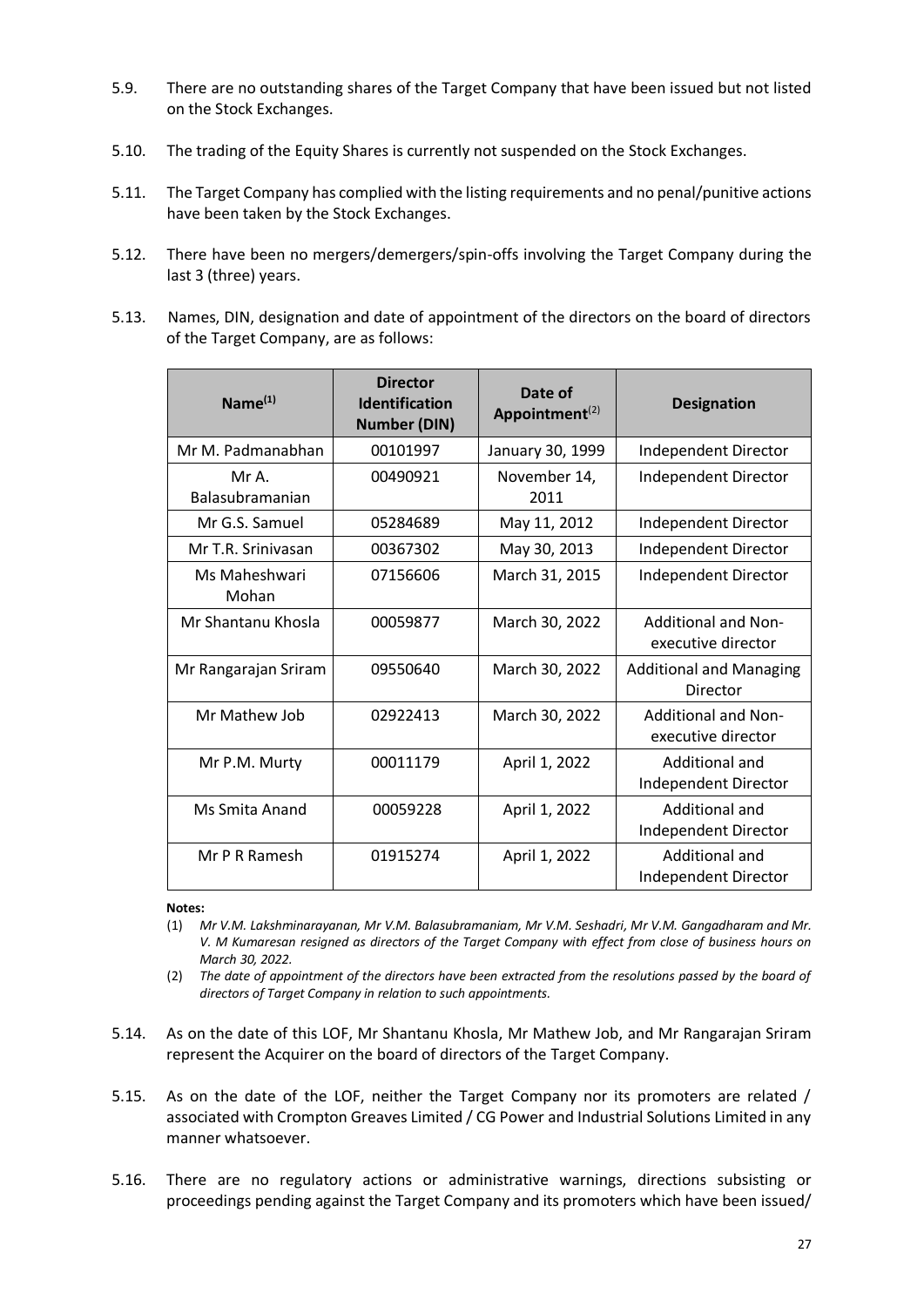initiated by: (a) SEBI under SEBI Act, 1992 and the regulations made thereunder; and/ or (b) any other regulator.

- 5.17. No penalties have been levied by SEBI/ RBI against the Target Company and/ or its promoters. However, there were certain delayed filings by the out-going promoters of the Target Company. The out-going promoters have submitted an email dated April 11, 2022 to SEBI that they are in the process of collating relevant information so as to file for settlement of the noncompliance arising from delayed filing in terms of the Securities and Exchange Board of India (Settlement Proceedings) Regulations, 2018.
- 5.18. The Target Company has not been prohibited by SEBI from dealing in securities pursuant to the terms of any directions issued under Section 11B of the SEBI Act or under any other regulations made under the SEBI Act.
- 5.19. Neither the Target Company nor any of its promoters or directors or key employees have been categorized or declared: (i) a 'wilful defaulter' by any bank or financial institution or consortium thereof, in accordance with the guidelines on wilful defaulters issued by the RBI; or (ii) a 'fugitive economic offender' under Section 12 of the Fugitive Economic Offenders Act, 2018 (17 of 2018).
- 5.20. Unaudited limited review financial information as at and for the six-month period ended September 30, 2021 and audited financial information for each of the three financial years ended March 31, 2021, March 31, 2020 and March 31, 2019 of the Target Company extracted from the relevant financial statements, are as follows:

| In INR crore, except per share data                                                         |                                                                        |                                                                           |                                                                           |                                                                           |  |  |
|---------------------------------------------------------------------------------------------|------------------------------------------------------------------------|---------------------------------------------------------------------------|---------------------------------------------------------------------------|---------------------------------------------------------------------------|--|--|
| <b>Profit &amp; Loss Statement</b>                                                          | For the six-<br>month period<br>ended<br>September, 30<br>$2021^{(1)}$ | As at and for<br>the financial<br>year ended<br>March 31,<br>$2021^{(2)}$ | As at and for<br>the financial<br>year ended<br>March 31,<br>$2020^{(2)}$ | As at and for<br>the financial<br>year ended<br>March 31,<br>$2019^{(2)}$ |  |  |
|                                                                                             | (Unaudited)                                                            | (Audited)                                                                 | (Audited)                                                                 | (Audited)                                                                 |  |  |
| Income from operations                                                                      | 547.50                                                                 | 869.64                                                                    | 678.70                                                                    | 651.98                                                                    |  |  |
| Other Income                                                                                | 0.78                                                                   | 1.58                                                                      | 1.46                                                                      | 2.05                                                                      |  |  |
| <b>Total Income</b>                                                                         | 548.28                                                                 | 871.22                                                                    | 680.15                                                                    | 654.03                                                                    |  |  |
| <b>Total Expenditure (Excluding</b><br>Depreciation &<br>Amortization, Interest and<br>Tax) | (493.14)                                                               | (789.95)                                                                  | (637.95)                                                                  | (606.30)                                                                  |  |  |
| Profit Before Depreciation &<br>Amortization, Interest and<br>Tax                           | 55.14                                                                  | 81.27                                                                     | 42.20                                                                     | 47.74                                                                     |  |  |
| Depreciation and<br>Amortization                                                            | (8.21)                                                                 | (15.55)                                                                   | (13.94)                                                                   | (12.89)                                                                   |  |  |
| Interest                                                                                    | (6.32)                                                                 | (17.37)                                                                   | (24.13)                                                                   | (22.45)                                                                   |  |  |
| Profit Before Tax                                                                           | 40.60                                                                  | 48.35                                                                     | 4.13                                                                      | 12.39                                                                     |  |  |
| Provision for Tax                                                                           | (14.19)                                                                | (12.19)                                                                   | (0.15)                                                                    | (2.82)                                                                    |  |  |
| Profit After Tax                                                                            | 26.42                                                                  | 36.16                                                                     | 3.98                                                                      | 9.57                                                                      |  |  |

**Notes:** 

(1) *The financial information for the six-month period ended September 30, 2021 has been extracted from review report of the unaudited financial results for the six-months ended September 30, 2021 submitted to stock exchanges under Regulation 33 of SEBI (Listing Obligations and Disclosure Requirements) Regulations, 2015.*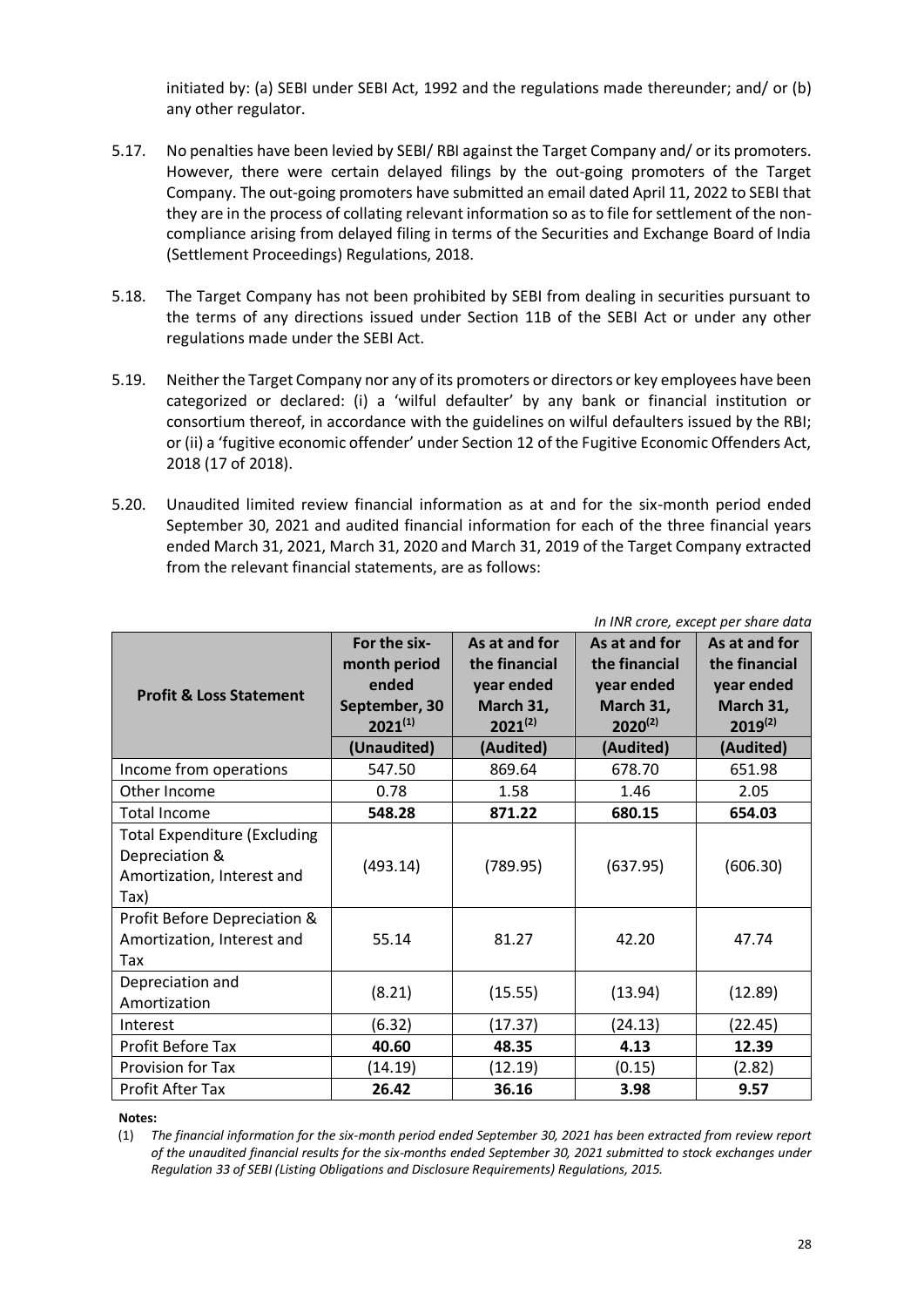(2) *The financial information set forth above has been extracted from Target Company's audited financial statements as on and for the financial years ended March 31, 2021, March 31, 2020 and March 31, 2019 audited by the statutory auditors of the Target Company.*

|                                         | In INR crore, except per share data |               |               |               |  |  |  |  |
|-----------------------------------------|-------------------------------------|---------------|---------------|---------------|--|--|--|--|
|                                         | For the six-                        | As at and for | As at and for | As at and for |  |  |  |  |
|                                         | month period                        | the financial | the financial | the financial |  |  |  |  |
| <b>Balance Sheet Statement</b>          | ended                               | year ended    | year ended    | year ended    |  |  |  |  |
|                                         | September,                          | March 31,     | March 31,     | March 31,     |  |  |  |  |
|                                         | 30 202 $1^{(1)}$                    | $2021^{(2)}$  | $2020^{(2)}$  | $2019^{(2)}$  |  |  |  |  |
|                                         | (Unaudited)                         | (Audited)     | (Audited)     | (Audited)     |  |  |  |  |
| <b>Sources of funds</b>                 |                                     |               |               |               |  |  |  |  |
| Paid up share capital                   | 17.88                               | 17.88         | 17.88         | 17.88         |  |  |  |  |
| <b>Reserves and Surplus</b>             |                                     |               |               |               |  |  |  |  |
| (Excluding Revaluation                  | 231.46                              | 205.31        | 174.00        | 170.74        |  |  |  |  |
| Reserves)                               |                                     |               |               |               |  |  |  |  |
| <b>Revaluation Reserve</b>              | 0.80                                | 0.80          | 0.80          | 0.80          |  |  |  |  |
| Net worth                               | 250.14                              | 223.99        | 192.68        | 189.42        |  |  |  |  |
| Non-current liabilities                 | 23.68                               | 13.87         | 35.70         | 42.18         |  |  |  |  |
| <b>Current liabilities</b>              | 354.55                              | 250.97        | 263.72        | 232.25        |  |  |  |  |
| <b>Total</b>                            | 628.37                              | 488.83        | 492.10        | 463.84        |  |  |  |  |
| Uses of funds                           |                                     |               |               |               |  |  |  |  |
| Net fixed assets <sup>(3)</sup>         | 166.84                              | 166.18        | 171.92        | 173.69        |  |  |  |  |
| Investments                             | 0.34                                | 0.28          | 0.18          | 0.23          |  |  |  |  |
| Other Non-current Assets <sup>(4)</sup> | 9.42                                | 10.54         | 7.31          | 2.44          |  |  |  |  |
| Current assets                          | 451.80                              | 311.82        | 312.69        | 287.47        |  |  |  |  |
| <b>Total</b>                            | 628.40                              | 488.83        | 492.10        | 463.84        |  |  |  |  |

**Notes:** 

(1) *The financial information for the six-month period ended September 30, 2021 has been extracted from review report of the unaudited financial results for the six-months ended September 30, 2021 submitted to stock exchanges under Regulation 33 of SEBI (Listing Obligations and Disclosure Requirements) Regulations, 2015.*

(2) *The financial information set forth above has been extracted from Target Company's audited financial statements as on and for the financial years ended March 31, 2021, March 31, 2020 and March 31, 2019 audited by the statutory auditors of the Target Company.*

| In INR crore, except per share data |                                                                         |                                                                           |                                                                           |                                                                           |  |  |  |
|-------------------------------------|-------------------------------------------------------------------------|---------------------------------------------------------------------------|---------------------------------------------------------------------------|---------------------------------------------------------------------------|--|--|--|
| <b>Other Financial Data</b>         | For the six-<br>month period<br>ended<br>September,<br>30 202 $1^{(1)}$ | As at and for<br>the financial<br>year ended<br>March 31,<br>$2021^{(2)}$ | As at and for<br>the financial<br>year ended<br>March 31,<br>$2020^{(2)}$ | As at and for<br>the financial<br>year ended<br>March 31,<br>$2019^{(2)}$ |  |  |  |
|                                     | (Unaudited)                                                             | (Audited)                                                                 | (Audited)                                                                 | (Audited)                                                                 |  |  |  |
| <b>Basic Earnings Per Share</b>     | $14.78^{(5)}$                                                           | 20.22                                                                     | $1.83^{(6)}$                                                              | $5.15^{(6)}$                                                              |  |  |  |
| <b>Diluted Earnings Per Share</b>   | $14.78^{(5)}$                                                           | 20.22                                                                     | $1.83^{(6)}$                                                              | $5.15^{(6)}$                                                              |  |  |  |
| Dividends (%) <sup>(7)</sup>        | 20.30%                                                                  | 14.83%                                                                    | n/a                                                                       | n/a                                                                       |  |  |  |
| Return on net worth (8)             | n/a                                                                     | 17.36%                                                                    | 2.08%                                                                     | 5.18%                                                                     |  |  |  |
| Book value per share (9)            | 139.91                                                                  | 125.28                                                                    | 107.77                                                                    | 105.94                                                                    |  |  |  |

#### **Notes:**

(1) *The financial information for the six-month period ended September 30, 2021 has been extracted from review report of the unaudited financial results for the six-months ended September 30, 2021 submitted to stock exchanges under Regulation 33 of SEBI (Listing Obligations and Disclosure Requirements) Regulations, 2015.*

(2) *The financial information set forth above has been extracted from Target Company's audited financial statements as on and for the financial years ended March 31, 2021, March 31, 2020 and March 31, 2019 audited by the statutory auditors of the Target Company.*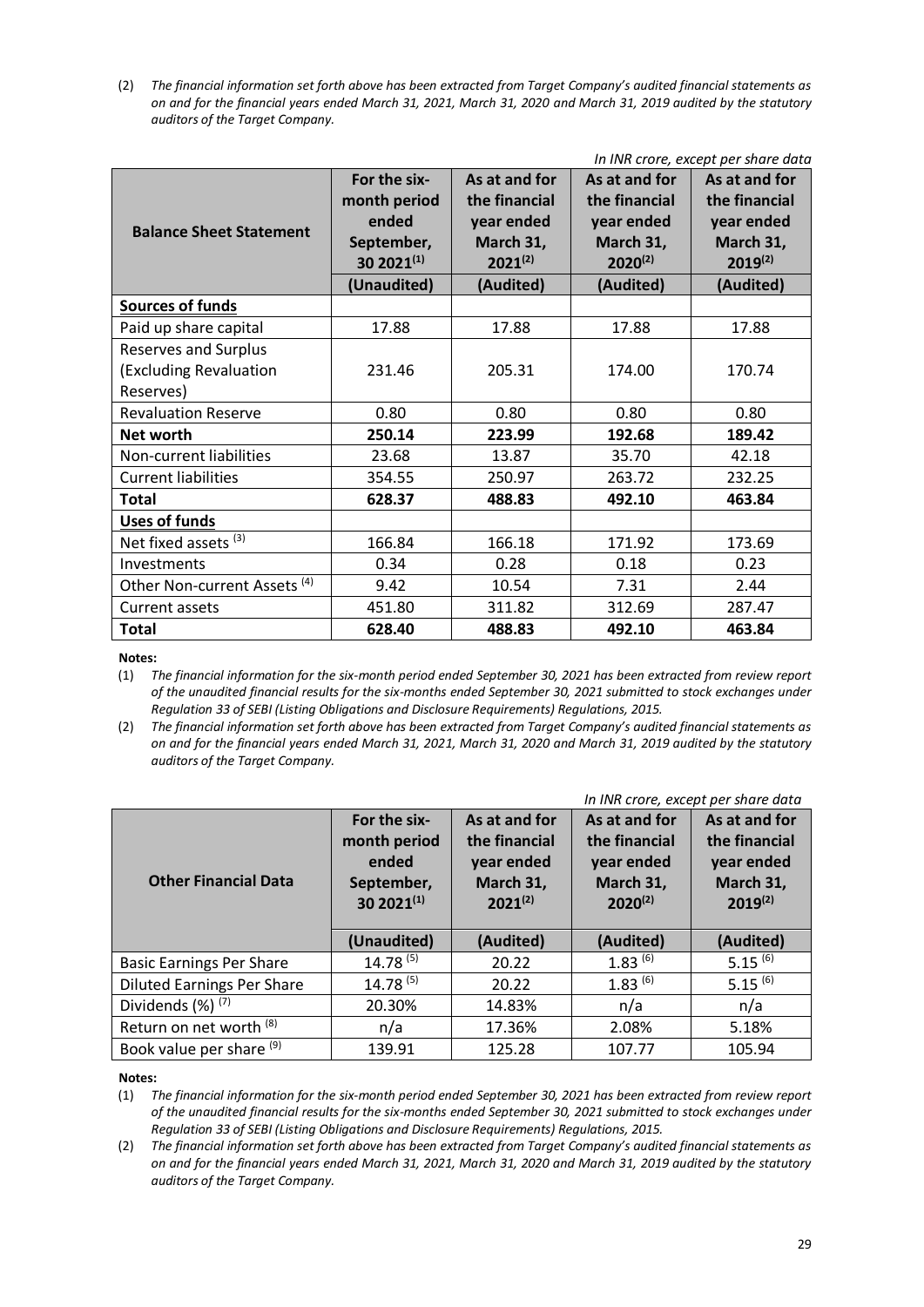- (3) *Net fixed assets include property, plant and equipment, capital work-in-progress, other intangible assets and intangible assets under development.*
- (4) *Other non-current assets shall mean total non-current assets less net fixed assets.*
- (5) *Not annualized.*
- (6) *Total comprehensive income for the year/weighted average number of equity shares.*
- (7) *Dividend payout (%) is calculated as dividend per share/basic earnings per share.*
- (8) *Return on net worth for any year is calculated as Profit after tax for the year/average of closing net worth for the year and the prior year.*
- (9) *Book value per share is calculated as closing net worth/No. of Equity Shares at the end of the year.*
- 5.21. The pre and post Offer shareholding pattern of the Target Company as on May 06, 2022 i.e. Identified Date assuming full acceptances is as provided below:

| Shareholders'           |                                                                       | Shareholding and<br>voting rights prior<br>to the agreement/<br>acquisition and<br>offer <sup>(1)</sup> |                  | <b>Shares/voting rights</b><br>agreed to be acquired<br>which triggered off the<br><b>SEBI (SAST) Regulation</b> |                              | <b>Shares/voting rights</b><br>to be acquired in the<br>open offer (assuming<br>full acceptance) |         | Shares/voting rights after<br>the acquisition and offer |               |
|-------------------------|-----------------------------------------------------------------------|---------------------------------------------------------------------------------------------------------|------------------|------------------------------------------------------------------------------------------------------------------|------------------------------|--------------------------------------------------------------------------------------------------|---------|---------------------------------------------------------|---------------|
|                         | category                                                              | (A)                                                                                                     |                  | (B)                                                                                                              |                              | (C)                                                                                              |         | $(A)+(B)+(C) = (D)$                                     |               |
|                         |                                                                       | No. of<br><b>Equity</b><br><b>Shares</b>                                                                | %                | <b>No. of Equity</b><br><b>Shares</b>                                                                            | %                            | No. of<br><b>Equity</b><br><b>Shares</b>                                                         | %       | <b>No. of Equity</b><br><b>Shares</b>                   | %             |
| $\mathbf{1}$            | Promoters/<br>Promoter group                                          |                                                                                                         |                  |                                                                                                                  |                              |                                                                                                  |         |                                                         |               |
| $\overline{A}$          | Parties to the<br>agreement, if any                                   | 5,50,813                                                                                                | 3.08             | <b>Refer Note 2 below</b>                                                                                        |                              |                                                                                                  |         | 5,50,813                                                | 3.08          |
| $\overline{B}$          | Promoters other<br>than (A) above                                     | 8,40,222                                                                                                | 4.70             |                                                                                                                  |                              |                                                                                                  |         | 8,40,222                                                | 4.70          |
|                         | Total $1(A+B)$                                                        | 13,91,035                                                                                               | 7.78             | $\blacksquare$                                                                                                   | $\blacksquare$               |                                                                                                  |         | 13,91,035                                               | 7.78          |
| $\overline{\mathbf{2}}$ | <b>Acquirer</b>                                                       |                                                                                                         |                  |                                                                                                                  |                              |                                                                                                  |         |                                                         |               |
| $\mathsf A$             | Acquirer                                                              | 98, 33, 754(2)                                                                                          | 55.00 $\sqrt{2}$ | <b>Refer Note 2 below</b>                                                                                        |                              | 46,48,684                                                                                        | 26.00   | 1,44,82,438                                             | 81.00         |
|                         | Total 2                                                               | 98, 33, 754(2)                                                                                          | $55.00^{(2)}$    |                                                                                                                  |                              | 46,48,684                                                                                        | 26.00   | 1,44,82,438                                             | 81.00         |
| $\overline{\mathbf{3}}$ | <b>Parties to</b><br>agreement<br>(other than 1 or<br>2)              |                                                                                                         |                  |                                                                                                                  |                              |                                                                                                  |         |                                                         |               |
| $\overline{\mathbf{4}}$ | <b>Public</b><br>(other than<br>under 1, 2 and<br>$3)$ <sup>(3)</sup> |                                                                                                         |                  |                                                                                                                  |                              |                                                                                                  |         |                                                         |               |
| $\overline{A}$          | MFs/FPIs/Banks/<br><b>AIFs</b>                                        | 20,13,408                                                                                               | 11.26            |                                                                                                                  |                              | (46, 48, 684)                                                                                    | (26.00) | 20,06,078                                               | 11.22         |
| $\sf B$                 | Others                                                                | 46,41,354                                                                                               | 25.96            |                                                                                                                  |                              |                                                                                                  |         |                                                         |               |
|                         | Total 4 (A+B)                                                         | 66,54,762                                                                                               | 37.22            | $\blacksquare$                                                                                                   | $\qquad \qquad \blacksquare$ | (46, 48, 684)                                                                                    | (26.00) | 20,06,078                                               | $11.22^{(4)}$ |
|                         | <b>Grand Total</b><br>$(1+2+3+4)$                                     | 1,78,79,551                                                                                             | 100.00           |                                                                                                                  |                              |                                                                                                  |         | 1,78,79,551                                             | 100.00        |

**Notes:**

- (1) *Based on shareholding as of May 06, 2022, i.e. Identified Date. Prior to the PA, the Acquirer held nil shares in the Target Company and the outgoing members of the promoter and promoter group of the Target Company (including Sellers) held 1,15,82,272 Equity Shares representing 64.78% of the Voting Share Capital. Out of these Equity Shares, the Sellers have sold 98,33,754 Equity Shares representing 55.00% of the Voting Share Capital to the Acquirer in terms of the SPA. The outgoing members of the promoter and promoter group of the Target Company currently hold 13,91,035 Equity Shares representing 7.78% of the Voting Share Capital.*
- (2) *Aggregate of Equity Shares acquired by the Acquirer through the stock exchange settlement process. For further details, please refer to paragraph 3.1.8 of this LOF.*
- (3) *The number of shareholders in the "public category" as on May 06, 2022 is 20,771.*
- (4) *Pursuant to the consummation of the Underlying Transaction (contemplated under the SPA) and in compliance with the SEBI (SAST) Regulations, on March 30, 2022 the Acquirer has acquired sole control over the Target Company and has become a promoter of the Target Company in accordance with the provisions of the SEBI (LODR) Regulations. The Sellers and Other Promoters shall be reclassified as public shareholders, pursuant to receipt of necessary approvals required in terms of the SEBI (LODR) Regulations and the conditions prescribed therein. Further, pursuant to completion of this Open Offer, if the shareholding of the public shareholders in the Target Company falls below the minimum public*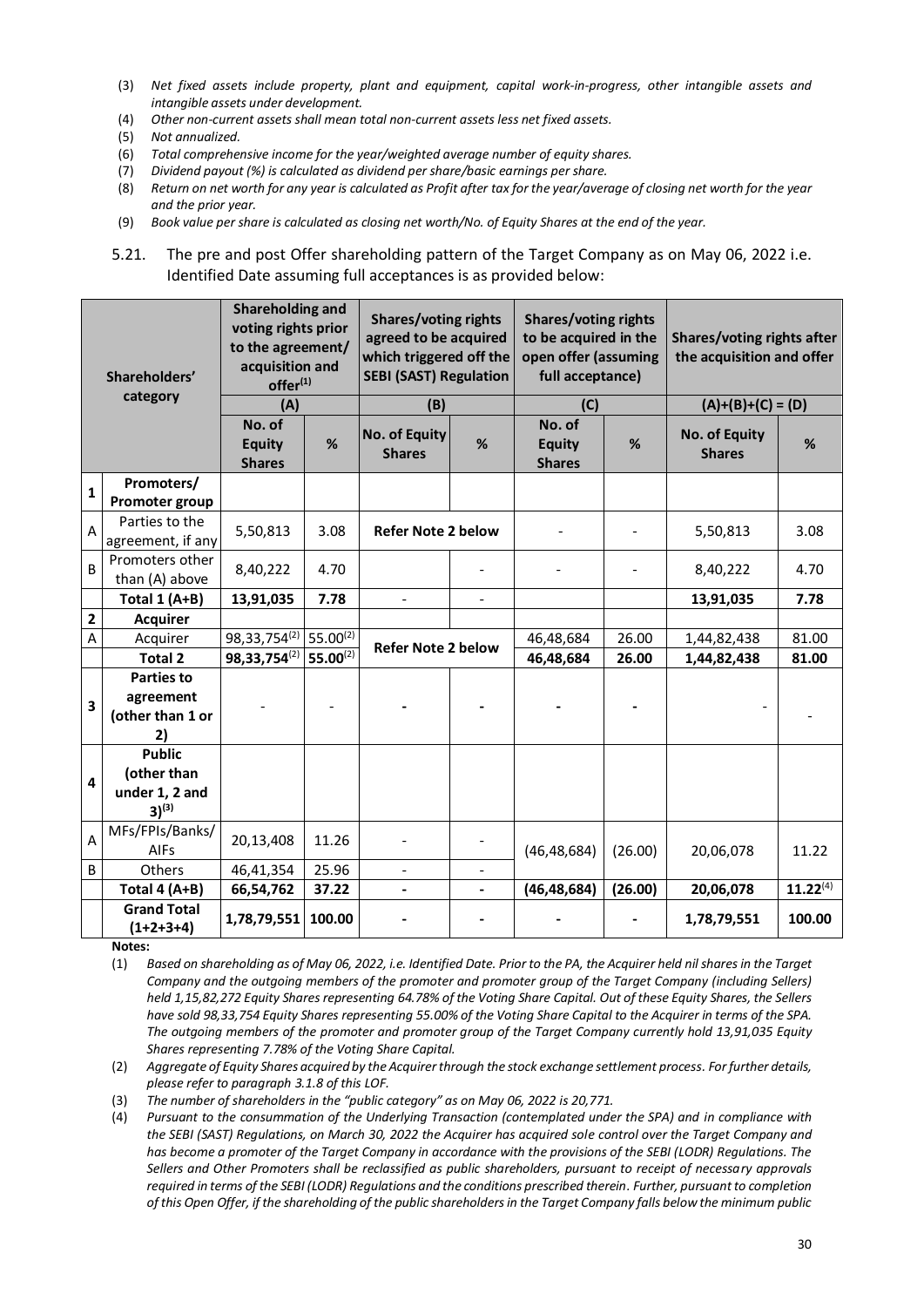*shareholding requirement as per Rule 19A of the SCRR read with the SEBI (LODR) Regulations, the Acquirer will ensure that the Target Company satisfies the minimum public shareholding set out in Rule 19A of the SCRR in compliance with applicable laws, within the prescribed time, and in a manner acceptable to the Acquirer.*

## <span id="page-30-0"></span>**6. OFFER PRICE AND FINANCIAL ARRANGEMENTS**

## 6.1. **Justification of Offer Price**

- 6.1.1. The Equity Shares of the Target Company are listed on BSE (Scrip code: 517421) and NSE (Symbol: BUTTERFLY). The ISIN of the Equity Shares of the Target Company is INE295F01017.
- 6.1.2. The trading turnover in the Equity Shares, based on the trading volumes on the Stock Exchanges during the twelve calendar months prior to the calendar month of the PA, i.e. from February 1, 2021 to January 31, 2022 ("**Relevant Period**"), is as given below:

| Stock exchange | <b>Total traded volumes</b><br>during the Relevant Period<br>("A") | <b>Weighted average</b><br>number of Equity Shares<br>during the Relevant<br>Period ("B") | <b>Trading</b><br>turnover %<br>(A/B) |
|----------------|--------------------------------------------------------------------|-------------------------------------------------------------------------------------------|---------------------------------------|
| <b>BSE</b>     | 29,98,751                                                          | 1,78,79,551                                                                               | 16.77%                                |
| <b>NSE</b>     | 1,80,56,367                                                        | 1,78,79,551                                                                               | 100.99%                               |

*(Source: [www.bseindia.com](http://www.bseindia.com/) an[d www.nseindia.com\)](http://www.nseindia.com/)*

- 6.1.3. Based on the above, the Equity Shares are frequently traded on both BSE and NSE in terms of Regulation 2(1)(j) of the SEBI (SAST) Regulations.
- 6.1.4. The Offer Price of INR 1,433.90 (Indian Rupees One Thousand Four Hundred and Thirty Three and Ninety Paise only) per Equity Share has been determined in terms of Regulations 8(1) and 8(2) read with Regulation 8(7) of the SEBI (SAST) Regulations, being the highest of the following parameters:

| Sr. No. | <b>Details</b>                                                   | <b>Price</b>   |
|---------|------------------------------------------------------------------|----------------|
| (a)     | The highest negotiated price per Equity Share of the Target      | INR 1,403.00   |
|         | Company for any acquisition under the agreement attracting the   |                |
|         | obligation to make a public announcement of an open offer i.e.   |                |
|         | the price per Equity Share under the SPA                         |                |
| (b)     | The volume-weighted average price paid or payable per Equity     | Not applicable |
|         | Share for acquisitions, whether by the Acquirer or by any person |                |
|         | acting in concert with him, during the fifty-two weeks           |                |
|         | immediately preceding the date of the PA                         |                |
| (c)     | The highest price paid or payable per Equity Share for any       | Not applicable |
|         | acquisition, whether by the Acquirer, during the twenty-six      |                |
|         | weeks immediately preceding the date of the PA                   |                |
| (d)     | The volume-weighted average market price per Equity Share for    | INR 1,242.57   |
|         | a period of sixty trading days immediately preceding the date of |                |
|         | the PA as traded on the Stock Exchange where the maximum         |                |
|         | volume of trading in the Equity Shares of the Target Company is  |                |
|         | recorded during such period and such shares being frequently     |                |
|         | traded                                                           |                |
| (e)     | Where the shares are not frequently traded, the price            | Not applicable |
|         | determined by the Acquirer and the Manager taking into           |                |
|         | valuation parameters including,<br>account<br>book value,        |                |
|         | comparable trading multiples, and such other parameters as are   |                |
|         | customary for valuation of shares of such companies              |                |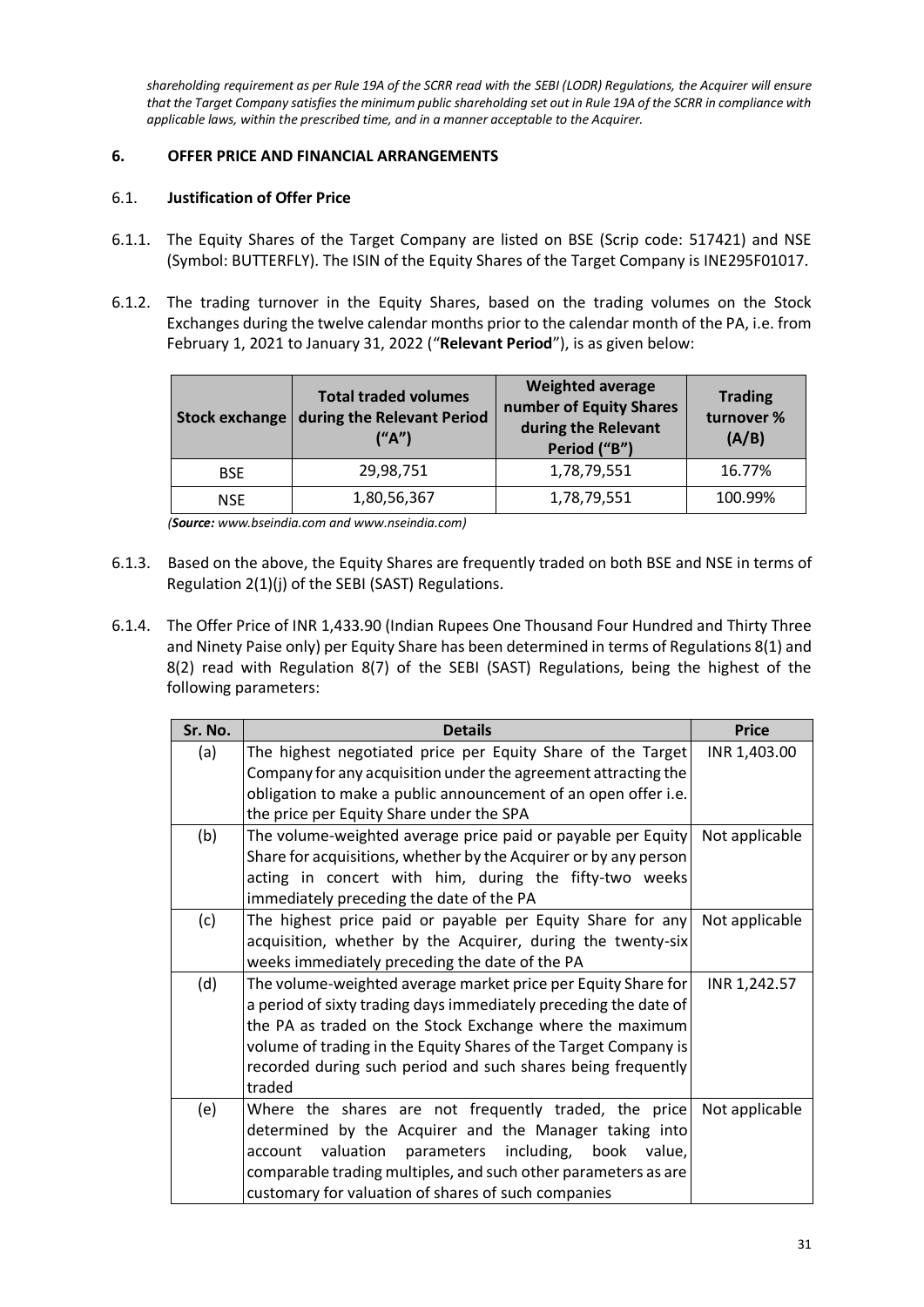| (f) | The per Equity Share value computed under Regulation 8(5) of Not applicable |  |
|-----|-----------------------------------------------------------------------------|--|
|     | the SEBI (SAST) Regulations, if applicable                                  |  |

**Note**: *(1) Not applicable since the acquisition is not an indirect acquisition. Source: Certificate issued by S.V. Shah & Associates, (FRN: 139517W) dated February 22, 2022.*

- 6.1.5. In view of the parameters considered and presented in the table in paragraph 6.1.4 above, the minimum offer price per Equity Share under Regulation 8(2) of the SEBI (SAST) Regulations is the highest of the above parameters, i.e. INR 1,403.00 (Indian Rupees One Thousand Four Hundred and Three only) per Equity Share.
- 6.1.6. Since the Trademark Acquisition is a part of the SPA and is relevant to protect the trademarks of the Target Company, in terms of Regulation 8(7) of the SEBI (SAST) Regulations, the Acquirer has added INR 30.90 (Indian Rupees Thirty and Ninety Paise only) per Equity Share to the price determined under Regulation 8(2) of the SEBI (SAST) Regulations, i.e., INR 1,403.00 (Indian Rupees One Thousand Four Hundred and Three only) per Equity Share, for the purpose of arriving at the Offer Price of INR 1,433.90 (Indian Rupees One Thousand Four Hundred and Thirty Three and Ninety Paise only) per Offer Share. The addition per Equity Share of INR 30.90 (Indian Rupees Thirty and Ninety Paise only) has been derived based on the total consideration for the Trademark Acquisition (i.e., INR 30,38,00,000 (Indian Rupees Thirty Crore and Thirty Eight Lakh only) divided by the total number of Sale Shares (i.e., 98,33,754 Equity Shares).
- 6.1.7. In view of the above, the Offer Price of INR 1,433.90 (Indian Rupees One Thousand Four Hundred and Thirty Three and Ninety Paise only) per Offer Share is justified in terms of Regulation 8 read with other applicable provisions of the SEBI (SAST) Regulations, and the same has been certified by S.V. Shah & Associates (FRN: 139517W).
- 6.1.8. There have been no corporate actions by the Target Company warranting adjustment of any of the relevant price parameters under Regulation 8(9) of the SEBI (SAST) Regulations. The Offer Price may be revised in the event of any corporate actions like bonus, rights, split etc. where the record date for effecting such corporate actions falls between the date of this LOF up to 3 (three) Working Days prior to the commencement of the Tendering Period of the Offer, in accordance with Regulation 8(9) of the SEBI (SAST) Regulations.
- 6.1.9. An upward revision to the Offer Price or to the Offer Size, if any, on account of competing offers or otherwise, may be undertaken by the Acquirer at any time prior to the commencement of 1 (one) Working Day before the commencement of the Tendering Period of this Offer, in accordance with Regulation 18(4) of the SEBI (SAST) Regulations. Further, in the event of any acquisition of the Equity Shares by the Acquirer, during the Offer Period, whether by subscription or purchase, at a price higher than the Offer Price per Equity Share, the Offer Price will be revised upwards to be equal to or more than the highest price paid for such acquisition, in terms of Regulation 8(8) of the SEBI (SAST) Regulations. However, the Acquirer shall not acquire any Equity Shares after the  $3<sup>rd</sup>$  Working Day prior to the commencement of the Tendering Period of this Open Offer and until the expiry of the Tendering Period of this Open Offer.
- 6.1.10. As on the date of this LOF, there is no revision in the Offer Price or Offer Size. In the event of a revision in the Offer Price or Offer Size, the Acquirer shall: (a) make corresponding increases to the escrow amount in the Escrow Account; (b) make a public announcement in the same newspapers in which the DPS has been published; and (c) simultaneously with the issue of such public announcement, inform SEBI, the Stock Exchanges, and the Target Company at its registered office of such revision.
- 6.1.11. If the Acquirer acquires Equity Shares of the Target Company during the period of 26 (twenty six) weeks after the Tendering Period at a price higher than the Offer Price, then the Acquirer shall pay the difference between the highest acquisition price and the Offer Price, to all the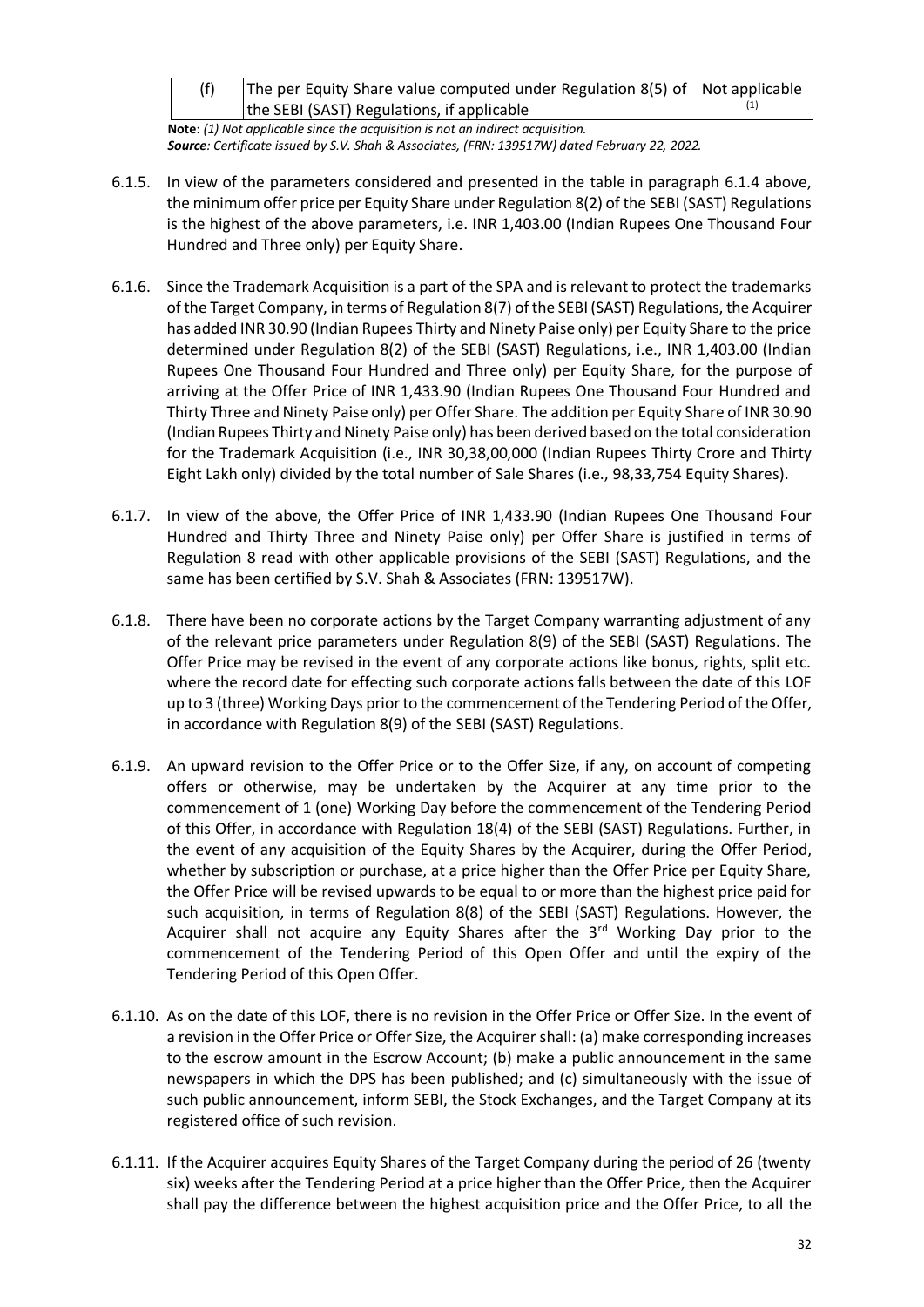Public Shareholders whose shares have been accepted in the Offer, within 60 (sixty) days from the date of such acquisition. However, no such difference shall be paid in the event that such acquisition is made under another open offer under the SEBI (SAST) Regulations, 2011, or pursuant to SEBI (Delisting of Equity Shares) Regulations, 2021, or open market purchases made in the ordinary course on the Stock Exchanges, not being negotiated acquisition of shares of the Target Company in any form.

## 6.2. **Financial Arrangements**

- 6.2.1. The Maximum Consideration, i.e., total funding requirement for the Open Offer assuming full acceptance of the Offer, is INR 666,57,47,987.60 (Indian Rupees Six Hundred and Sixty Six Crore Fifty Seven Lakh Forty Seven Thousand Nine Hundred and Eighty Seven and Sixty Paise only).
- 6.2.2. In accordance with Regulation 17 of the SEBI (SAST) Regulations, the Acquirer and the Manager have entered into an escrow agreement with Kotak Mahindra Bank Limited (acting through its branch office at Mittal Court, Nariman Point, Mumbai, the "**Escrow Agent**") ("**Escrow Agreement**"), and the Acquirer has created an escrow account named "CGCEL- Open Offer Escrow A/c" ("**Escrow Account**") with the Escrow Agent.
- 6.2.3. By way of security for performance by the Acquirer of their obligations under the SEBI (SAST) Regulations, it has deposited INR 142,50,00,000 (Indian Rupees One Hundred Forty Two Crore and Fifty Lakh only) in the Escrow Account till February 21, 2022. The amount deposited in the Escrow Account is in compliance with the requirements of deposit of escrow amount as per Regulation 17 of the SEBI (SAST) Regulations i.e., 25% of the first INR 500,00,00,000 (Indian Rupees Five Hundred Crore only) of the Maximum Consideration and 10% of the remainder of the Maximum Consideration. Thereafter, on March 24, 2022, the Acquirer has further deposited INR 524,08,00,000 (Indian Rupees Five Hundred Twenty Four Crore Eight Lakh only) in the Escrow Account. The aggregate amount deposited in the Escrow Account, i.e., INR 666,58,00,000 (Indian Rupees Six Hundred and Sixty Six Crore Fifty Eight Lakh only) exceeds the Maximum Consideration payable under the Open Offer (*assuming full acceptance*). The cash deposit has been confirmed by the Escrow Agent.
- 6.2.4. The Acquirer has authorized the Manager to operate and realize the value of the Escrow Account as per the provisions of the SEBI (SAST) Regulations.
- 6.2.5. The Acquirer had earmarked investments in mutual funds of INR 605,00,00,000 (Indian Rupees Six Hundred and Five Crore only), exclusively for the firm financing arrangement under Regulation 25(1) of the SEBI (SAST) Regulations. The Acquirer has utilized the internal accruals for depositing funds in the Escrow Account, details of which are set out in paragraph 6.2.3 of this LOF and for satisfaction of its payment obligation under the Open Offer. The Acquirer has made firm financial arrangements for implementation of the Open Offer, in terms of Regulation 25(1) of the SEBI (SAST) Regulations.
- 6.2.6. S.V. Shah & Associates, (FRN: 139517W), having its office at 208, Regent Chambers, 2nd Floor, Jamnalal Bajaj Road, 208, Nariman Point, Mumbai – 400021, Tel No: 022 4344 0123, (Ms. Sheetal Shah, Partner, membership no.: 102140), has vide its certificate dated February 22, 2022, certified that the Acquirer has adequate and firm financial resources through verifiable means to fulfill their obligations under this Offer.
- 6.2.7. Based on the above, the Manager is satisfied that firm arrangements have been put in place by the Acquirer to fulfill its obligations in relation to this Open Offer through verifiable means in accordance with the SEBI (SAST) Regulations.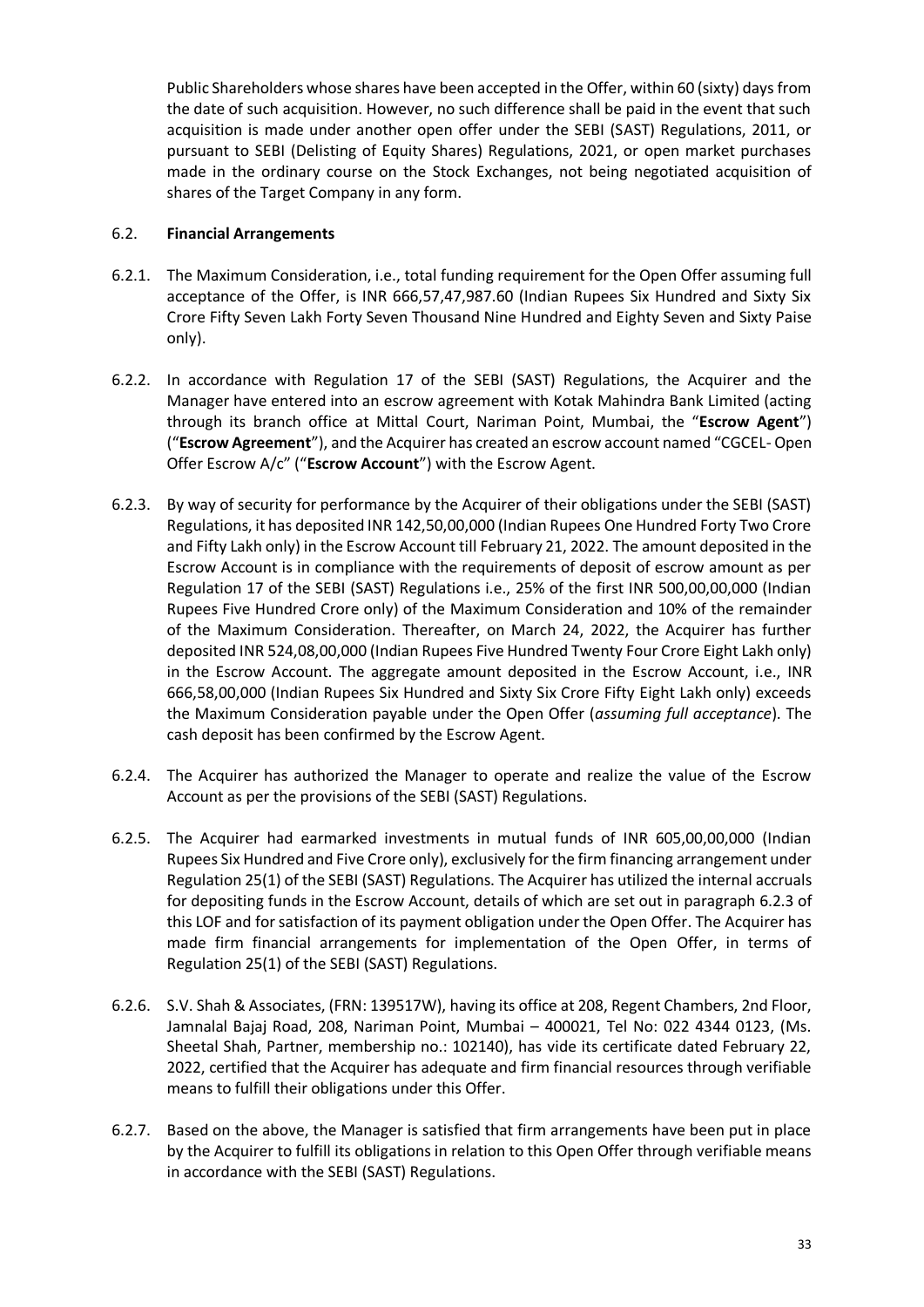6.2.8. In case of any upward revision in the Offer Price or the size of the Open Offer, the corresponding increase to the escrow amount as mentioned above shall be made by the Acquirer, in terms of Regulation 17(2) of the SEBI (SAST) Regulations, prior to effecting such revision.

## <span id="page-33-0"></span>**7. OTHER INFORMATION**

The Acquirer has entered into two separate agreements to acquire 9.12 acres of land from LLM Appliances Private Limited (i.e., Seller 7) for a consideration of INR 63,00,00,000 (Indian Rupees Sixty Three Crore only) ("**Land Parcel 1**")and 3.37 acres of land from Mr V. M. Balasubramaniam (i.e., Seller 2) for a consideration of INR 22,00,00,000 (Indian Rupees Twenty Two Crore only) ("**Land Parcel 2**"), located at 143, Pudupakkam Village Vandalur – Kelambakkam Road, Chengalpattu, Tamil Nadu, 603103 (collectively "**Land Parcels**"), respectively. The consideration for each of the Land Parcels has been determined taking into account the valuation report as on February 18, 2022 issued by K. V. Venugopal, Registered Valuer. The said Land Parcels are located adjacent to the registered office of the Target Company.

The acquisition of the Land Parcels is an independent and separate transaction for acquisition of a tangible asset by the Acquirer and is not connected to the underlying transaction i.e., acquisition of the Sale Shares.

The said Land Parcels are situated in an industrial area and are adjacent to the registered office of the Target Company where its factory is also situated. Given that the Land Parcels are located in an industrial area, these can be utilized as and when required in future. The acquisition of the Land Parcels was undertaken at an arms' length basis.

Land Parcel 1 had been owned by LLM Appliances Private Limited since 1995 and Land Parcel 2 had been owned by Mr V. M. Balasubramaniam since 1997. The said Land Parcels were neither held by the Target Company nor the funds of the Target Company were used to acquire the Land Parcels. Further, these Land Parcels were not owned by the Target Company at any point of time.

The sellers of the Land Parcels (i.e., Seller 7 and Seller 2) held Equity Shares of the Target Company and formed part of the promoter and promoter group of the Target Company. The Target Company did not have any shareholding / beneficial interest in these sellers.

Accordingly, such Land Parcels are separate and distinct tangible assets being acquired by the Acquirer. The acquisition of the Land Parcels does not have any bearing on the Offer Price under the Open Offer.

### <span id="page-33-1"></span>**8. TERMS AND CONDITIONS OF THE OFFER**

### 8.1. **Operational Terms and Conditions**

8.1.1. The Offer is being made by the Acquirer to: (a) all the Public Shareholders, whose names appear in the register of members of the Target Company as of the close of business on the Identified Date; (b) the beneficial owners of the Equity Shares whose names appear as beneficiaries on the records of the respective Depositories, as of the close of business on the Identified Date; and (c) those persons who acquire the Equity Shares any time prior to the Offer Closing Date but who are not the registered Public Shareholders. The LOF shall be sent to all Public Shareholders holding Equity Shares whose names appear in the register of members of the Target Company and the records of the respective Depositories on the Identified Date.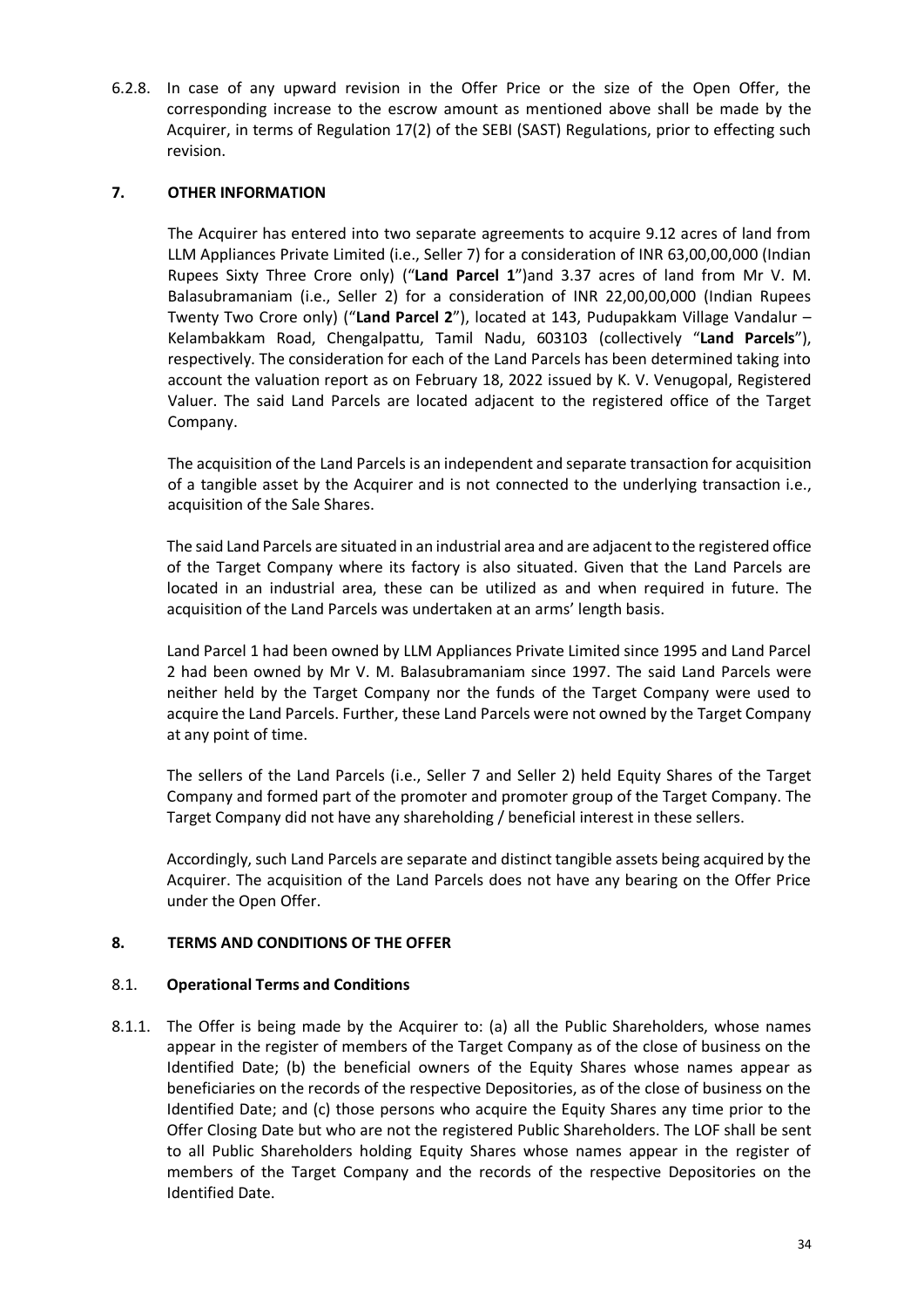- 8.1.2. The Acquirer is making this Offer to all Public Shareholders to acquire up to 46,48,684 Equity Shares representing 26.00% of the Voting Share Capital, subject to the terms and conditions mentioned in the PA, DPS and the LOF.
- 8.1.3. In terms of the schedule of activities, the Tendering Period for the Offer shall commence on Monday, May 23, 2022 and close on Friday, June 03, 2022.
- 8.1.4. The acceptance of this Open Offer is entirely at the discretion of the Public Shareholders of the Target Company. The Public Shareholders may tender their Equity Shares, in dematerialized form or physical form, in the Offer at any time during the Tendering Period. Subject to the receipt of the statutory or other approvals as specified in paragraph 8.4 of this LOF, the Acquirer has up to 10 (ten) Working Days from the Offer Closing Date to pay the consideration to the Public Shareholders whose Equity Shares are accepted in the Open Offer.
- 8.1.5. The marketable lot for the Equity Shares for the purpose of this Offer shall be 1 (one) only. Public Shareholders can participate in the Offer by offering their shareholding in whole or in part.
- 8.1.6. The Public Shareholders who tender their Equity Shares in this Open Offer shall ensure that they have good and valid title on the Equity Shares. The Equity Shares tendered under this Offer shall be fully paid up, free from all liens, charges, equitable interests and encumbrances and shall be tendered together with all rights attached thereto, including all rights to dividends and rights to participate in, bonus and rights issues, if any, declared hereafter, and the tendering Public Shareholder shall have obtained all necessary consents for it to sell the Equity Shares on the foregoing basis.
- 8.1.7. The acceptance must be unconditional, absolute and unqualified. Any acceptance of this Offer which is conditional or incomplete applications, including non-submission of necessary enclosures, if any, are liable to be rejected without assigning any reason whatsoever. Further, in case the documents/forms submitted are incomplete and/or if they have any defect or modifications, the acceptance is liable to be rejected.
- 8.1.8. In terms of Regulation 18(9) of the SEBI (SAST) Regulations, the Public Shareholders who tender their Equity Shares in acceptance of this Offer shall not be entitled to withdraw such acceptance during the Tendering Period or thereafter.
- 8.1.9. This Open Offer is not conditional upon any minimum level of acceptance in terms of Regulation 19 of the SEBI (SAST) Regulations. This Open Offer is not a competing offer in terms of Regulation 20 of the SEBI (SAST) Regulations.
- 8.1.10. The acceptance of Equity Shares tendered in this Offer will be made by the Acquirer in consultation with the Manager to the Offer. All the Equity Shares validly tendered under this Offer will be acquired by the Acquirer in accordance with the terms and conditions set forth in the LOF, to the extent of the Offer Size. If the number of Equity Shares validly tendered by the Public Shareholders under this Offer is more than the Offer Size, then the Equity Shares validly tendered by the Public Shareholders will be accepted on a proportionate basis, in consultation with the Manager to the Offer.
- 8.1.11. Copies of PA, DPS and DLOF are available and copies of the LOF (including Form of Acceptance) are expected to be available on the website of SEBI at www.sebi.gov.in.
- 8.1.12. The Identified Date for this Offer as per the schedule of activities is Wednesday, March 30, 2022.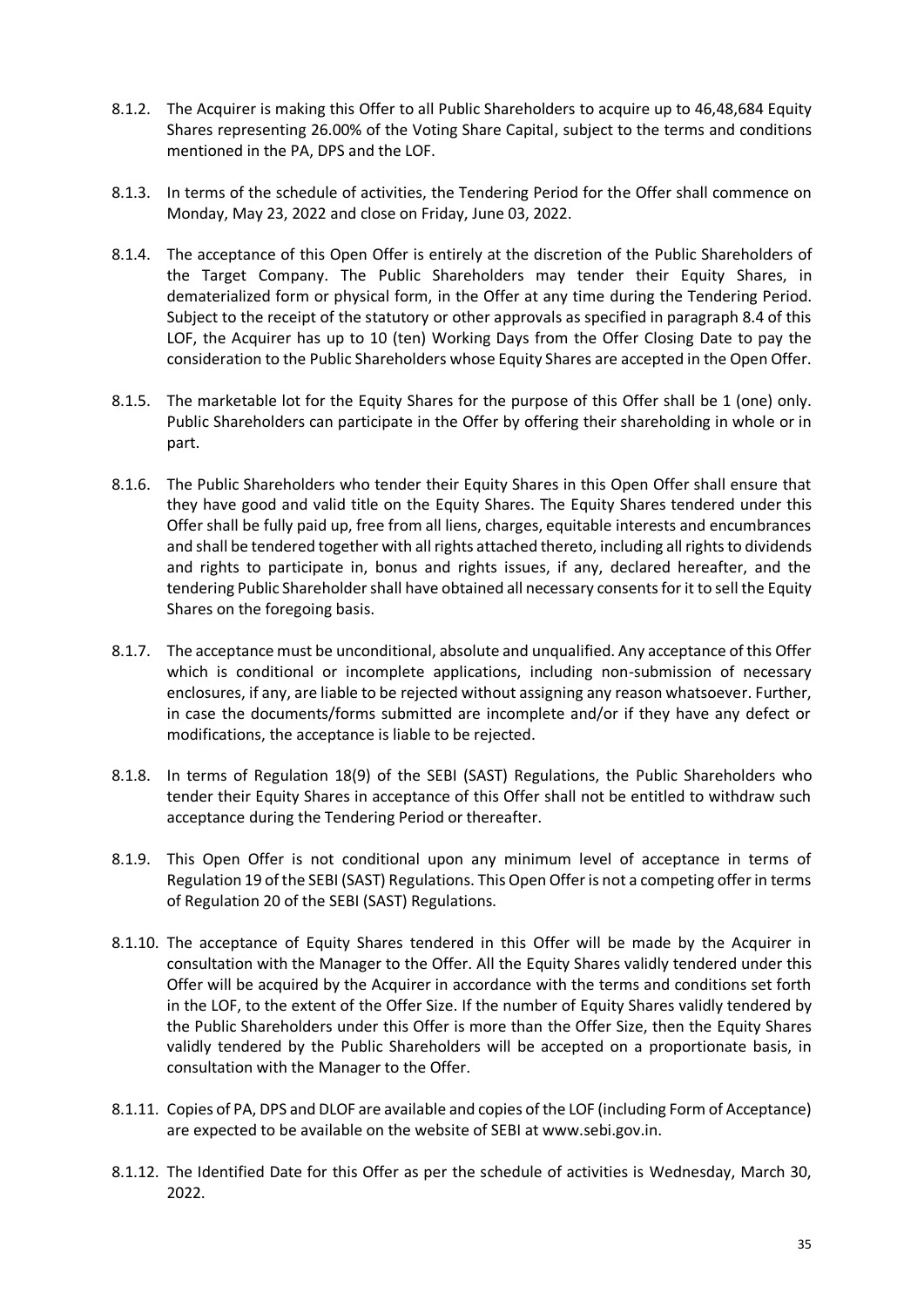- 8.1.13. The LOF shall be sent (through e-mail or physical mode) to all Public Shareholders whose names appear in the register of members of the Target Company on the Identified Date. Accidental omission to dispatch the LOF to any Public Shareholder to whom this Offer has been made or non-receipt of the LOF by any such Public Shareholder shall not invalidate this Offer in manner whatsoever. In case of non-receipt of the LOF, Public Shareholders, including those who have acquired Equity Shares after the Identified Date, if they so desire, may download the LOF and the Form of Acceptance from the website of the Registrar to the Offer [www.kfintech.com,](http://www.kfintech.com/) the Stock Exchanges [\(www.bseindia.com;](http://www.bseindia.com/) [www.nseindia.com\)](http://www.nseindia.com/) or the Manager [\(www.investmentbank.kotak.com\)](http://www.investmentbank.kotak.com/).
- 8.1.14. The instructions, authorizations and provisions contained in the Form of Acceptance constitute an integral part of the terms of the Open Offer. The Public Shareholders can write to the Registrar to the Offer/Manager to the Offer requesting for the Letter of Offer along with the Form of Acceptance and fill up the same in accordance with the instructions given therein, so as to reach the Registrar to the Offer, on or before the date of the Closure of the Tendering Period. Alternatively, the Letter of Offer along with the Form of Acceptance will also be available at SEBI's website, www.sebi.gov.in, and the Public Shareholders can also apply by downloading such forms from the website.
- 8.1.15. Any Equity Shares that are subject matter of litigation or are held in abeyance due to pending court cases/attachment orders/restriction from other statutory authorities wherein the Public Shareholder may be precluded from transferring the Equity Shares during pendency of the said litigation, are liable to be rejected if directions/orders are passed regarding the free transferability of such Equity Shares tendered under the Open Offer prior to the date of closure of the Tendering Period.
- 8.1.16. The Acquirer, the Manager or the Registrar to the Offer do not accept any responsibility for any loss of documents during transit (including but not limited to Offer acceptance forms, copies of delivery instruction slips, etc.), and Public Shareholders are advised to adequately safeguard their interest in this regard.
- 8.1.17. The Acquirer reserves the right to revise the Offer Price and/or the Offer Size at any time prior to the commencement of 1 (one) Working Day before the commencement of the Tendering Period, in accordance with Regulation 18(4) of the SEBI (SAST) Regulations. In the event of a revision in the Offer Price or Offer Size, the Acquirer shall: (a) make corresponding increases to the Cash Escrow Amount; (b) make a public announcement in the same newspapers in which the DPS has been published; and (c) simultaneously with the issue of such public announcement, inform SEBI, the Stock Exchanges, and the Target Company at its registered office of such revision.

### 8.2. **Locked-in Equity Shares**

Locked-in Equity Shares, if any, may be tendered in the Open Offer and transferred to the Acquirer subject to the continuation of the residual lock-in period in the hands of the Acquirer, as may be permitted under applicable law. The Manager shall ensure that there shall be no discrimination in the acceptance of locked-in and non locked-in Equity Shares.

### 8.3. **Eligibility for accepting the Offer**

8.3.1. All Public Shareholders, registered or unregistered, who hold Equity Shares at any time before the Offer Closing Date are eligible to tender such Equity Shares in this Open Offer (subject to the approvals that they may need to obtain as stated in paragraph 8.4 of this LOF).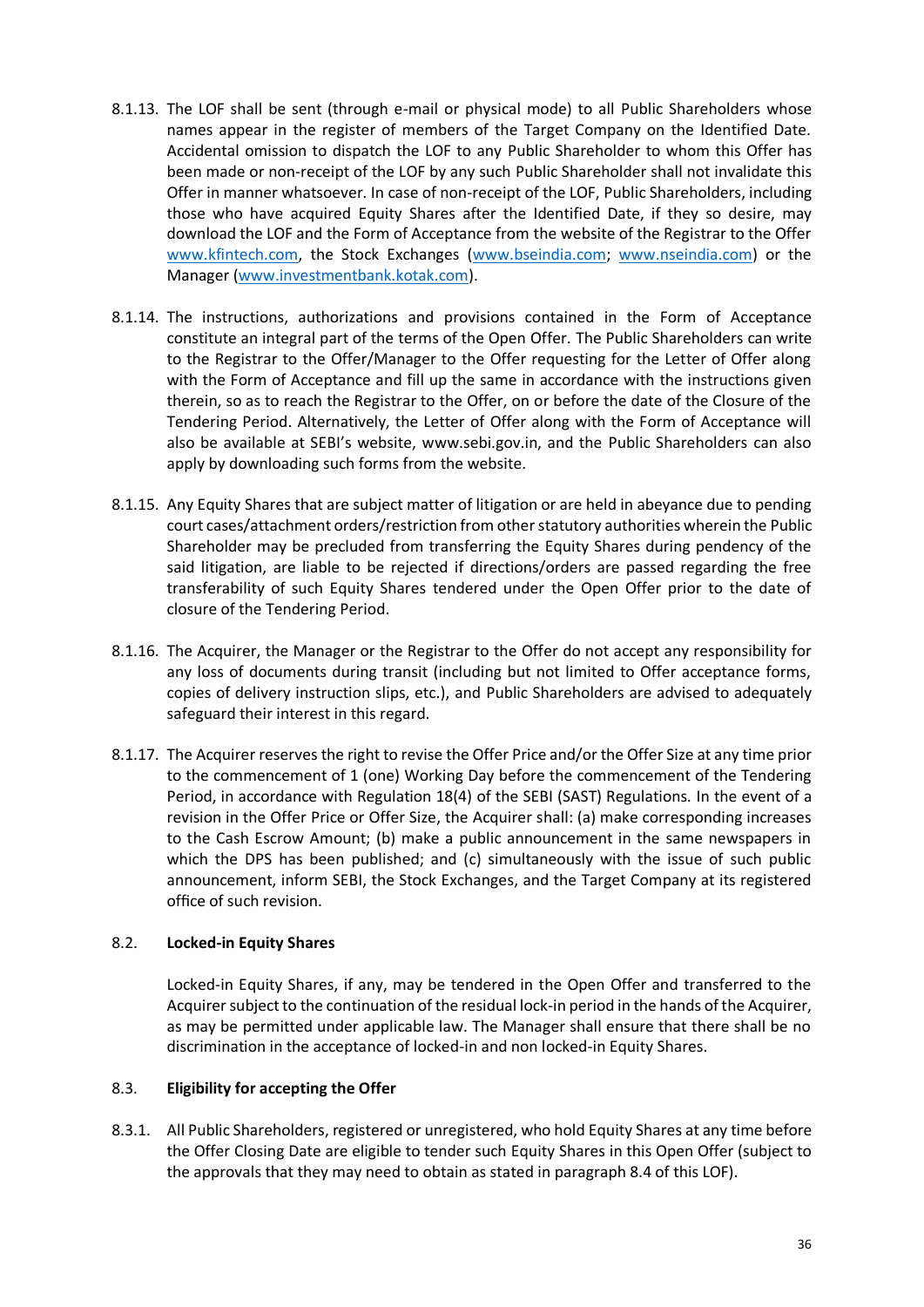- 8.3.2. Persons who have acquired Equity Shares but whose names do not appear in the register of members of the Target Company on the Identified Date i.e. the date falling on the 10<sup>th</sup> (tenth) Working Day prior to the commencement of Tendering Period, or unregistered owners or those who have acquired Equity Shares after the Identified Date, or those who have not received the LOF, may also participate in this Open Offer. No indemnity shall be required from unregistered shareholders.
- 8.3.3. The acceptance of this Open Offer is entirely at the discretion of the Public Shareholder(s) of the Target Company.

## 8.4. **Statutory and other Approvals**

- 8.4.1. As on the date of the LOF, to the best of the knowledge of the Acquirer, there are no statutory approvals required to acquire the Equity Shares that are validly tendered pursuant to this Offer and/or to complete the Underlying Transaction. However, if any statutory or other approval(s) becomes applicable prior to the completion of the Offer, the Offer would also be subject to such statutory or other approval(s) being obtained and the Acquirer shall make necessary applications for such approvals.
- 8.4.2. All Public Shareholders, including non-residents holders of Equity Shares, must obtain all requisite approvals required, if any, to tender the Offer Shares (including without limitation, the approval from the RBI) and submit such approvals, along with the other documents required to accept this Offer. In the event such approvals are not submitted, the Acquirer reserves the right to reject such Equity Shares tendered in this Offer. Further, if the holders of the Equity Shares who are not persons resident in India had required any approvals (including from the RBI, or any other regulatory body) in respect of the Equity Shares held by them, they will be required to submit such previous approvals, that they would have obtained for holding the Equity Shares, to tender the Offer Shares, along with the other documents required to be tendered to accept this Offer. In the event such approvals are not submitted, the Acquirer reserves the right to reject such Offer Shares. Public Shareholders classified as OCBs, if any, may tender the Equity Shares held by them in the Open Offer pursuant to receipt of approval from the RBI under FEMA and the rules and regulations made thereunder. Such OCBs shall approach the RBI independently to seek approval to tender the Equity Shares held by them in the Open Offer.
- 8.4.3. Where any statutory or other approval(s) extends to some but not all of the Public Shareholders, the Acquirer shall have the option to make payment to such Public Shareholders in respect of whom no statutory or other approval(s) are required in order to complete this Open Offer.
- 8.4.4. In case of delay in receipt of any statutory or other approval(s) which may be required by the Acquirer, as per Regulation 18(11) of the SEBI (SAST) Regulations, SEBI may, if satisfied that such delay in receipt of the requisite statutory or other approval(s) was not attributable to any willful default, failure or neglect on the part of the Acquirer to diligently pursue such approval(s), grant an extension of time for the purpose of completion of this Open Offer, subject to such terms and conditions as may be specified by SEBI, including payment of interest by the Acquirer to the Public Shareholders whose Offer Shares have been accepted in the Offer, at such rate as may be prescribed by SEBI from time to time, in accordance with Regulations 18(11) and 18(11A) of the SEBI (SAST) Regulations.
- 8.4.5. In terms of Regulation 23 of the SEBI (SAST) Regulations, the Acquirer shall have the right to withdraw the Open Offer, in the event (a) any statutory or other approvals specified in this paragraph 8.4 of this LOF or those which become applicable prior to completion of the Open Offer are finally refused and/or (b) any of the conditions precedent under the SPA as specified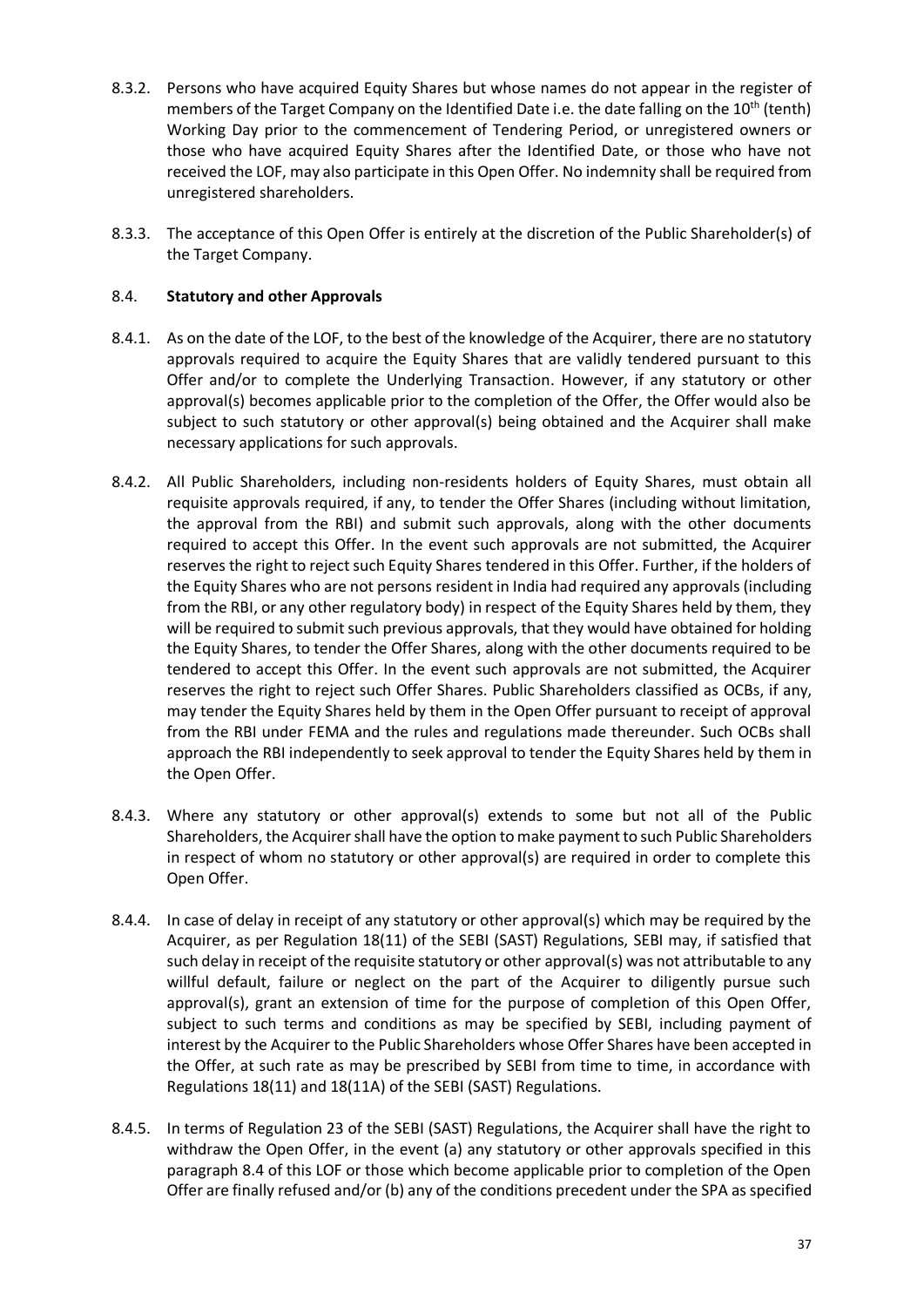in paragraphs 3.1.10 (a) and (b) of this LOF are not met for reasons outside the reasonable control of the Acquirer. In the event of such a withdrawal of the Open Offer, the Acquirer (*through the Manager*) shall, within 2 (two) Working Days of such withdrawal, make an announcement of such withdrawal stating the grounds for the withdrawal in accordance with Regulation 23(2) of the SEBI (SAST) Regulations.

8.4.6. Subject to the receipt of the statutory and other approvals, if any, the Acquirer shall complete payment of consideration within 10 (ten) Working Days from the Offer Closing Date to those Public Shareholders whose documents are found valid and in order and are approved for acquisition by the Acquirer.

## <span id="page-37-0"></span>**9. PROCEDURE FOR ACCEPTANCE AND SETTLEMENT OF THE OFFER**

- 9.1. A tender of Equity Shares pursuant to any of the procedures described in the Letter of Offer will constitute a binding agreement between the Acquirer and the tendering holder, including the tendering holder's acceptance of the terms and conditions of the Letter of Offer.
- 9.2. Subject to paragraph 8.4 (*Statutory and Other Approvals*) of this Letter of Offer, all Public Shareholders, registered or unregistered, holding Equity Shares in dematerialized form or physical form, are eligible to participate in this Offer at any time from Offer Opening Date to Offer Closing Date.
- 9.3. BSE Limited shall be the designated stock exchange for the purpose of tendering shares in the Offer ("**Designated Stock Exchange**").

### 9.4. **Procedure for acceptance and settlement of the Offer**

- 9.4.1. The Open Offer will be implemented by the Acquirer through Stock Exchange Mechanism made available by the Stock Exchanges in the form of separate window ("**Acquisition Window"**) as provided under the SEBI (SAST) Regulations and SEBI circular CIR/CFD/POLICYCELL/1/2015 dated April 13, 2015 issued by SEBI as amended via SEBI circular CFD/DCR2/CIR/P/2016/131 dated December 9, 2016 and SEBI circular SEBI/HO/CFD/DCR-III/CIR/P/2021/615 dated 13 August 2021, as amended, including any guidelines and circulars issued in relation to the same by the Stock Exchange, clearing corporations and SEBI ("**Acquisition Window Circulars**").
- 9.4.2. The facility for acquisition of Equity Shares through the stock exchange mechanism pursuant to the Open Offer shall be available on the Stock Exchanges in the form of a separate Acquisition Window.
- 9.4.3. The Open Offer is made to the Public Shareholders as defined in this Letter of Offer. While the Letter of Offer shall be sent to the Public Shareholders of the Target Company whose names appear in the register of members of the Target Company and the records of the respective Depositories on the Identified Date, all Public Shareholders holding Equity Shares are eligible to participate in the Open Offer at any time during the Tendering Period.
- 9.4.4. The Letter of Offer along with the Form of Acceptance-cum-Acknowledgement, will be e mailed/dispatched to all the Public Shareholders of the Target Company, whose names appear on the register of members of the Target Company at the close of business hours on the Identified Date and in each case, who have registered their email ids with the Depositories and/or the Target Company. Accidental omission to send the Letter of Offer to any person to whom the Open Offer is made or the non-receipt or delayed receipt of the Letter of Offer by any such person will not invalidate the Open Offer in any way.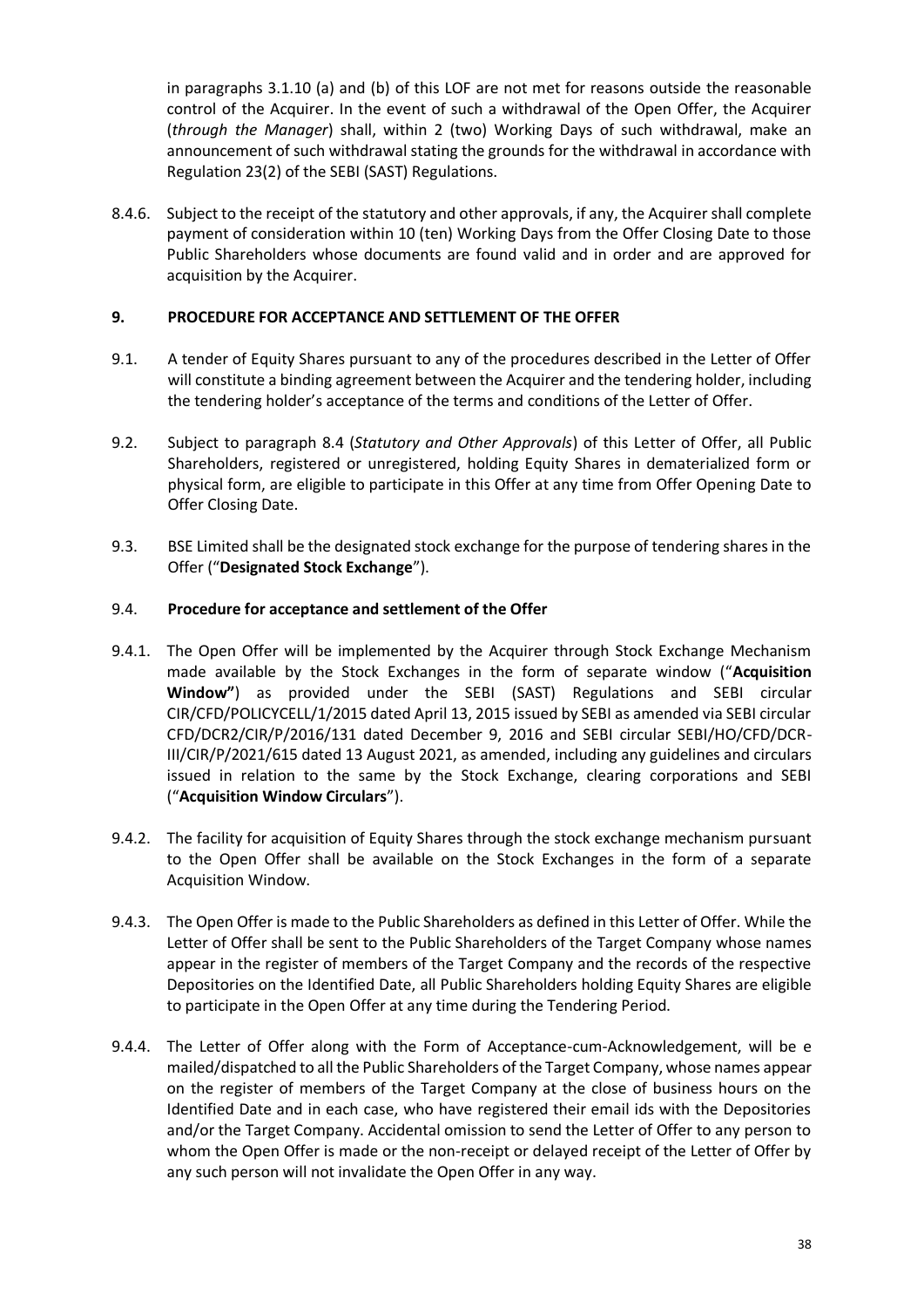9.4.5. The Acquirer has appointed Kotak Securities Limited ("**Buying Broker**") as their broker for the Open Offer through whom the purchases and settlement of the Equity Shares tendered in the Open Offer shall be made. The contact details of the Buying Broker are as mentioned below:



**Kotak Securities Limited** 27 BKC, C 27, G Block, Bandra Kurla Complex, Bandra (E), Mumbai-400051 **CIN:** U99999MH1994PLC134051 **Contact Person:** Mr. Sanjeev Sharma **Tel:** 1800 209 9191 **Email:** [service.securities@kotak.com](mailto:service.securities@kotak.com) **Website:** [www.kotaksecurities.com](http://www.kotaksecurities.com/) **SEBI Registration No:**  NSE Capital Market: INB230808130; BSE Equity: INB010808153

- 9.4.6. Public Shareholders who desire to tender their Equity Shares under the Offer would have to intimate their respective stock brokers ("**Selling Brokers**") within the normal trading hours of the secondary market, during the Tendering Period. The Selling Broker can enter orders for dematerialized as well as physical Equity Shares though the Acquisition Window.
- 9.4.7. Public Shareholders have to ensure that their Equity Shares are made available to their Selling Brokers, before the closure of the Tendering Period.
- 9.4.8. The lien marked against unaccepted Equity Shares will be released, if any, or would be returned by registered post or by ordinary post or courier (in case of physical shares) at the Public Shareholders' sole risk. Public Shareholders should ensure that their depository account is maintained till all formalities pertaining to the Offer are completed.
- 9.4.9. The Registrar to the Offer will hold in trust the Form of Acceptance, Equity Shares, and/or other documents on behalf of the Public Shareholders of the Target Company who have accepted the Offer, until the warrants/cheques/drafts/e-payment for the consideration are dispatched and unaccepted share certificate/Equity Shares, if any, are dispatched/returned to the relevant Public Shareholders.
- 9.4.10. The details of settlement number under which lien will be marked shall be informed in the issue opening circular that will be issued by the Stock Exchanges/Clearing Corporation, before the Offer Opening Date.
- 9.4.11. Public Shareholders can tender their shares only through a broker with whom the Public Shareholder is registered as client (KYC Compliant). In the event the Selling Broker(s) are not registered with BSE/NSE or if the Public Shareholder does not have any stock broker then that Public Shareholder can approach any stock broker registered with BSE/NSE and can make a bid by using quick unique client code ("**UCC**") facility through such BSE/NSE registered stock broker after submitting the details as may be required by the stock broker to be in compliance with applicable law and regulations. The Public Shareholder approaching BSE/NSE registered stock broker (with whom he does not have an account) may have to submit following details:
	- (a) In case of Public Shareholder being an individual
		- (i) If Public Shareholder is registered with KYC Registration Agency (**"KRA"**): Forms required:
			- A. Central Know Your Client ("**CKYC**") form including Foreign Account Tax Compliance Act ("**FATCA**"), In Person Verification ("**IPV**"), Original Seen and Verified ("**OSV**") if applicable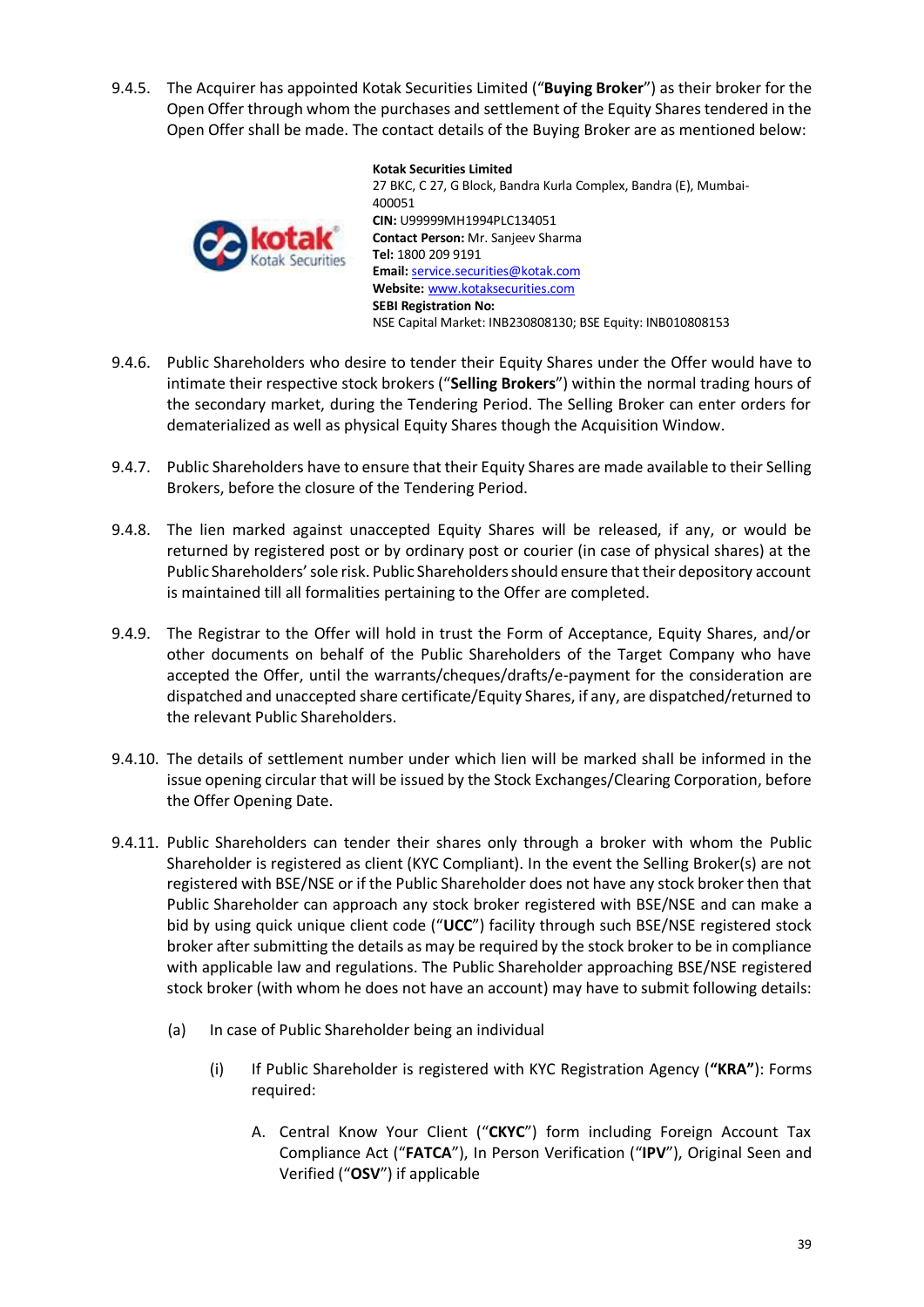B. Know Your Client ("**KYC**") form Documents required (all documents selfattested):

o Bank details (cancelled cheque)

- C. Demat details (Demat Master/Latest Demat statement)
- (ii) Forms required if Public Shareholder is not registered with KRA:
	- A. CKYC form including FATCA, IPV, OSV if applicable
	- B. KRA form
	- C. KYC form Documents required (all documents self-attested):
		- o PAN card copy
		- o Address Proof
		- o Bank Details (cancelled cheque).
	- D. Demat Details (Demat master/Latest Demat Statement)

It may be noted that other than submission of above forms and documents, in person verification may be required.

- (b) In case of Public Shareholder being a Hindu Undivided Family (**"HUF"**)
	- (i) Forms required if Public Shareholder is registered with KRA:
		- A. CKYC form of karta including FATCA, IPV, OSV, if applicable
		- B. KYC form documents required (all documents self-attested): o Bank details (cancelled cheque)
		- C. Demat details (Demat Master/Latest Demat statement)
	- (ii) Forms required if Public Shareholder is not registered with KRA:
		- A. CKYC form of KARTA including FATCA, IPV, OSV if applicable
		- B. KRA form
		- C. Know Your Client (KYC) form Documents required (all documents selfattested):
			- o PAN card copy of HUF & karta
			- o Address proof of HUF & karta
			- o HUF declaration
			- o Bank details (cancelled cheque)
		- D. Demat details (Demat master/Latest Demat statement)

It may be noted that other than submission of above forms and documents, in person verification may be required.

- (c) In case of Public Shareholder being other than Individual and HUF:
	- (i) Forms required if Public Shareholder is KRA registered:
		- A. Know Your Client (KYC) form Documents required (all documents certified true copy)
			- o Bank details (cancelled cheque)
		- B. Demat details (Demat master/Latest Demat statement)
		- C. FATCA, IPV, OSV if applicable
		- D. Latest list of directors/authorised signatories/partners/trustees
		- E. Latest shareholding pattern
		- F. Board resolution
		- G. Details of ultimate beneficial owner along with PAN card and address proof
		- H. Last 2 (two) years financial statements.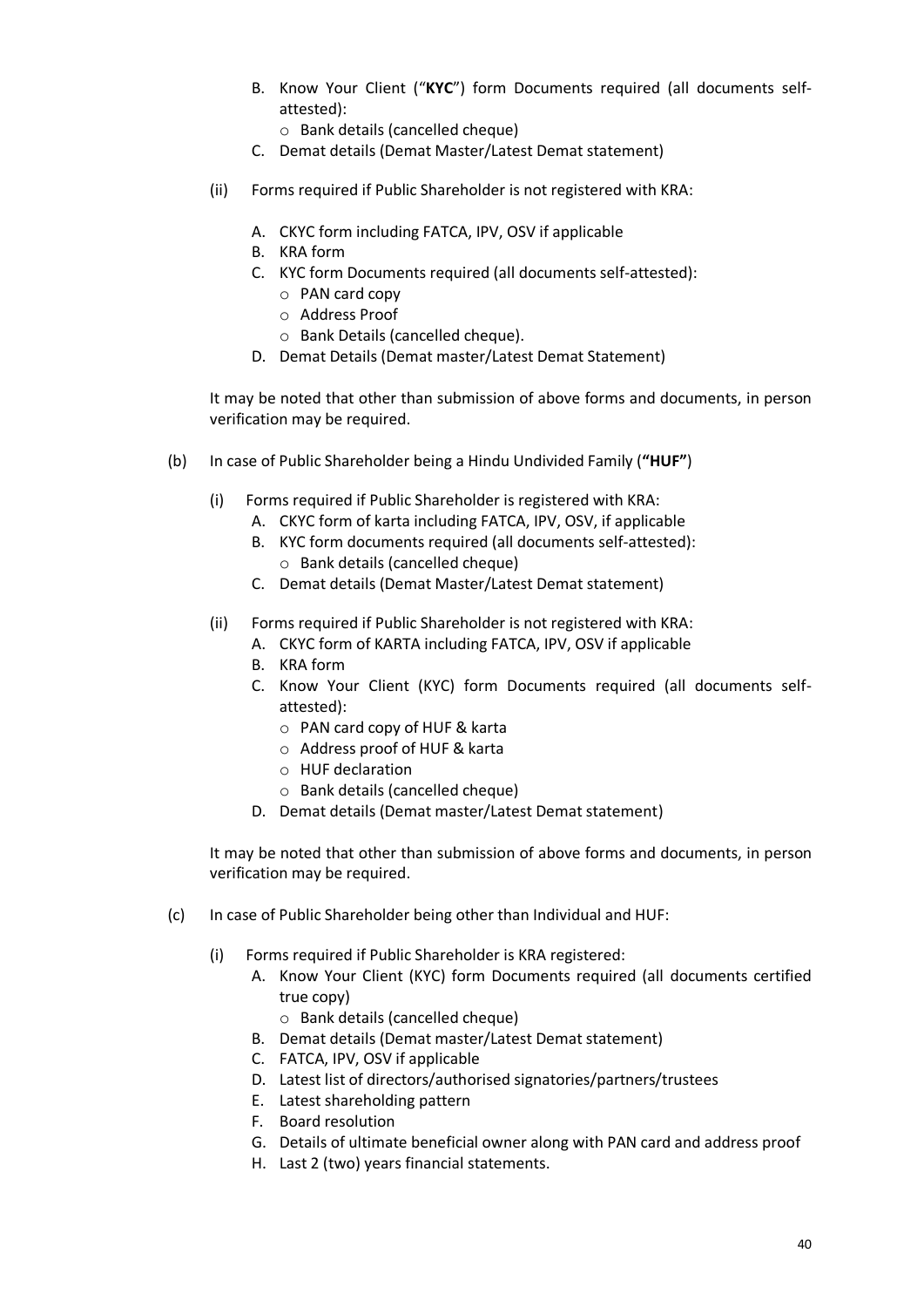- (ii) Forms required if Public Shareholder is not KRA registered:
	- A. KRA form
	- B. KYC form Documents required (all documents certified true copy):
		- o PAN card copy of company/firm/trust
		- o Address proof of company/firm/trust
		- o Bank details (cancelled cheque)
	- C. Demat details (Demat Master/Latest Demat statement)
	- D. FATCA, IPV, OSV if applicable
	- E. Latest list of directors/authorised signatories/partners/trustees
	- F. PAN card copies & address proof of directors/authorised signatories/partners/trustees
	- G. Latest shareholding pattern
	- H. Board resolution/partnership declaration
	- I. Details of ultimate beneficial owner along with PAN card and address proof
	- J. Last 2 (two) years financial statements
	- K. MOA/Partnership deed/trust deed
- 9.4.12. It may be noted that, other than submission of above forms and documents, in person verification may be required. It may be noted that above mentioned list of documents is an indicative list. The requirement of documents and procedures may vary from broker to broker.
- 9.4.13. The cumulative quantity tendered shall be displayed on the websites of the Stock Exchanges [\(www.bseindia.com,](http://www.bseindia.com/) [www.nseindia.com\)](http://www.nseindia.com/) throughout the trading session at specific intervals during the Tendering Period.
- 9.4.14. Modification/cancellation of bids will not be allowed during the Tendering Period. Multiple bids made by single Public Shareholder for selling the Equity Shares shall be clubbed and considered as 'one' bid for the purposes of acceptance.
- 9.4.15. The reporting requirements for non-resident shareholders under FEMA and any other rules, regulations, guidelines, for remittance of funds, shall be made by the Public Shareholder and/ or their Selling Broker.

### 9.5. **Procedure for tendering Equity Shares held in Dematerialised Form**

- 9.5.1. Public Shareholders who are holding Equity Shares in dematerialized form and who desire to tender their Equity Shares in dematerialized form under the Open Offer would have to do so through their respective Selling Broker by giving the details of Equity Shares they intend to tender under the Open Offer. Public Shareholders should tender their Equity Shares before market hours close on the last day of the Tendering Period.
- 9.5.2. The Selling Broker would be required to place an order/bid on behalf of the Public Shareholders who wish to tender Equity Shares in the Open Offer using the Acquisition Window of the Stock Exchanges. Before placing the bid, lien will be required to be marked on the tendered Equity Shares. Details of the Equity Shares marked as lien in the demat account of the Public Shareholder shall be provided by their respective depositories to the Clearing Corporation. In case, the Public Shareholder's demat account is held with one depository ("**Source Depository**") and the clearing member pool and Clearing Corporation account is held with another depository ("**Recipient Depository**"), the Equity Shares shall be blocked in the shareholders demat account at the Source Depository during the Tendering Period. Inter depository tender offer ("**IDT**") instructions shall be initiated by the Public Shareholders at the Source Depository to the clearing member/Clearing Corporation account at Recipient Depository. Source Depository shall block the Public Shareholders' Equity Shares (i.e. transfers from free balance to blocked balance) and send IDT message to Recipient Depository for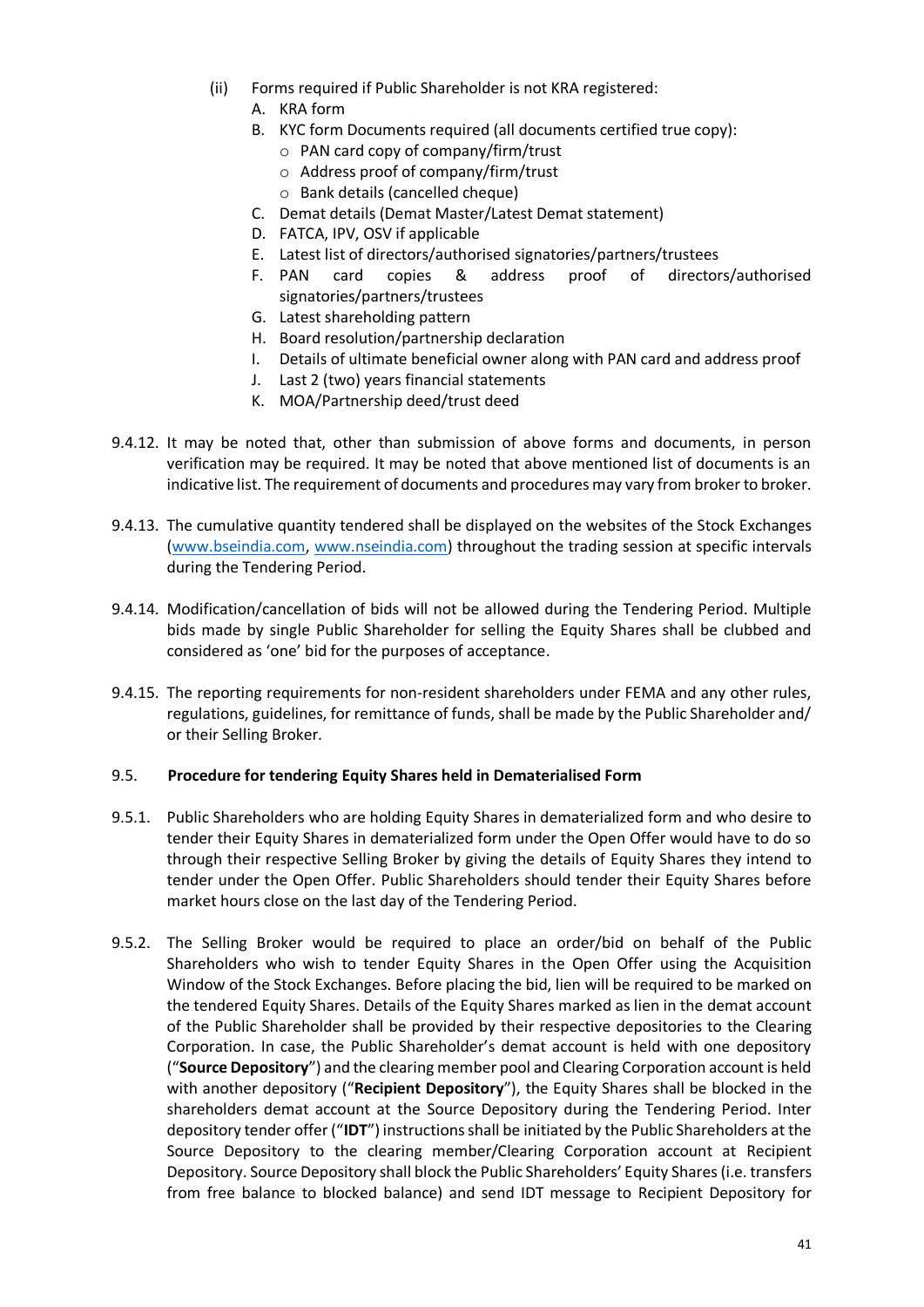confirming creation of lien. Details of Equity Shares blocked in the Public Shareholder's demat account shall be provided by the Recipient Depository to the Clearing Corporation

- 9.5.3. The Public Shareholders shall earmark/provide such early pay-in of the dematerialized Equity Shares to be tendered in the Offer (except for custodian participant orders) to the Clearing Corporation using the settlement number provided in the Offer opening circular which will be issued by the Stock Exchange/Clearing Corporation before the opening of the Offer, before any orders/bids are placed on their behalf by their respective Selling Brokers.
- 9.5.4. For custodian participant, orders for Equity Shares in dematerialized form early pay-in is mandatory prior to confirmation of order by the custodian. The custodians shall either confirm or reject orders not later than the time provided by Stock Exchanges on the last day of the offer period. Thereafter, all unconfirmed orders shall be deemed to be rejected.
- 9.5.5. Upon placing the bid, the Selling Broker shall provide a Transaction Registration Slip ("**TRS**") generated by the stock exchange bidding system to the Public Shareholder. TRS will contain details of order/bid submitted like bid identification number, depository participant identification, client identification number, number of Equity Shares tendered, etc. In case of non-receipt of the completed tender form and other documents, but where lien is marked on Equity Shares and a valid bid has been placed in the exchange bidding system, the bid by such Eligible Shareholder shall be deemed to have been accepted.
- 9.5.6. On receipt of TRS from the respective Selling Broker, the Public Shareholder has successfully placed the bid in the Open Offer. Modification/cancellation of orders will not be allowed during the tendering period of the Offer.
- 9.5.7. The duly filled in delivery instruction slips ("**DIS**") specifying the appropriate market type in relation to the Open Offer, and execution date along with all other details should be submitted by the Public Shareholders to their respective depositary participant/Selling Broker so as to ensure that the Equity Shares are tendered in the Offer. For resident Public Shareholders holding Equity Shares in dematerialized form, submission of Form of Acceptance and TRS is not mandatory, but are advised to retain the acknowledged copies of the DIS and TRS with them until the expiry of the Offer Period. After lien is marked on Equity Shares and a valid bid is placed in the exchange bidding system, the bid shall be deemed to have been accepted for the Public Shareholders holding Equity Shares in dematerialized form.

## 9.5.8. **The Public Shareholders holding shares in dematerialised form are not required to fill any Form of Acceptance-cum-Acknowledgement, unless required by their respective Selling Broker.**

9.5.9. All non-resident Public Shareholders (i.e. Public Shareholders not residing in India including NRIs, OCBs and FPIs) are mandatorily required to fill the Form of Acceptance. The non-resident Public Shareholders holding Equity Shares in dematerialised form, directly or through their respective Selling Brokers, are required to send the Form of Acceptance along with the required documents to the Registrar to the Offer at its address given on the cover page of the LOF. The envelope should be super scribed as "BGMAL Open Offer". The detailed procedure for tendering Equity Shares will be included in the Form of Acceptance.

### 9.6. **Procedure for tendering the Equity Shares held in physical form**

As per the provisions of Regulation 40(1) of the SEBI (LODR) Regulations and SEBI's press release dated December 3, 2018, bearing reference no. PR 49/2018, requests for transfer of securities shall not be processed unless the securities are held in dematerialised form with a depository with effect from April 1, 2019. However, in accordance with the circular issued by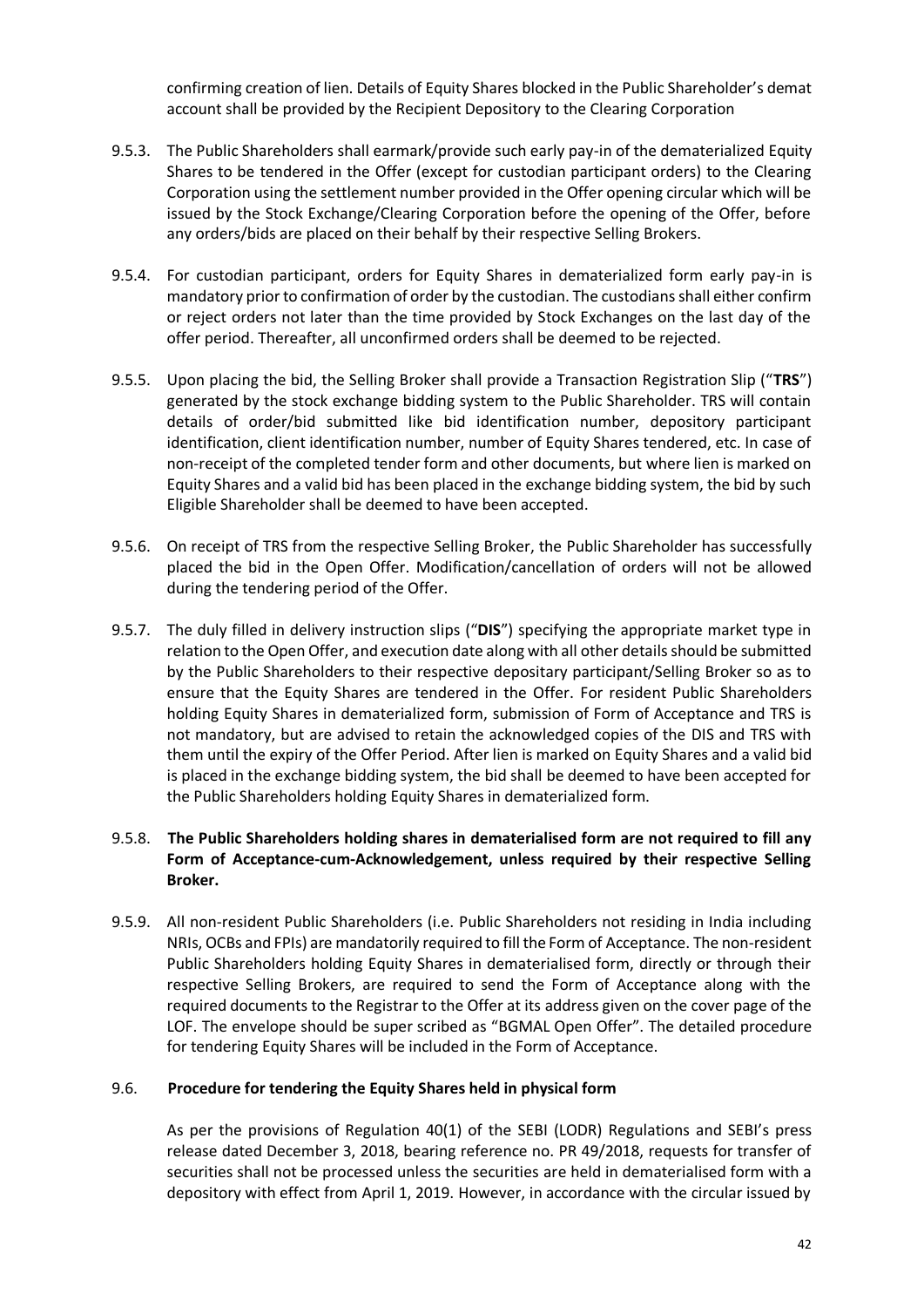SEBI bearing reference number SEBI/HO/CFD/CMD1/CIR/P/2020/144 dated July 31, 2020, shareholders holding securities in physical form are allowed to tender shares in an open offer. Such tendering shall be as per the provisions of the SEBI (SAST) Regulations. Accordingly, the procedure for tendering to be followed by the Public Shareholders holding Equity Shares in the physical form is as detailed below:

- 9.6.1. Public Shareholders who are holding Equity Shares in physical form and intend to participate in the Open Offer will be required to approach their respective Selling Broker along with the complete set of documents for verification procedures to be carried out, including the (i) original share certificate(s), (ii) valid share transfer form(s), i.e. Form SH-4, duly filled and signed by the transferors (i.e., by all registered shareholders in same order and as per the specimen signatures registered with the Target Company) and duly witnessed at the appropriate place, (iii) self-attested copy of the shareholder's PAN Card, (iv) Form of Acceptance duly completed and signed in accordance with the instructions contained therein, by sole/joint Public Shareholders whose name(s) appears on the share certificate(s) in the same order in which they hold Equity Shares, and (v) any other relevant documents such as power of attorney, corporate authorization (including board resolution/specimen signature), notarized copy of death certificate and succession certificate or probated will, if the original shareholder has deceased, etc., as applicable.
- 9.6.2. In addition, if the address of the Public Shareholder has undergone a change from the address registered in the 'Register of Members' of the Target Company, the Public Shareholder would be required to submit a self-attested copy of address proof consisting of any one of the following documents: (i) valid Aadhar card, (ii) voter identity card; or (iii) passport.
- 9.6.3. Based on these documents, the Selling Broker shall place the bid on behalf of the Public Shareholder holding Equity Shares in physical form who wishes to tender Equity Shares in the Open Offer, using the Acquisition Window of the Stock Exchanges. Upon placing the bid, the Selling Broker shall provide a TRS generated by the bidding system of the Stock Exchanges to the Public Shareholder. The TRS will contain the details of the order submitted like folio number, share certificate number, distinctive number of Equity Shares tendered etc.
- 9.6.4. The Selling Broker/Public Shareholder has to deliver the original share certificate(s) and documents (as mentioned above) along with the TRS either by registered post/speed post or courier or hand delivery to the Registrar to the Offer i.e., KFin Technologies Limited so as to reach them no later than the Offer Closing Date. The envelope should be super scribed as "BGMAL Open Offer". 1 (one) copy of the TRS will be retained by the Registrar, and it will provide acknowledgement of the same to the Selling Broker/Public Shareholder.
- 9.6.5. The Public Shareholders holding Equity Shares in physical form should note that such Equity Shares will not be accepted unless the complete set of documents is submitted. Acceptance of the Equity Shares in physical form shall be subject to verification as per the SEBI (SAST) Regulations and any further directions issued in this regard. The Registrar will verify such bids based on the documents submitted on a daily basis and till such time the Stock Exchanges shall display such bids as 'unconfirmed physical bids'. Once the Registrar confirms the bids, they will be treated as 'confirmed bids'.
- 9.6.6. All documents as mentioned above, shall be enclosed with the Form of Acceptance, otherwise the Equity Shares tendered will be liable for rejection. The Equity Shares shall be liable for rejection on the following grounds amongst others: (i) If there is any other company's equity share certificate(s) enclosed with the Form of Acceptance instead of the Equity Share certificate(s) of the Target Company; (ii) If the transmission of Equity Shares is not completed, and the Equity Shares are not in the name of the Public Shareholders; (iii) If the Public Shareholders tender Equity Shares but the Registrar to the Offer does not receive the Equity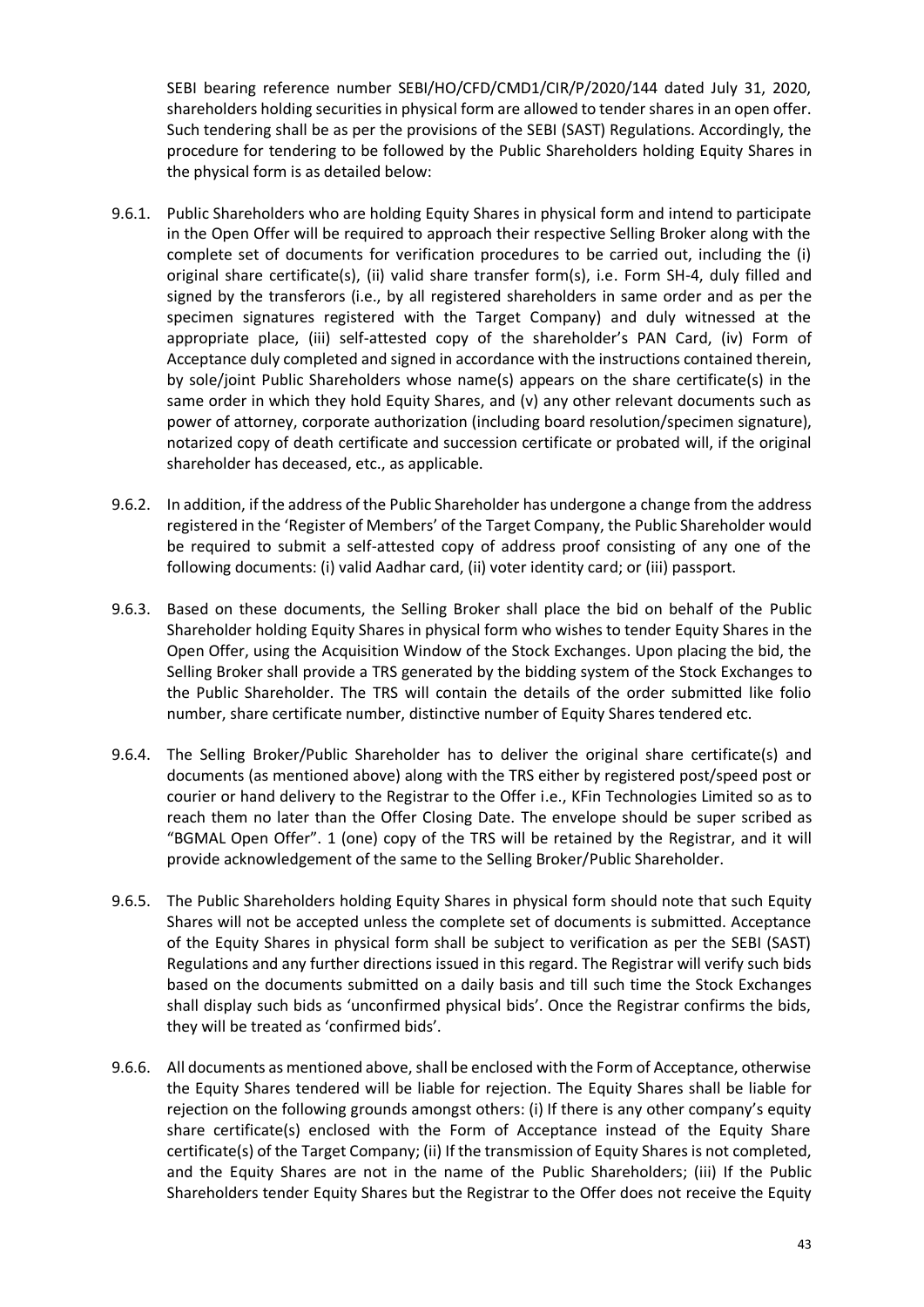Share certificate(s); (iv) In case the signature on the Form of Acceptance and Form SH-4 does not match as per the specimen signature recorded with Target Company/registrar of the Target Company.

9.6.7. In case any Public Shareholder has submitted Equity Shares in physical form for dematerialization, such Public Shareholders should ensure that the process of having the Equity Shares dematerialized is completed well in time so that they can participate in the Open Offer before the Offer Closing Date.

**The Public Shareholders holding Equity Shares in physical mode will be required to fill the respective Form of Acceptance-cum-Acknowledgement. Detailed procedure for tendering Equity Shares has been included in the Form of Acceptance-cum-Acknowledgement.**

## 9.7. **Procedure for tendering the shares in case of non-receipt of LOF:**

- 9.7.1. All the Public Shareholders of the Target Company, holding the Equity Shares whether in dematerialised form or physical form, registered or unregistered are eligible to participate in this Open Offer at any time during the Tendering Period for this Open Offer.
- 9.7.2. Persons who have acquired the Equity Shares but whose names do not appear in the register of members of the Target Company on the Identified Date, or unregistered owners or those who have acquired Equity Shares after the Identified Date, or those who have not received the LOF, may also participate in this Offer.
- 9.7.3. A Public Shareholder may participate in the Open Offer by approaching their broker/Selling Broker and tender the Equity Shares in the Open Offer as per the procedure mentioned in the LOF and the Form of Acceptance.
- 9.7.4. In terms of SEBI circular SEBI/HO/CFD/DCR-III/CIR/P/2021/615 dated August 13, 2021, a lien shall be marked against the Equity Shares tendered in the Offer. Upon finalization of the entitlement, only accepted quantity of Equity Shares will be debited from the demat account of the concerned Public Shareholder.
- 9.7.5. The LOF along with the Form of Acceptance will be sent (through electronic mode or physical mode) to all the Public Shareholders of the Target Company as on the Identified Date. A Public Shareholder receiving the LOF along with the Form of Acceptance through electronic mode will be entitled to be furnished with a physical copy of the said documents upon receipt of requisition, if any, by e-mail at bgal.openoffer@kfintech.com or by a letter addressed to the Registrar to the Offer. In case of non-receipt of the LOF, such Public Shareholders of the Target Company may (i) download the same from the SEBI website (www.sebi.gov.in) and can apply by using the same; or (ii) obtain a physical copy of the same from the Registrar to the Offer on providing suitable documentary evidence of holding of the Equity Shares of the Target Company. Alternatively, you can download the soft copy from the registrar's website [www.kfintech.com.](http://www.kfintech.com/)
- 9.7.6. Alternatively, in case of non-receipt of the LOF, Public Shareholders holding the Equity Shares may participate in the Open Offer by providing their application in plain paper in writing signed by all shareholder(s), stating name, address, number of shares held, client ID number, DP name, DP ID number, number of shares being tendered and other relevant documents as mentioned in the LOF. Such Public Shareholders have to ensure that their order is entered in the electronic platform to be made available by the Stock Exchanges before the closure of the Open Offer.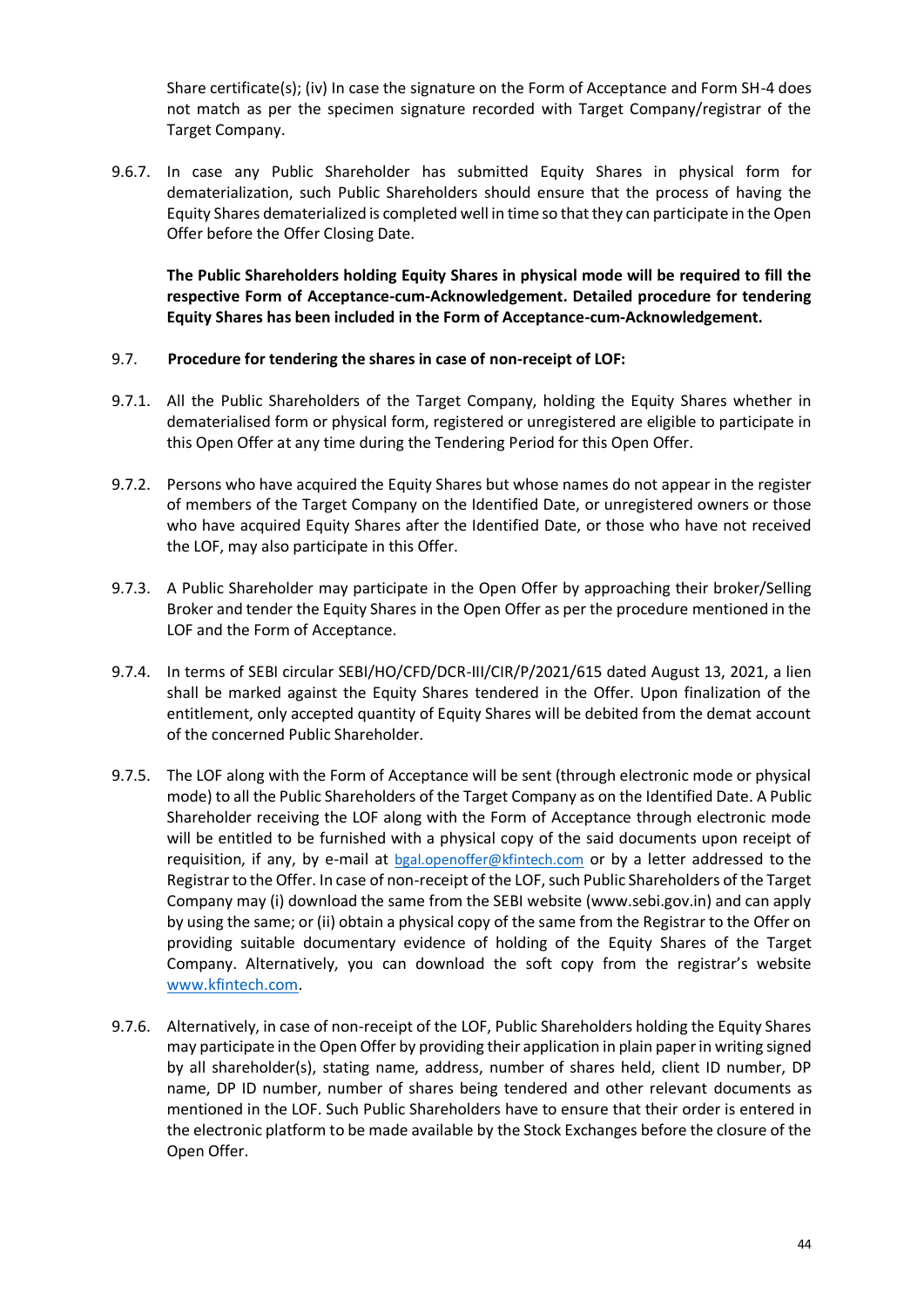### 9.8. **Acceptance of Shares**

- 9.8.1. Registrar to the Offer shall provide details of order acceptance to Clearing Corporation within specified timelines.
- 9.8.2. In the event that the number of Equity Shares validly tendered by the Public Shareholders under this Offer is more than the number of Equity Shares, the Acquirer shall accept those Equity Shares validly tendered by the Public Shareholders on a proportionate basis in consultation with the Manager, taking care to ensure that the basis of acceptance is decided in a fair and equitable manner.
- 9.8.3. In case of any practical issues, resulting out of rounding-off of Equity Shares or otherwise, the Acquirer will have the authority to decide such final allocation with respect to such roundingoff or any excess of Equity Shares or any shortage of Equity Shares.

## 9.9. **Settlement Process**

- 9.9.1. On closure of the Offer, reconciliation for acceptances shall be conducted by the Manager and the Registrar to the Offer and the final list of accepted Equity Shares tendered in this Offer shall be provided to the Stock Exchanges to facilitate settlement on the basis of the shares transferred to the Clearing Corporation.
- 9.9.2. The settlement of trades shall be carried out in the manner similar to settlement of trades in the secondary market.
- 9.9.3. The Public Shareholders holding shares in dematerialized form will have to ensure that they update their bank account details with their correct account number used in core banking and IFSC codes, keep their depository participant ("**DP**") account active and unblocked to successfully facilitate the tendering of the Equity Shares and to receive credit in case of return of Equity Shares due to rejection or due to prorated acceptance.
- 9.9.4. For Equity Shares accepted under the Offer, the Clearing Corporation will make direct funds payout to respective eligible Public Shareholders bank account linked to the demat account. If the relevant Public Shareholder's bank account details are not available or if the funds transfer instruction is rejected by RBI/relevant bank, due to any reason, then such funds will be transferred to the concerned Selling Broker settlement bank account for onward transfer to their respective shareholders.
- 9.9.5. In case of certain client types viz. NRI, Foreign Clients etc. (where there are specific RBI and other regulatory requirements pertaining to funds pay-out) who do not opt to settle through custodians, the funds pay-out would be given to their respective Selling Broker's settlement accounts for releasing the same to their respective Shareholder's account onwards. For this purpose, the client type details would be collected from the Registrar to the Open Offer.
- 9.9.6. The Target Company is authorized to split the share certificate and issue a new consolidated share certificate for the unaccepted Equity Shares, in case the Equity Shares accepted are less than the Equity Shares tendered in the Open Offer by the Public Shareholders holding Equity Shares in the physical form. Any excess Equity Shares, in physical form, pursuant to proportionate acceptance/ rejection will be returned to the Public Shareholders directly by the Registrar to the Offer.
- 9.9.7. The direct credit of Equity Shares shall be given to the demat account of the Acquirer as indicated by the Buying Broker.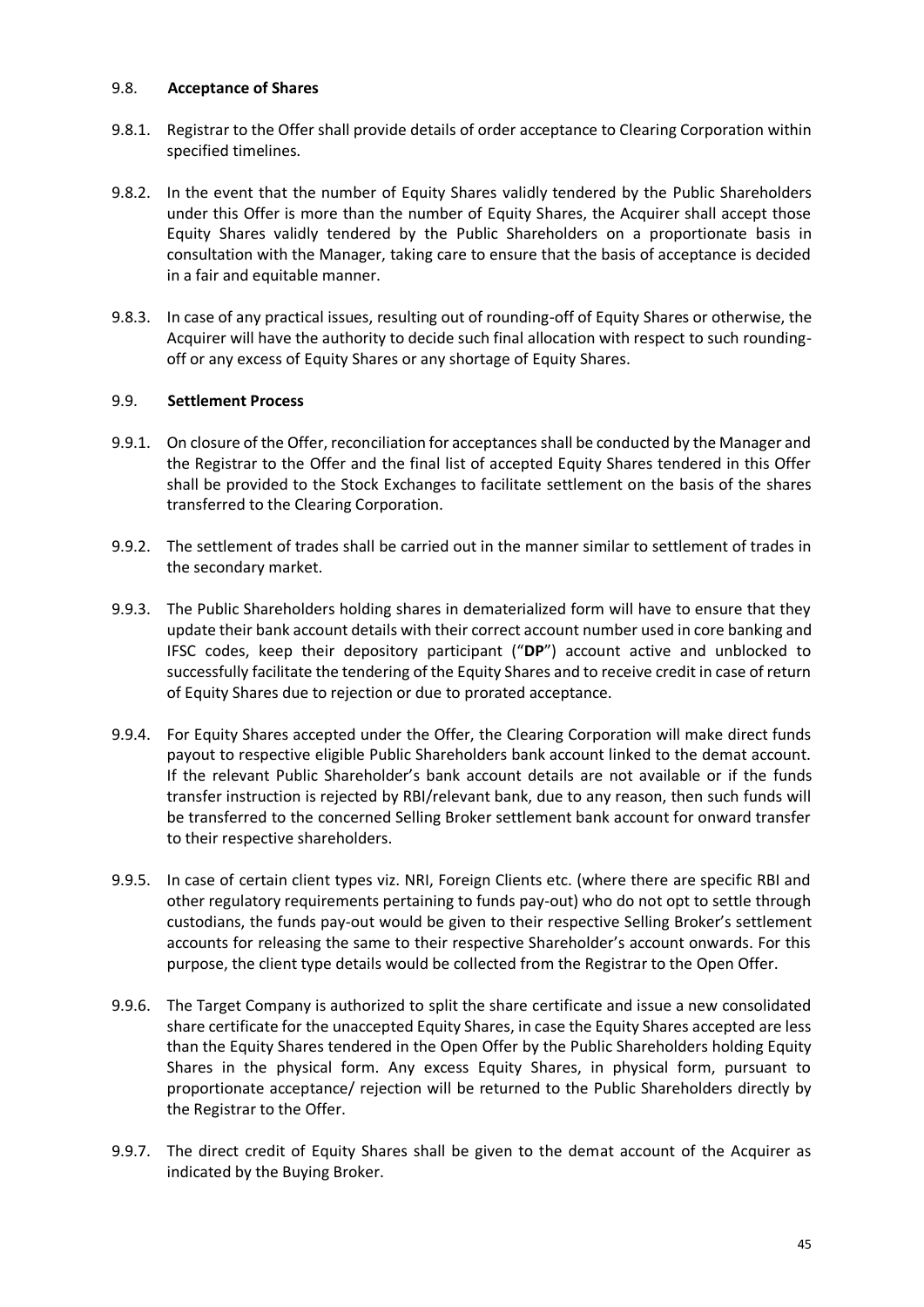- 9.9.8. Once the basis of acceptance is finalised, the lien marked against unaccepted shares shall be released. Buying Broker would also issue a contract note to the Acquirer for the Equity Shares accepted under the Open Offer. Further, the Clearing Corporation would facilitate clearing and settlement of trades by transferring the required number of Equity Shares to the demat account of the Acquirer. The Buying Broker will transfer the funds pertaining to the Offer to the Clearing Corporation's Bank account as per the prescribed schedule.
- 9.9.9. Any Equity Shares that are: (i) subject matter of litigation; or (ii) held in abeyance or prohibited/restricted from being transferred pursuant to any pending court cases/attachment orders/restriction from other statutory authorities; are liable to be rejected unless directions/orders of an appropriate court/tribunal/statutory authority permitting the transfer of such Equity Shares are received together with the Equity Shares tendered under the Open Offer.
- 9.9.10. Public Shareholders who intend to participate in the Open Offer should consult their respective Selling Broker for any cost, applicable taxes, charges and expenses (including brokerage) that may be levied by the Selling Broker upon the selling shareholders for tendering Equity Shares in the Open Offer (secondary market transaction). The Open Offer consideration received by the Public Shareholders, in respect of accepted Equity Shares, could be net of such costs, applicable taxes, charges and expenses (including brokerage) and the Acquirer and the Manager accept no responsibility to bear or pay such additional cost, charges and expenses (including brokerage) incurred solely by the Public Shareholders.
- 9.9.11. In case of delay in receipt of any statutory approval(s), SEBI has the power to grant extension of time to the Acquirer for payment of consideration to the Public Shareholders who have accepted the Open Offer within such period, subject to the Acquirer agreeing to pay interest for the delayed period if directed by SEBI in terms of Regulations 18 (11) and 18(11A) of the SEBI (SAST) Regulations, 2011.

## <span id="page-45-0"></span>**10. NOTE ON TAXATION**

**THE SUMMARY OF THE INCOME-TAX CONSIDERATIONS IN THIS SECTION ARE BASED ON THE CURRENT PROVISIONS OF THE INCOME-TAX ACT, 1961 AND THE REGULATIONS THEREUNDER AND THE PROPOSED PROVISIONS OF THE FINANCE ACT, 2022 (SUBJECT TO ENACTMENT). THE LEGISLATIONS, THEIR JUDICIAL INTERPRETATION AND THE POLICIES OF THE REGULATORY AUTHORITIES ARE SUBJECT TO CHANGE FROM TIME TO TIME, AND THESE MAY HAVE A BEARING ON THE IMPLICATIONS LISTED BELOW. ACCORDINGLY, ANY CHANGE OR AMENDMENTS IN THE LAW OR RELEVANT REGULATIONS WOULD NECESSITATE A REVIEW OF THE BELOW.**

**THE JUDICIAL AND THE ADMINISTRATIVE INTERPRETATIONS THEREOF, ARE SUBJECT TO CHANGE OR MODIFICATION BY SUBSEQUENT LEGISLATIVE, REGULATORY, ADMINISTRATIVE OR JUDICIAL DECISIONS. ANY SUCH CHANGES COULD HAVE DIFFERENT INCOME-TAX IMPLICATIONS. THIS NOTE ON TAXATION SETS OUT THE PROVISIONS OF LAW IN A SUMMARY MANNER ONLY AND IS NOT A COMPLETE ANALYSIS OR LISTING OF ALL POTENTIAL TAX CONSEQUENCES OF THE DISPOSAL OF EQUITY SHARES.**

**THE IMPLICATIONS ARE ALSO DEPENDENT ON THE SHAREHOLDERS FULFILLING THE CONDITIONS PRESCRIBED UNDER THE PROVISIONS OF THE RELEVANT SECTIONS UNDER THE RELEVANT TAX LAWS AND JUDICIAL PRONOUNCEMENTS. GIVEN THE NATURE OF INCOME-TAX CONSEQUENCES, SHAREHOLDERS ARE REQUIRED TO CONSULT THEIR TAX ADVISORS FOR THE APPLICABLE TAX PROVISIONS INCLUDING THE TREATMENT THAT MAY BE GIVEN BY THEIR RESPECTIVE TAX OFFICERS IN THEIR CASE AND THE APPROPRIATE COURSE OF ACTION THAT THEY SHOULD TAKE.**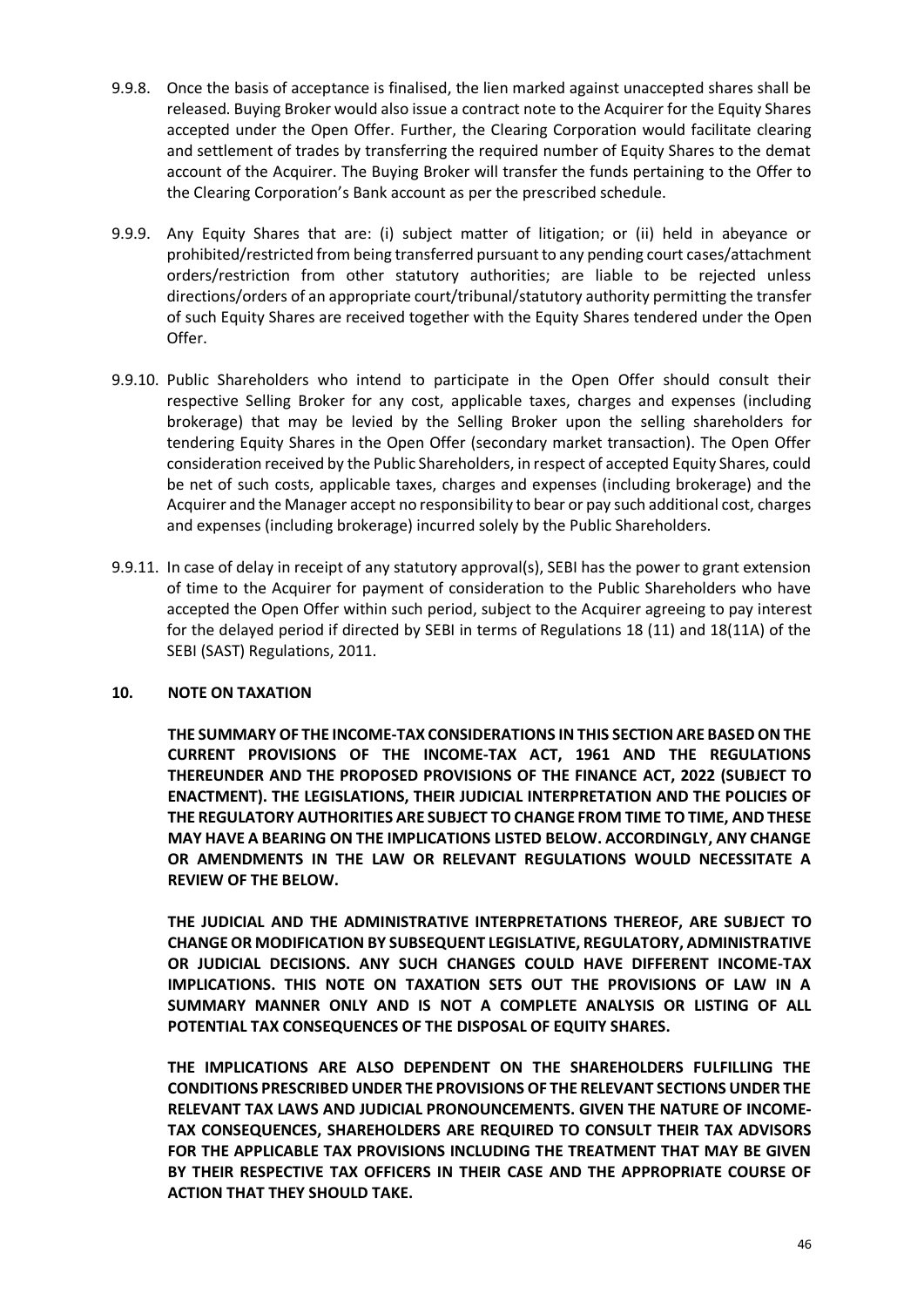**THE ACQUIRER DOES NOT ACCEPT ANY RESPONSIBILITY FOR THE ACCURACY OR OTHERWISE OF SUCH ADVICE. THEREFORE, SHAREHOLDERS CANNOT RELY ON THIS ADVICE AND THE SUMMARY ON INCOME-TAX IMPLICATIONS RELATING TO THE TREATMENT OF INCOME-TAX IN THE CASE OF TENDERING OF LISTED EQUITY SHARES IN THE OPEN OFFER ON THE RECOGNISED STOCK EXCHANGE IN INDIA AS SET OUT HEREINBELOW SHOULD BE TREATED AS INDICATIVE AND FOR GUIDANCE PURPOSES ONLY.**

#### 10.1. **General**:

- 10.1.1. The basis of charge of Indian Income-tax depends upon the residential status of the taxpayer during a tax year. The Indian tax year runs from April 1 until March 31. A person who is an Indian tax resident is liable to income-tax in India on his worldwide income, subject to certain tax exemptions, which are provided under the Income Tax Act, 1961 (the "**IT Act**").
- 10.1.2. A person who is treated as a non-resident for Indian income-tax purposes is generally subject to tax in India only on such person's India-sourced income (i.e., income which is received or deemed to be received or accrues or arises or deemed to accrue or arise in India). In case of shares of a company, the source of income from shares would depend on the "situs" of such shares. As per judicial precedents, generally the "situs" of the shares is where a company is "incorporated" and where its shares can be transferred.
- 10.1.3. Accordingly, since the Target Company is incorporated in India, the Target Company's shares should be deemed to be "situated" in India and any gains arising to a non-resident on transfer of such shares should be taxable in India under the IT Act.
- 10.1.4. Further, the non-resident shareholder can avail beneficial treatment under the Double Taxation Avoidance Agreement ("**DTAA**") between India and the respective country of which the said shareholder is tax resident subject to satisfying relevant conditions including but not limited to (a) conditions (if any) present in the said DTAA read with the relevant provisions of the Multilateral Instrument ("**MLI**") as ratified by India with the respective country of which the said shareholder is a tax resident and (b) non-applicability of General Anti-Avoidance Rule ("**GAAR**") and (c) providing and maintaining necessary information and documents as prescribed under the IT Act.
- 10.1.5. The IT Act also provides for different income-tax regimes/ rates applicable to the gains arising from the tendering of shares under the Offer, based on the period of holding, residential status, classification of the shareholder and nature of the income earned, etc.
- 10.1.6. The shareholders may be required to undertake compliances such as filing an annual income tax return, as may be applicable to different categories of persons, with the income tax authorities, reporting their income for the relevant year.
- 10.1.7. The summary of income-tax implications on tendering of listed Equity Shares on the recognised stock exchange in India is set out below. All references to Equity Shares herein refer to listed Equity Shares unless stated otherwise.
- 10.1.8. In addition to income tax, as the tendering of Equity Shares is being undertaken on the stock exchange, such transaction will be chargeable to Securities Transaction Tax ("**STT**"). STT is payable in India on the value of securities on every purchase or sale of securities that are listed on the Indian stock exchange. Currently, the STT rate applicable on the purchase and sale of shares on the stock exchange is 0.1% of the value of security transacted.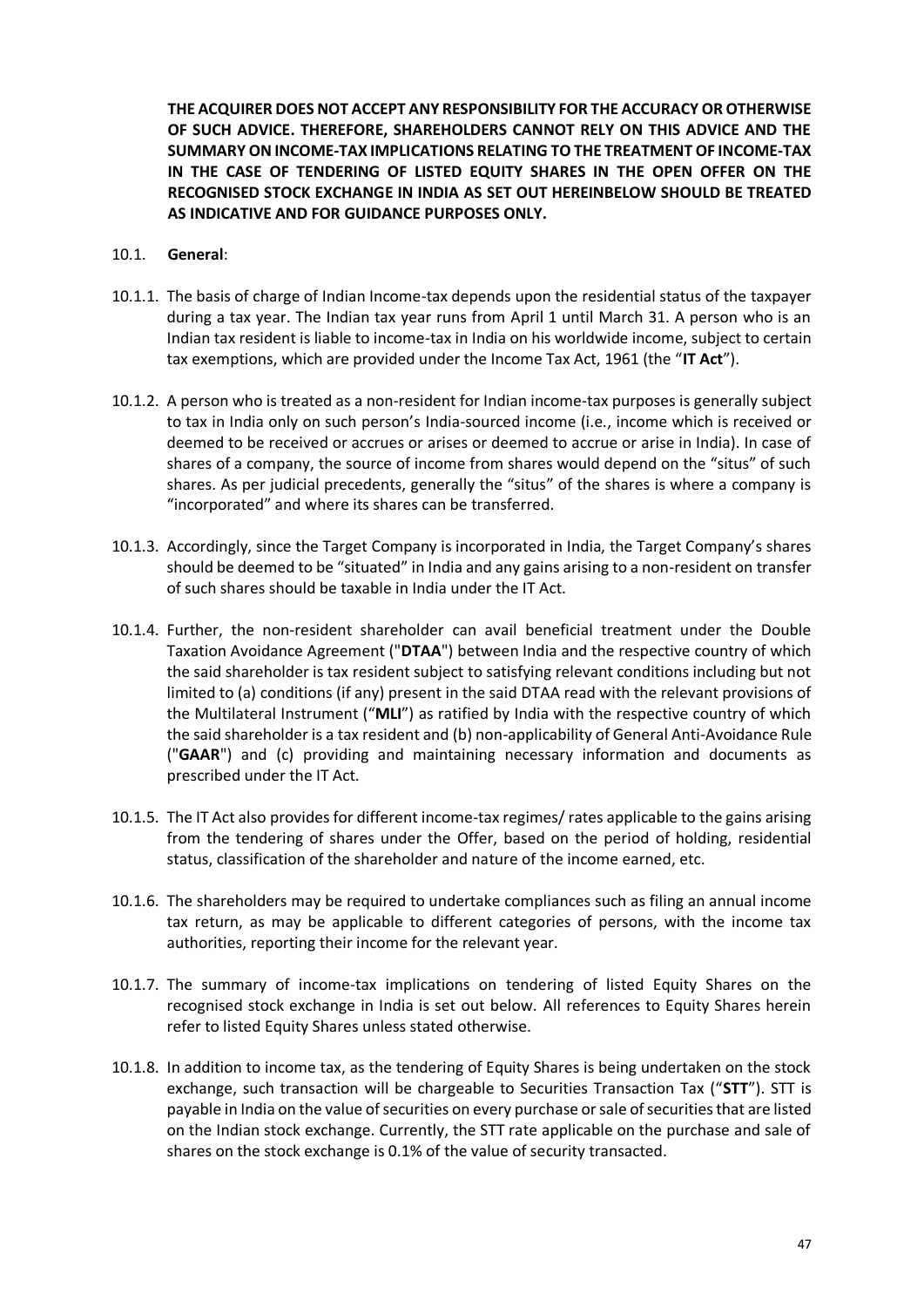## 10.2. **Classification of Shareholders:**

Shareholders can be classified under the following categories:

- 10.2.1. Resident Shareholders being:
	- (a) Individuals, Hindu Undivided Family ("**HUF**"), Association of Persons ("**AOP**") and Body of Individuals ("**BOI**")
	- (b) Others
- 10.2.2. Non-Resident Shareholders being:
	- (a) Non-Resident Indians ("**NRIs**")
	- (b) Foreign Institutional Investors ("**FIIs**")/Foreign Portfolio Investors ("**FPIs**")
	- (c) Others:
		- i. Company
		- ii. Other than company

## 10.3. **Classification of Income**:

- 10.3.1. Shares can be classified under the following two categories:
	- (a) Shares held as investment (Income from transfer of such shares taxable under the head "Capital Gains")
	- (b) Shares held as stock-in-trade (Income from transfer of such shares taxable under the head "Profits and Gains from Business or Profession")
- 10.3.2. As per the current provisions of the IT Act, unless specifically exempted, gains arising from the transfer of shares may be treated either as "Capital Gains" or as "Business Income" for income-tax purposes, depending upon whether such shares were held as a capital asset or trading asset (i.e. stock-in-trade). Shareholders may also refer to Circular No.6/2016 dated February 29, 2016 issued by the Central Board of Direct Taxes (CBDT) in this regard.

### 10.4. **Shares held as investment**:

- 10.4.1. As per the provisions of the IT Act, where the shares are held as investments (i.e., capital asset), income arising from the transfer of such shares is taxable under the head "Capital Gains". Further, Section 2(14) of the IT Act has provided for deemed characterization of securities held by FPIs as capital assets, whether or not such assets have been held as a capital asset; and therefore, the gains arising in the hands of FPIs will be taxable in India as capital gains. Capital gains in the hands of shareholders would be computed as per provisions of section 48 of the IT Act and the rate of income-tax would depend on the period of holding.
- 10.4.2. Period of holding: Depending on the period for which the shares are held, the gains would be taxable as "short-term capital gain/STCG" or "long-term capital gain/LTCG":
	- (a) In respect of Equity Shares held for a period less than or equal to 12 months prior to the date of transfer, the same should be treated as a "short-term capital asset", and accordingly the gains arising therefrom should be taxable as "short term capital gains" ("**STCG**").
	- (b) Similarly, where Equity Shares are held for a period more than 12 months prior to the date of transfer, the same should be treated as a "long-term capital asset", and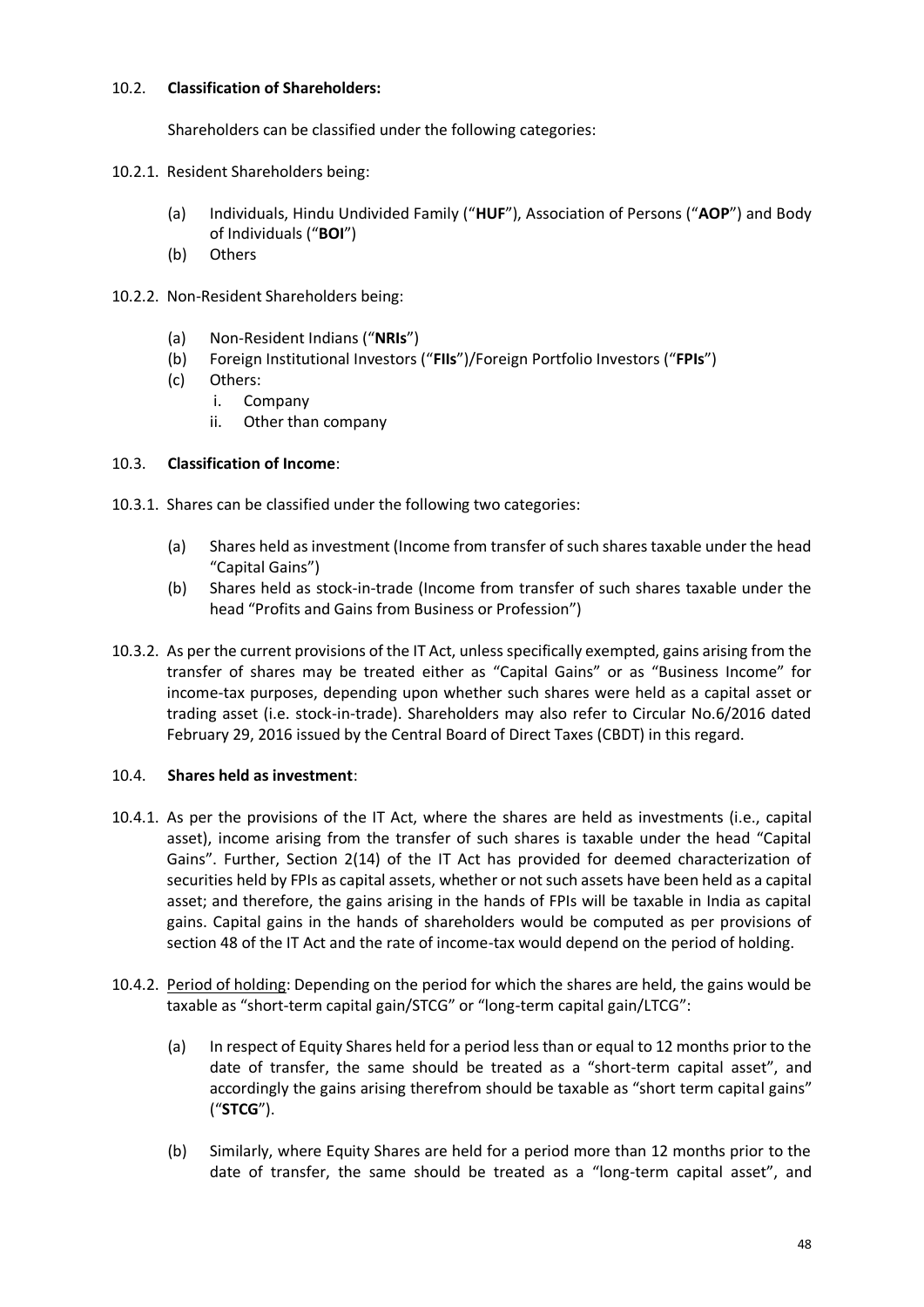accordingly the gains arising therefrom should be taxable as "long-term capital gains" ("**LTCG**").

## 10.5. **Tendering of Shares in Offer through a Recognized Stock Exchange in India:**

Where a transaction for transfer of such Equity Shares (i.e. acceptance under the Open offer) is transacted through a Recognized Stock Exchange and is chargeable to STT, then the taxability will be as under (for all categories of shareholders):

- 10.5.1. As per the current provisions of the IT Act, under Section 112A of the IT Act, LTCG arising from transfer of Equity Shares exceeding one lakh rupees will be taxed at a rate of 10 percent provided the same has been subjected to STT, upon acquisition and sale. If no STT is paid on acquisition, then mode of such acquisition should be exempted under the notification issued by CBDT vide Notification No. 60/2018 dated October 1, 2018 in order to get benefit of taxation at 10% under Section 112A of the IT Act. Further, no deduction under Chapter VI-A would be allowed in computing LTCG subject to tax under Section 112A of the IT Act.
- 10.5.2. LTCG that arise on shares purchased prior to February 1, 2018 shall be grandfathered for the notional gains earned on such shares till January 31, 2018 as per Section 55 of IT Act. For computing capital gains under the grandfathering regime, the cost of acquisition for the longterm capital asset acquired on or before January 31, 2018 will be the actual cost. However, if the actual cost is less than the fair market value of such asset as on January 31, 2018, the fair market value will be deemed to be the cost of acquisition.
- 10.5.3. Further, if the full value of consideration on transfer is less than the fair market value, then such full value of consideration or the actual cost, whichever is higher, will be deemed to be the cost of acquisition.
- 10.5.4. Where provisions of section 112A of the IT Act are not applicable (for example where STT was not paid at the time of acquisition of the Equity Shares):
	- (a) LTCG will be chargeable to tax at rate of up to 20% (plus applicable surcharge and cess) in the case of a non-resident shareholder or 10% (plus applicable surcharge and cess) without indexation as per the proviso to Section 112 of the IT Act. (other than a FPI/FII, or a NRI who is governed by the provisions of Chapter XII-A of the IT Act).
	- (b) In the case of FIIs (\*), under Section 115AD(1)(iii) of the IT Act, income by way of LTCG arising from transfer of shares will be chargeable to tax at the rate of 10% (plus applicable surcharge and cess). Provided that in case of income arising from the transfer of long term capital asset referred to in Section 112A, income-tax at the rate of 10% (plus applicable surcharge and cess) will be calculated on such income exceeding Rs. 1 lakh. Such capital gains would be computed without giving effect to the first and second proviso to Section 48. In other words, adjustment in respect of foreign exchange fluctuation and benefit of indexation would not be allowed while computing the capital gains.
	- (c) For a NRI who is governed by the provisions of Chapter XII-A of the IT Act, LTCG would be taxable at 10% (plus applicable surcharge and cess) under Section 115E of the IT Act.
	- (d) For a resident shareholder, an option is available to pay tax on such LTCG at either 20% (plus applicable surcharge and cess) with indexation or 10% (plus applicable surcharge and cess) without indexation as per the proviso to Section 112 of the IT Act.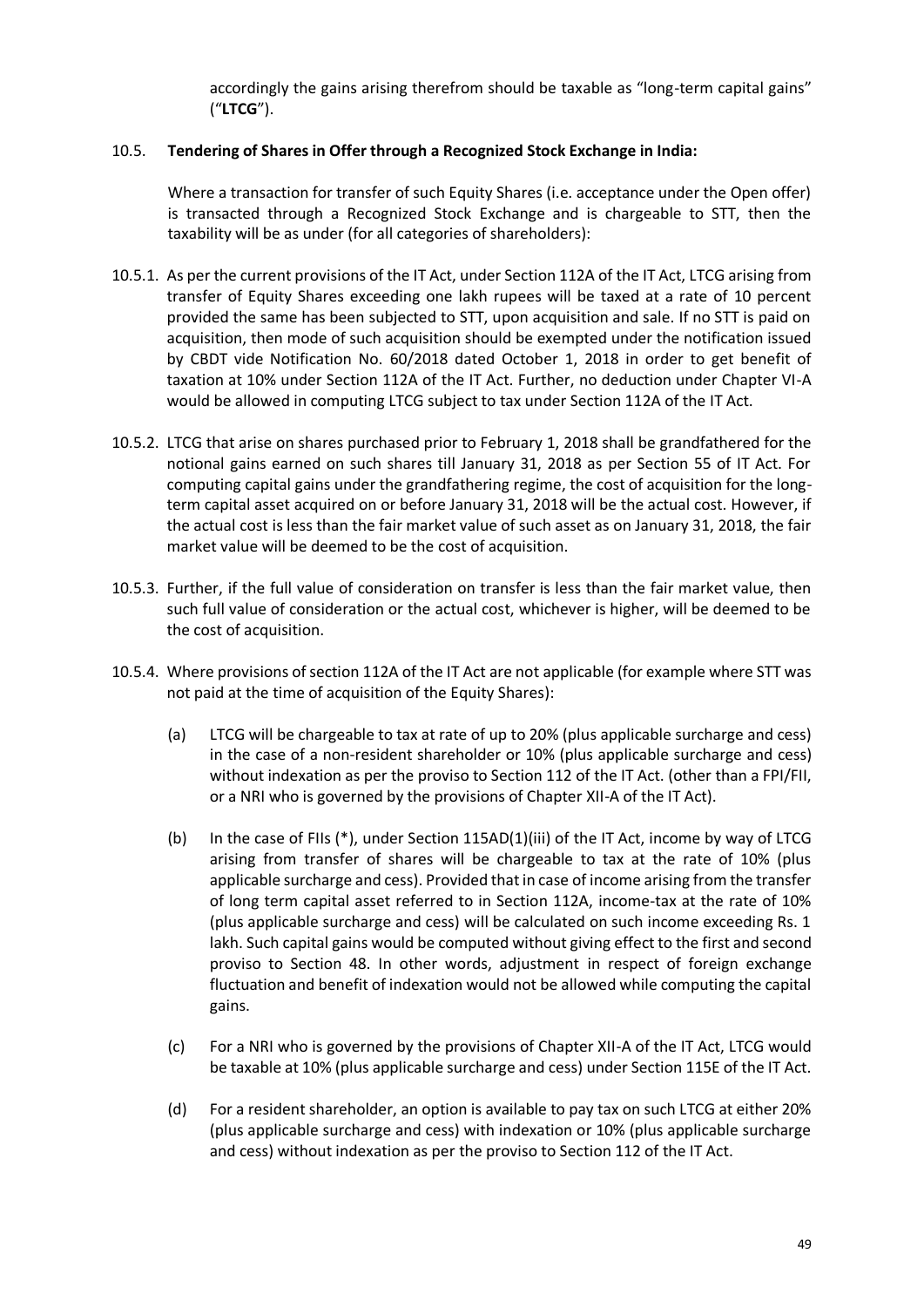\*The CBDT has vide Notification No. 9/2014 dated January 22, 2014 notified Foreign Portfolio Investors registered under the Securities and Exchange Board of India (FPI) Regulations, 2014 as FII for the purpose of Section 115AD of the IT Act.

- 10.5.5. Further, in case of resident Individual or HUF, the benefit of maximum amount which is not chargeable to income-tax is to be considered while computing the income-tax on such LTCG taxable under section 112A and section 112 of the IT Act.
- 10.5.6. Long term capital loss computed for a given year is allowed to be set-off only against LTCG computed for the said year, in terms of Section 70 of the IT Act. The balance loss, which is not set off, is allowed to be carried forward for subsequent eight assessment years, for being set off only against subsequent years' LTCG, in terms of Section 74 of the IT Act.
- 10.5.7. As per the current provisions of the IT Act, STCG arising from such transaction, which is subject to STT, would be subject to tax @ 15% under section 111A of the IT Act. Further, no deduction under Chapter VI-A would be allowed in computing STCG subject to tax under Section 111A of the IT Act.
- 10.5.8. In case of resident Individual or HUF, the benefit of maximum amount which is not chargeable to income-tax is considered while computing the income-tax on such STCG taxable under section 111A of the IT Act.
- 10.5.9. Under Section 115AD(1)(ii) of the IT Act, STCG arising to a FII on transfer of shares (STT paid) will be chargeable at the rate of 15%.
- 10.5.10. As per Section 70 of the IT Act, short term capital loss computed for a given year is allowed to be set off against STCG as well as LTCG computed for the said year. The balance loss, which is not set off, is allowed to be carried forward for subsequent eight assessment years, for being set-off against subsequent years' STCG as well as LTCG, in terms of Section 74 of the IT Act.
- 10.5.11. Non-resident shareholder can avail benefits of the DTAA between India and the respective country of which the said shareholder is tax resident subject to satisfying relevant conditions as prescribed under the relevant DTAA read with MLI as may be in effect, and non-applicability of GAAR and providing and maintaining necessary information and documents as prescribed under the IT Act.
- 10.5.12. As per the current provisions of the IT Act, in addition to the above STCG and LTCG tax, surcharge and health and education cess are leviable.

### 10.5.13. **Investment Funds**

Under Section 10(23FBA) of the IT Act, any income of an Investment Fund, other than the income chargeable under the head "Profits and gains of business or profession" would be exempt from income-tax on fulfillment of certain conditions specified therein. For this purpose, an "Investment Fund" means a fund registered as Category I or Category II Alternative Investment Fund and is regulated under the Securities and Exchange Board of India (Alternate Investment Fund) Regulations, 2012.

### 10.5.14. **Mutual Funds**

Under Section 10(23D) of the IT Act, any income of mutual funds registered under the Securities and Exchange Board of India Act, 1992 or regulations made thereunder or mutual funds set up by public sector banks or public financial institutions or mutual funds authorised by the Reserve Bank of India and subject to the conditions specified therein, is exempt from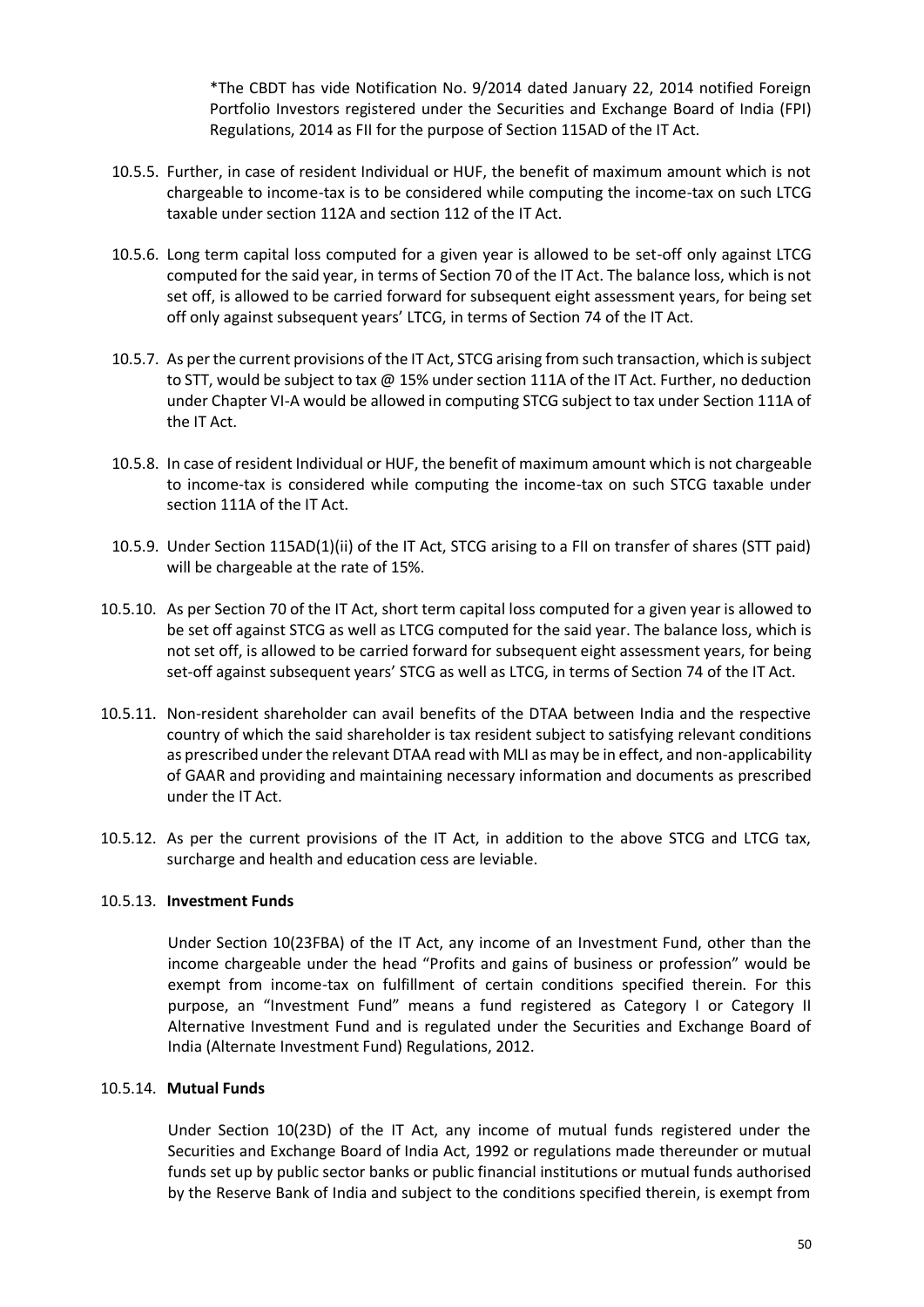tax subject to such conditions as the Central Government may by notification in the Official Gazette, specify in this behalf.

## 10.6. **Shares held as stock-in trade**:

10.6.1. If the shares are held as stock-in-trade by any of the shareholders of the Target Company, then the gains would be characterized as business income and taxable under the head "Profits and Gains from Business or Profession".

## 10.6.2. Resident Shareholders**:**

Profits of:

- (a) Individuals, HUF, AOP and BOI will be taxable at applicable slab rates.
- (b) Domestic companies having turnover or gross receipts not exceeding Rs. 400 crore in the relevant financial year as prescribed will be taxable @ 25%.
- (c) Domestic companies which have opted for concessional tax regime under Section 115BAA will be taxable at 22%.
- (d) For persons other than stated above, profits will be taxable @ 30%.

No benefit of indexation by virtue of period of holding will be available in any case.

### 10.6.3. Non-Resident Shareholders:

Non-resident shareholders can avail beneficial provisions of the applicable DTAA, read with the MLI, entered into between India and the respective country of which the said shareholder is tax resident, subject to satisfying relevant conditions (including non-applicability of GAAR) and providing and maintaining necessary information and documents as prescribed under the IT Act.

### 10.6.4. Where DTAA provisions are not applicable:

- (a) For non-resident individuals, HUF, AOP, BOI, profits would be taxable at applicable slab rates.
- (b) For foreign companies, profits would be taxed in India  $@$  40%.
- (c) For other non-resident shareholders, such as foreign firms, profits would be taxed in India @ 30%.

No benefit of indexation by virtue of period of holding will be available in any case.

As per the current provisions of the IT Act, in addition to the above, surcharge and health and education cess are leviable for resident and non-resident shareholders.

### 10.6.5. Other Matters:

Further, the provisions of Minimum Alternate Tax on the book profits as contained in Section 115JB of the IT Act or Alternate Minimum Tax contained in Section 115JC of the IT Act, as the case may be, also need to be considered by the shareholders (other than resident company which has opted for concessional tax regime under Section 115BAA or Section 115BAB of the IT Act). Foreign companies will not be subject to MAT if the country of residence of such of the foreign country has entered into a DTAA with India under Sections 90/90A of the IT Act and such foreign company does not have a permanent establishment in India in terms of the DTAA. In case where the said conditions are not satisfied, MAT will be applicable to the foreign company. In case of non-corporate shareholders, applicability of the provisions of Alternative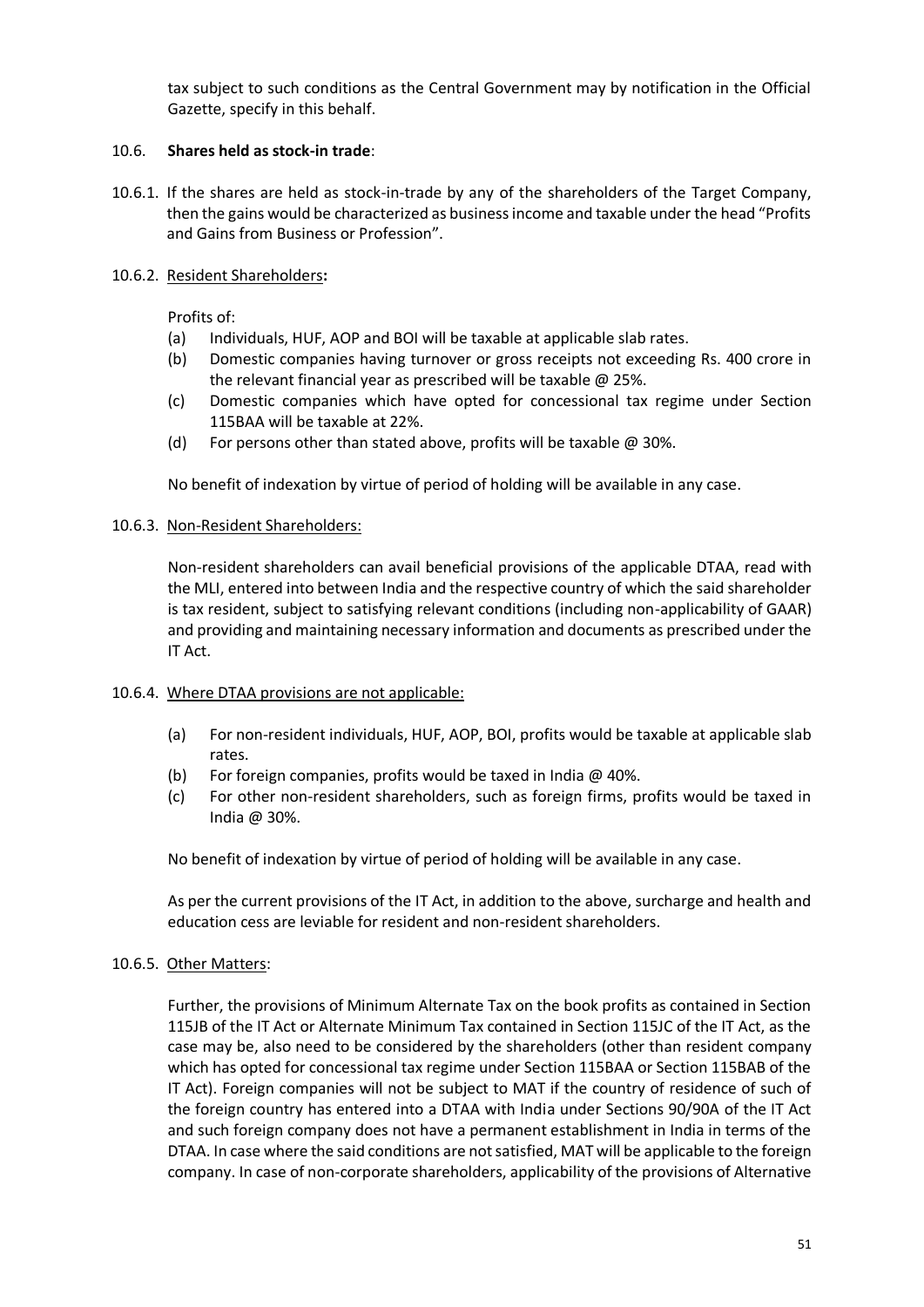Minimum Tax as per Section 115JC of the IT Act will also need to be analyzed depending on the facts of each case.

## 10.7. **Tax Deduction at Source**:

### 10.7.1. Resident Shareholders:

In absence of any specific provision under the IT Act, the Acquirer is not required to deduct tax on the consideration payable to the shareholders pursuant to Tendering of the listed Equity Shares under the Offer on recognized stock exchange in India.

### 10.7.2. Non-Resident Shareholders:

#### (a) **In case of FIIs:**

Section 196D of the IT Act provides for specific exemption (subject to the conditions stated in the specified section read with the relevant rules) from withholding tax in case of capital gains arising in hands of FIIs. Thus, no withholding of tax is required in case of consideration payable to FIIs.

### (b) **In case of non-resident tax payer (other than FIIs):**

- i. Section 195(1) of the IT Act provides that any person responsible for paying to a non-resident, any sum chargeable to tax is required to deduct tax at source (including applicable surcharge and cess). Subject to regulations in this regard, wherever applicable and it is required to do so, tax at source (including applicable surcharge and cess) shall be deducted at appropriate rates as per the IT Act read with the provisions of the relevant DTAA and MLI, if applicable. In doing this, the Acquirer will be guided by generally followed practices and make use of data available in its records except in cases where the non-resident shareholders provide a specific mandate in this regard.
- ii. However, the Acquirer will not be able to deduct income-tax at source on the consideration payable to such non-resident shareholders as there is no ability for the Acquirer to deduct taxes since the remittance/payment will be routed through the stock exchange, and there will be no direct payment by the Acquirer to the non-resident shareholders.
- iii. Since the tendering of the Equity Shares under the Offer is through the stock exchange, the responsibility to discharge tax due on the gains (if any) is primarily on the non-resident shareholder given that practically it is very difficult to withhold taxes. The Acquirer believes that the responsibility of withholding/ discharge of the taxes due on such gains (if any) on sale of Equity Shares is solely on the nonresident shareholders. It is therefore important for the non-resident shareholders to suitably compute such gains (if any) on this transaction and immediately pay taxes in India in consultation with their custodians, authorized dealers and/or tax advisors, as appropriate.
- iv. In the event the Acquirer is held liable for the tax liability of the shareholder, the same shall be to the account of the shareholder and to that extent the Acquirer is entitled to be indemnified. The non-resident shareholders also undertake to provide the Acquirer, on demand, the relevant details in respect of the taxability/ non-taxability of the proceeds pursuant to this Open Offer, copy of tax return filed in India, evidence of the tax paid etc.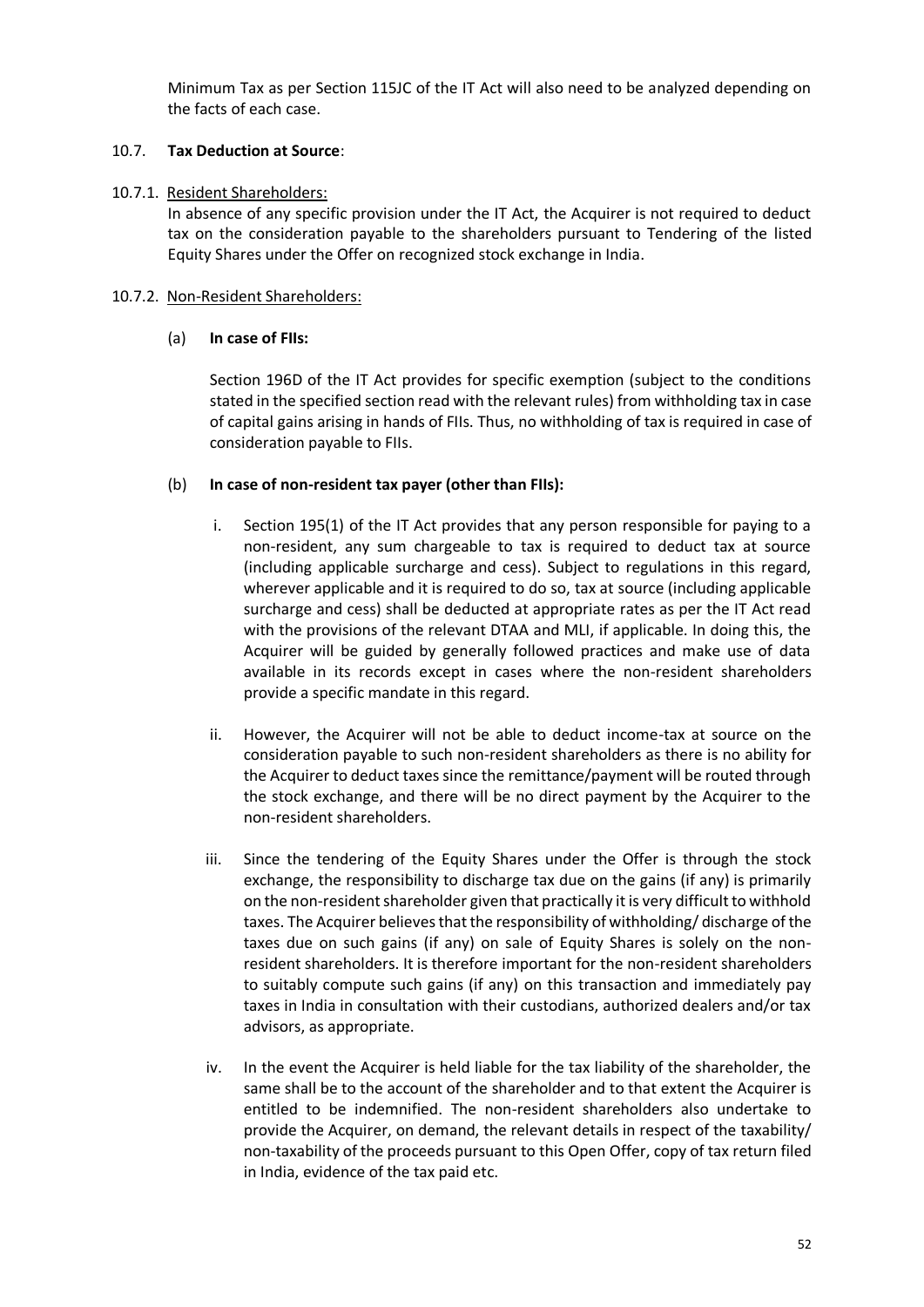## 10.8. **Remittance/Payment of Interest:**

- 10.8.1. In case of interest, if any, paid by the Acquirer to resident and non-resident shareholder for delay in receipt of statutory approvals as per Regulation 18(11) of the SEBI (SAST) Regulations or in accordance with Regulation 18(11A) of the SEBI (SAST) Regulations, the final decision to deduct tax or the quantum of taxes to be deducted rests solely with the Acquirer depending on the settlement mechanism for such interest payments. In the event, the Acquirer decides to withhold tax, the same shall be basis the documents submitted along with the form of acceptance or such additional documents as may be called for by the Acquirer. It is recommended that the shareholders consult their custodians/ authorized dealers/ tax advisors appropriately with respect to the taxability of such interest amount (including on the categorisation of the interest, whether as capital gains or as other income). In the event the Acquirer is held liable for the tax liability of the shareholder, the same shall be to the account of the shareholder and to that extent the Acquirer should be indemnified.
- 10.8.2. The shareholders must file their tax return in India inter alia considering the interest (in addition to the gains on the sale of shares), if any, arising pursuant to this Open Offer. The shareholders also undertake to provide the Acquirer, on demand, the relevant details in respect of the taxability/ non-taxability of the proceeds pursuant to this Open Offer, copy of tax return filed in India, evidence of the tax paid etc.

## 10.9. **Rate of Surcharge and Cess**:

10.9.1. As per the current provisions of the IT Act, in addition to the basic tax rate, surcharge, health and education cess are leviable. Summary of the same is provided below:

## 10.9.2. Surcharge:

- (a) In case of domestic companies:
	- i. Surcharge  $@12\%$  is leviable where the total income exceeds Rs. 10 crore and  $@$ 7% where the total income exceeds Rs. 1 crore but less than Rs. 10 crore.
	- ii. In case of domestic companies which are liable to pay tax under section 115BAA or section 115BAB: Surcharge @ 10% is leviable.
- (b) In case of companies other than domestic companies:
	- i. Surcharge @ 5% is leviable where the total income exceeds Rs. 10 crore.
	- ii. Surcharge @ 2% where the total income exceeds Rs. 1 crore but less than Rs. 10 crore
- (c) In case of individuals, HUF, AOP, BOI:
	- i. Surcharge at the rate of 10% is leviable where the total income exceeds Rs. 50 lakh but does not exceed Rs. 1 crore.
	- ii. Surcharge at the rate of 15% is leviable where the total income exceeds Rs. 1 crore but does not exceed Rs. 2 crore.
	- iii. Surcharge at the rate of 25% is leviable where the total income exceeds Rs. 2 crore but does not exceed Rs. 5 crore.
	- iv. Surcharge at the rate of 37% is leviable where the total income exceeds Rs. 5 crore.
	- v. However, for the purpose of income chargeable under section 111A, 112A and 115AD(1)(b) (for income chargeable to tax under the head capital gains), the surcharge rate shall not exceed 15%
- (d) In case of Firm and Local Authority: Surcharge  $@12%$  is leviable where the total income exceeds Rs. 1 crore.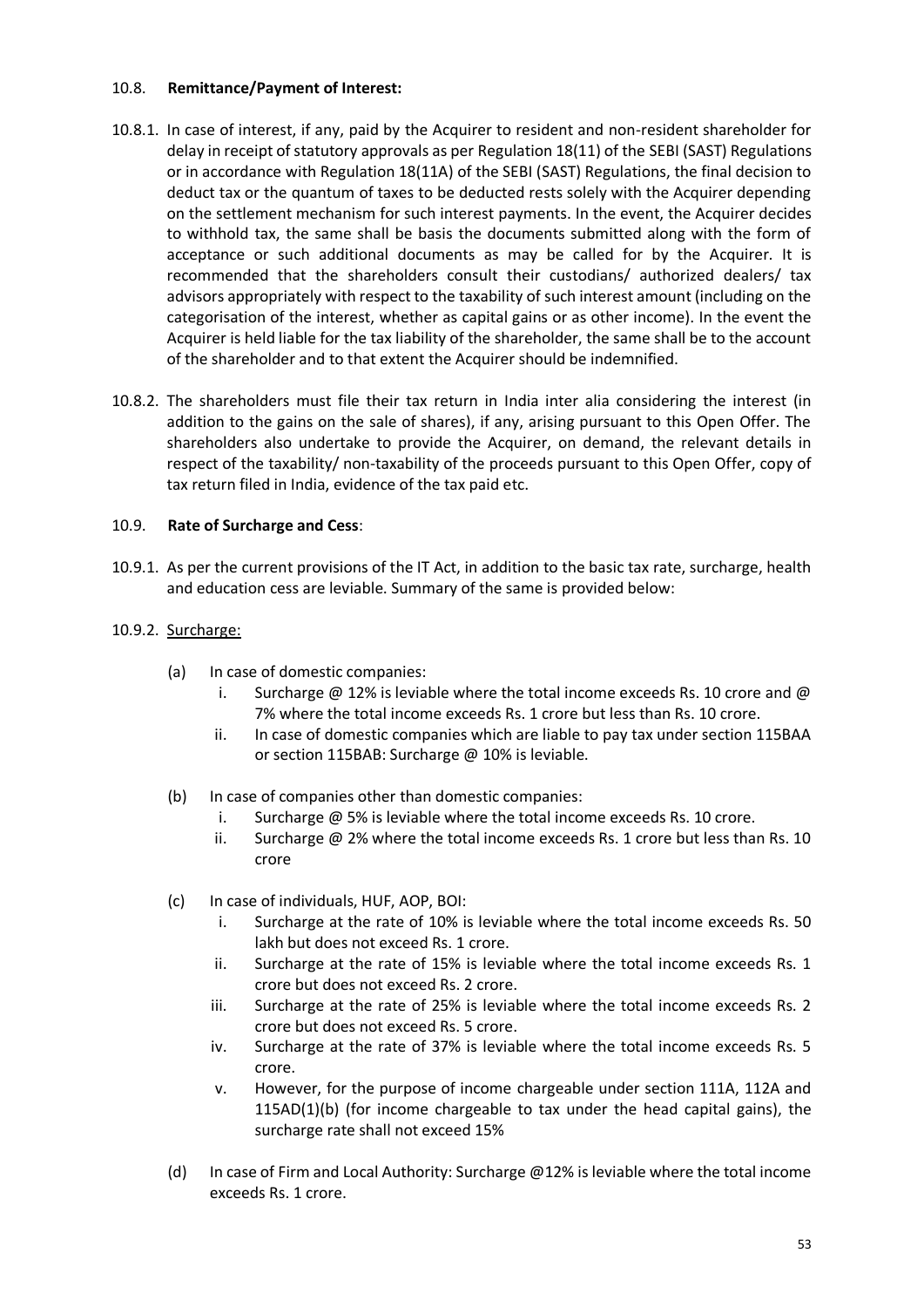#### 10.9.3. Cess: Cess Health and Education Cess @ 4% is currently leviable in all cases.

**THE ABOVE DISCLOSURE ON TAXATION SETS OUT THE PROVISIONS OF LAW IN A SUMMARY MANNER ONLY AND IS NOT A COMPLETE ANALYSIS OR LISTING OF ALL POTENTIAL TAX CONSEQUENCES OF THE DISPOSAL OF EQUITY SHARES. THIS DISCLOSURE IS NEITHER BINDING ON ANY REGULATORS NOR CAN THERE BE ANY ASSURANCE THAT THEY WILL NOT TAKE A POSITION CONTRARY TO THE COMMENTS MENTIONED HEREIN. HENCE, SHAREHOLDERS SHOULD CONSULT THEIR OWN TAX ADVISORS FOR THE TAX PROVISIONS APPLICABLE TO THEIR PARTICULAR CIRCUMSTANCES.**

### <span id="page-53-0"></span>**11. DOCUMENTS FOR INSPECTION**

The following material documents will be available for inspection by the Public Shareholders of the Target Company at the office of the Manager to the Offer – Kotak Mahindra Capital Company Limited at 27 BKC, 1st Floor, Plot No. C-27, 'G' Block, Bandra Kurla Complex, Bandra (East), Mumbai- 400051 on any Working Day between 10.30 am to 3.00 pm during the Tendering Period. *Copies of these documents will be available for inspection to the Public Shareholders electronically during the Tendering Period. The Public Shareholders interested to inspect any of the following documents can send an email from their registered email ids (including shareholding details and authority letter in the event the Public Shareholder is a corporate body) with a subject line "Documents for Inspection – BGMAL Open Offer", to the Manager of the Offer at butterfly.openoffer@kotak.com and upon receipt and processing of the received request, access can be provided to the respective Public Shareholders for electronic inspection of documents*:

- 11.1. Copies of the Articles and Memorandum of Association and certificate of incorporation of the Acquirer and copy of the Articles of Association of the Target Company;
- 11.2. Copy of the SPA dated February 22, 2022;
- 11.3. Copy of the NDU dated February 22, 2022;
- 11.4. Copies of the consolidated unaudited limited review financial information as at and for the six-month period ended September 30, 2021 of the Acquirer with review report by the statutory auditor of the Acquirer;
- 11.5. Copies of the unaudited limited review financial information as at and for the six-month period ended September 30, 2021 of the Target Company with the review report by the statutory auditor of the Target Company;
- 11.6. Copies of the annual reports of the Acquirer for the financial years ended March 31, 2021, March 31, 2020, and March 31, 2019;
- 11.7. Copies of the annual reports of the Target Company for the financial years ended March 31, 2021, March 31, 2020, and March 31, 2019;
- 11.8. Copy of the certificate dated February 22, 2022, issued by S.V. Shah & Associates, (FRN: 139517W), certifying the adequacy of financial resources of the Acquirer to fulfill their obligations under this Offer;
- 11.9. Copy of the certificate dated February 22, 2022, issued by S.V. Shah & Associates, (FRN: 139517W), certifying the computation of the Offer Price;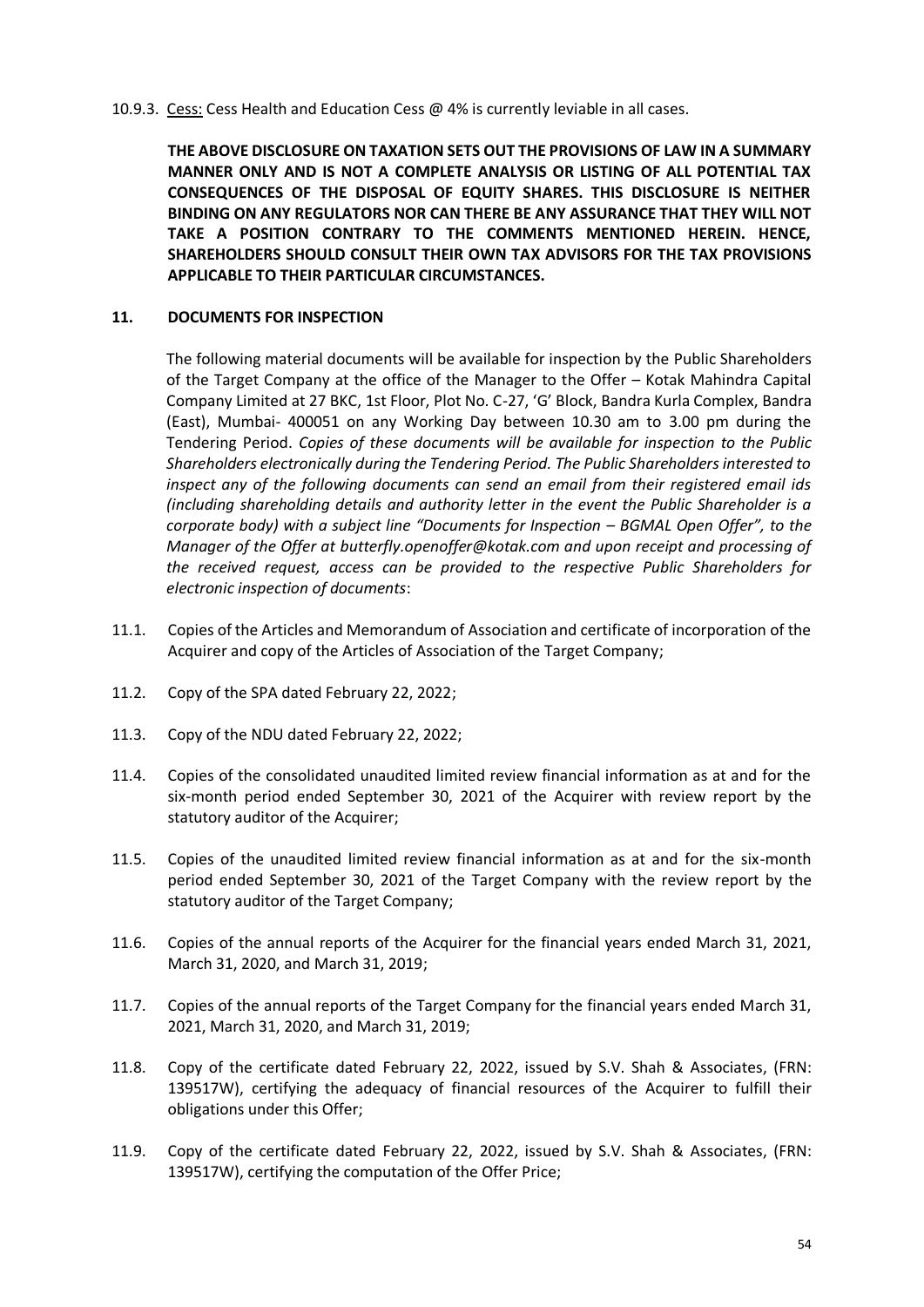- 11.10. Copy of the Escrow Agreement entered into between the Acquirer, the Escrow Agent and the Manager to the Offer;
- 11.11. Copy of the letter received from the Escrow Agent, confirming receipt of the requisite escrow amount in the Escrow Account;
- 11.12. Copy of the PA dated February 22, 2022, the DPS published in the newspapers on February 24, 2022 and the offer opening public announcement;
- 11.13. Copy of the recommendation published by the committee of independent directors of the Target Company in relation to the Offer; and
- 11.14. Copy of SEBI Observation letter no. SEBI/HO/CFD/DCR-1/P/OW/2022/2003/1, dated May 10, 2022 in regard to the DLOF.

## <span id="page-54-0"></span>**12. DECLARATION BY THE ACQUIRER**

- 12.1. The Acquirer and its directors, in their capacity as directors, accept responsibility for the information contained in the PA, the DPS, the DLOF, and this LOF (other than as specified in paragraph 12.3 below) and also for the obligations of the Acquirer laid down in the SEBI (SAST) Regulations in respect of this Offer.
- 12.2. The Acquirer shall be responsible for ensuring compliance with the provisions of the SEBI (SAST) Regulations and for their obligations as laid down in the SEBI (SAST) Regulations and subsequent amendments made thereto.
- 12.3. The information pertaining to the Target Company contained in the PA, the DPS, the DLOF and this LOF or any other advertisement/publications made in connection with the Open Offer has been compiled from information published or publicly available sources or provided by the Target Company. The information pertaining to the Sellers contained in the PA, the DPS the DLOF or any other advertisement/publications made in connection with the Open Offer has been obtained from the Sellers. The Acquirer does not accept any responsibility with respect to any information provided in the PA, the DPS, the DLOF or this LOF pertaining to the Target Company or the Sellers.

### **For and on behalf of the Acquirer**

**Sd/- Authorized Signatory**

**Date:** May 12, 2022 **Place:** Mumbai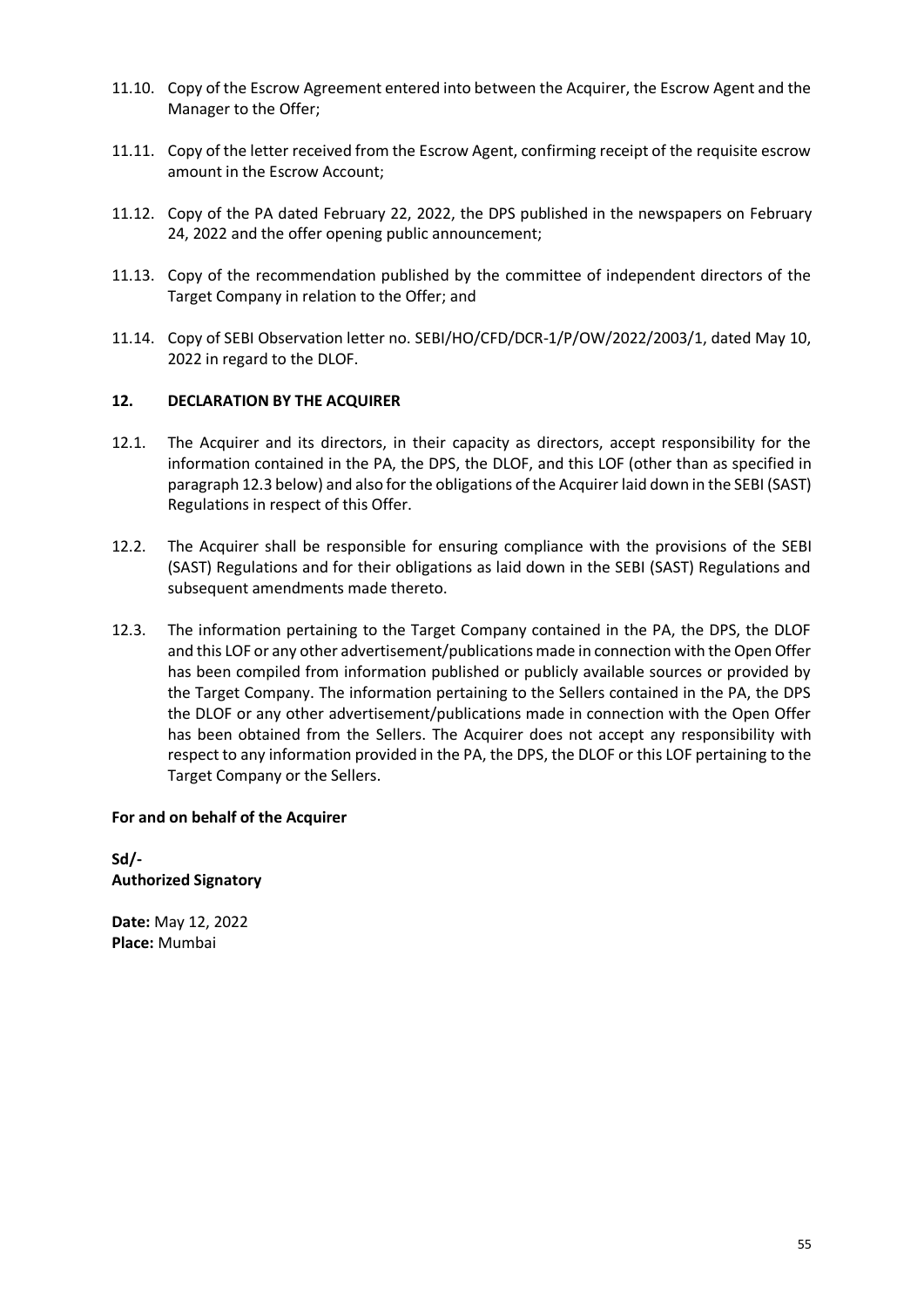#### **FORM OF ACCEPTANCE-CUM-ACKNOWLEDGEMENT**

#### **THIS DOCUMENT IS IMPORTANT AND REQUIRES YOUR IMMEDIATE ATTENTION**

#### **BUTTERFLY GANDHIMATHI APPLIANCES LIMITED**

*(Public Shareholders holding shares in dematerialised form are not required to fill the Form of Acceptance, unless required by their respective Selling Broker. Public Shareholders holding shares in physical form (resident and non-resident) are required to send this*  Form of Acceptance along with the enclosures to the Registrar to the Offer, at its registered office address provided in the Letter of *Offer. Capitalized terms and expressions used herein but not defined, shall have the same meaning as ascribed to them in the Letter of Offer)*

#### **TENDERING PERIOD FOR THIS OPEN OFFER**

| <b>OFFER OPENS ON</b>  | May 23, 2022  |
|------------------------|---------------|
| <b>OFFER CLOSES ON</b> | June 03, 2022 |

To,

**The Acquirer**

**Unit:- Butterfly Gandhimathi Appliances Limited – Open Offer**

#### C/o **KFin Technologies Limited**

Selenium, Tower B, Plot No- 31 and 32, Financial District, Nanakramguda, Serilingampally, Hyderabad, Rangareddi 500032, Telangana, India. Tel No. +91 40 6716 2222; Fax No. +91 40 2343 1551

Dear Sir,

**Sub: Cash Offer for acquisition of up to 46,48,684 fully paid-up Equity Shares of face value of INR 10 (Indian Rupees ten only) each ("Equity Share") representing 26.00% (twenty six percent) of the Voting Share Capital of Butterfly Gandhimathi Appliances Limited ("Target Company"), at a price of INR 1,433.90 (Indian Rupees One Thousand Four Hundred and Thirty Three and Ninety Paise Only) per equity share, in accordance with the Securities and Exchange Board of India (Substantial Acquisition of Shares and Takeovers) Regulations, 2011, as amended ("SEBI (SAST) Regulations"), from the Public Shareholders of the Target Company, by Crompton Greaves Consumer Electricals Limited ("Acquirer").**

I / We refer to the Letter of Offer dated May 12, 2022 for acquiring the Equity Shares held by me / us in the Target Company.

I/We acknowledge and confirm that all the particulars/ statements given herein are true and correct.

#### **Details of Public Shareholder:**

| <b>Name (in BLOCK LETTERS)</b>           | <b>Holder</b>            | Name of the shareholder(s) | <b>Permanent Account Number</b><br>(PAN) |
|------------------------------------------|--------------------------|----------------------------|------------------------------------------|
| (Please write names of the joint holders | Sole / First             |                            |                                          |
| in the same order as appearing in the    | Second                   |                            |                                          |
| Equity Share certificate(s) / demat      | Third                    |                            |                                          |
| account)                                 |                          |                            |                                          |
| Contact number(s) of the first           | Tel No. (With STD Code): |                            | <b>Mobile No.:</b>                       |
| holder                                   | Fax No. (with STD Code): |                            |                                          |
| <b>Full address of the first holder</b>  |                          |                            |                                          |
| (with pin code)                          |                          |                            |                                          |
| <b>Email address of first holder</b>     |                          |                            |                                          |
| Date and place of incorporation          |                          |                            |                                          |
| (if applicable)                          |                          |                            |                                          |

#### **FOR EQUITY SHARES HELD IN PHYSICAL FORM:**

I/We, confirm that our residential status under the Income Tax Act is as below (tick whichever is applicable).

- ☐ Resident
- ☐ Non-Resident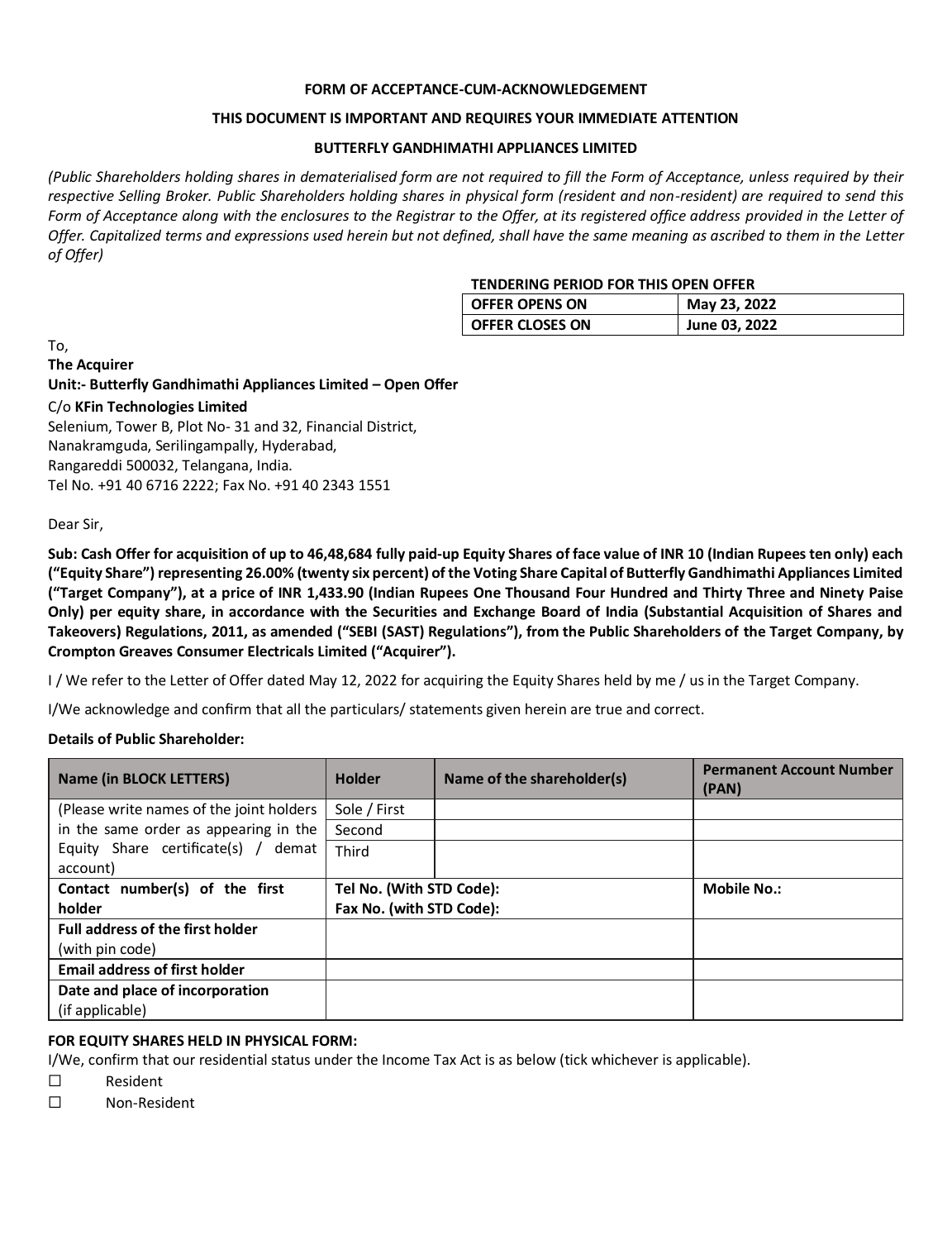I / We, holding Equity Shares in physical form, accept this Offer and enclose the original share certificate(s) and duly signed transfer deed(s) in respect of my / our Equity Shares as detailed below along with enclosures as mentioned herein:

| Sr.                                                                                                                            | Regd. Folio   | <b>Share Certificate Number</b> | <b>Distinctive Numbers</b> |              | No. of Equity |
|--------------------------------------------------------------------------------------------------------------------------------|---------------|---------------------------------|----------------------------|--------------|---------------|
| No.                                                                                                                            | <b>Number</b> |                                 | From                       | Τo           | <b>Shares</b> |
|                                                                                                                                |               |                                 |                            |              |               |
|                                                                                                                                |               |                                 |                            |              |               |
|                                                                                                                                |               |                                 |                            |              |               |
| (In case the space provided is inadequate, please attach a separate<br>sheet with the above details and authenticate the same) |               |                                 |                            | <b>TOTAL</b> |               |

Enclosures (tick whichever is applicable)

- ☐ Duly attested power of attorney, if any person apart from the Public Shareholder, has signed the Form of Acceptance-cum-Acknowledgement or Equity Share transfer deed(s)
- ☐ Original Equity Share certificate(s)
- ☐ Valid Equity Share transfer deed(s)
- $\square$  Corporate authorization, in case of companies along with certified board resolution and specimen signatures of authorized signatories
- ☐ Duly attested death certificate and succession certificate / probate / letter of administration (in case of single Shareholder), in case the original Shareholder has expired
- ☐ Self-attested copy of PAN card of all the transferor(s)
- ☐ Other relevant documents (please specify)

I / We, the undersigned, have read the Public Announcement, the Detailed Public Statement and this Letter of Offer and understood its contents, terms and conditions, and unconditionally accept it.

#### **FOR ALL PUBLIC SHAREHOLDERS**

I / We confirm that the Equity Shares which are being tendered herewith by me / us under this Offer are free from liens, charges, equitable interests and encumbrances and are being tendered together with all rights attached thereto, including all rights to dividends, bonuses and rights offers, if any, declared hereafter.

I/We declare that there are no restraints/injunctions or other order(s) of any nature which limits/restricts in any manner my/our right to tender Equity Shares in this Offer and that I/we am/are legally entitled to tender the Equity Shares in this Offer.

I/We declare that regulatory approvals, if applicable, for holding the Equity Shares and/or for tendering the Equity Shares in this Offer have been enclosed herewith.

I / We confirm that the sale and transfer of the Equity Shares held by me/us will not contravene any applicable law and will not breach the terms of any agreement (written or otherwise) that I/we are a party to. My / Our execution of this Form of Acceptance shall constitute my / our warranty that the Equity Shares comprised in this application are owned by me / us. If any claim is made by any third party in respect of the said Equity Shares, I / we will hold the Acquirer harmless and indemnified against any loss they or either of them may suffer in the event these Equity Shares are acquired by the Acquirer.

I / We agree that the Acquirer will pay the consideration as per secondary market mechanism only after verification of the documents and signatures, as applicable submitted along with this Form of Acceptance. I / We undertake to return to the Acquirer any Open Offer consideration that may be wrongfully received by me / us.

I / We confirm that I / We are not persons acting in concert or persons deemed to be acting in concert with the Acquirer.

I / We give my/our consent to the Acquirer to file any statutory documents on my/our behalf in relation to accepting the Equity Shares in this Offer. I / We undertake to execute any further documents and give any further assurances that may be required or expedient to give effect to my/our tender/offer and agree to abide by any decision that may be taken by the Acquirer to effectuate this Offer in accordance with the SEBI (SAST) Regulations.

I / We are / am not debarred from dealing in Equity Shares.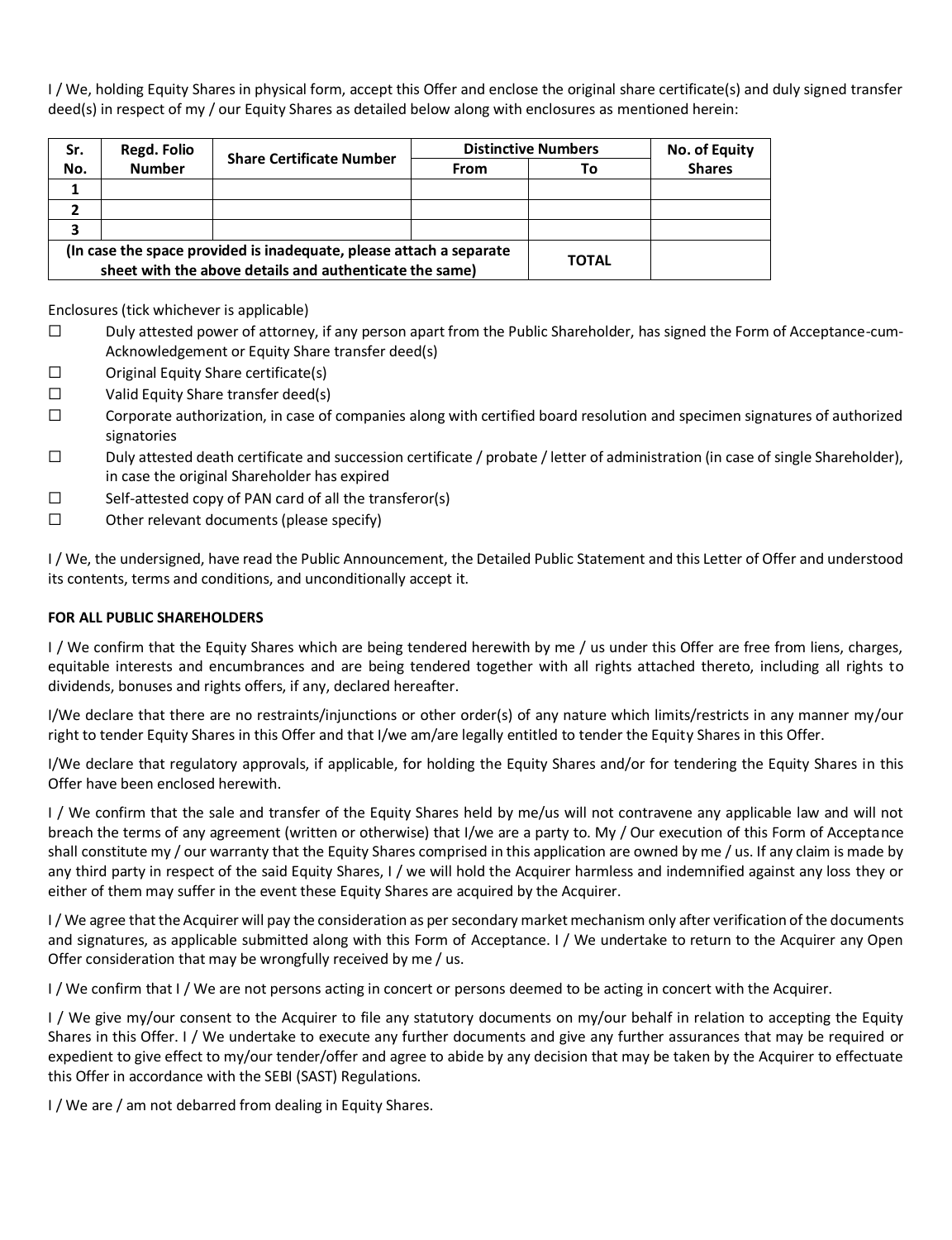I / We confirm that there are no taxes or other claims pending against us which may affect the legality of the transfer of Equity Shares under the Income Tax Act, 1961 including but not limited to section 281 of the Income Tax Act, 1961.

I / We note and understand that the Equity Shares will be held by the Clearing Corporation in trust for me / us till the date the Acquirer make payment of consideration as mentioned in the Letter of Offer and other documents are dispatched to the Public Shareholders, as the case may be.

I / We confirm that in the event of any income tax demand (including interest, penalty, etc.) arising from any misrepresentation, inaccuracy or omission of information provided / to be provided by me / us , or as a result of income tax (including any consequent interest and penalty) on the capital gains arising from tendering of the Equity Shares, I / we will indemnify the Acquirer for such income tax demand (including interest, penalty, etc.) and provide the Acquirer with all information / documents that may be necessary and co-operate in any proceedings before any income tax / appellate authority.

I / We note and understand that the Equity Shares would be kept in the pool account of my / our Selling Broker and the lien will be marked by Clearing Corporation until the settlement date whereby the Acquirer makes payment of purchase consideration as mentioned in the Letter of Offer.

I / We authorise the Acquirer to accept the Equity Shares so offered or such lesser number of Equity Shares which the Acquirer may decide to accept in consultation with the Managers to the Offer and the Registrar to the Offer and in terms of the Letter of Offer. I / we further authorize the Acquirer to return to me / us, Equity Shares in respect of which this Offer is not found valid / not accepted without specifying the reasons thereof.

#### **FOR NRIs/ OCBs/ FIIs AND SUB-ACCOUNTS/ OTHER NON-RESIDENT SHAREHOLDERS**

| Individual                         | Foreign<br>□                       | $\Box$ FII/FPI – Corporate             | $\Box$ FII/FPI – Others                | $\Box$ FVCI                                |
|------------------------------------|------------------------------------|----------------------------------------|----------------------------------------|--------------------------------------------|
|                                    | Company                            |                                        |                                        |                                            |
| $\Box$ Foreign Trust               | <b>Private Equity</b><br>□<br>Fund | $\Box$ Pension/Provident<br>Fund       | $\Box$ Sovereign<br><b>Wealth Fund</b> | $\Box$ Partnership/<br>Proprietorship firm |
| $\Box$ Financial Institution       | $NRIS/PIOS -$<br>□<br>repatriable  | $\Box$ NRIs/PIOs - non-<br>repatriable | $\Box$ OCB                             | $\Box$ QFI                                 |
| $\Box$ Others – please<br>specify: |                                    |                                        |                                        |                                            |

I/We confirm that my/our residential status is  $(\Box$  whichever is applicable):

I/We confirm that my/our investment status is (and  $\Box$  whichever is applicable):

- ☐ FDI Route
- ☐ PIS Route
- $\Box$  Any other please specify

I/We confirm that Equity Shares tendered by me/us are held on  $(\Box$  whichever is applicable):

- ☐ Repatriable basis
- ☐ Non-repatriable basis

I/We confirm that  $\Box$  whichever is applicable):

- $□$  No RBI, FIPB or other regulatory approval was required by me for holding Equity Shares that have been tendered in this Open Offer and the Equity Shares are held under general permission of the RBI
- $\Box$  Copies of all approvals required by me for holding Equity Shares that have been tendered in this Open Offer are enclosed herewith
- $\Box$  Copy of RBI Registration letter taking on record the allotment of shares to me/us is enclosed herewith

I/We confirm that  $(\Box$  whichever is applicable):

- $\Box$  No RBI, FIPB or other regulatory approval is required by me for tendering the Equity Shares in this Open Offer
- ☐ Copies of all approvals required by me for tendering Equity Shares in this Open Offer are enclosed herewith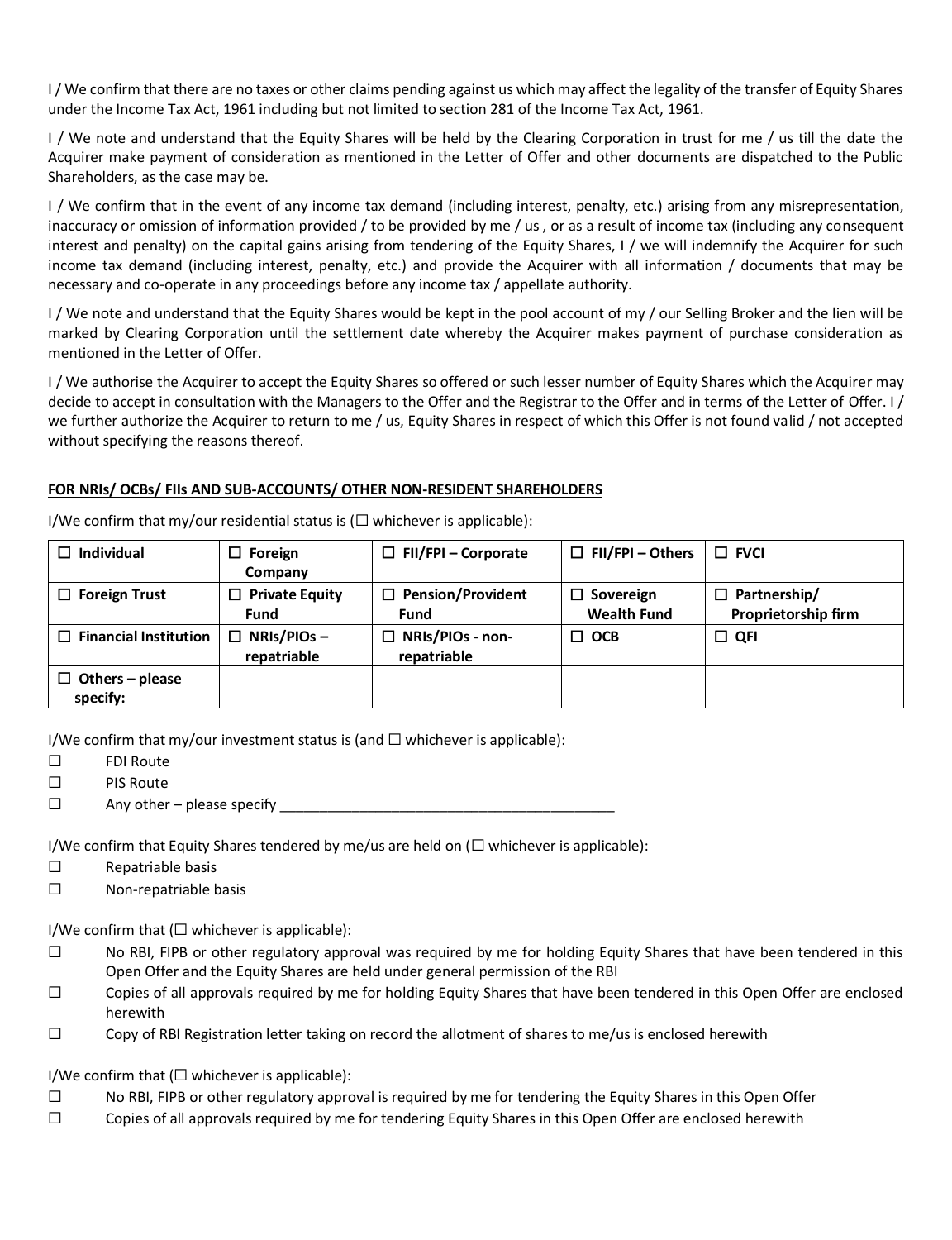- $\square$  There are no taxes or other claims pending against us which may affect the legality of the transfer of Equity Shares under the Income Tax Act including but not limited to section 281 of the Income Tax Act
- $\Box$  In the event of any income tax demand (including interest, penalty, etc.) arising from any misrepresentation, inaccuracy, error, negligence or omission of information provided / to be provided by me / us, I / we will indemnify the Acquirer for such income tax demand (including interest, penalty, cost of litigation etc.) and provide the Acquirer with all information / documents that may be necessary and co-operate in any proceedings before any income tax / appellate authority

In case of interest payments, if any, by the Acquirer for delay in payment of Open Offer consideration or a part thereof, the Acquirer will deduct taxes at source at the applicable rates as per the Income Tax Act. For details please refer to instruction no. 23 given overleaf.

Yours faithfully,

| <b>Signed and Delivered:</b> | <b>Full Name</b> | <b>PAN</b> | <b>Signature</b> |
|------------------------------|------------------|------------|------------------|
| First / Sole Holder          |                  |            |                  |
| Joint Holder 1               |                  |            |                  |
| Joint Holder 2               |                  |            |                  |
| Joint Holder 3               |                  |            |                  |

**Note**: In case of joint holdings, all must sign. In case of body corporate, the common seal should be affixed and necessary board resolutions should be attached.

| Place: |  |
|--------|--|
| Date:  |  |

--------------------------------------------------------------Tear Here-------------------------------------------------------------

#### **Acknowledgement Receipt – Butterfly Gandhimathi Appliances Limited – Open Offer**

**Received from Mr./Ms./M/s. \_\_\_\_\_\_\_\_\_\_\_\_\_\_\_\_\_\_\_\_\_\_\_\_\_\_\_\_\_\_\_\_\_\_\_\_\_\_\_\_\_\_\_\_\_\_\_\_\_\_\_\_\_\_\_\_\_\_\_\_\_\_\_\_\_\_\_**

**Form of Acceptance-cum-Acknowledgement for Butterfly Gandhimathi Appliances Limited – Open Offer as per details below:** 

**Copy of delivery instruction to depository participant of Client ID for \_\_\_\_\_\_\_\_\_\_\_\_\_\_\_\_\_\_\_\_\_\_\_\_\_\_\_\_ Equity Shares** 

**Date of Receipt:** 

**Stamp of collection centre:** 

**Signature of Official**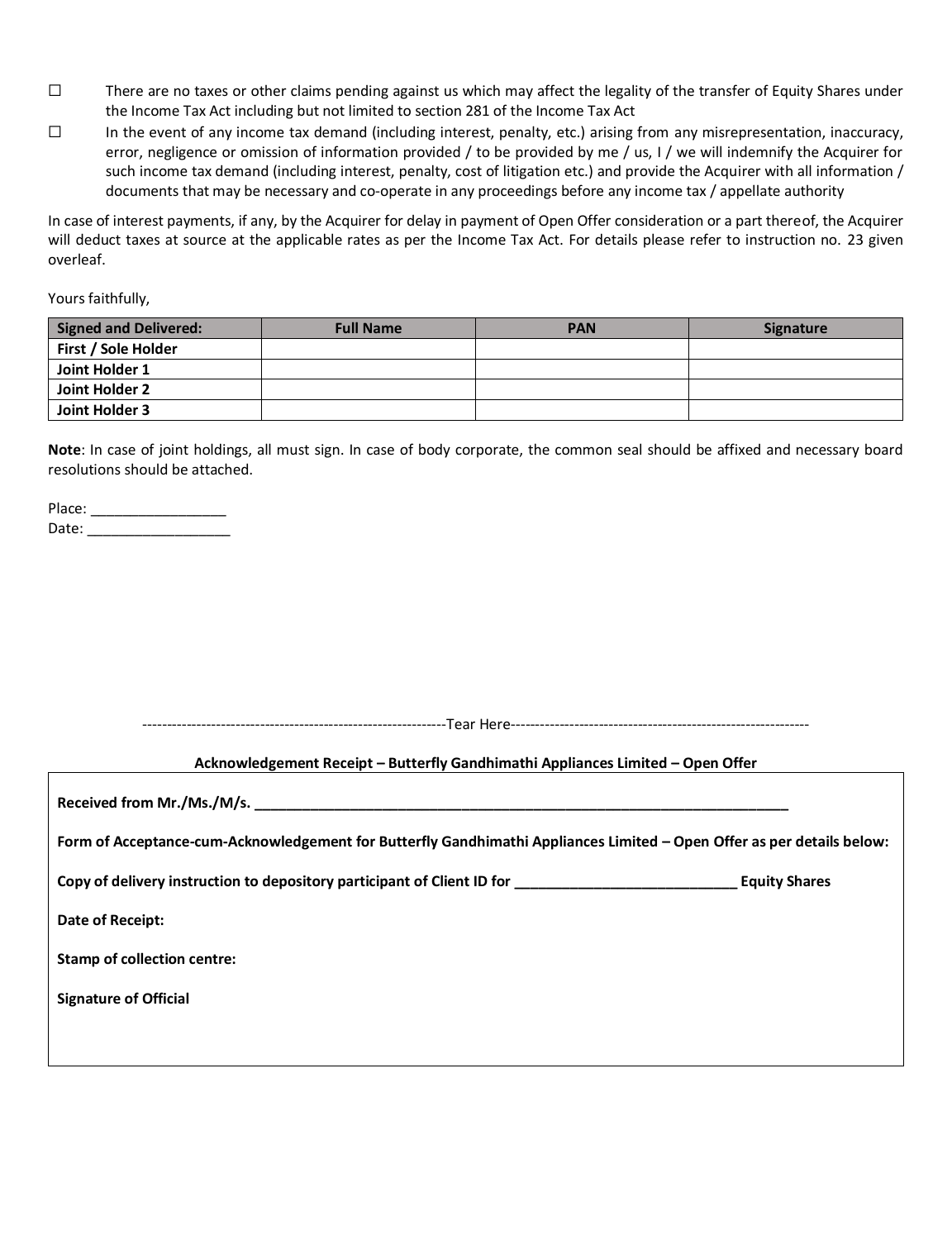#### **INSTRUCTIONS**

Capitalized terms used and not defined in these instructions will have the same meaning as provided in the Letter of Offer dated May 12, 2022.

- 1. **PLEASE NOTE THAT THE FORM OF ACCEPTANCE-CUM-ACKNOWLEDGEMENT OR ANY OTHER DOCUMENTS SHOULD NOT BE SENT TO THE ACQUIRER, THE TARGET COMPANY OR TO THE MANAGER TO THE OFFER.**
- 2. The Form of Acceptance-cum-Acknowledgement should be legible and should be filled-up in English only.
- 3. All queries pertaining to this Open Offer may be directed to the Registrar to the Offer.
- 4. **AS PER THE PROVISIONS OF REGULATION 40(1) OF THE SEBI (LODR) REGULATIONS AND SEBI'S PRESS RELEASE DATED DECEMBER 3, 2018, BEARING REFERENCE NO. PR 49/2018, REQUESTS FOR TRANSFER OF SECURITIES SHALL NOT BE PROCESSED UNLESS THE SECURITIES ARE HELD IN DEMATERIALISED FORM WITH A DEPOSITORY WITH EFFECT FROM APRIL 1, 2019. HOWEVER, IN ACCORDANCE WITH THE CIRCULAR ISSUED BY SEBI BEARING REFERENCE NUMBER SEBI/HO/CFD/CMD1/CIR/P/2020/144 DATED JULY 31, 2020, SHAREHOLDERS HOLDING SECURITIES IN PHYSICAL FORM ARE ALLOWED TO TENDER SHARES IN AN OPEN OFFER. SUCH TENDERING SHALL BE AS PER THE PROVISIONS OF THE SEBI (SAST) REGULATIONS.**
- 5. The Public Shareholders who are holding the Equity Shares in physical form and who wish to tender their Equity Shares in this Offer shall approach the and submit the following set of documents for verification procedure as mentioned below:
	- a) Original share certificate(s)
	- b) Valid share transfer deed(s) duly filled, stamped and signed by the transferor(s) (i.e. by all registered shareholder(s) in the same order and as per specimen signatures registered with the Target Company), and duly witnessed at the appropriate place.
	- c) Self-attested copy of the Public Shareholder's PAN Card (in case of joint holders, the PAN card copy of all transferors)
	- d) This Form for Public Shareholders holding Equity Shares in physical form, duly completed and signed in accordance with the instructions contained herein, by sole/joint shareholders whose name(s) appears on the share certificate(s) and in the same order and as per the specimen signature lodged with the Target Company;
	- e) A self-attested copy of the address proof consisting of any one of the following documents: valid Aadhar card, voter identity card, passport or driving license.
	- f) Any other relevant document including (but not limited to) such as power of attorney, corporate authorization (including board resolution(s)/ specimen signature(s)), notorised copy/(ies) of death certificate(s) and succession certificate(s) or probated will(s), if the original shareholder is deceased, etc., as applicable.

#### **Public Shareholders holding Equity Shares in physical form should note that such Equity Shares will not be accepted unless the complete set of documents is submitted**.

- 6. In case of unregistered owners of Equity Shares in physical form, the Public Shareholder should provide an additional valid share transfer deed(s) duly signed by the unregistered owner as transferor(s) by the sole/joint Public Shareholder(s) in the same order and duly witnessed at the appropriate place. The transfer deed should be left blank, except for the signatures and witness details. **PLEASE DO NOT FILL IN ANY OTHER DETAILS IN THE TRANSFER DEED.**
- 7. Attestation, where required (as indicated in the share transfer deed) (thumb impressions, signature difference, etc.) should be done by a Magistrate, Notary Public or Special Executive Magistrate or a similar authority holding a public office and authorized to issue the seal of his office or a member of a recognized stock exchange under their seal of office and membership number or manager of the transferor's bank.
- 8. In case the share certificate(s) and the transfer deed(s) are lodged with the Target Company/ its transfer agents for transfer, then the acceptance shall be accompanied by the acknowledgement of lodgement with, or receipt by, the Target Company / its transfer agents, of the share certificate(s) and the transfer deed(s).
- 9. The Public Shareholder should ensure that the certificate(s) and above documents should be sent only to the Registrar to the Offer either by registered post or courier or hand delivery so as to reach the Registrar to the Offer: i.e. KFin Technologies Limited on or before the date of closure of the Tendering Period, at the following address: Selenium, Tower B, Plot No- 31 and 32, Financial District, Nanakramguda, Serilingampally, Hyderabad, Rangareddi 500032, Telangana, India.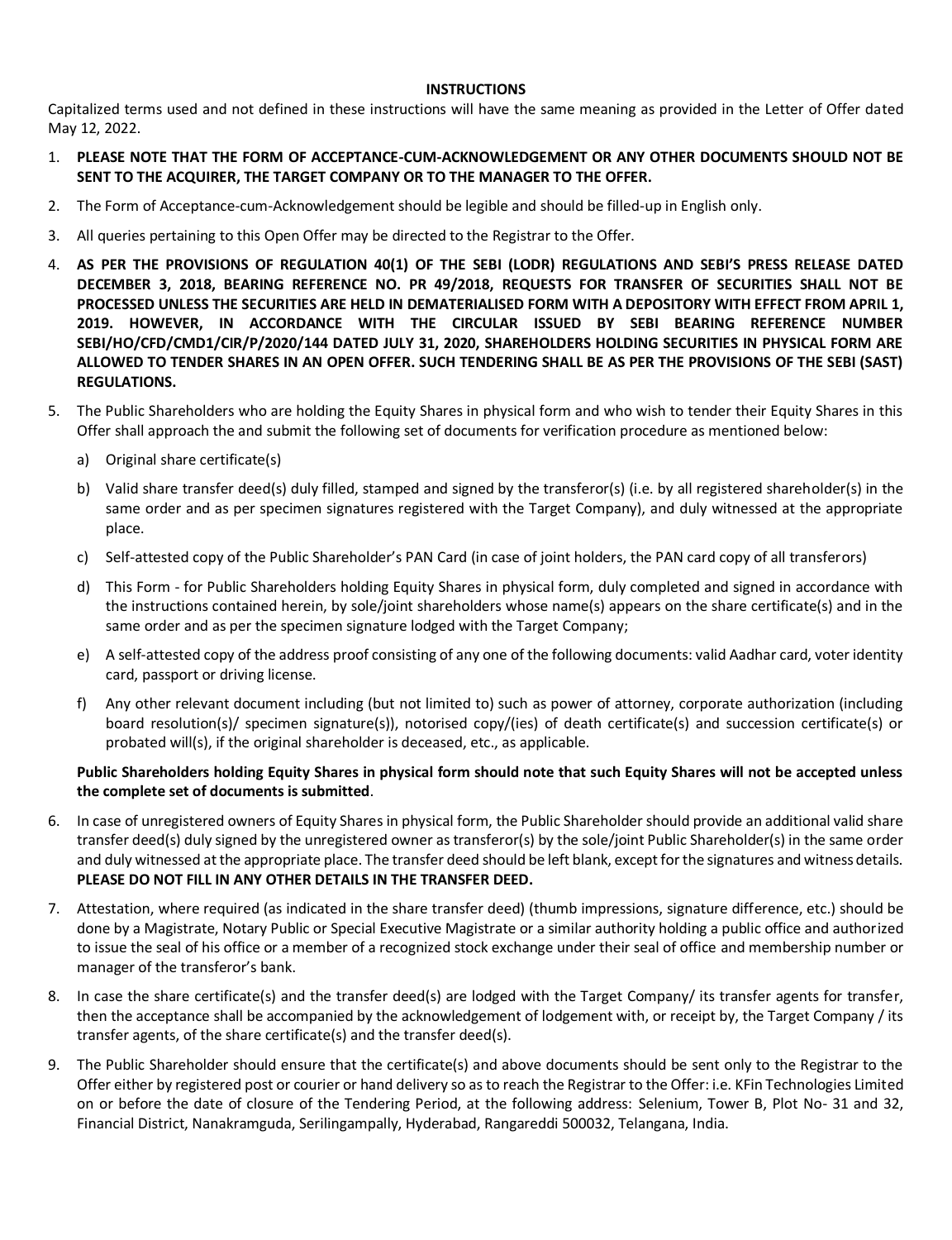- 10. The Selling Broker should place bids on the Exchange Platform with relevant details as mentioned on physical share certificate(s). The Selling Broker(s) shall print the Transaction Registration Slip (TRS) generated by the exchange bidding system. The TRS will contain the details of order submitted including Folio No., Certificate No. Dist. Nos., number of Equity Shares, etc.
- 11. Public Shareholders who desire to tender their Equity Shares in the dematerialized form under the Offer would have to do so through their respective selling member by indicating the details of Equity Shares they intend to tender under the Offer.
- 12. In case of Equity Shares held in joint names, names should be filled up in the same order in the Form of Acceptance-cum-Acknowledgement as the order in which they hold the Equity Shares, and should be duly witnessed. This order cannot be changed or altered nor can any new name be added for the purpose of accepting the Offer.
- 13. If the Equity Shares tendered are rejected for any reason, the Equity Shares will be returned to the sole/first named Public Shareholder(s) along with all the documents received at the time of submission.
- 14. The Procedure for Acceptance and Settlement of this Offer has been mentioned in the Letter of Offer in paragraph 8 (Procedure for Acceptance and Settlement of the Offer).
- 15. The Letter of Offer along with the Form of Acceptance-cum-Acknowledgement is being dispatched/sent through electronic mail to all the Public Shareholders as on the Identified Date, who have registered their email ids with the Depositories and through speed post / registered post to shareholders who do not have registered email id and/or the Target Company. In case of nonreceipt of the Letter of Offer, the Public Shareholders of the Target Company may download the same from the respective websites of SEBI [\(www.sebi.gov.in\)](http://www.sebi.gov.in/), the Registrar to the Offer [\(www.kfintech.com\)](http://www.kfintech.com/), the Manager to the Offer [\(www.investmentbank.kotak.com\)](http://www.investmentbank.kotak.com/), BSE [\(www.bseindia.com\)](http://www.bseindia.com/), and NSE [\(www.nseindia.com\)](http://www.nseindia.com/) or obtain a copy of the same from the Registrar to the Offer on providing suitable documentary evidence of holding of the Equity Shares.
- 16. All the Public Shareholders should provide all relevant documents, which are necessary to ensure transferability of the Equity Shares in respect of which the acceptance is being sent.
- 17. All documents/remittances sent by or to Public Shareholders will be at their own risk. Public Shareholders are advised to adequately safeguard their interests in this regard.
- 18. The Selling Broker(s) shall print the Transaction Registration Slip (TRS) generated by the exchange bidding system.
- 19. In case any person has submitted Equity Shares in physical form for dematerialisation, such Public Shareholders should ensure that the process of getting the Equity Shares dematerialised is completed well in time so that they can participate in the Open Offer before close of Tendering Period.
- 20. The Procedure for Acceptance and Settlement of this Offer has been mentioned in the Letter of Offer at paragraph 8 (*Procedure for Acceptance and Settlement*).
- 21. The Tender Form and TRS is not required to be submitted to the Acquirer, the Manager to the Offer or the Registrar to the Offer. Shareholders holding Equity Shares in dematerialised form are not required to fill the Form of Acceptance-cum-Acknowledgment unless required by their respective selling broker. Equity Shares under lock-in will be required to fill the respective Form of Acceptance-cum-Acknowledgment.
- 22. If non-resident Public Shareholders had required any approval from the RBI or any other regulatory body in respect of the Equity Shares held by them, they will be required to submit such previous approvals that they would have obtained for holding the Equity Shares, to tender the Equity Shares held by them pursuant to this Open Offer. Further, non-resident Public Shareholders must obtain all approvals required, if any, to tender the Equity Shares in this Open Offer (including without limitation, the approval from the RBI) and submit such approvals, along with the other documents required in terms of the Letter of Offer, and provide such other consents, documents and confirmations as may be required to enable the Acquirer to purchase the Equity Shares so tendered. In the event any such approvals are not submitted, the Acquirer reserves the right to reject such Equity Shares tendered in this Open Offer. If the Equity Shares are held under general permission of RBI, the non-resident Public Shareholder should state that the Equity Shares are held under general permission and whether they are held on repatriable basis or non-repatriable basis.
- 23. Interest payment, if any: In case of interest payments by the Acquirer for delay in payment of Offer consideration or a part thereof, the final decision to deduct tax or not on the interest payments for delay in payment of consideration, or the quantum of taxes to be deducted rests solely with the Acquirer depending on the settlement mechanism for such interest payments.
- 24. Public Shareholders who wish to tender their Equity Shares must submit the following documents to the Registrar to the Offer.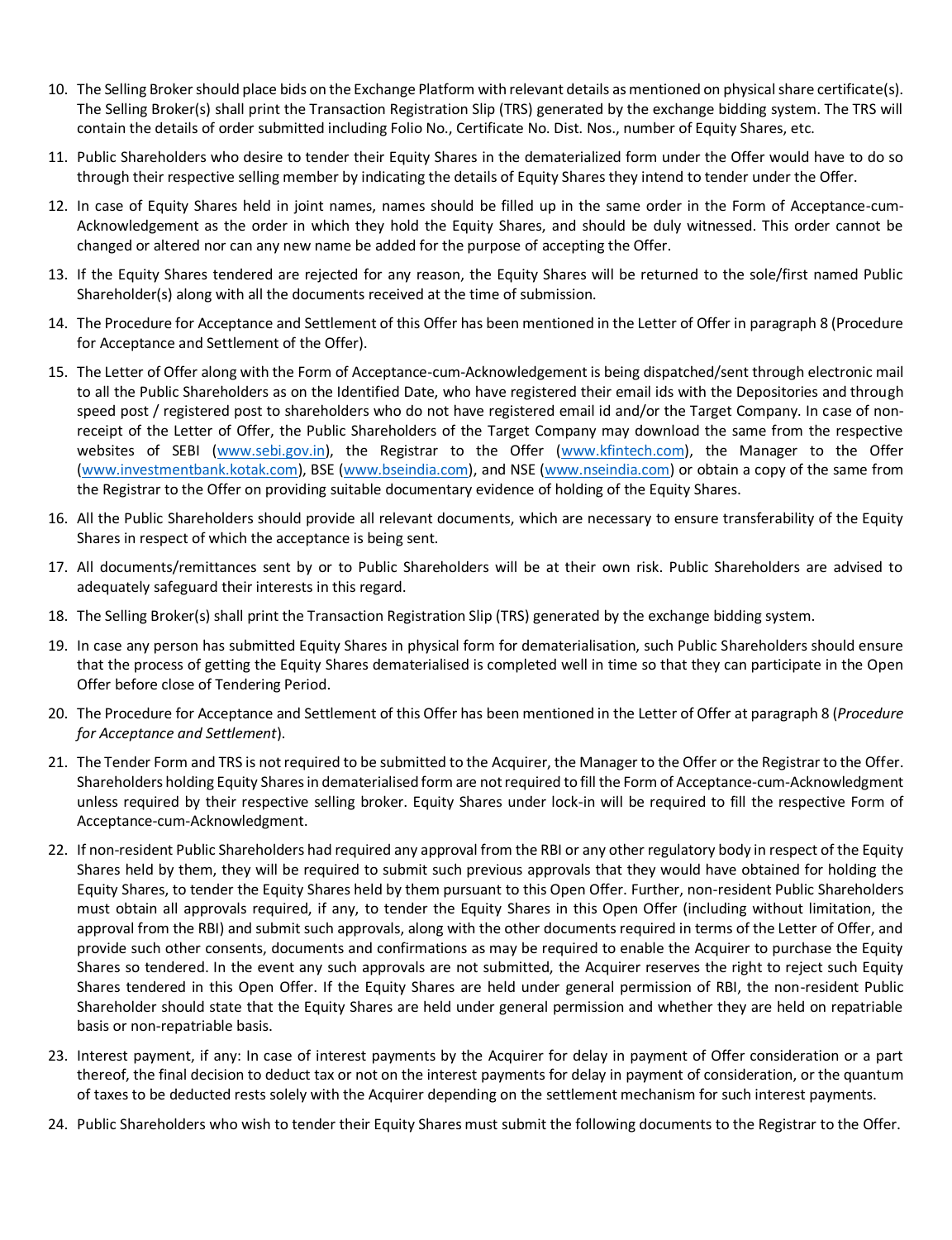#### **For resident Public Shareholders:**

 $\Box$  Self-attested copy of PAN card

☐ Certificate from the income tax authorities under Section 197 of the Income Tax Act, wherever applicable, in relation to payment of interest, if any, for delay in payment of consideration (certificate for deduction of tax at lower rate)

 $\Box$  Self-declaration in Form 15G/Form 15H (in duplicate), if applicable

 $\Box$  For specified entities under Section 194A(3)(iii) of the Income Tax Act, self-attested copy of relevant registration or notification (applicable only for interest payment, if any)

 $\Box$  Self-attested declaration in respect of residential status and tax status of Public Shareholders (e.g. individual, Hindu Undivided Family (HUF), firm, company, Association of Persons (AOP), Body of Individuals (BOI), trust or any other – please specify);

#### **For non-resident Public Shareholders:**

 $\Box$  Self-attested copy of PAN card

☐ Certificate under Section 195(3) or Section 197 of the Income Tax Act, wherever applicable (certificate for deduction of tax at lower rate) from the income tax authorities under the Income Tax Act, indicating the amount of tax to be deducted by the Acquirer before remitting the amount of interest

 $\Box$  Tax Residency Certificate and Form 10F and other information or documents as may be required to claim relief under the provisions of applicable double taxation avoidance agreement

 $\Box$  Self-attested declaration that it does not have a Permanent Establishment in India either under the IT Act or applicable between India and any other foreign country or specified Territory (as notified under Section 90 or Section 90A of the Income Tax Act) of which the Public Shareholder claims to be a tax resident

 $\Box$  Self-attested declaration in respect of residential status and tax status of Public Shareholders (e.g. individual, Hindu Undivided Family (HUF), firm, company, Association of Persons (AOP), Body of Individuals (BOI), trust or any other – please specify)

 $\Box$  Tax certificate issued by the income tax/statutory authorities of the overseas jurisdiction where the non-resident Public Shareholder is a resident for tax purposes, indicating the quantum of Overseas Tax along with any other information as may be relevant for this transaction.

In an event of non-submission of NOC or certificate for deduction of tax at nil/lower rate, tax will be deducted up to the maximum marginal rate as may be applicable to the relevant category, to which the Public Shareholder belongs, by the Acquirer.

FOR DETAILED PROCEDURE IN RESPECT OF TENDERING EQUITY SHARES IN THIS OPEN OFFER, PLEASE REFER TO THE LETTER OF OFFER.

All future correspondence, if any, should be addressed to the respective Selling Broker, or to the Registrar to the Offer at the following address:

All future correspondence, if any, should be addressed to the respective Selling Broker, or the Registrar to the Offer at:



**KFin Technologies Limited** *(Formerly known as KFin Technologies Private Limited)* Selenium, Tower B, Plot No- 31 and 32, Financial District, Nanakramguda, Serilingampally, Hyderabad, Rangareddi 500032, Telangana, India. **Tel:** +91 40 6716 2222 **Fax:** +91 40 2343 1551 **E-mail:** bgal.openoffer@kfintech.com **Contact Person:** Mr. M Murali Krishna **SEBI Registration Number:** INR000000221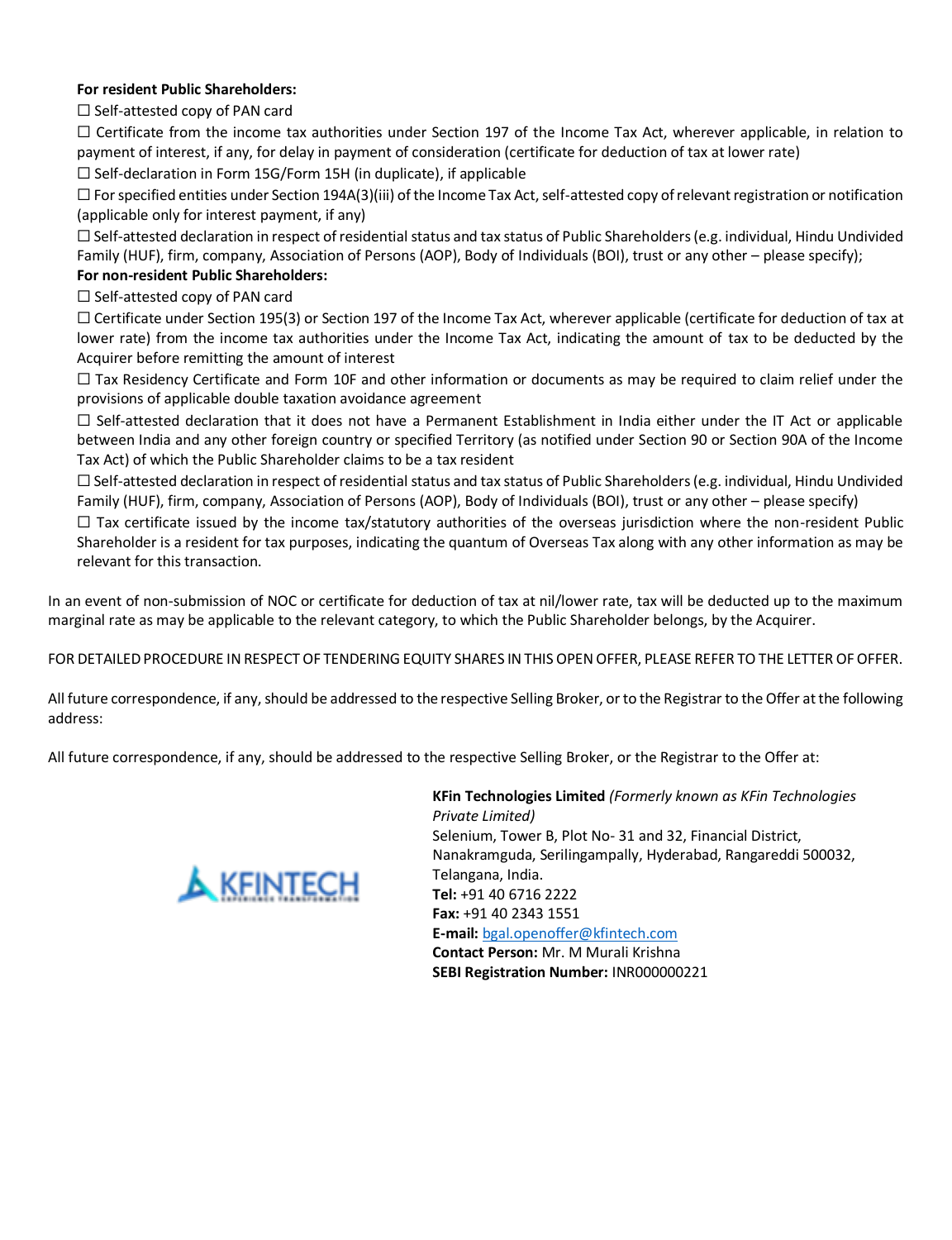### **Form No. SH-4 - Securities Transfer Form**

### **[***Pursuant to Section 56 of the Companies Act, 2013 and Sub-Rule (1) of Rule 11 of the Companies (Share Capital and Debentures) Rules 2014***]**

Date of execution:  $/$  /

**FOR THE CONSIDERATION** stated below the "Transferor(s)" named do hereby transfer to the "Transferee(s)" named the securities specified below subject to the conditions on which the said securities are now held by the Transferor(s) and the Transferee(s) do hereby agree to accept and hold the said securities subject to the conditions aforesaid.

Name of the company (in full): **BUTTERFLY GANDHIMATHI APPLIANCES LIMITED**

Name of the Stock Exchange where the company is listed, (if any): **BSE Limited and National Stock Exchange of India Limited**

#### **DESCRIPTION OF SECURITIES:**

| Kind/ Class of securities | Nominal value of each unit of | Amount called up per unit of | Amount paid up per unit |
|---------------------------|-------------------------------|------------------------------|-------------------------|
|                           | security (2)                  | security (3)                 | of security (4)         |
| <b>Equity Shares</b>      | INR $10/-$                    | INR 10/-                     | INR 10/-                |

| No. of Securities being Transferred |          | Consideration received (in INR) |            |
|-------------------------------------|----------|---------------------------------|------------|
| In figures                          | In words | In words                        | In figures |
|                                     |          |                                 |            |
|                                     |          |                                 |            |
|                                     |          |                                 |            |
|                                     |          |                                 |            |

| <b>Distinctive Number</b> | From |  |
|---------------------------|------|--|
|                           | To   |  |
|                           |      |  |

| Corresponding           |  |  |
|-------------------------|--|--|
| <b>Certificate Nos.</b> |  |  |
|                         |  |  |

#### **Transferor's Particulars**

Registered Folio Number:

Name(s) in full example the state of the PAN No. The Signature of the Signature(s) signature(s)

1. \_\_\_\_\_\_\_\_\_\_\_\_\_\_\_\_\_\_\_\_\_ \_\_ \_\_\_\_\_\_\_\_\_\_\_\_\_\_\_\_\_\_

2.

 $3.$ 

I, hereby confirm that the transferor has signed before me.

| Signature of the witness: |  |
|---------------------------|--|
| Name of the witness:      |  |
| Address of the witness:   |  |
| Pin code:                 |  |